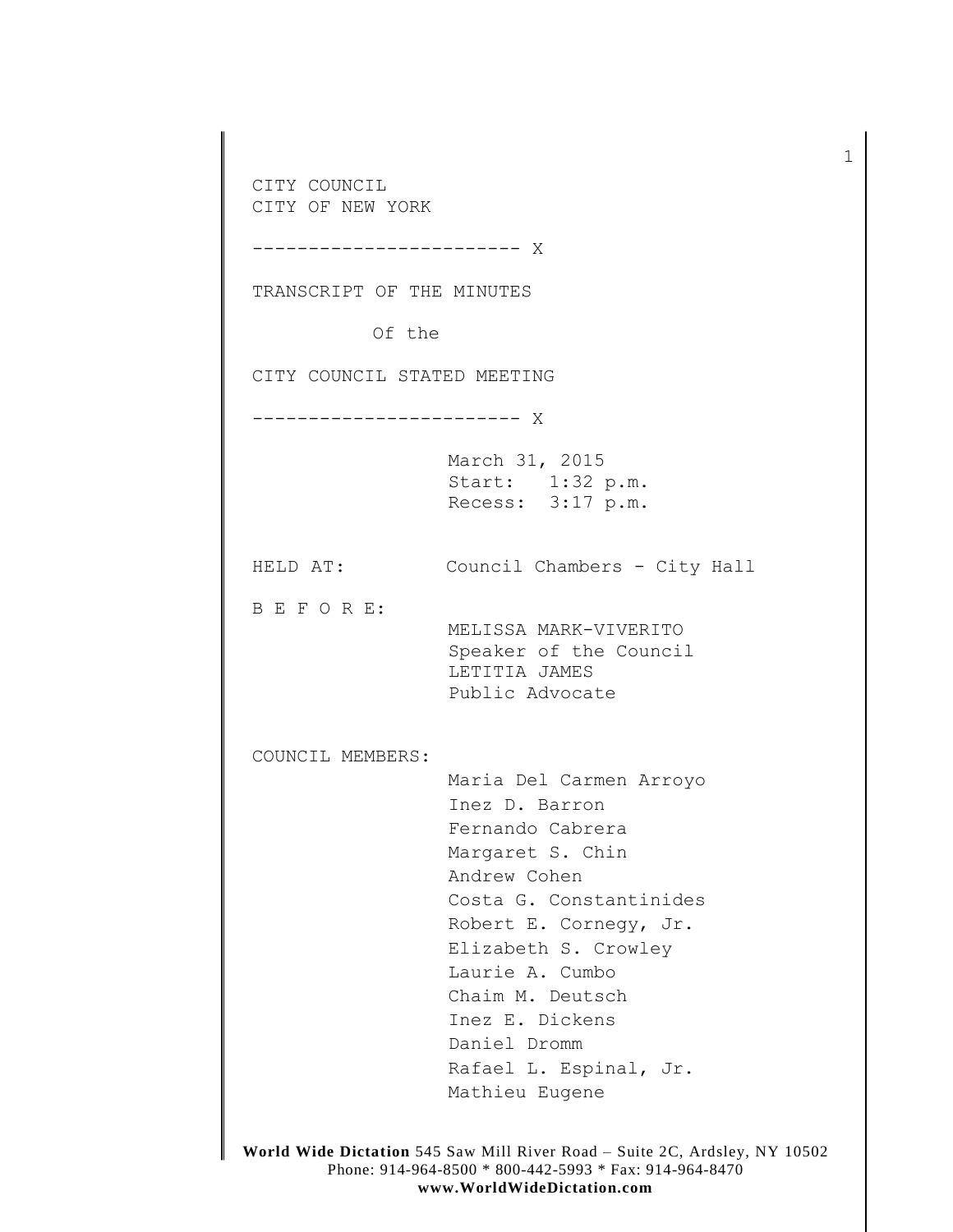| COUNCIL MEMBERS: | (CONTINUED)<br>Julissa Ferreras<br>Daniel R. Garodnick<br>Vincent J. Gentile<br>Vanessa L. Gibson<br>David G. Greenfield<br>Vincent M. Ignizio<br>Corey D. Johnson<br>Ben Kallos<br>Andy L. King<br>Peter A. Koo<br>Karen Koslowitz<br>Rory I. Lancman<br>Brad S. Lander<br>Stephen T. Levin<br>Mark Levine<br>Alan N. Maisel<br>Steven Matteo<br>Darlene Mealy<br>Carlos Menchaca<br>Rosie Mendez<br>I. Daneek Miller<br>Annabel Palma<br>Antonio Reynoso<br>Donovan J. Richards<br>Ydanis A. Rodriguez<br>Deborah L. Rose<br>Helen K. Rosenthal<br>Ritchie J. Torres<br>Mark Treyger<br>Eric A. Ulrich<br>James Vacca<br>Paul A. Vallone<br>James G. Van Bramer<br>Mark S. Weprin |
|------------------|-------------------------------------------------------------------------------------------------------------------------------------------------------------------------------------------------------------------------------------------------------------------------------------------------------------------------------------------------------------------------------------------------------------------------------------------------------------------------------------------------------------------------------------------------------------------------------------------------------------------------------------------------------------------------------------|
|                  | Jumaane D. Williams<br>Ruben Wills                                                                                                                                                                                                                                                                                                                                                                                                                                                                                                                                                                                                                                                  |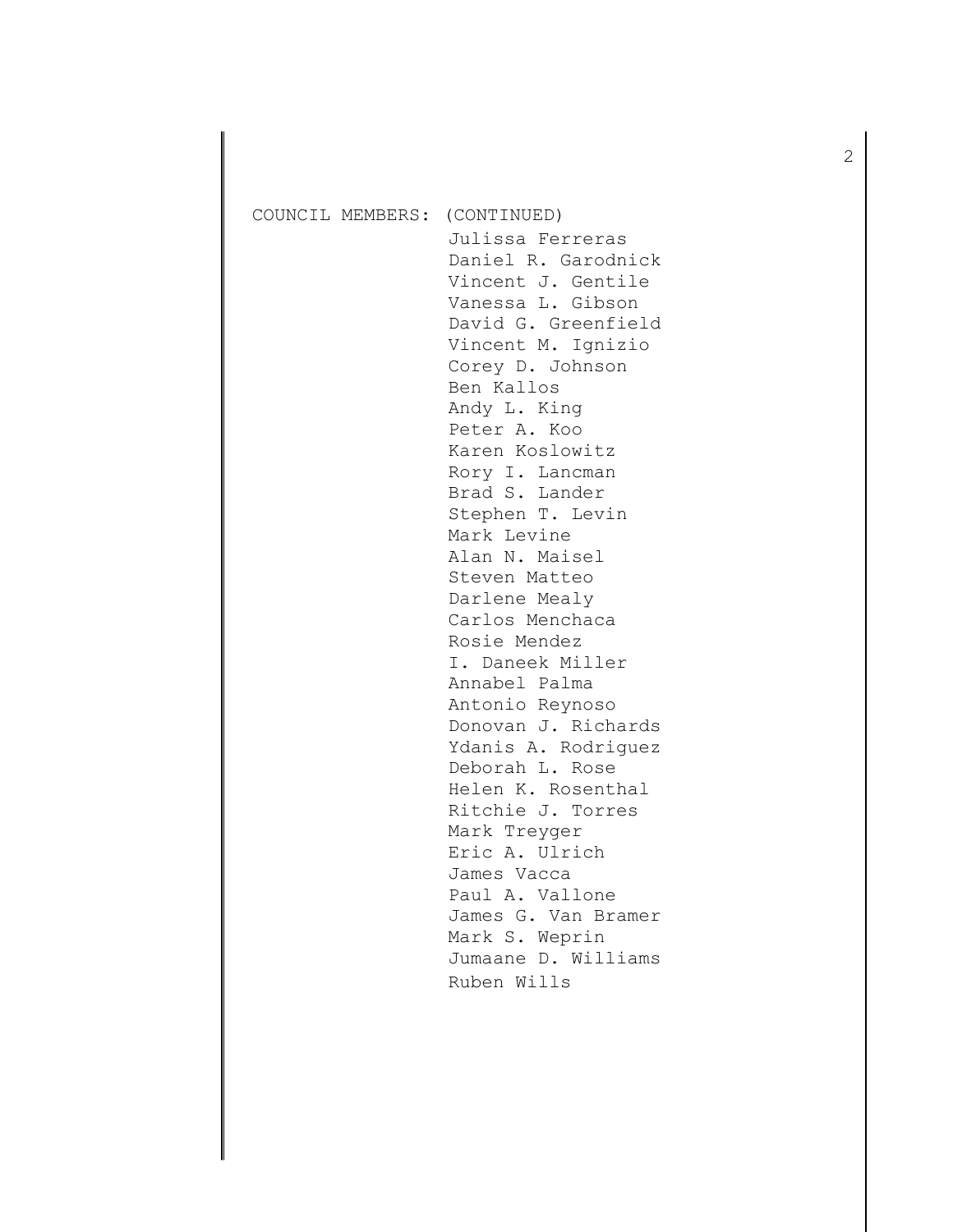A P P E A R A N C E S (CONTINUED)

Cora Cahan President The New Victory Theater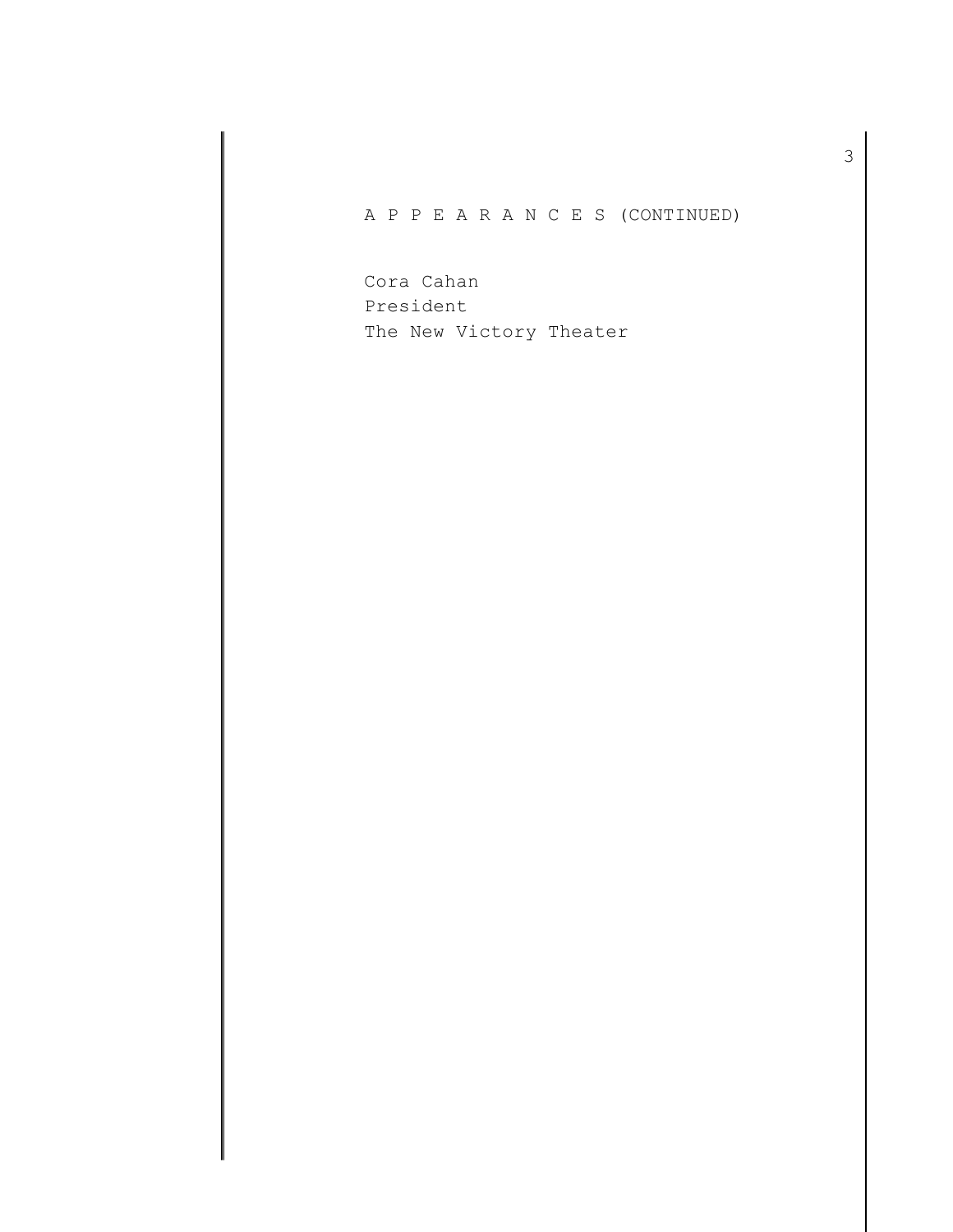| $\mathbf 1$    | 4<br>CITY COUNCIL STATED MEETING                      |
|----------------|-------------------------------------------------------|
| $\mathbf{2}$   | [background comments]                                 |
| 3              | SPEAKER MARK-VIVERITO: So good afternoon              |
| $\overline{4}$ | everybody, we're gonna get started, we have one       |
| 5              | ceremonial today that we are going to do. One of the  |
| 6              | things -- the Women's Caucus is facilitating today,   |
| $\overline{7}$ | we're doing the Council Member for a Day and I have   |
| 8              | Kadesha [sp?] Benoit [sp?] from my district as me --  |
| $\mathsf 9$    | we all have doppelgangers; she's my doppelganger      |
| 10             | today, Kadesha, who's here with me as well from one   |
| 11             | of my schools in the Bronx part of the district.      |
| 12             | So the one ceremonial we have today is                |
| 13             | from Council Member Corey Johnson, to The New 42nd    |
| 14             | Street Victory Theater, so whoever is here to receive |
| 15             | this Proclamation can please step up. The New 42nd    |
| 16             | Street Victory Theater, in recognition of their Usher |
| 17             | Corps, it's a program which recently received the     |
| 18             | National Arts and Humanities Youth Award, which is    |
| 19             | the highest national honor that a youth program can   |
| 20             | achieve, so we wanna thank [cheers, applause] The New |
| 21             | 42nd Street Victory Theater. And with that I will     |
| 22             | pass -- everybody come on over here, join us.<br>I'm  |
| 23             | gonna pass the mic over -- hi, nice to see you again. |
| 24             | [background comments] So with that I'm gonna ask      |
| 25             |                                                       |

I ∥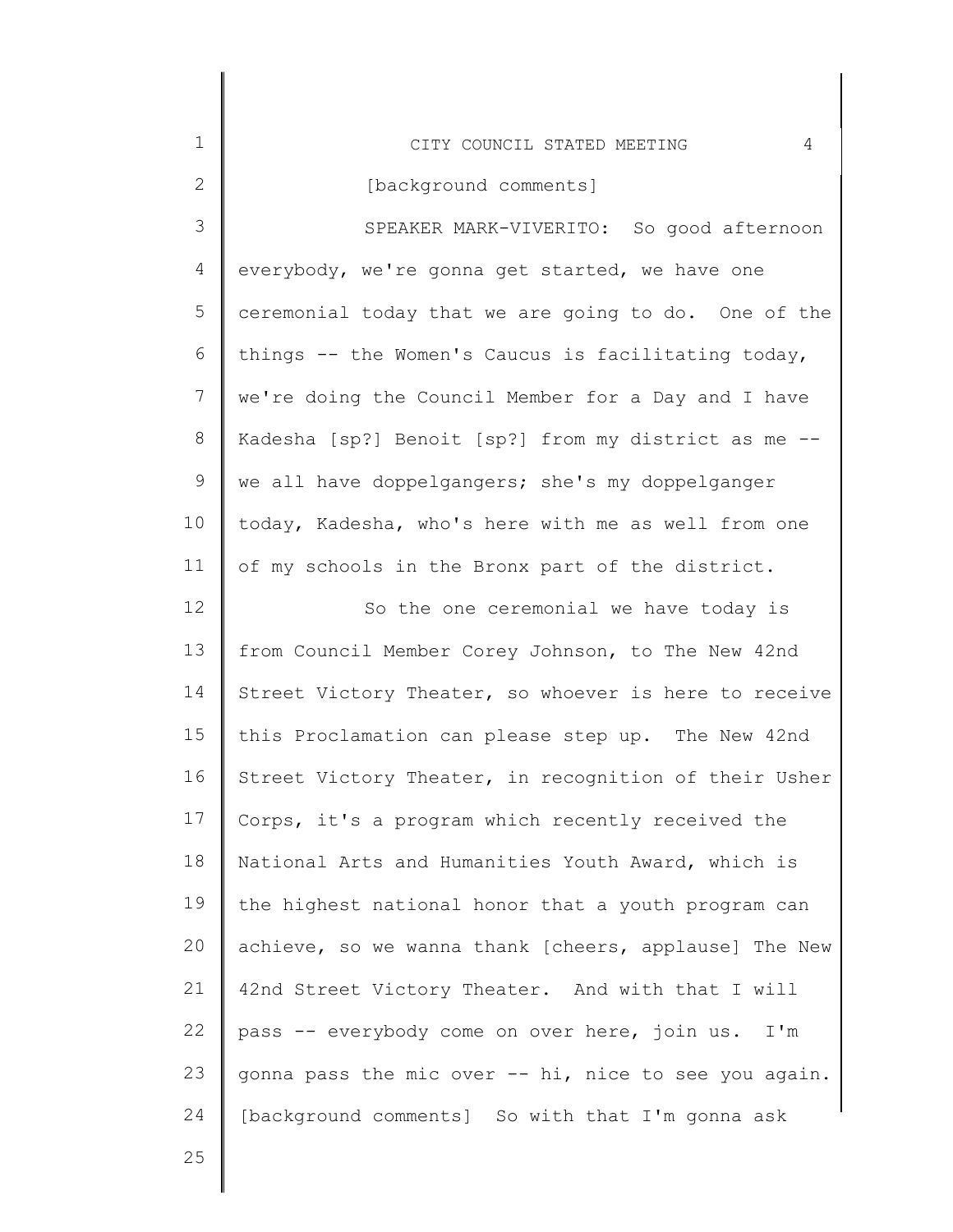| $\mathbf 1$     | 5<br>CITY COUNCIL STATED MEETING                      |
|-----------------|-------------------------------------------------------|
| $\mathbf{2}$    | Council Member Johnson to say a few words before we   |
| 3               | hear the Clerk read the Proclamation.                 |
| 4               | [background comments]                                 |
| 5               | COUNCIL MEMBER JOHNSON: Thank you                     |
| 6               | [background comments] Thank you, Madame Speaker; I    |
| 7               | just wanna recognize the folks that have joined us    |
| 8               | here today, Cora Cahan, who is the President of The   |
| 9               | New 42nd -- it's good to see you -- Anthony Pound,    |
| 10              | the Youth Corps Manager; Sendie Brunard, an usher --  |
| 11              | good to see you -- Manny Delgado, another usher --    |
| 12 <sup>°</sup> | good to have you with us -- Melania [sp?] Wozniak;    |
| 13              | did I say it right? [background comment] Good,        |
| 14              | Gabriela Sasas [sic] [background comment] Casas;      |
| 15              | Maritza Ramos, [background comment] yes, Maritza      |
| 16              | Ramos and Rory Nooks. Great. Well thank you all for   |
| 17              | being here. This incredible, incredible theater and   |
| 18              | this Usher Corps has a deep and rich history; The New |
| 19              | Victory moved to Times Square, 42nd Street, in 1995   |
| 20              | is when they opened their doors and Times Square was  |
| 21              | a much different place in 1995; it's not the Times    |
| 22              | Square and 42nd Street that we know today, and the    |
| 23              | first day they opened their doors they started this   |
| 24              | incredible program, this usher program, this corps,   |
| 25              | which has provided, I believe, over the course of     |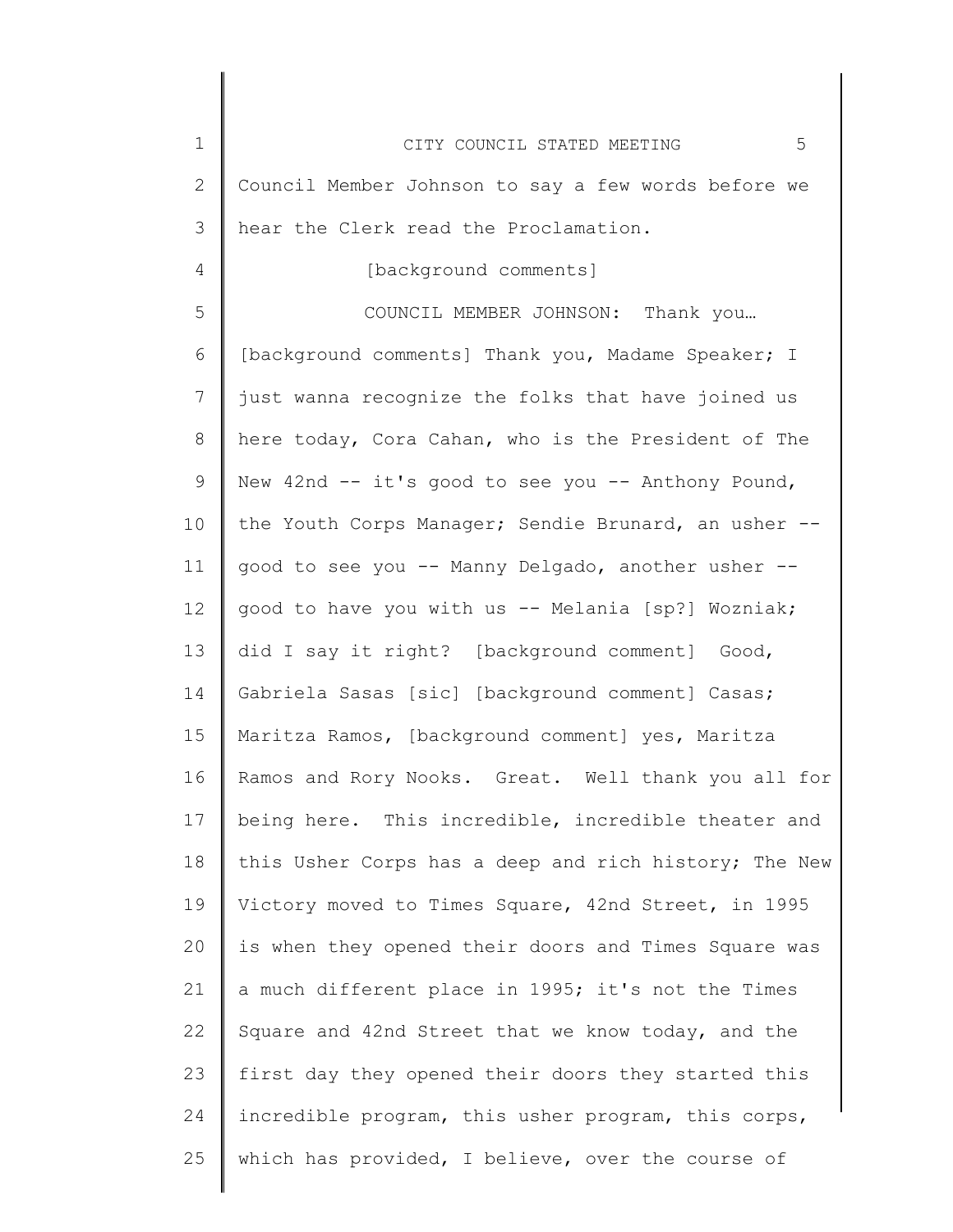| $\mathbf 1$     | 6<br>CITY COUNCIL STATED MEETING                      |
|-----------------|-------------------------------------------------------|
| 2               | time, over the last 20 years, over 500 jobs for young |
| 3               | people in New York City to be able to participate in  |
| 4               | a real way and get some experience and gets some      |
| 5               | money too. So I believe last year in the fall Sendie  |
| 6               | was invited, along with Anthony, to the White House   |
| $7\phantom{.0}$ | to meet The First Lady and they were only one of 12   |
| $8\,$           | programs recognized nationally by the White House for |
| 9               | the important work that they do, so I am incredibly   |
| 10              | proud that this program is in my district, but as     |
| 11              | many Council Members know, this theater and this      |
| 12              | program serves young people, children all over the    |
| 13              | city, in every district across the city and           |
| 14              | [interpose, background comment] you're from Council   |
| 15              | Member King's [laughter] district? Very good. So we   |
| 16              | are so grateful that you're here; we congratulate     |
| 17              | you; you are a gem and a treasure and an asset for    |
| 18              | the City of New York and before we read the           |
| 19              | Proclamation, the Clerk reads it, I wanna hand it     |
| 20              | over to Cora, if you wanted to say something.         |
| 21              | CORA CAHAN: I'll say this very quickly.               |
| 22              | I grew up in New York, I actually grew up in          |
| 23              | Brooklyn, as we were just discussing and -- public    |
| 24              | school, public college, CUNY graduate from Brooklyn   |
| 25              | College -- and we found out [background comment]      |
|                 |                                                       |

∥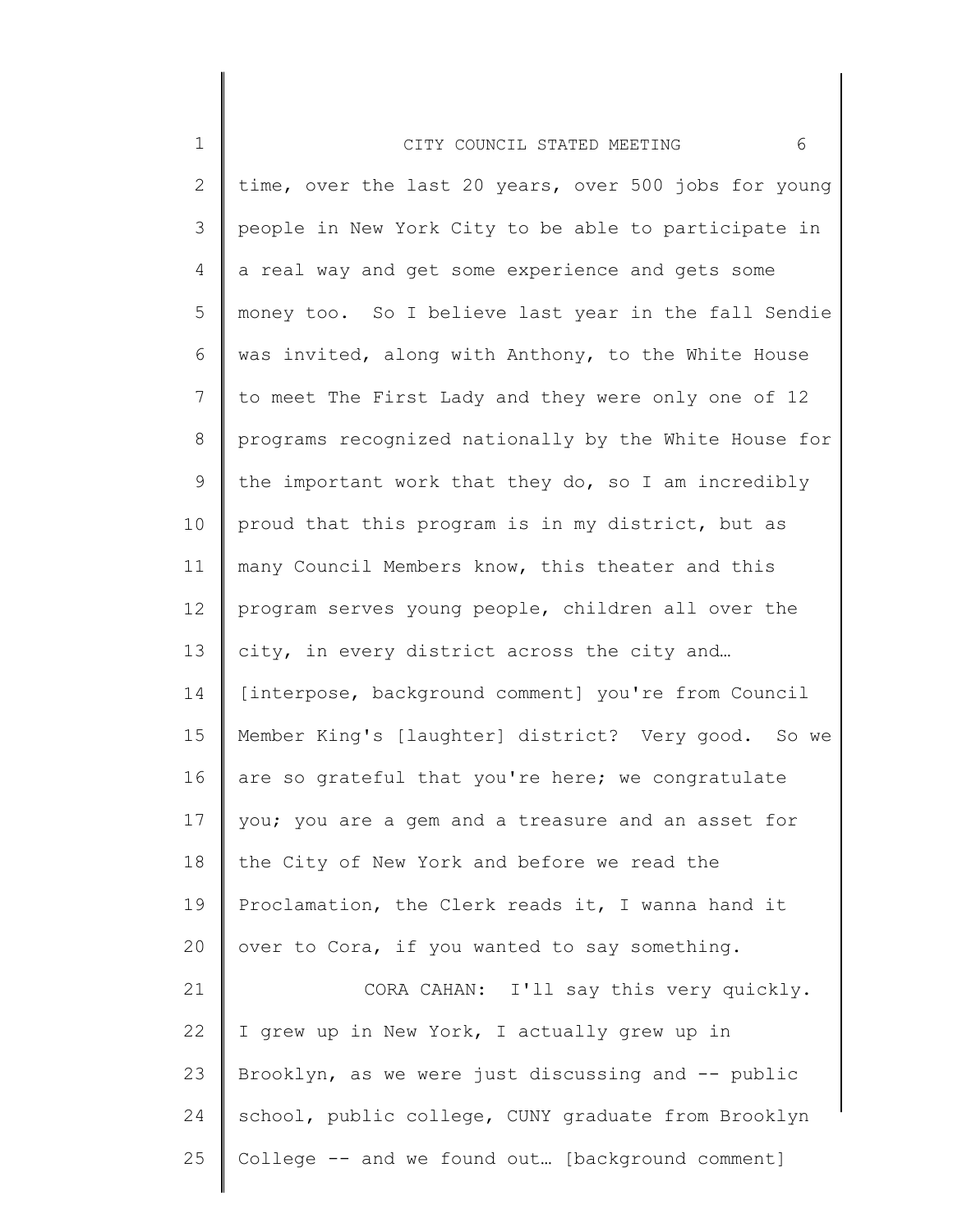| $\mathbf 1$  | 7<br>CITY COUNCIL STATED MEETING                        |
|--------------|---------------------------------------------------------|
| $\mathbf{2}$ | yes, whoever said that, yes, yes. We found out that     |
| 3            | the thing we could do in opening the first theater on   |
| 4            | 42nd Street almost 20 years ago was provide jobs,       |
| 5            | year-round jobs for young people in the city who are    |
| 6            | not gonna be our audience, but they are the front of    |
| 7            | house staff and I have said that the street went from   |
| $8\,$        | people pushing drugs to people pushing strollers.<br>So |
| $\mathsf 9$  | thank you very much, City Council, for this             |
| 10           | Proclamation; we are very, very proud of it.            |
| 11           | [background comment, applause]                          |
| 12           | COUNCIL MEMBER JOHNSON: And if the Clerk                |
| 13           | could please read the Proc.                             |
| 14           | CITY CLERK: Council, City of New York                   |
| 15           | Proclamation. Whereas, the Council of the City of       |
| 16           | New York honors and congratulates the distinguished     |
| 17           | members of The New Victory Theater Usher Corps upon     |
| 18           | receiving the 2014 National Arts and Humanities Youth   |
| 19           | Program Award.                                          |
| 20           | And whereas, The New Victory Theater                    |
| 21           | introduces extraordinary performing artists from        |
| 22           | around the world to extraordinary audiences in New      |
| 23           | York City, bringing kids to the arts and arts to        |
| 24           | kids. Created in 1995 for young New Yorkers, their      |
| 25           | families and schoolmates, The New Victory Theater       |
|              |                                                         |

║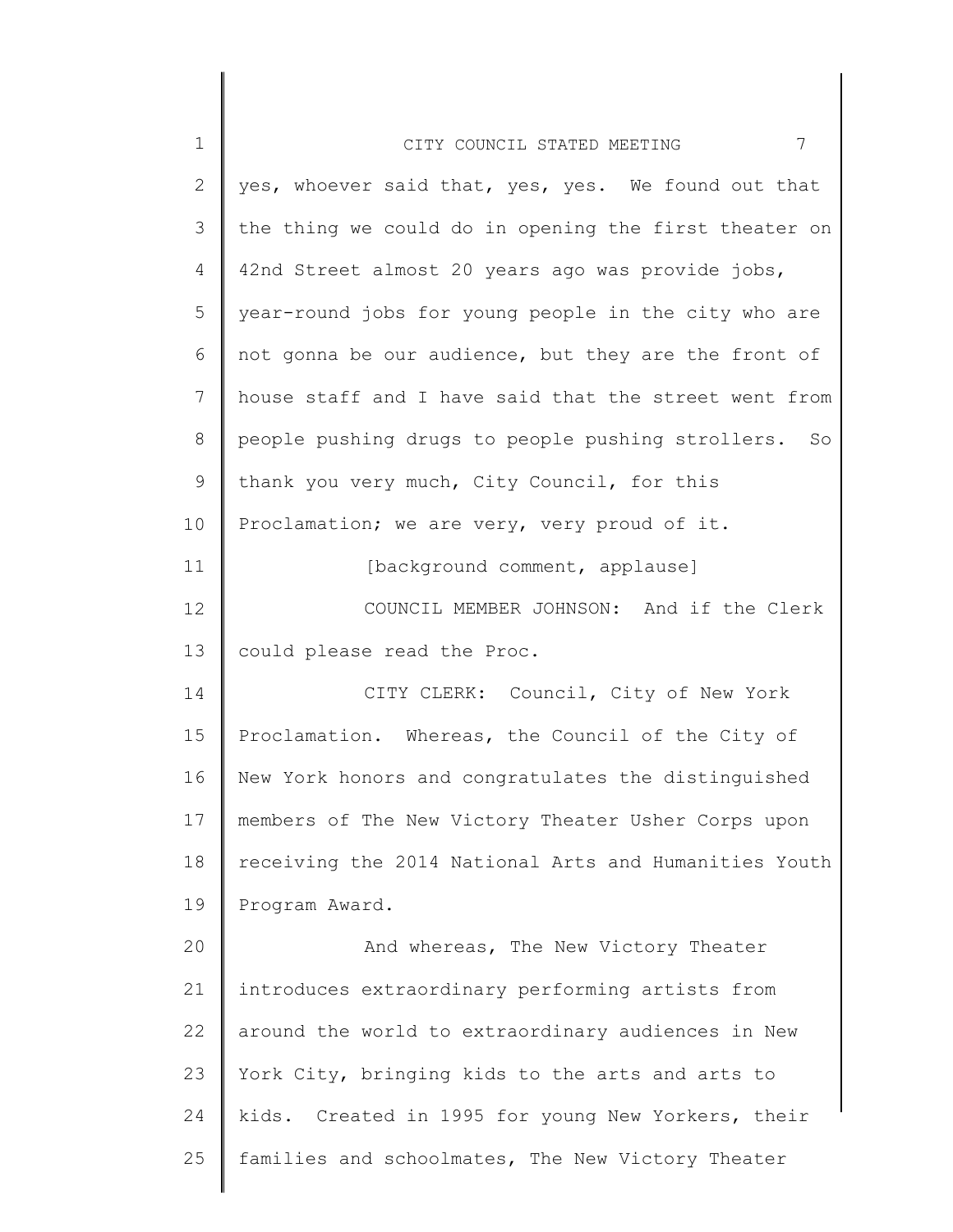1 2 3 4 5 6 7 8 9 10 11 12 13 14 15 16 17 18 19 20 21 22 23 24 CITY COUNCIL STATED MEETING 8 presents a diverse season of international companies at low ticket prices year after year through awardwinning education programs. The New Victory continues to provide access to schools and communities of our city seeking to experience excellent theater, often for the very first time. And whereas, The New Victory Usher Corps provides paid employment, job training, academic support, mentorship and an introduction to the performing arts for 50 young New Yorkers each year. Created to address the urgent need for youth employment in New York City, the rigorous three-year program offers an opportunity for teens to invest in their future while earning a paycheck. At every performance these hard-working and enthusiastic young people assist audience members, ensure public safety and work as teaching assistants in arts-based workshops for families. Between shows, New Victory Ushers interact with professional artists from all over the world, participate in job and life skills workshops, like time management, resume writing and personal finance and discover how a theater runs, all while experiencing new cultures and art forms.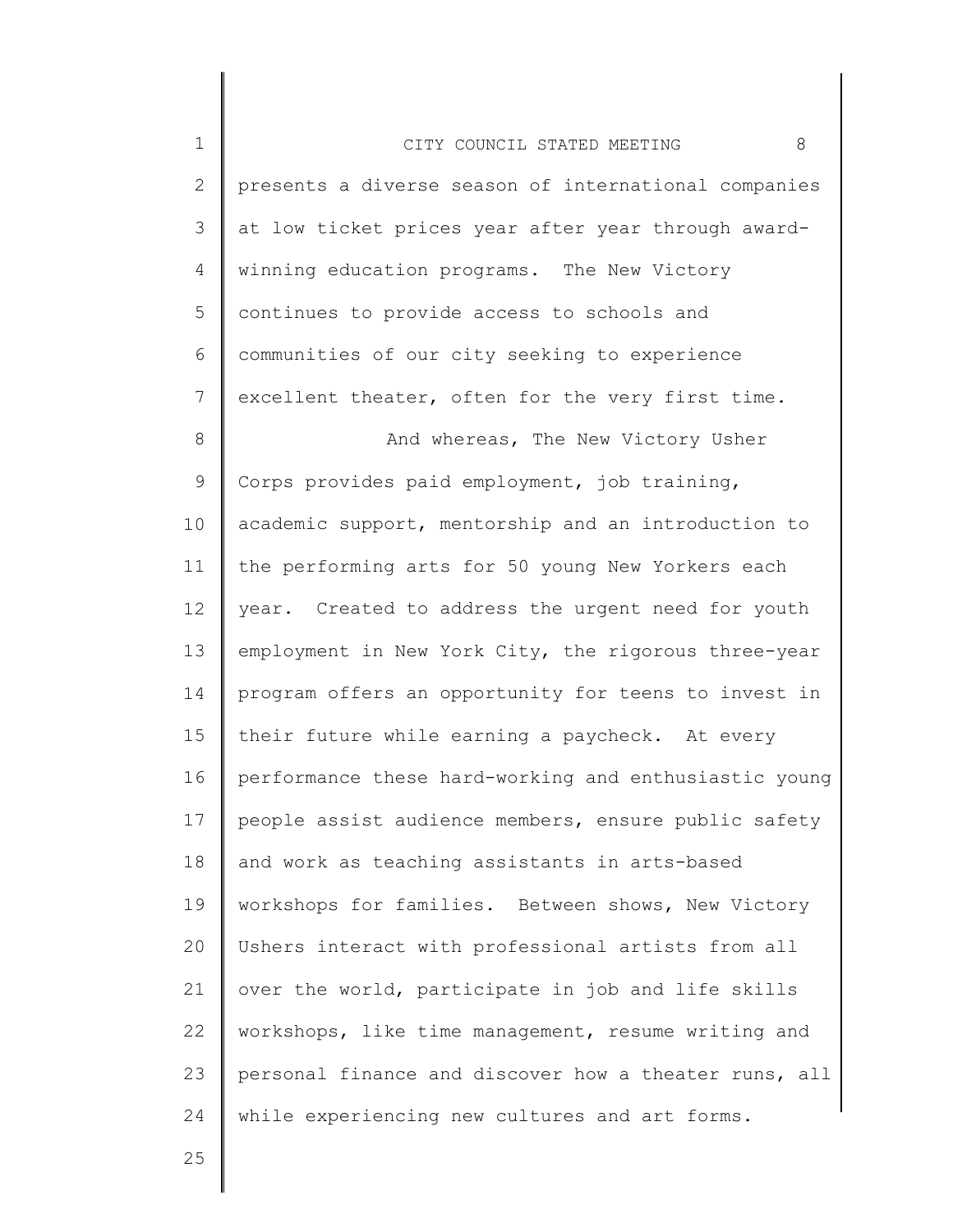| $\mathbf 1$  | 9<br>CITY COUNCIL STATED MEETING                      |
|--------------|-------------------------------------------------------|
| $\mathbf{2}$ | And whereas, The New Victory Usher Corps              |
| 3            | was launched the day the theater opened nearly 20     |
| 4            | years ago and has provided over 400,000 hours of paid |
| 5            | employment to more than 500 New York City teens from  |
| 6            | across the city. While some New Victory Ushers are    |
| 7            | recruited from social service agencies, some are      |
| 8            | recent immigrants and others are from families who    |
| $\mathsf 9$  | have called the city home for generations. For most   |
| 10           | participants, however, The New Victory marks their    |
| 11           | first introduction to the rich world of the           |
| 12           | performing arts; the majority go on either to college |
| 13           | or to full-time jobs, with some participants entering |
| 14           | the entertainment industry.                           |
| 15           | And whereas, this year The New Victory                |
| 16           | Usher Corps was one of just 12 programs in the United |
| 17           | States recognized with the prestigious National Arts  |
| 18           | and Humanities Youth Program Award, our nation's      |
| 19           | highest honor for after-school arts and humanities    |
| 20           | programs. The awards recognize and support            |
| 21           | outstanding programs that lay new pathways to         |
| 22           | creativity, expression and achievement outside of the |
| 23           | regular school day. On November 10th, The New         |
| 24           | Victory Usher Corps representative, Sendie Brunard    |
| 25           | and New Victory Usher Corps Manager, Anthony Pound    |
|              |                                                       |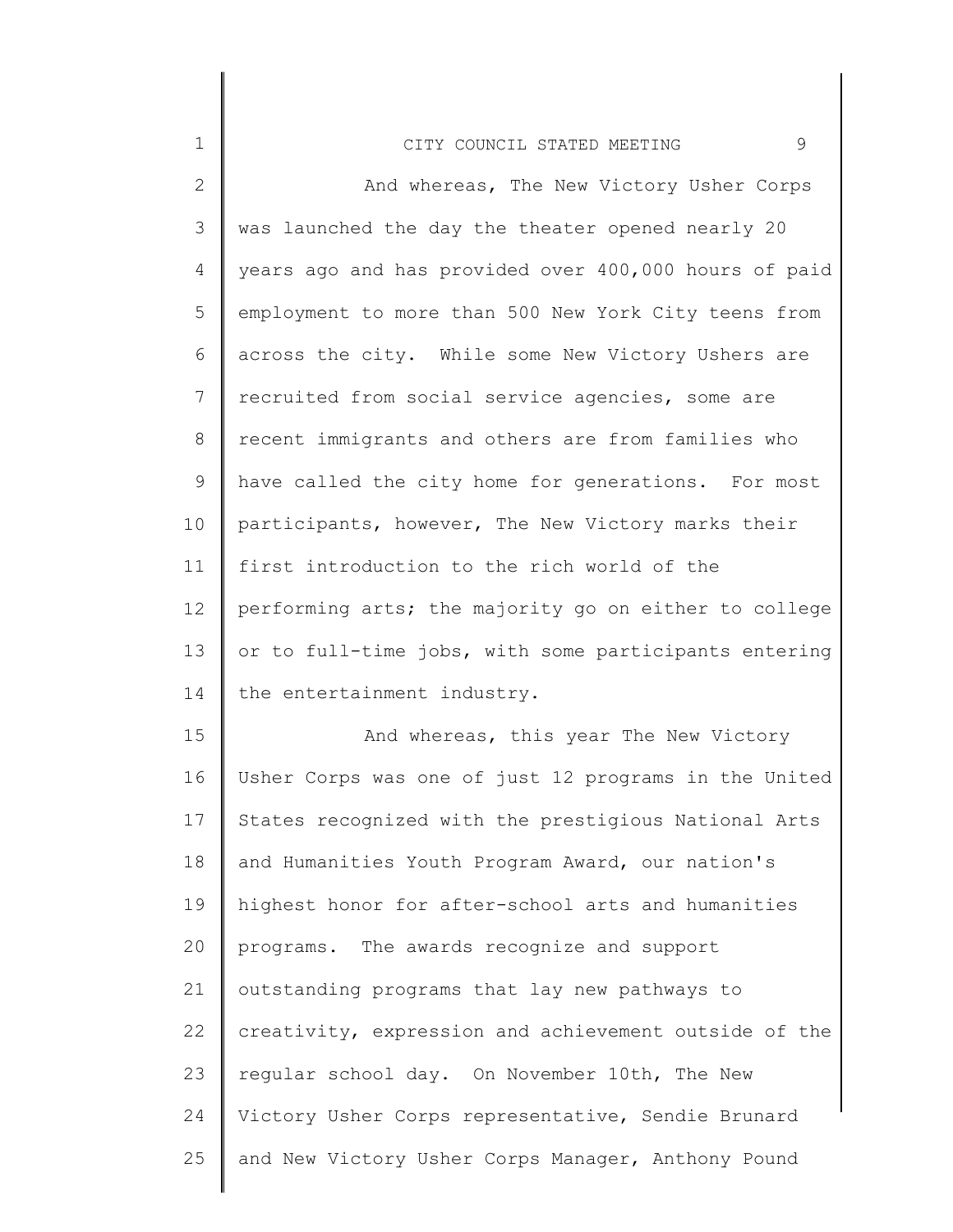1 2 3 4 5 6 7 8 9 10 11 12 13 14 15 16 17 18 19 20 21 22 23 24 25 CITY COUNCIL STATED MEETING 10 visited the White House to accept the award, which includes a \$10,000 grant from First Lady Michelle Obama. And whereas, The New Victory Usher Corps has truly excelled in its mission and its dedicated members have truly earned the esteem of all New Yorkers. Now therefore be it known, that the Council of the City of New York honors and congratulates The New Victory Usher Corps upon receiving the 2014 National Arts and Humanities Youth Program Award. Melissa Mark-Viverito, Speaker for the Entire Council; Corey Johnson, Council Member 3rd District, Manhattan; Mathieu Eugene, Council Member 40th District, Brooklyn. SPEAKER MARK-VIVERITO: Okay; give me one second; Speaker Benoit wants to say one quick thing. SPEAKER BENOIT: Congratulations New Victory Theater. SPEAKER MARK-VIVERITO: Alright. [cheers, applause] Well thank you very much. This is a really beautiful partnership; you know to really provide opportunities to our young people. I was just talking to this young woman here and you must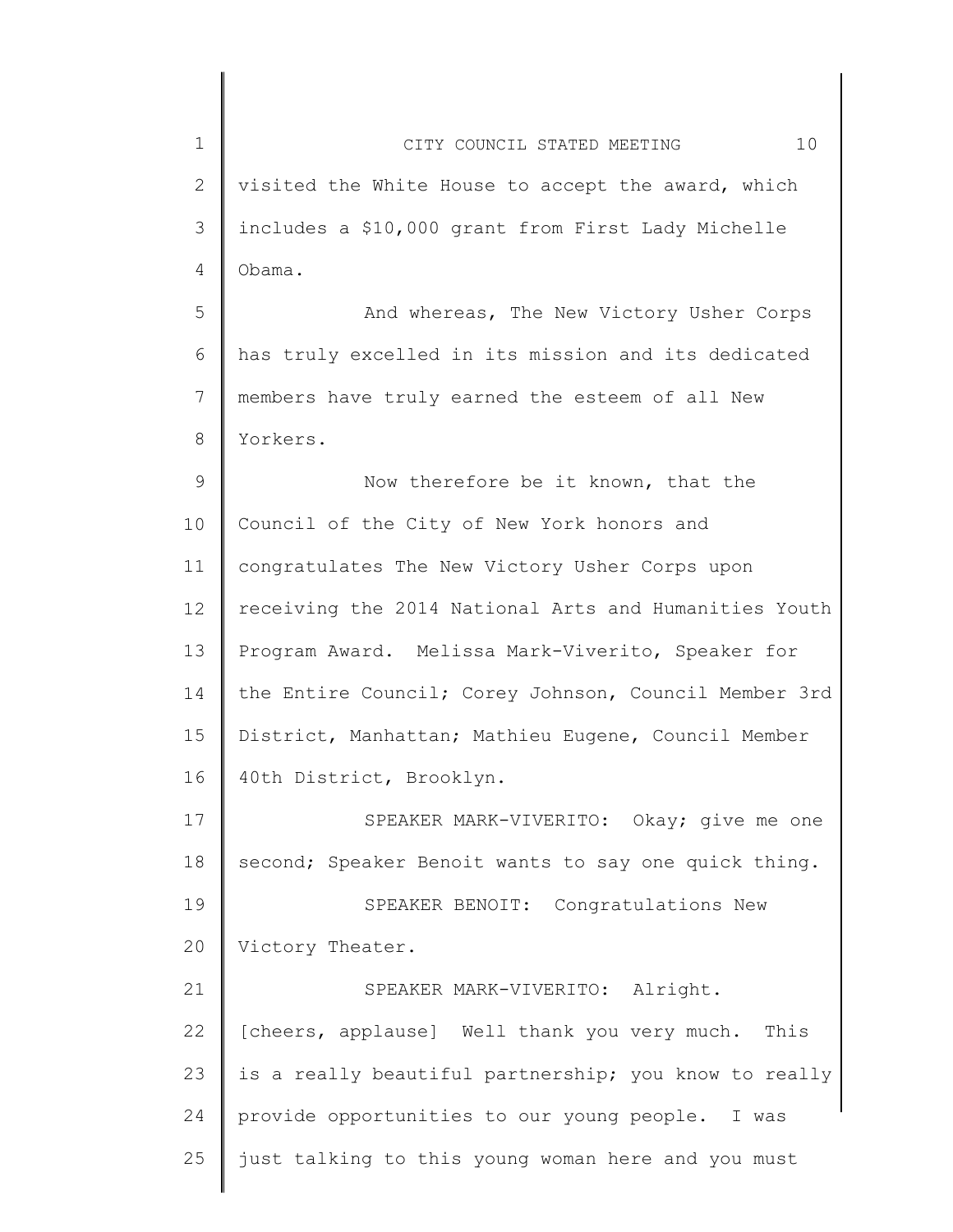| $\mathbf 1$  | 11<br>CITY COUNCIL STATED MEETING                    |
|--------------|------------------------------------------------------|
| $\mathbf{2}$ | have watched some wonderful performances over the    |
| 3            | years as well and we all know the importance that    |
| 4            | culture plays here in New York City and the life of  |
| 5            | New York City, but also independently what it brings |
| 6            | and the value it brings to expanding the educational |
| 7            | opportunities for young people, so thank you so much |
| 8            | for that partnership; it's appreciated. And with     |
| $\mathsf 9$  | that we end the ceremonial, this is the only         |
| 10           | ceremonial we have today, so all eyes are you. [sic] |
| 11           | [applause, background comments]                      |
| 12           | [pause]                                              |
| 13           | SERGEANT AT ARMS: Ladies and gentleman,              |
| 14           | Letitia James.                                       |
| 15           | [pause]                                              |
| 16           | [background comments]                                |
| 17           | PUBLIC ADVOCATE JAMES: Please take your              |
| 18           | seats everyone. Members, please take your seats.     |
| 19           | Visitors, please take your seats. Council Members    |
| 20           | for a Day, please follow your members to the seats.  |
| 21           | [background comments] All Council Members for a Day, |
| 22           | please come to the front for a picture. Please come  |
| 23           | to the front desk for a picture.                     |
| 24           | [pause]                                              |
| 25           | [gavel]                                              |
|              |                                                      |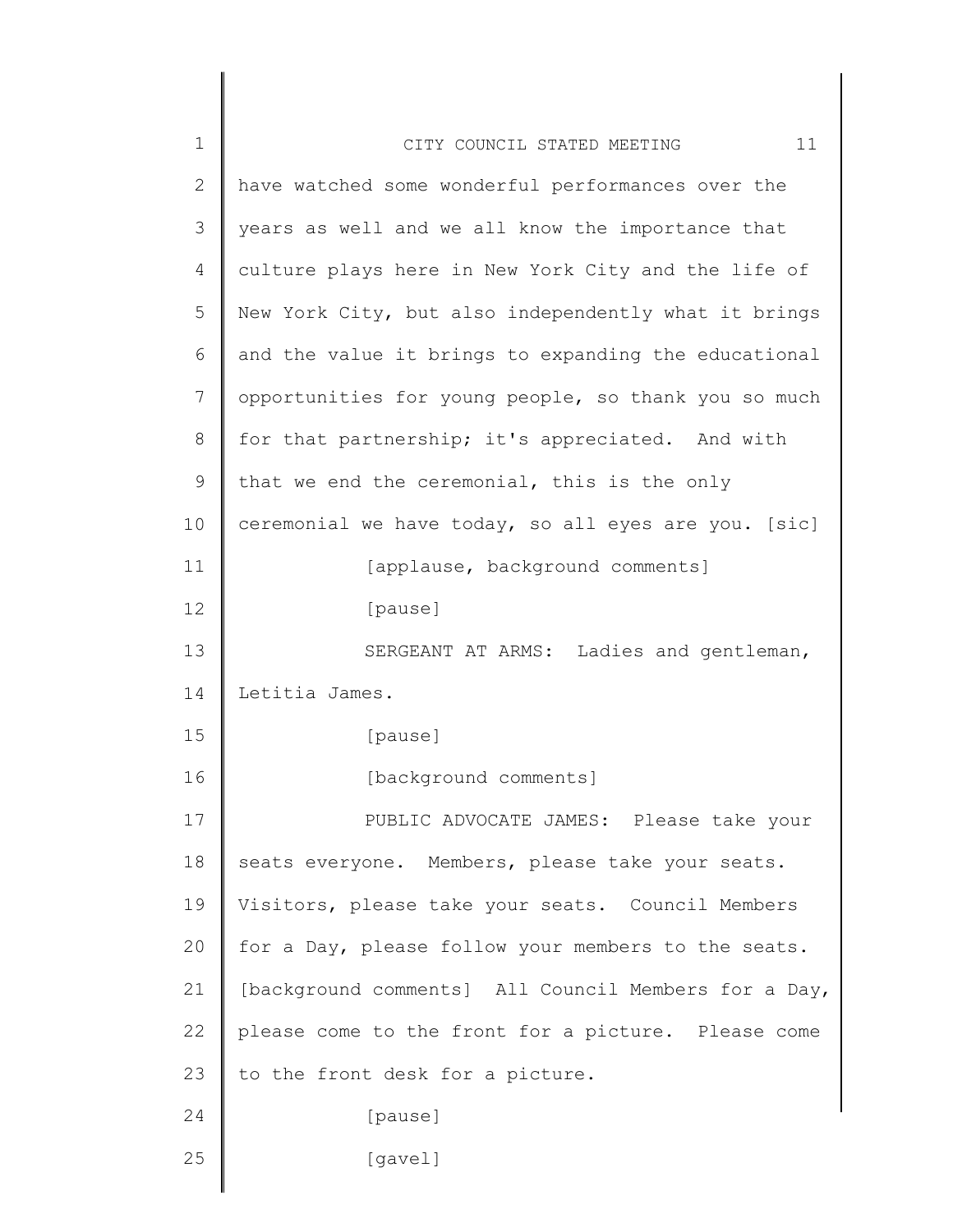| $\mathbf 1$  | 12<br>CITY COUNCIL STATED MEETING                    |
|--------------|------------------------------------------------------|
| $\mathbf{2}$ | SERGEANT AT ARMS: Ladies and gentlemen,              |
| 3            | can I have your attention, please? At this time,     |
| 4            | please place all electronic devices to vibrate, all  |
| 5            | electronic devices to vibrate. Will all [crosstalk]  |
| 6            | PUBLIC ADVOCATE JAMES: Quiet in the                  |
| 7            | chambers.                                            |
| 8            | SERGEANT AT ARMS: Will all non-Council,              |
| 9            | non-Council employees please leave the main floor of |
| 10           | the chambers; there's additional seating upstairs in |
| 11           | the balcony [background comment]. Thank you.         |
| 12           | PUBLIC ADVOCATE JAMES: Everyone please               |
| 13           | take their seats. [background comment] Thank you.    |
| 14           | [laugh] Please rise for the pledge of allegiance.    |
| 15           | [pause]                                              |
| 16           | CITY CLERK: Arroyo.                                  |
| 17           | COUNCIL MEMBER ARROYO: Here.                         |
| 18           | CITY CLERK: Barron [crosstalk]                       |
| 19           | PUBLIC ADVOCATE JAMES: Quiet in the                  |
| 20           | chambers, please, quiet in the chambers.             |
| 21           | [background comments]                                |
| 22           | CITY CLERK: Cabrera.                                 |
| 23           | COUNCIL MEMBER CABRERA: Here.                        |
| 24           | CITY CLERK: Chin.                                    |
| 25           | COUNCIL MEMBER CHIN: Here.                           |
|              |                                                      |

 $\begin{array}{c} \hline \end{array}$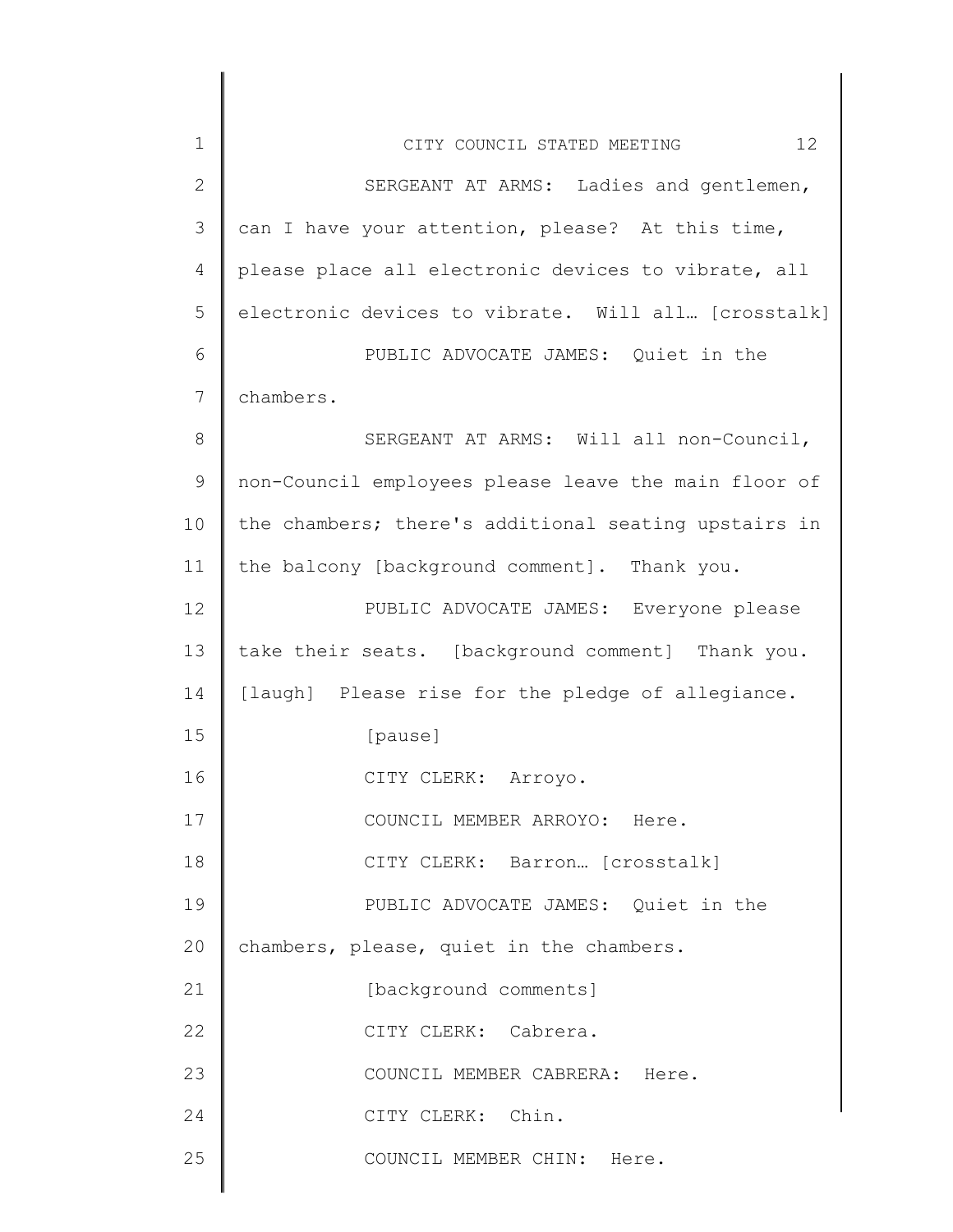| $\mathbf 1$  | 13<br>CITY COUNCIL STATED MEETING     |
|--------------|---------------------------------------|
| $\mathbf{2}$ | CITY CLERK: Cohen.                    |
| 3            | [background comments]                 |
| 4            | CITY CLERK: Constantinides.           |
| 5            | COUNCIL MEMBER CONSTANTINIDES: Here.  |
| 6            | CITY CLERK: Cornegy.                  |
| 7            | COUNCIL MEMBER CORNEGY: Here.         |
| 8            | CITY CLERK: Crowley.                  |
| 9            | [background comments]                 |
| 10           | PUBLIC ADVOCATE JAMES: Council Member |
| 11           | Crowley.                              |
| 12           | FEMALE VOICE: Present.                |
| 13           | COUNCIL MEMBER CROWLEY: Here.         |
| 14           | PUBLIC ADVOCATE JAMES: Thank you.     |
| 15           | CITY CLERK: Cumbo.                    |
| 16           | PUBLIC ADVOCATE JAMES: Quiet in the   |
| 17           | chambers, please.                     |
| 18           | CITY CLERK: Deutsch.                  |
| 19           | COUNCIL MEMBER DEUTSCH: Here.         |
| 20           | CITY CLERK: Dickens. Dromm.           |
| 21           | COUNCIL MEMBER DROMM: Here.           |
| 22           | CITY CLERK: Espinal.                  |
| 23           | COUNCIL MEMBER ESPINAL: Here.         |
| 24           | CITY CLERK: Eugene. Ferreras.         |
| 25           | COUNCIL MEMBER FERRERAS: Here.        |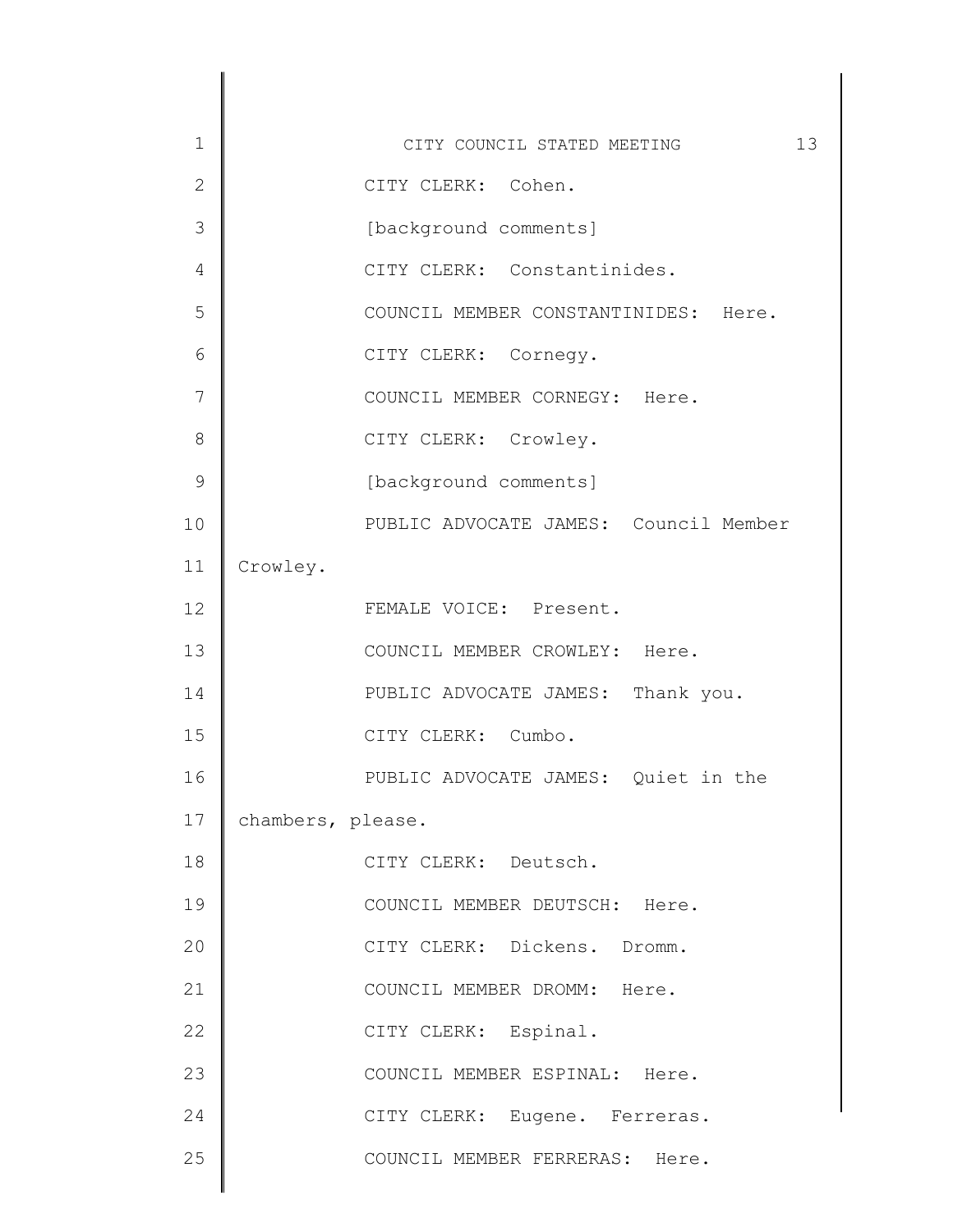| $\mathbf 1$    | CITY COUNCIL STATED MEETING     | 14 |
|----------------|---------------------------------|----|
| $\overline{2}$ | [background comment]            |    |
| 3              | CITY CLERK: Garodnick.          |    |
| 4              | COUNCIL MEMBER GARODNICK: Here. |    |
| 5              | CITY CLERK: Gentile. Gibson.    |    |
| 6              | Greenfield. Cohen.              |    |
| 7              | COUNCIL MEMBER COHEN: Here.     |    |
| 8              | CITY CLERK: Eugene.             |    |
| $\mathcal{G}$  | COUNCIL MEMBER EUGENE: Here.    |    |
| 10             | CITY CLERK: Johnson. Gentile.   |    |
| 11             | COUNCIL MEMBER GENTILE: Here.   |    |
| 12             | CITY CLERK: Kallos.             |    |
| 13             | COUNCIL MEMBER KALLOS: Here.    |    |
| 14             | CITY CLERK: King.               |    |
| 15             | COUNCIL MEMBER KING: Present.   |    |
| 16             | CITY CLERK: Koo. Koslowitz.     |    |
| 17             | COUNCIL MEMBER KOSLOWITZ: Here. |    |
| 18             | CITY CLERK: Lancman.            |    |
| 19             | COUNCIL MEMBER LANCMAN: Here.   |    |
| 20             | CITY CLERK: Lander.             |    |
| 21             | COUNCIL MEMBER LANDER: Here.    |    |
| 22             | [background comment]            |    |
| 23             | CITY CLERK: Levin.              |    |
| 24             | COUNCIL MEMBER LEVIN: Here.     |    |
| 25             | CITY CLERK: Levine.             |    |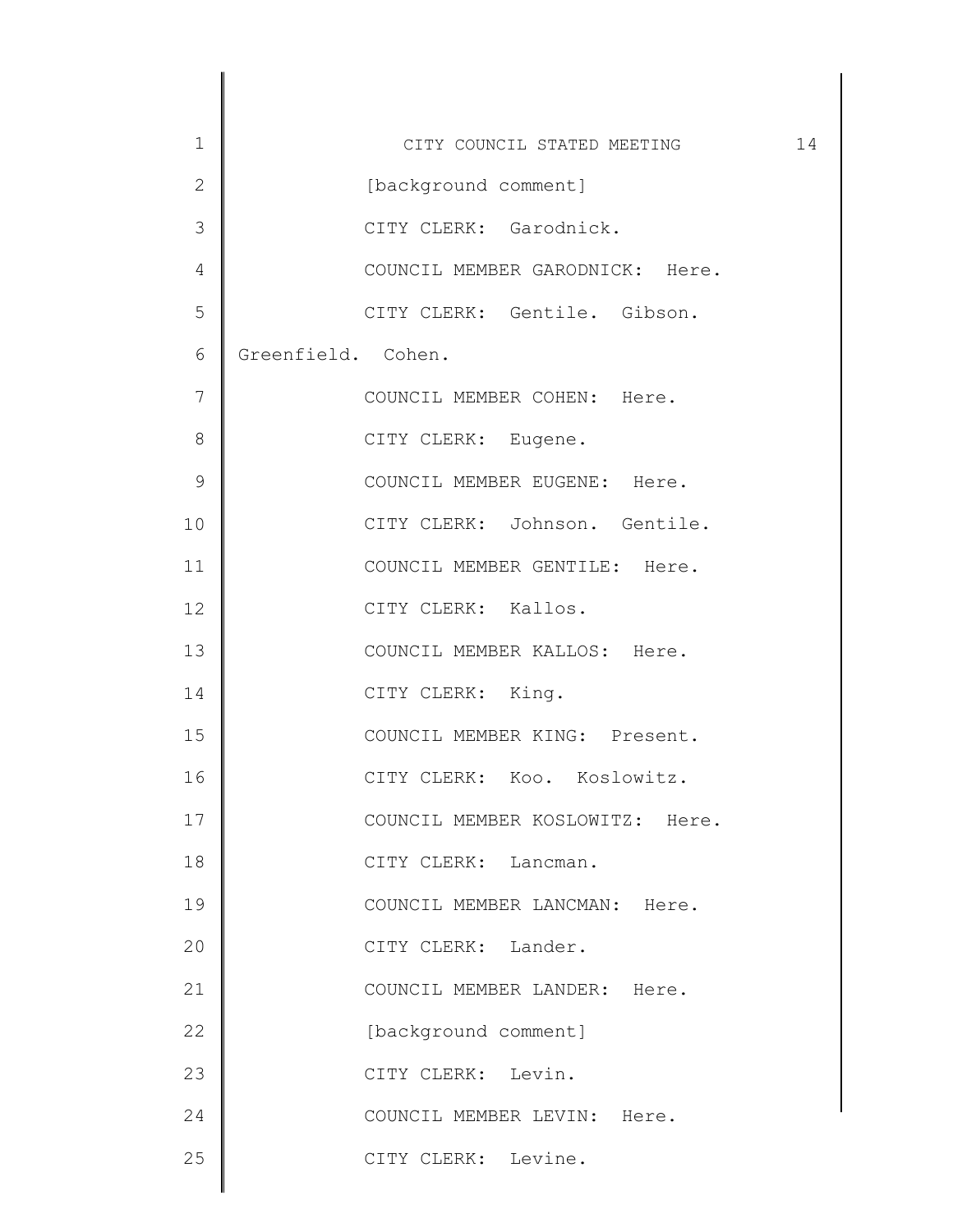| $\mathbf 1$   | 15<br>CITY COUNCIL STATED MEETING  |
|---------------|------------------------------------|
| $\mathbf{2}$  | COUNCIL MEMBER LEVINE: Here.       |
| 3             | CITY CLERK: Maisel. Matteo.        |
| 4             | COUNCIL MEMBER MATTEO: Here.       |
| 5             | CITY CLERK: Mealy.                 |
| 6             | COUNCIL MEMBER MEALY: Yes.         |
| 7             | CITY CLERK: Menchaca.              |
| 8             | COUNCIL MEMBER MENCHACA: Presente. |
| $\mathcal{G}$ | CITY CLERK: Mendez.                |
| 10            | COUNCIL MEMBER MENDEZ: Present.    |
| 11            | CITY CLERK: Miller.                |
| 12            | COUNCIL MEMBER MILLER: Present.    |
| 13            | CITY CLERK: Palma.                 |
| 14            | COUNCIL MEMBER PALMA: Here.        |
| 15            | CITY CLERK: Reynoso.               |
| 16            | COUNCIL MEMBER REYNOSO: Present.   |
| 17            | CITY CLERK: Richards.              |
| 18            | COUNCIL MEMBER RICHARDS: Present.  |
| 19            | CITY CLERK: Rodriguez.             |
| 20            | COUNCIL MEMBER RODRIGUEZ: Aye.     |
| 21            | CITY CLERK: Rose.                  |
| 22            | COUNCIL MEMBER ROSE: Here.         |
| 23            | CITY CLERK: Rosenthal.             |
| 24            | COUNCIL MEMBER ROSENTHAL: Here.    |
| 25            | CITY CLERK: Torres.                |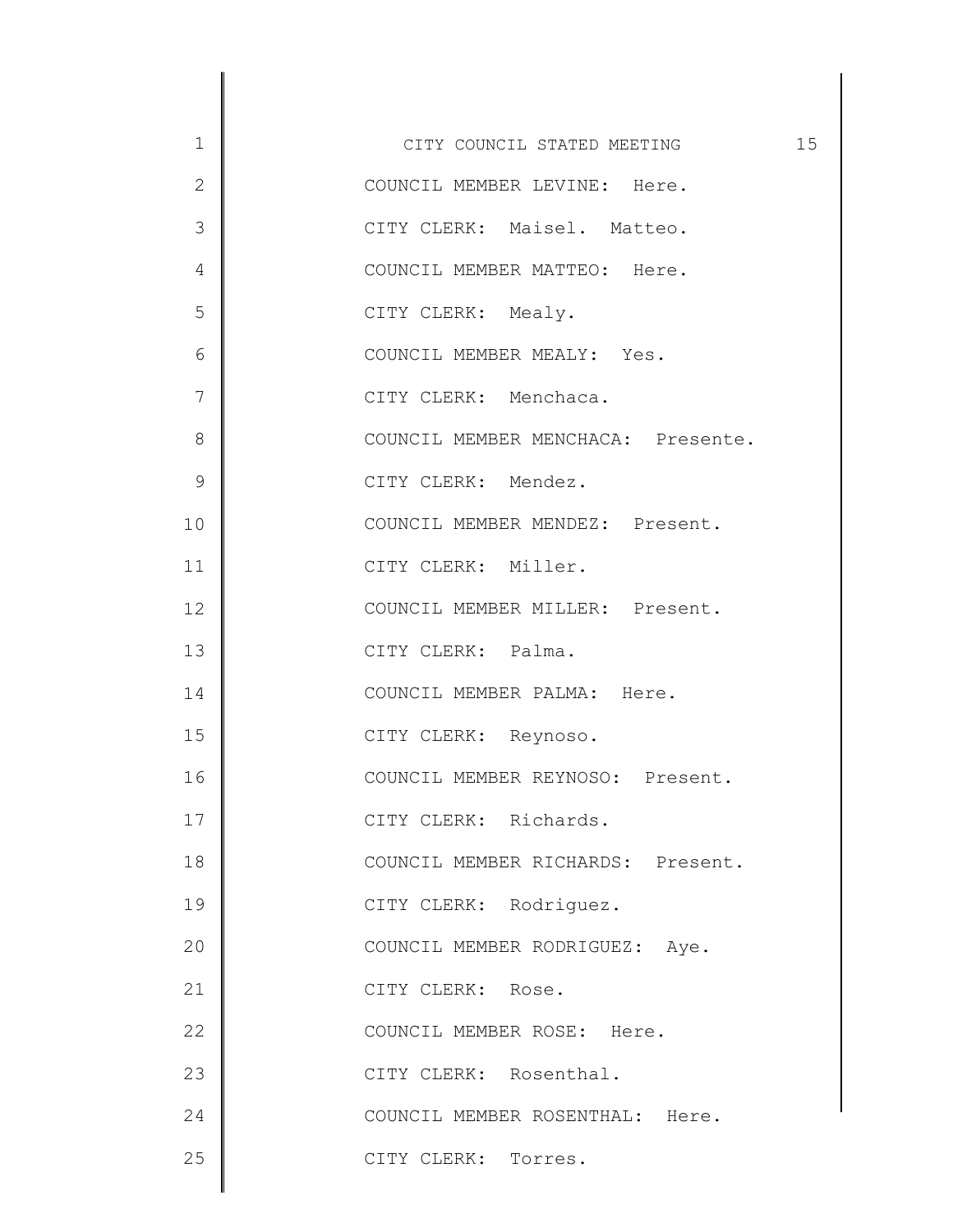| $\mathbf 1$    | 16<br>CITY COUNCIL STATED MEETING                  |
|----------------|----------------------------------------------------|
| $\overline{2}$ | PUBLIC ADVOCATE JAMES: Torres.                     |
| 3              | CITY CLERK: Treyger.                               |
| 4              | COUNCIL MEMBER TREYGER: Here.                      |
| 5              | CITY CLERK: Ulrich. Vacca.                         |
| 6              | COUNCIL MEMBER VACCA: Here.                        |
| 7              | CITY CLERK: Vallone.                               |
| 8              | COUNCIL MEMBER VALLONE: Here.                      |
| 9              | CITY CLERK: Weprin.                                |
| 10             | COUNCIL MEMBER WEPRIN: Here.                       |
| 11             | CITY CLERK: Williams.                              |
| 12             | COUNCIL MEMBER WILLIAMS: Here.                     |
| 13             | PUBLIC ADVOCATE JAMES: Quiet in the                |
| 14             | chambers, please.                                  |
| 15             | CITY CLERK: Gibson.                                |
| 16             | [background comment]                               |
| 17             | COUNCIL MEMBER GIBSON: Present.                    |
| 18             | CITY CLERK: Wills.                                 |
| 19             | COUNCIL MEMBER WILLS: Present.                     |
| 20             | CITY CLERK: Ignizio. Van Bramer.                   |
| 21             | COUNCIL MEMBER VAN BRAMER: Here.                   |
| 22             | CITY CLERK: Speaker Mark-Viverito.                 |
| 23             | SPEAKER MARK-VIVERITO: Present.                    |
| 24             | PUBLIC ADVOCATE JAMES: Please rise for             |
| 25             | the invocation. [background comments] Please rise. |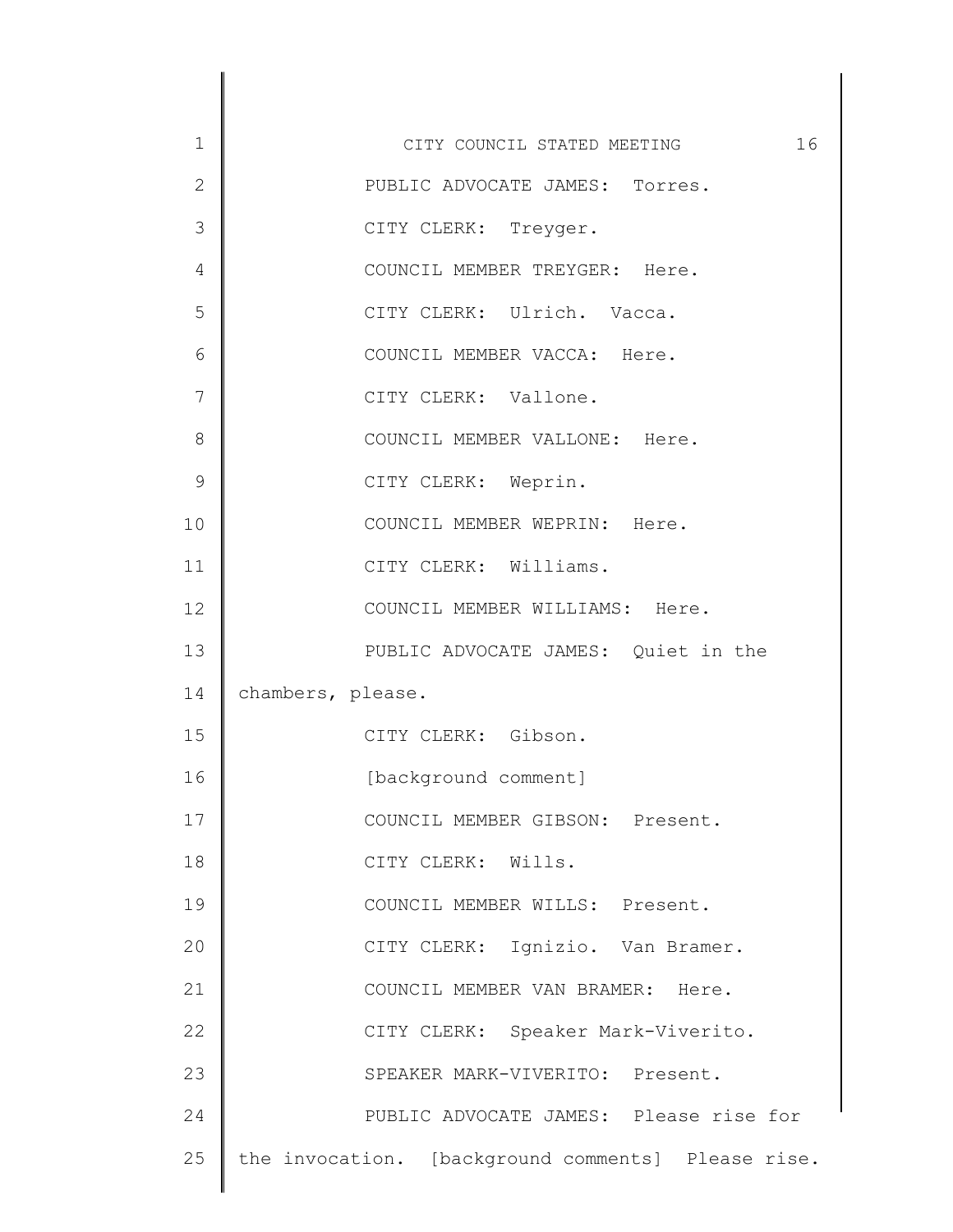1 2 3 4 5 CITY COUNCIL STATED MEETING 17 The invocation will be delivered by Sister Julia Suarez from Saint Jerome's Hands Community Center, 230 Alexander Avenue in the Borough of the Bronx. Please rise.

6 7 8 9 10 11 12 13 14 15 16 17 18 19 20 21 22 SISTER JULIA SUAREZ: **00:22:30 [Spanish]** God, give me faith today to continue forward, grant me speed to fortitude [sic] to forgive, give me patience to understand and help, grant me strength to not fall, give me strength to rise if I have fallen, grant me love to provide, give me what I need and know what I want, grant me eloquence to speak what I should speak, make me the best example for my children, let me be the best friend to my friends, make me an instrument of your will, give me the strength to withstand adversity. Let me know what you want from me. Grant me your peace so I can share it with those who don't have it. Finally, walk with me and let me know that it is so. Amen. PUBLIC ADVOCATE JAMES: Amen. Please be seated. Motion to spread the invocation. Speaker

23 Melissa Mark-Viverito. Quiet in the chambers,

24 please… [crosstalk]

SPEAKER MARK-VIVERITO: Would…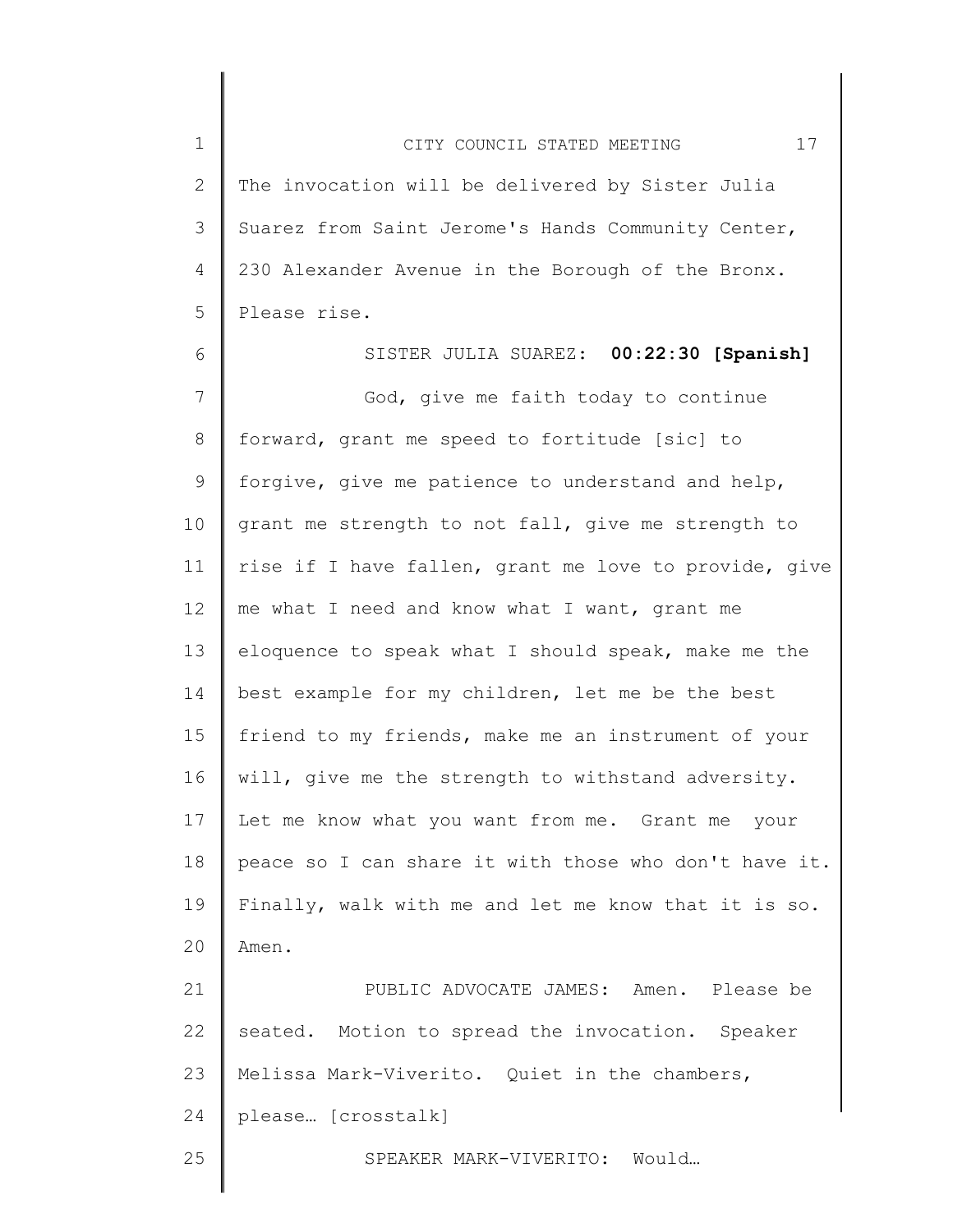| 1            | 18<br>CITY COUNCIL STATED MEETING                    |
|--------------|------------------------------------------------------|
| $\mathbf{2}$ | PUBLIC ADVOCATE JAMES: quiet in the                  |
| 3            | chambers.                                            |
| 4            | SPEAKER MARK-VIVERITO: 00:24:30                      |
| 5            | [Spanish] to Sister Julia Suarez for being here with |
| 6            | us today. Saint Jerome's Hands Community Center is   |
| 7            | in my district and [interpose]                       |
| 8            | PUBLIC ADVOCATE JAMES: Excuse me,                    |
| 9            | Speaker. Quiet in the chamber please for the         |
| 10           | speaker. [background comment] Quiet in the           |
| 11           | chambers. Everyone have their seats, please.         |
| 12           | Speaker Melissa Mark-Viverito.                       |
| 13           | SPEAKER MARK-VIVERITO: I make a motion               |
| 14           | to spread the invocation in full upon the record.    |
| 15           | [background comment]                                 |
| 16           | PUBLIC ADVOCATE JAMES: Adoption of the               |
| 17           | Minutes. Council Member Vacca.                       |
| 18           | COUNCIL MEMBER VACCA: I move that the                |
| 19           | Minutes of the Stated Meeting of February 26 be      |
| 20           | adopted.                                             |
| 21           | PUBLIC ADVOCATE JAMES: Messages and                  |
| 22           | Papers from the Mayor.                               |
| 23           | COMMITTEE CLERK:<br>None.                            |
| 24           | PUBLIC ADVOCATE JAMES: Communication                 |
| 25           | from City, County and Borough Offices.               |
|              |                                                      |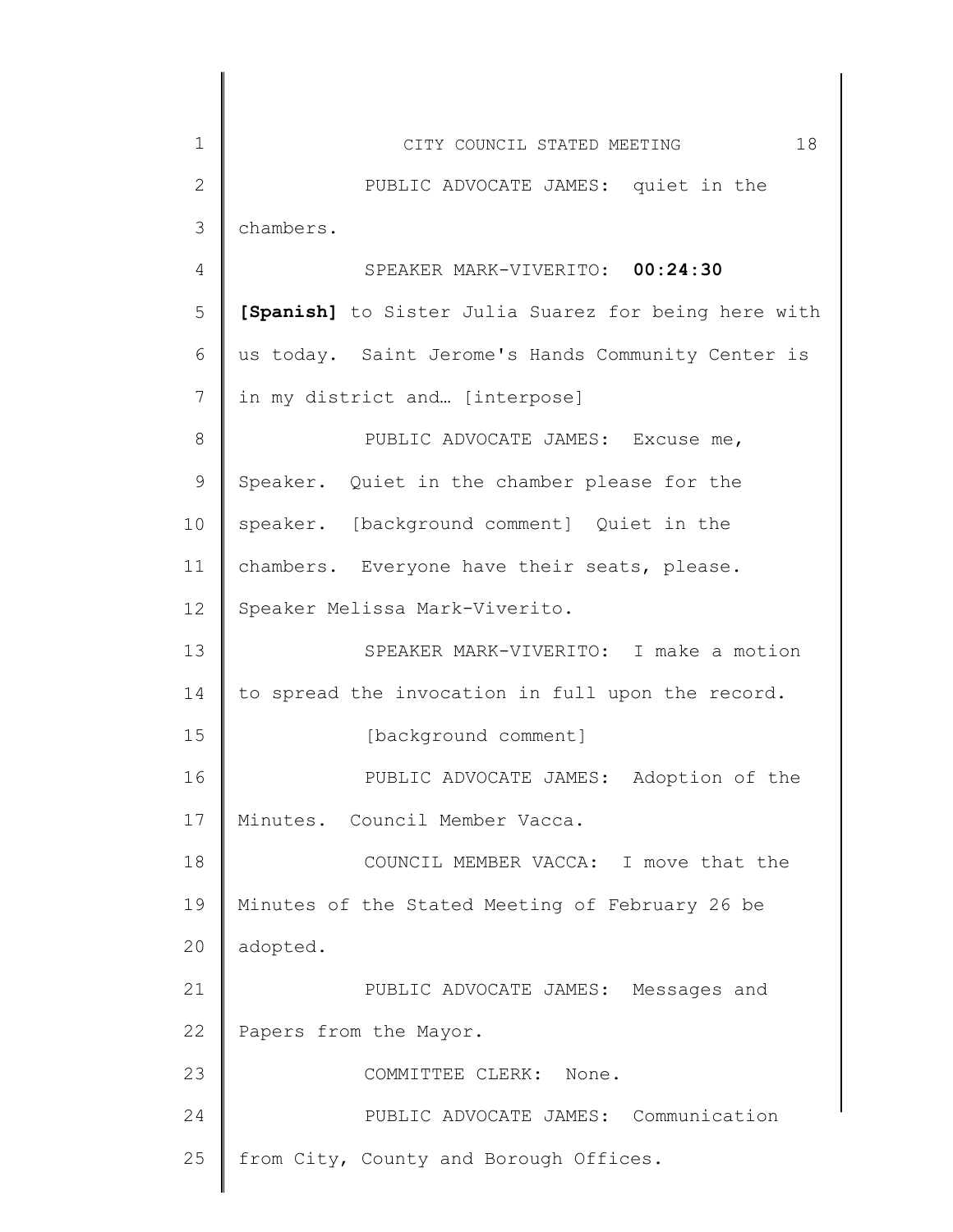| $\mathbf 1$  | 19<br>CITY COUNCIL STATED MEETING                   |
|--------------|-----------------------------------------------------|
| $\mathbf{2}$ | COMMITTEE CLERK: M 0254 through M 0261,             |
| 3            | Base Station Licenses.                              |
| 4            | PUBLIC ADVOCATE JAMES: Quiet in the                 |
| 5            | chambers, please.                                   |
| 6            | [background comments]                               |
| 7            | PUBLIC ADVOCATE JAMES: Please keep it               |
| 8            | down. Petitions and Communications.                 |
| 9            | COMMITTEE CLERK: None.                              |
| 10           | PUBLIC ADVOCATE JAMES: Land Use Call-               |
| 11           | Ups.                                                |
| 12           | COMMITTEE CLERK: M 0262 through M 0268,             |
| 13           | various applications.                               |
| 14           | SPEAKER BENOIT: Coupled on Call-Up Vote.            |
| 15           | Roll call.                                          |
| 16           | PUBLIC ADVOCATE JAMES: Roll Call.                   |
| 17           | COMMITTEE CLERK: Van Bramer.                        |
| 18           | COUNCIL MEMBER VAN BRAMER: I vote aye on            |
| 19           | all Call-Ups and with permission, I vote aye on all |
| 20           | General Orders and Resolutions. Thank you.          |
| 21           | PUBLIC ADVOCATE JAMES: You're welcome.              |
| 22           | COMMITTEE CLERK: Arroyo.                            |
| 23           | COUNCIL MEMBER ARROYO: Aye.                         |
| 24           | COMMITTEE CLERK: Barron.                            |
| 25           | COUNCIL MEMBER BARRON: Present.                     |
|              |                                                     |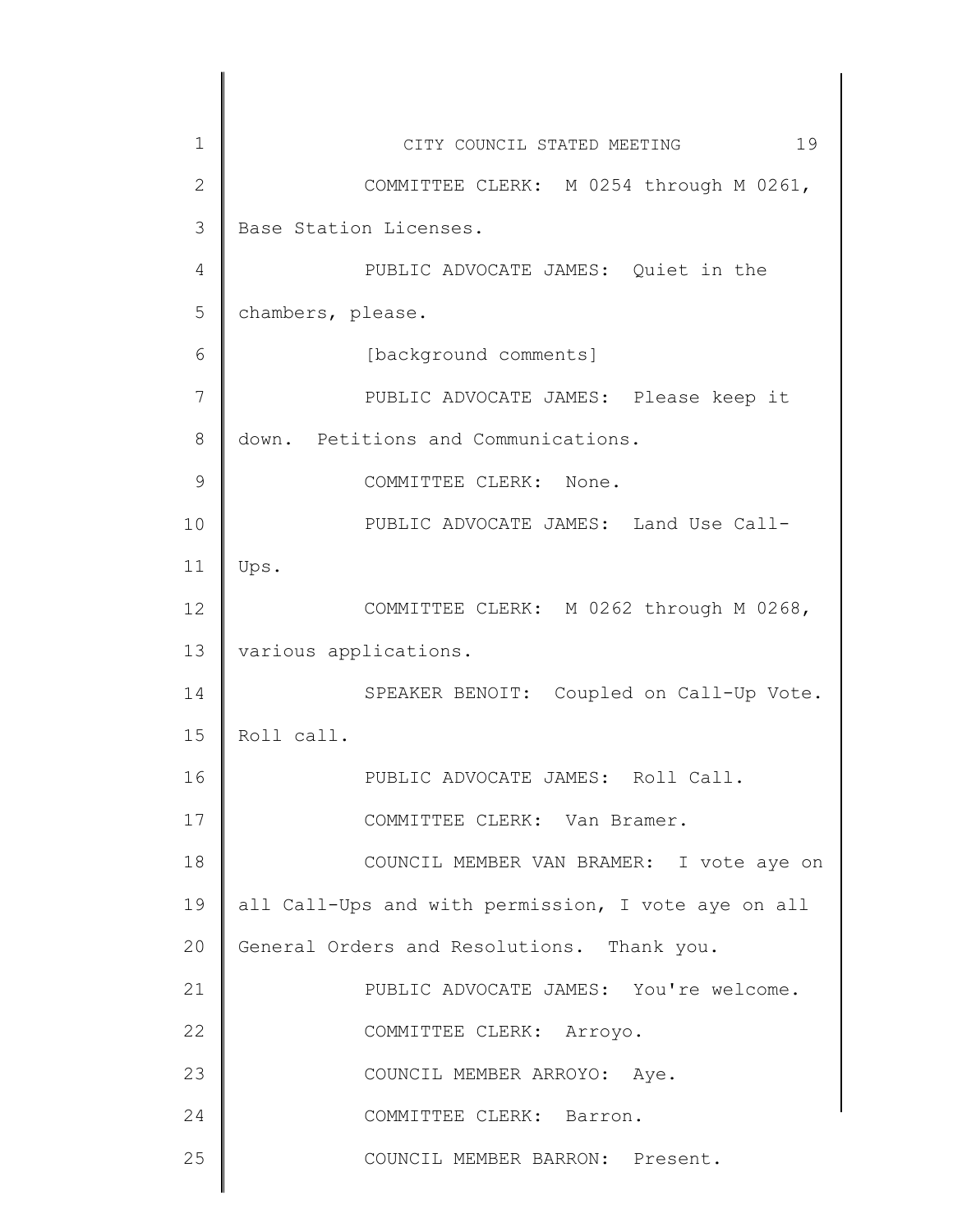1 2 3 4 5 6 7 8 9 10 11 12 13 14 15 16 17 18 19 20 21 22 23 24 25 CITY COUNCIL STATED MEETING 20 COMMITTEE CLERK: Land Use Call-Ups. COUNCIL MEMBER BARRON: Aye. COMMITTEE CLERK: Cabrera. COUNCIL MEMBER CABRERA: Aye. COMMITTEE CLERK: Chin. COUNCIL MEMBER CHIN: Aye. COMMITTEE CLERK: Cohen. COUNCIL MEMBER COHEN: Aye. COMMITTEE CLERK: Constantinides. COUNCIL MEMBER CONSTANTINIDES: Aye. COMMITTEE CLERK: Gentile. COUNCIL MEMBER GENTILE: I vote aye on all Call-Ups and with permission, vote aye on all General Orders and Resolutions. PUBLIC ADVOCATE JAMES: Yes. COMMITTEE CLERK: Cornegy. COUNCIL MEMBER CORNEGY: Aye. COMMITTEE CLERK: Crowley. FEMALE VOICE: Aye. PUBLIC ADVOCATE JAMES: Was that an aye? COUNCIL MEMBER CROWLEY: Yes, aye. COMMITTEE CLERK: Cumbo. Deutsch. COUNCIL MEMBER DEUTSCH: Aye. COMMITTEE CLERK: Dickens. Dromm.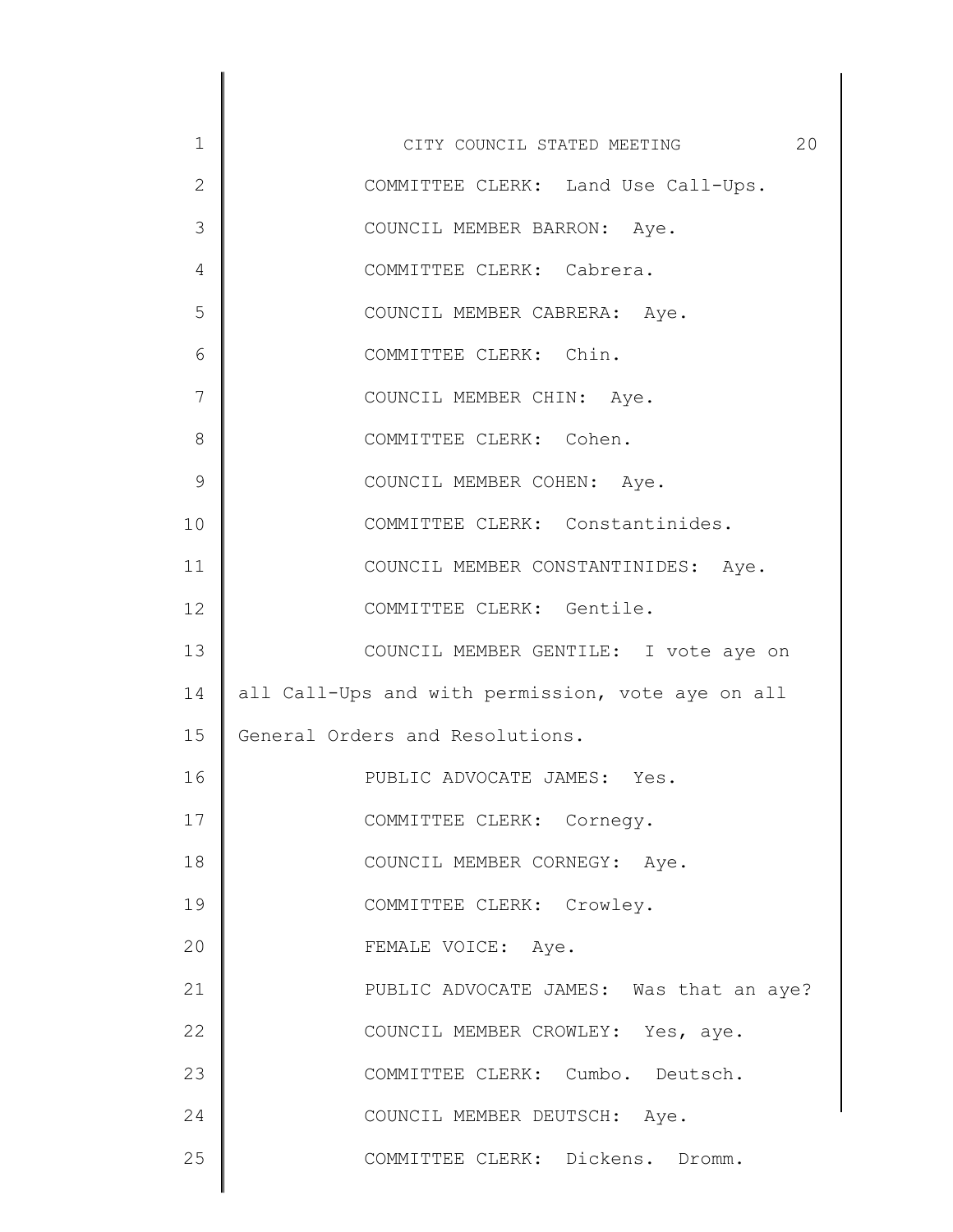| $1\,$         | 21<br>CITY COUNCIL STATED MEETING     |
|---------------|---------------------------------------|
| $\mathbf{2}$  | COUNCIL MEMBER DROMM: Aye.            |
| 3             | COMMITTEE CLERK: Cornegy.             |
| 4             | PUBLIC ADVOCATE JAMES: Quiet in the   |
| 5             | chambers, please.                     |
| 6             | [background comments]                 |
| 7             | COMMITTEE CLERK: Espinal.             |
| 8             | COUNCIL MEMBER ESPINAL: Aye.          |
| $\mathcal{G}$ | COMMITTEE CLERK: Eugene.              |
| 10            | COUNCIL MEMBER EUGENE: Aye.           |
| 11            | COMMITTEE CLERK: Ferreras.            |
| 12            | COUNCIL MEMBER FERRERAS: Aye.         |
| 13            | COMMITTEE CLERK: Garodnick.           |
| 14            | COUNCIL MEMBER GARODNICK: Aye.        |
| 15            | COMMITTEE CLERK: Gibson.              |
| 16            | COUNCIL MEMBER GIBSON: Yes.           |
| 17            | COMMITTEE CLERK: Greenfield. Johnson. |
| 18            | PUBLIC ADVOCATE JAMES: Johnson.       |
| 19            | COMMITTEE CLERK: Kallos.              |
| 20            | COUNCIL MEMBER KALLOS: Aye.           |
| 21            | COMMITTEE CLERK: King.                |
| 22            | COUNCIL MEMBER KING: Aye.             |
| 23            | COMMITTEE CLERK: Koo. Koslowitz.      |
| 24            | FEMALE VOICE: Aye.                    |
| 25            | COMMITTEE CLERK: Lancman.             |
|               |                                       |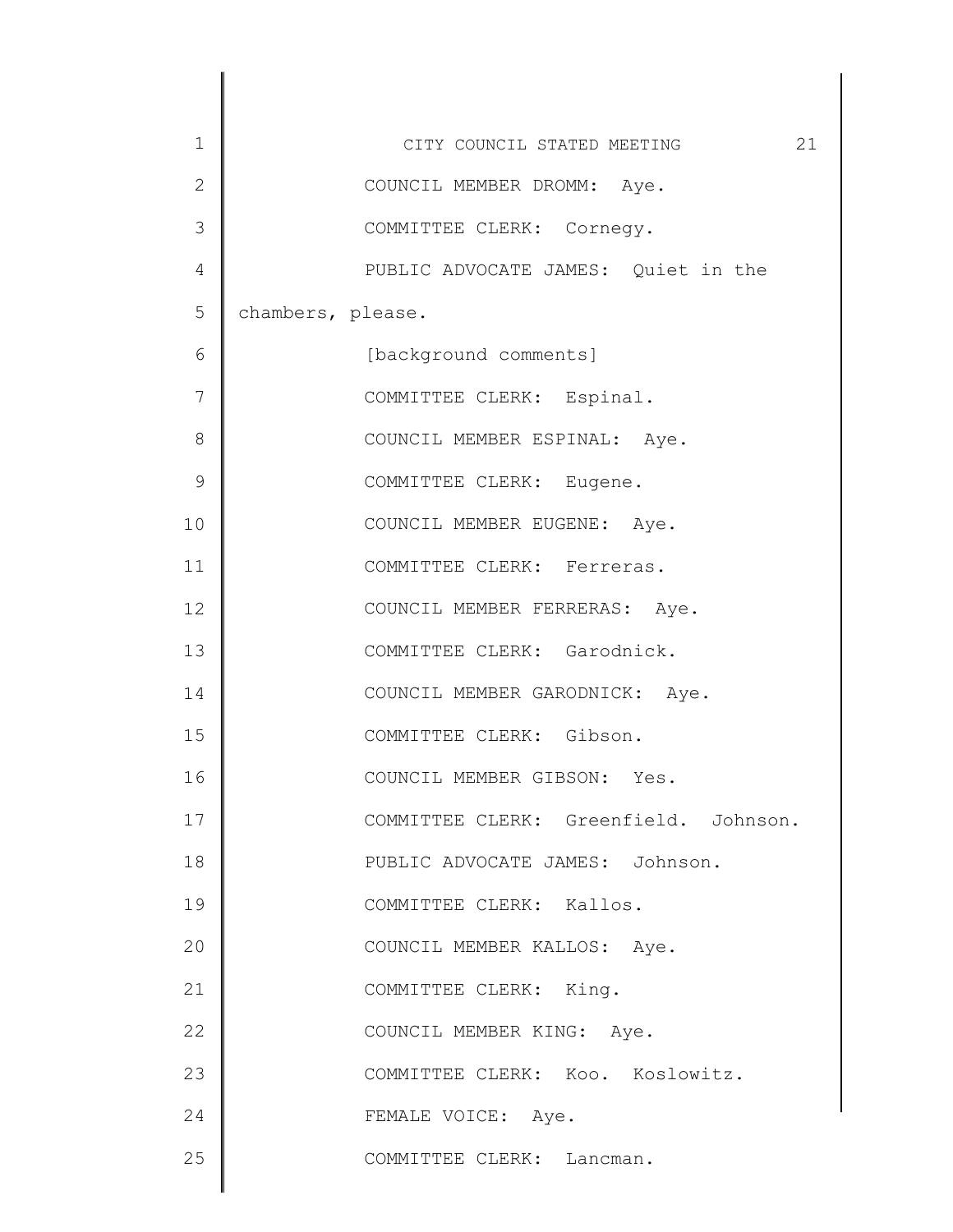1 2 3 4 5 6 7 8 9 10 11 12 13 14 15 16 17 18 19 20 21 22 23 24 25 CITY COUNCIL STATED MEETING 22 COUNCIL MEMBER LANCMAN: Aye. COMMITTEE CLERK: Lander. COUNCIL MEMBER LANDER: Aye. COMMITTEE CLERK: Levin. COUNCIL MEMBER LEVIN: Aye. COMMITTEE CLERK: Levine. COUNCIL MEMBER LEVINE: Aye. COMMITTEE CLERK: Maisel. COUNCIL MEMBER MAISEL: Aye. COMMITTEE CLERK: Matteo. COUNCIL MEMBER MATTEO: Aye. COMMITTEE CLERK: Mealy. MISS EDWARDS: Aye. [background comment] Council Member Edwards and Mealy says aye. [background comments] COMMITTEE CLERK: Menchaca. COUNCIL MEMBER MENCHACA: Permission to vote on all Call-Ups and… [crosstalk] PUBLIC ADVOCATE JAMES: Yes. COUNCIL MEMBER MENCHACA: items of the General Order Calendar… [crosstalk] PUBLIC ADVOCATE JAMES: Yes. COUNCIL MEMBER MENCHACA: I vote aye on all.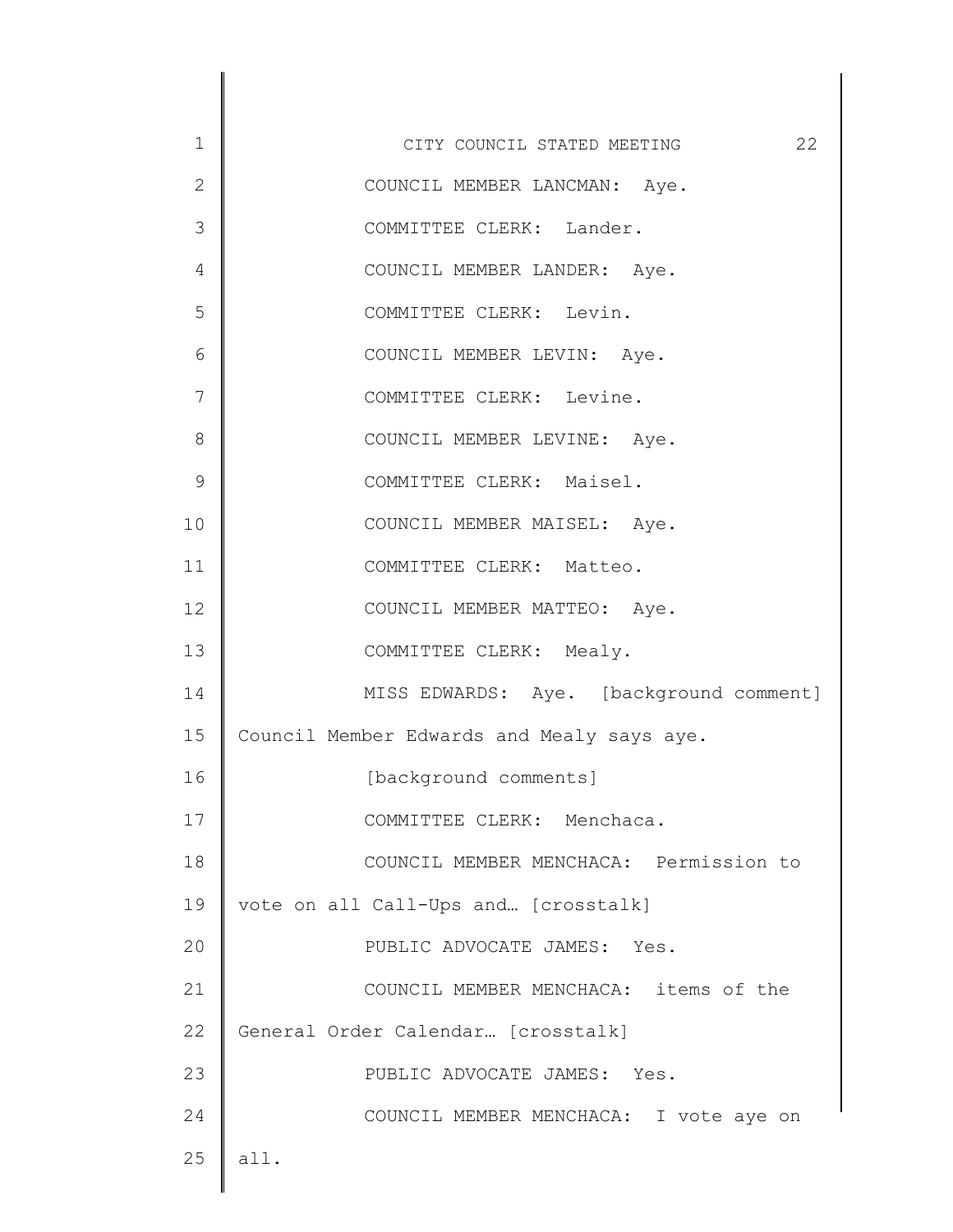| $\mathbf 1$    | 23<br>CITY COUNCIL STATED MEETING                   |
|----------------|-----------------------------------------------------|
| $\mathbf{2}$   | [background comments]                               |
| 3              | PUBLIC ADVOCATE JAMES: Excuse me,                   |
| $\overline{4}$ | Council Member. May we have quiet in the chambers,  |
| 5              | please. [background comment] Quiet in the chambers. |
| 6              | COUNCIL MEMBER MENCHACA: I vote aye on              |
| 7              | all and want to say 00:28:30 [Spanish] to Cesar     |
| $8\,$          | Chavez today. Thank you.                            |
| $\mathcal{G}$  | PUBLIC ADVOCATE JAMES: Thank you.                   |
| 10             | Gracias.                                            |
| 11             | COMMITTEE CLERK: Cumbo.                             |
| 12             | COUNCIL MEMBER CUMBO: Aye on all.                   |
| 13             | COMMITTEE CLERK: Mendez.                            |
| 14             | FEMALE VOICE: Aye.                                  |
| 15             | COMMITTEE CLERK: Miller.                            |
| 16             | COUNCIL MEMBER MILLER: I vote aye.                  |
| 17             | COMMITTEE CLERK: Palma.                             |
| 18             | FEMALE VOICE: Aye.                                  |
| 19             | COMMITTEE CLERK: Reynoso.                           |
| 20             | PUBLIC ADVOCATE JAMES: Reynoso.                     |
| 21             | COMMITTEE CLERK: Richards.                          |
| 22             | COUNCIL MEMBER RICHARDS: Aye.                       |
| 23             | COMMITTEE CLERK: Rodriguez.                         |
| 24             | COUNCIL MEMBER RODRIGUEZ: Aye.                      |
| 25             | COMMITTEE CLERK: Rose.                              |
|                |                                                     |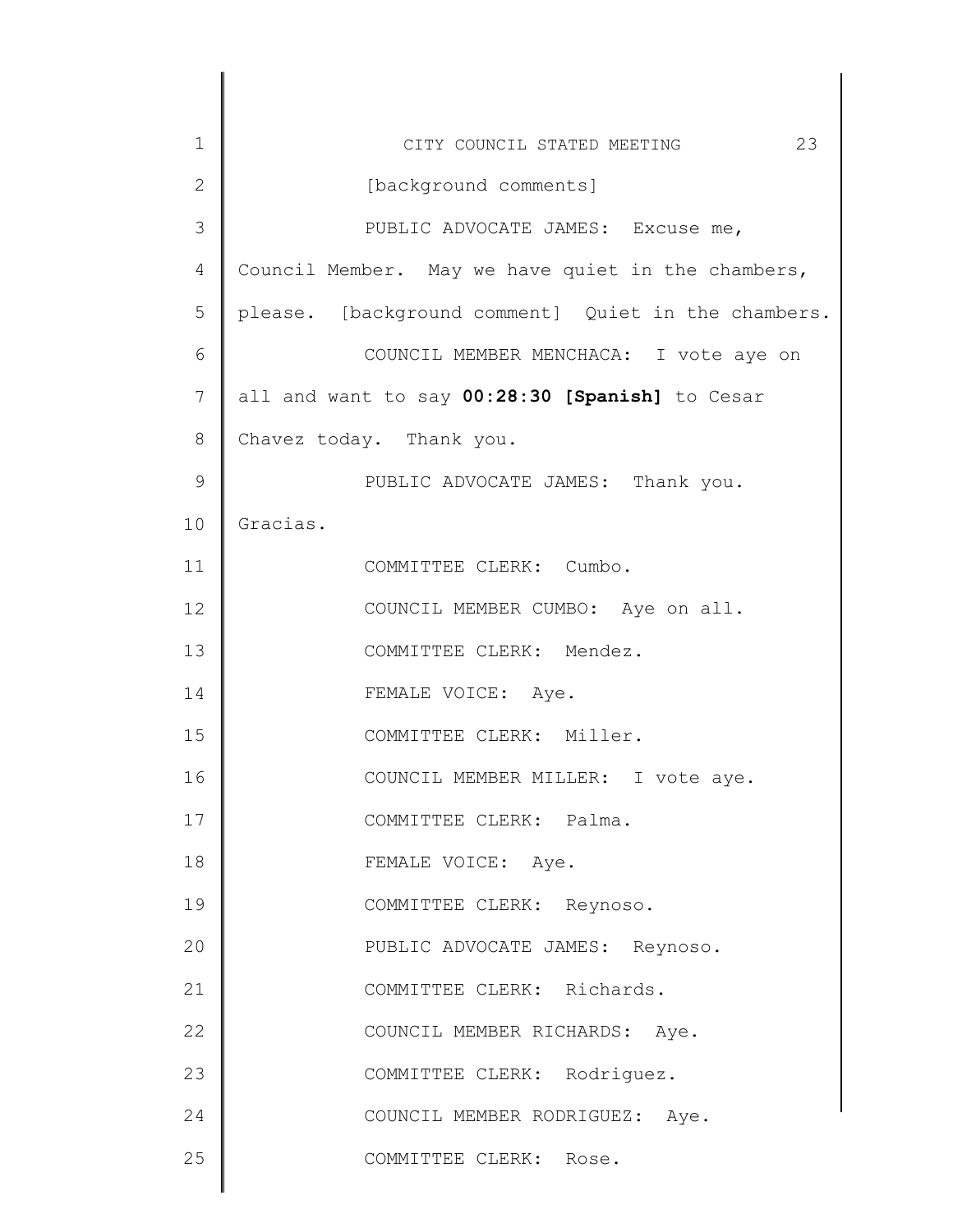| 1            | CITY COUNCIL STATED MEETING<br>24        |
|--------------|------------------------------------------|
| $\mathbf{2}$ | COUNCIL MEMBER ROSE: Aye.                |
| 3            | COMMITTEE CLERK: Rosenthal.              |
| 4            | COUNCIL MEMBER ROSENTHAL: Aye.           |
| 5            | COMMITTEE CLERK: Torres. Treyger.        |
| 6            | COUNCIL MEMBER TREYGER: Aye.             |
| 7            | COMMITTEE CLERK: Ulrich. Vacca.          |
| 8            | COUNCIL MEMBER VACCA: Aye.               |
| 9            | COMMITTEE CLERK: Vallone.                |
| 10           | COUNCIL MEMBER VALLONE: Aye.             |
| 11           | COMMITTEE CLERK: Weprin.                 |
| 12           | COUNCIL MEMBER WEPRIN: Aye.              |
| 13           | COMMITTEE CLERK: Williams.               |
| 14           | COUNCIL MEMBER WILLIAMS: Aye.            |
| 15           | COMMITTEE CLERK: Wills.                  |
| 16           | COUNCIL MEMBER WILLS: Permission to vote |
| 17           | on all Land Use Call                     |
| 18           | PUBLIC ADVOCATE JAMES: Yes.              |
| 19           | COUNCIL MEMBER WILLS: Thank you. I vote  |
| 20           | aye.                                     |
| 21           | COMMITTEE CLERK: Ignizio.                |
| 22           | COUNCIL MEMBER IGNIZIO: Yes.             |
| 23           | COMMITTEE CLERK: Speaker Mark-Viverito.  |
| 24           | SPEAKER BENOIT: Speaker Melissa votes    |
| 25           | aye.                                     |
|              |                                          |

 $\begin{array}{c} \hline \end{array}$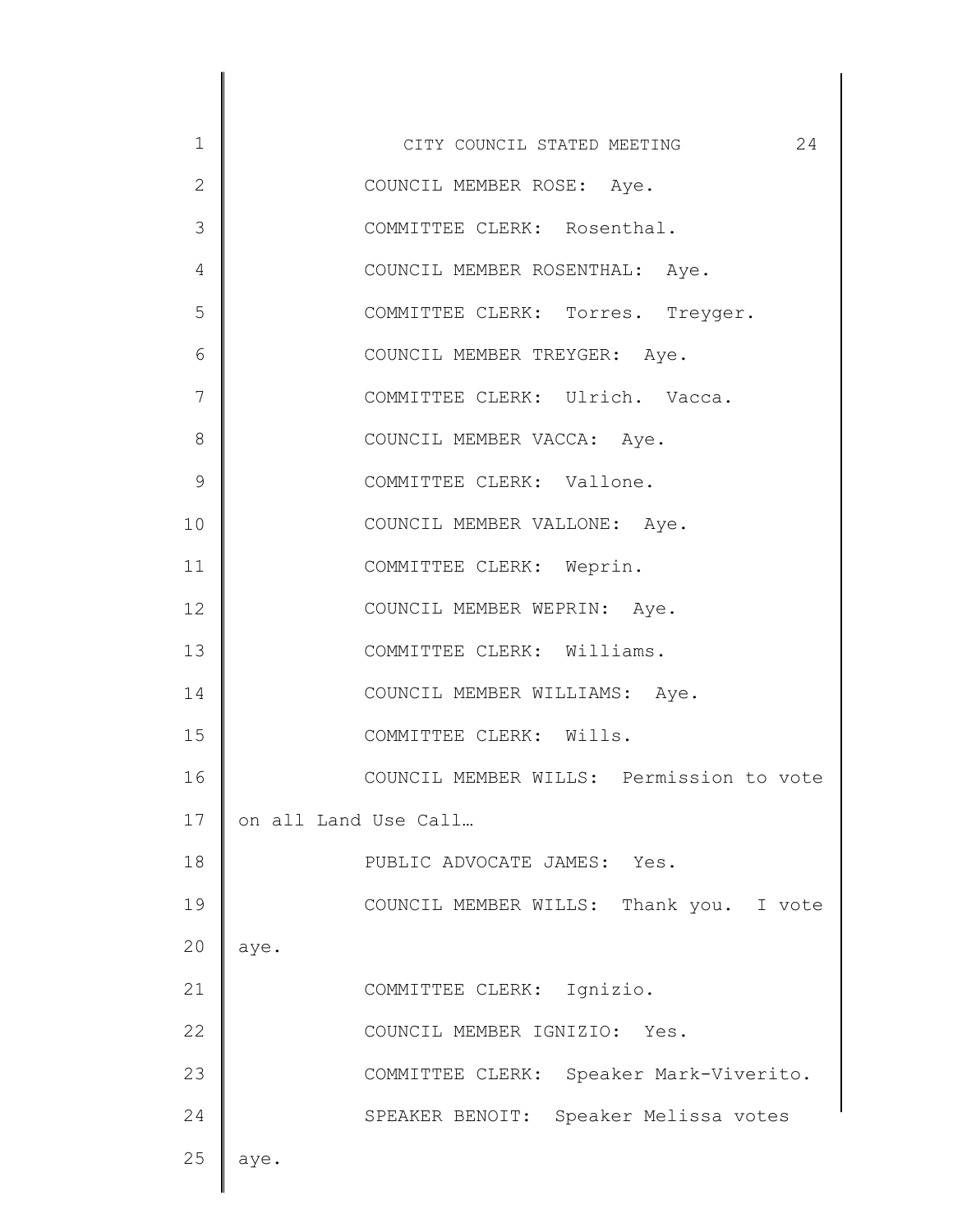| $\mathbf 1$     | 25<br>CITY COUNCIL STATED MEETING                     |
|-----------------|-------------------------------------------------------|
| $\mathbf{2}$    | [laughter]                                            |
| $\mathcal{S}$   | PUBLIC ADVOCATE JAMES: Today's Land Use               |
| 4               | Call-Ups were adopted by a vote of 44 in the          |
| 5               | affirmative, 0 in the negative quiet in the           |
| 6               | chambers. [background comments] Communication from    |
| $7\phantom{.0}$ | the Speaker, Melissa Mark-Viverito.                   |
| $8\,$           | SPEAKER MARK-VIVERITO: Thank you, Madame              |
| $\mathsf 9$     | Public Advocate.                                      |
| 10              | I wanna open my remarks today by                      |
| 11              | acknowledging two recent tragedies here in New York   |
| 12              | City. On March 21st, as we all know, a fire in        |
| 13              | Midwood, Brooklyn claimed the lives of seven children |
| 14              | in the Sassoon family. And on March 26th, an          |
| 15              | explosion in an East Village restaurant took the      |
| 16              | lives of two young men; this happened in Council      |
| 17              | Member Mendez's district. The one individual who has  |
| 18              | been officially identified, Nicholas Figueroa, was a  |
| 19              | constituent.                                          |
| 20              | I wanna make mention of one staffer here              |
| 21              | at the Council, Walter Aguirin [sp?], who has gone    |
| 22              | above and beyond in assisting the community in the    |
| 23              | wake of the explosion. Walter, along with the rest    |
| 24              | of the Community Engagement Division, UCEF [sp?] and  |
| 25              | all others, has stepped up and answered the call in   |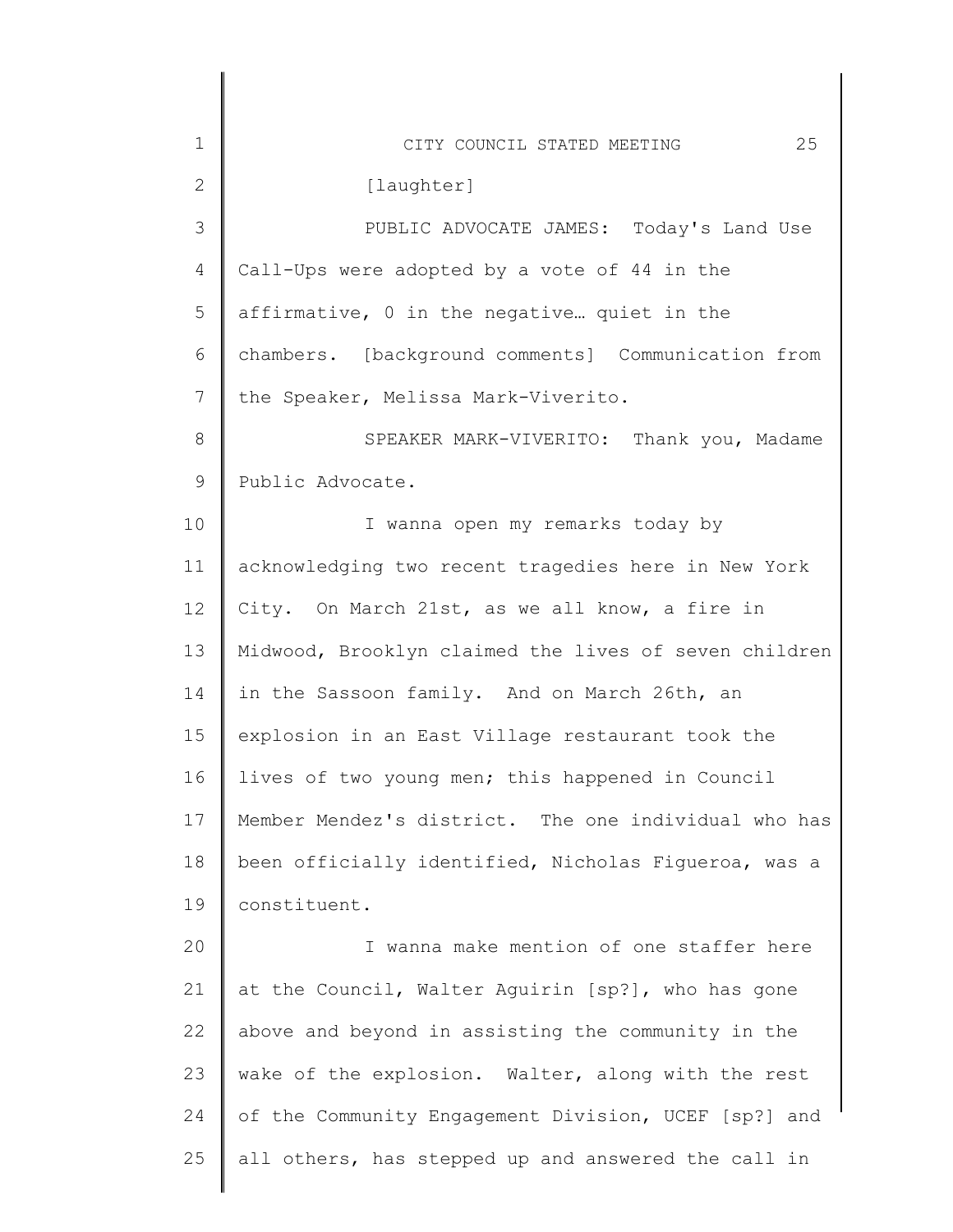| $\mathbf 1$ | 26<br>CITY COUNCIL STATED MEETING                     |
|-------------|-------------------------------------------------------|
| 2           | this extremely difficult time; we're all extremely    |
| 3           | grateful. Having just unfortunately celebrated the    |
| 4           | one-year anniversary of the East Harlem explosion,    |
| 5           | the amount of devastation here is overwhelming and    |
| 6           | obviously our hearts and prayers are with all three   |
| 7           | of these families as they mourn the loss of their     |
| 8           | loved ones and I would like to ask everyone to join   |
| 9           | me in a moment of silence.                            |
| 10          | PUBLIC ADVOCATE JAMES: Quiet down; a                  |
| 11          | moment of silence, please. Please rise.               |
| 12          | SPEAKER MARK-VIVERITO: Thank you my                   |
| 13          | colleagues.                                           |
| 14          | PUBLIC ADVOCATE JAMES: Please be seated.              |
| 15          | SPEAKER MARK-VIVERITO: Today we have a                |
| 16          | package of bills from the Civil Rights Committee that |
| 17          | will serve as vital first steps in revamping the      |
| 18          | City's Human Rights Commission. We're gonna be        |
| 19          | requiring that the Commission's annual report to the  |
| 20          | Council includes information regarding the number of  |
| 21          | investigations conducted each year. Additionally, we  |
| 22          | have two bills that require the Commission to begin   |
| 23          | proactive testing programs to investigate housing and |
| 24          | employment discrimination. These bills will require   |
| 25          | the HRC, the Commission, to conduct investigations in |
|             |                                                       |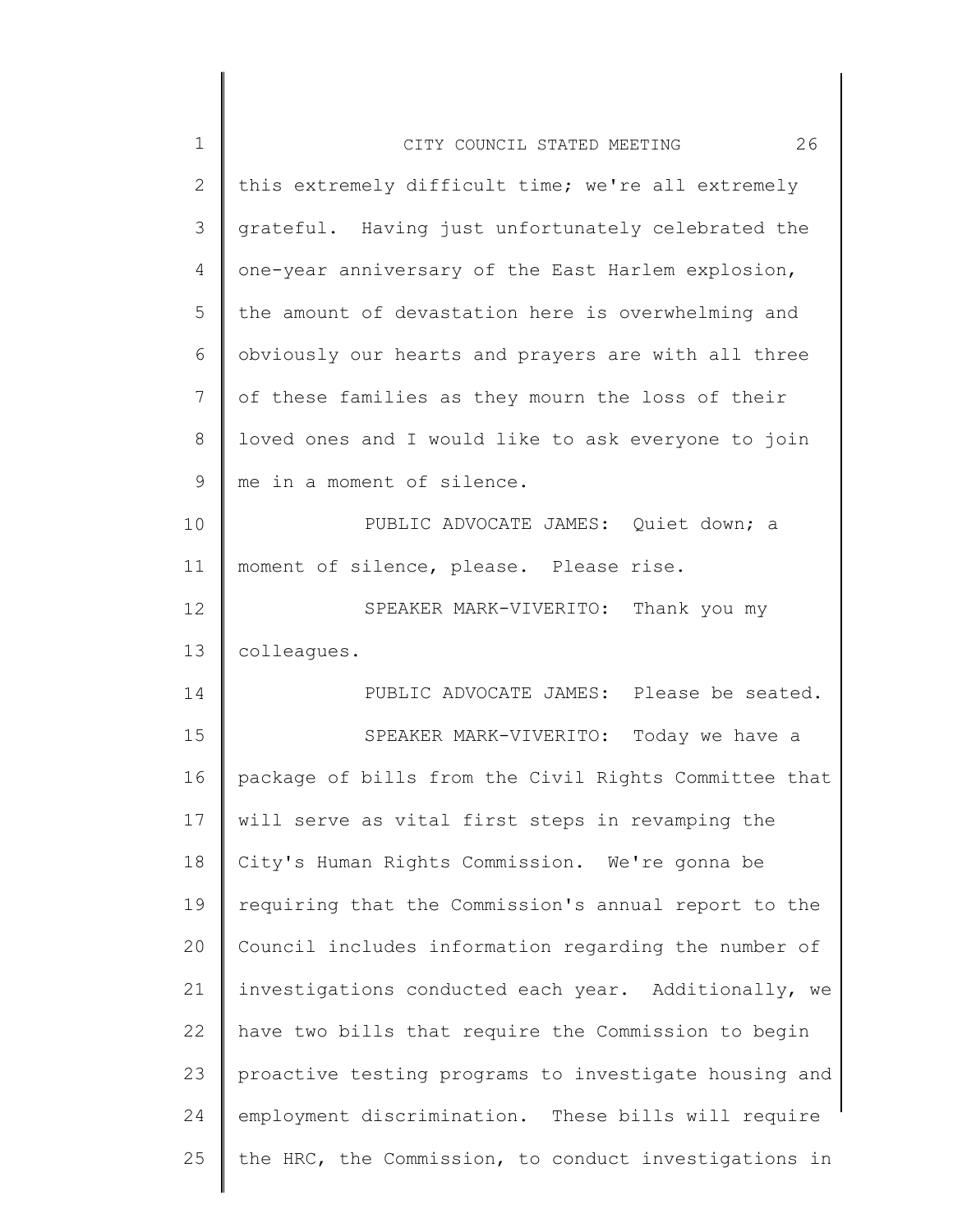| $\mathbf 1$     | 27<br>CITY COUNCIL STATED MEETING                     |
|-----------------|-------------------------------------------------------|
| 2               | which pairs of testers who differ based on one or     |
| 3               | more protected classes, such as age, race, national   |
| 4               | origin or gender, but have otherwise similar          |
| 5               | qualifications and credentials apply for the same     |
| 6               | housing or employment. Through these tests HRC will   |
| $7\phantom{.0}$ | be able to proactively investigate where              |
| 8               | discrimination may be occurring in New York City.     |
| 9               | The bills require that at least five housing          |
| 10              | discrimination investigations and five employment     |
| 11              | discrimination investigations take place over a one-  |
| 12              | year period beginning this October. Further, upon     |
| 13              | conclusion of the investigations, the Commission will |
| 14              | be required to report the details to the Council in   |
| 15              | its annual report. In February, at the State of the   |
| 16              | City Address, I presented a vision of a reinvigorated |
| 17              | Human Rights Commission as part of the Council's      |
| 18              | agenda for 2015. I said that it's time for us to put  |
| 19              | teeth into a Commission that has been ineffective for |
| 20              | far too long, because our city's commitment to human  |
| 21              | rights is essential to ensuring fairness for all New  |
| 22              | Yorkers. The City Council has stepped up to this      |
| 23              | challenge and today's bills represent the first step  |
| 24              | in this process.                                      |

║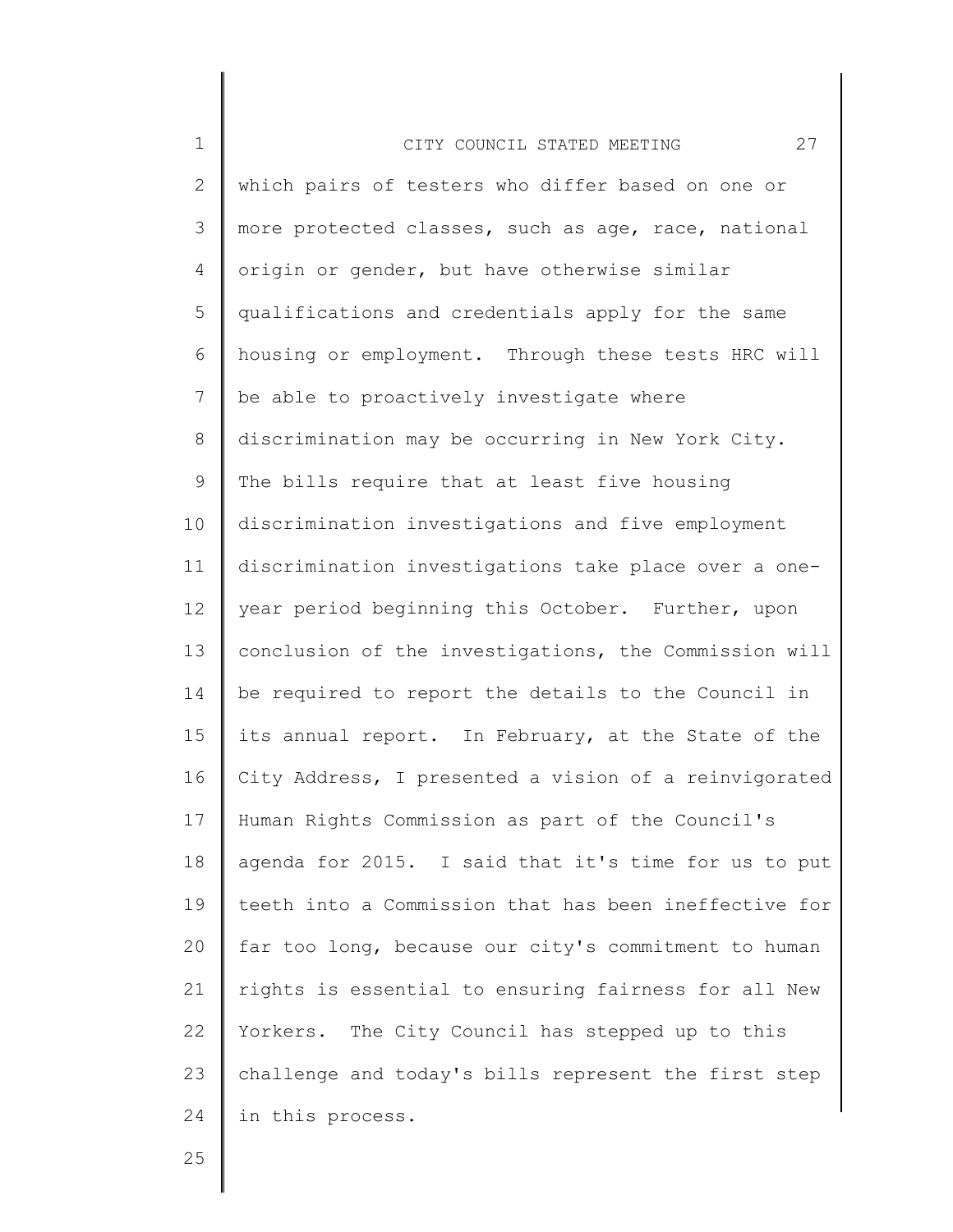| $\mathbf 1$    | 28<br>CITY COUNCIL STATED MEETING                     |
|----------------|-------------------------------------------------------|
| $\overline{2}$ | I would like to thank staff members                   |
| 3              | Rachel Cordero, Alicia Brown; Muzna Ansari for all of |
| 4              | their work and I'm gonna ask Council Members Darlene  |
| 5              | Mealy and Brad Lander to speak on both of these       |
| 6              | bills. Council Member Mealy.                          |
| 7              | COUNCIL MEMBER MEALY: I wanna thank you,              |
| 8              | Council Speaker for putting teeth into this bill and  |
| 9              | to this legislation and committee. And I wanna thank  |
| 10             | my City Council Member Miss Edwards here today also,  |
| 11             | for Council Member for a Day.                         |
| 12             | I'm proud to sponsor these two Intros,                |
| 13             | 0421-A and 0690-A. [cough] Excuse me.                 |
| 14             | Intro 0421-A will shed more needed light              |
| 15             | on the investigations the Human Rights Commission     |
| 16             | initiates by requiring the Commission to include      |
| 17             | those investigations in the annual report to the      |
| 18             | Mayor and to this City Council body.                  |
| 19             | Intro 60 [sic] will go a long way towards             |
| 20             | making the Commission a more proactive agency that is |
| 21             | able to root out discrimination in the area that      |
| 22             | affects almost all New Yorkers and that's employment. |
| 23             | [cough] Excuse me. I congratulate my colleague,       |
| 24             | Council Member Brad Lander on his Introduction 0689,  |
| 25             | which creates a housing testing program just like the |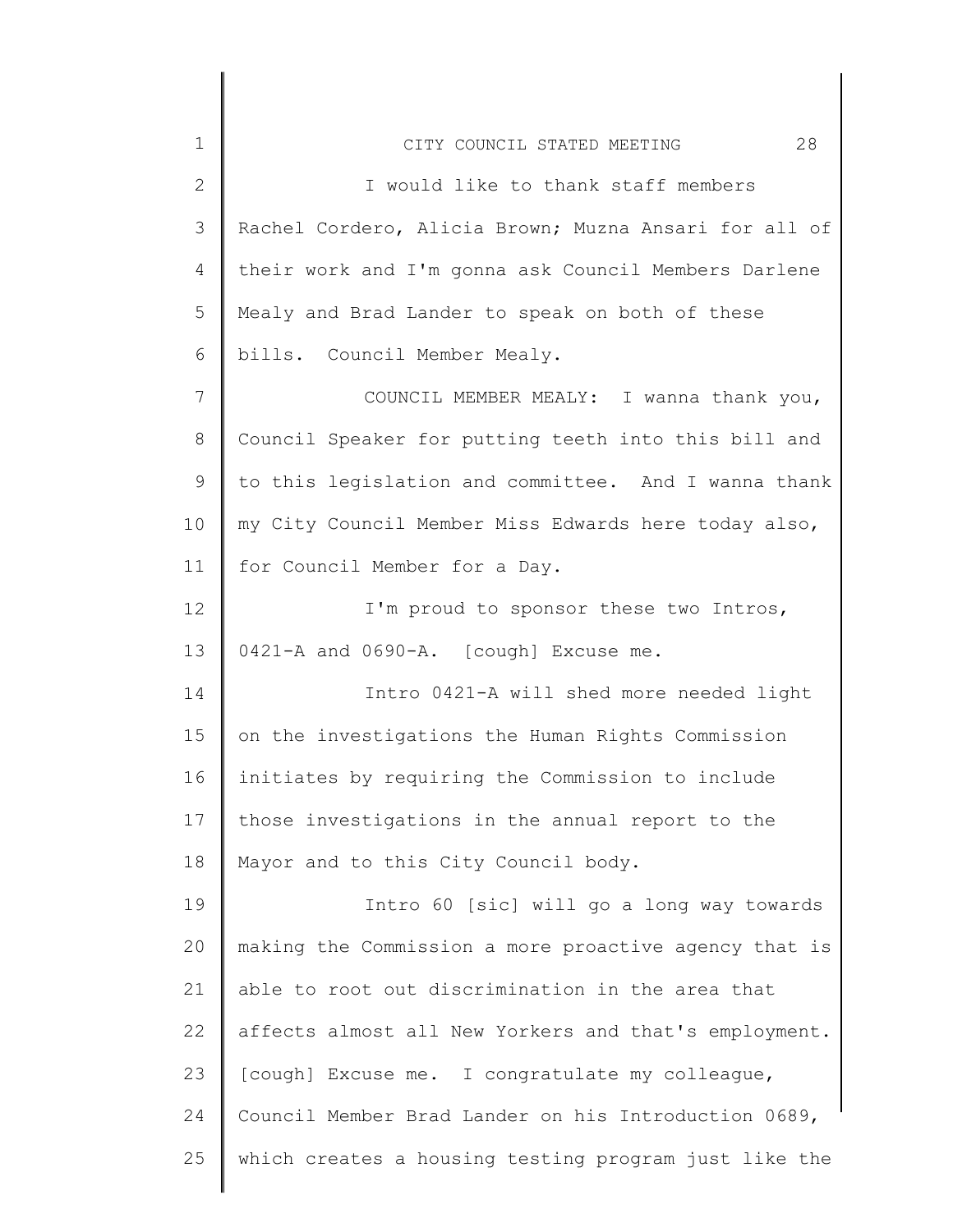1 2 3 4 5 6 CITY COUNCIL STATED MEETING 29 program for 0690, that two people of different ethnic backgrounds with the same employment and same education will go for the same job and we pray that they treat them right and if they do not, that is discrimination and we will be rooting that out.

7 8 9 10 11 12 13 14 15 16 17 18 19 20 21 22 23 24 25 I'm grateful to Speaker Mark-Viverito for her support for this legislation and her commitment to civil rights of all New Yorkers. And just to let you know the effect that Intro 0423 and 0690, how far will go, it would be strengthening our Human Rights Commission. Right now we have a strong Human Rights Law and a Commission with the reputation for weakness; we have to change that; we need a proactive Commission that uses the power granted by law to get rid of our city of effects of discrimination. Right now I must say in this city we have a budget of 298; only 194,000 summonses were signed out four discrimination in this big city and we know for sure that we have a whole lot more discrimination. So I hope now that having the teeth in this legislation, if one employer or housing person gets caught, it'll be a \$250,000 fine and if they do not abide by that law, guess what, it'll be \$50,000 for the first fine and then \$150 a day after that. So I know we have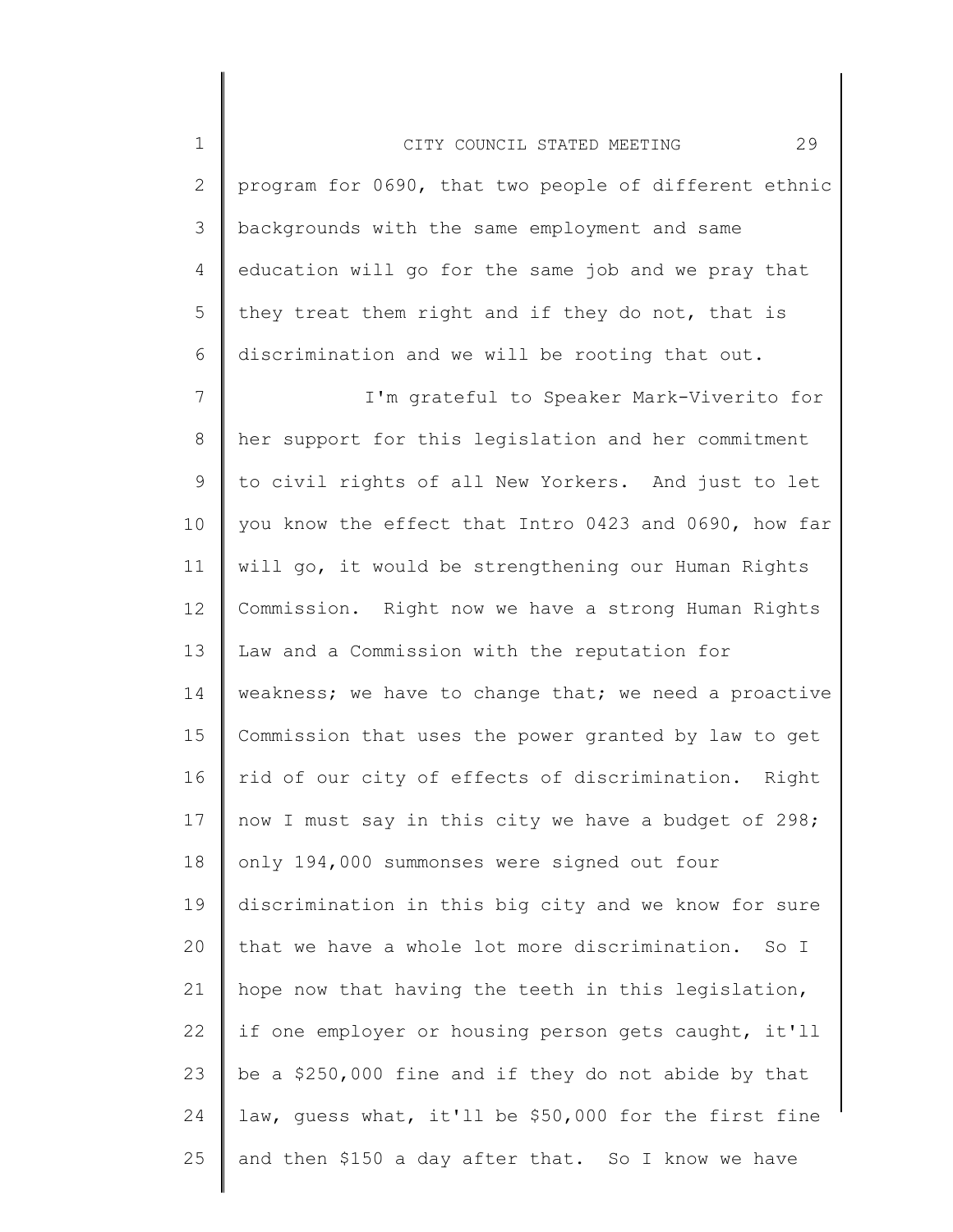| $\mathbf 1$    | 30<br>CITY COUNCIL STATED MEETING                     |
|----------------|-------------------------------------------------------|
| $\mathbf{2}$   | teeth in this legislation now and I thank my          |
| 3              | colleagues and I hope and pray that you sign on to    |
| 4              | this great legislation. Thank you, Madame Speaker.    |
| 5              | SPEAKER MARK-VIVERITO: Thank you,                     |
| 6              | Council Member Mealy. Council Member Lander.          |
| $\overline{7}$ | COUNCIL MEMBER LANDER: Thank you, Madame              |
| $8\,$          | Speaker. Earlier [background comments] this month we  |
| 9              | observed the 50th anniversary of the march from Selma |
| 10             | to Montgomery and while luckily we are not called on  |
| 11             | to show the courage of those marchers who risked      |
| 12             | their very lives, we are called upon to do all we can |
| 13             | to root out discrimination and advance human rights,  |
| 14             | as Congressman Lewis and President Obama so           |
| 15             | powerfully reminded us. We know that even now, and    |
| 16             | even here in New York City discrimination continues   |
| 17             | to exist and that despite having one of the best      |
| 18             | human rights laws in the country, for the past 20     |
| 19             | years we have woefully failed to enforce it and       |
| 20             | therefore we have as a city stood by and allowed      |
| 21             | discrimination in the job market, as Chair Mealy just |
| 22             | spoke to, and in the housing market continues to      |
| 23             | fester. Landlords who discriminate against people of  |
| 24             | color, against the LGBTQ community, against people    |
| 25             | with disabilities, against people with housing        |
|                |                                                       |

 $\begin{array}{c} \hline \end{array}$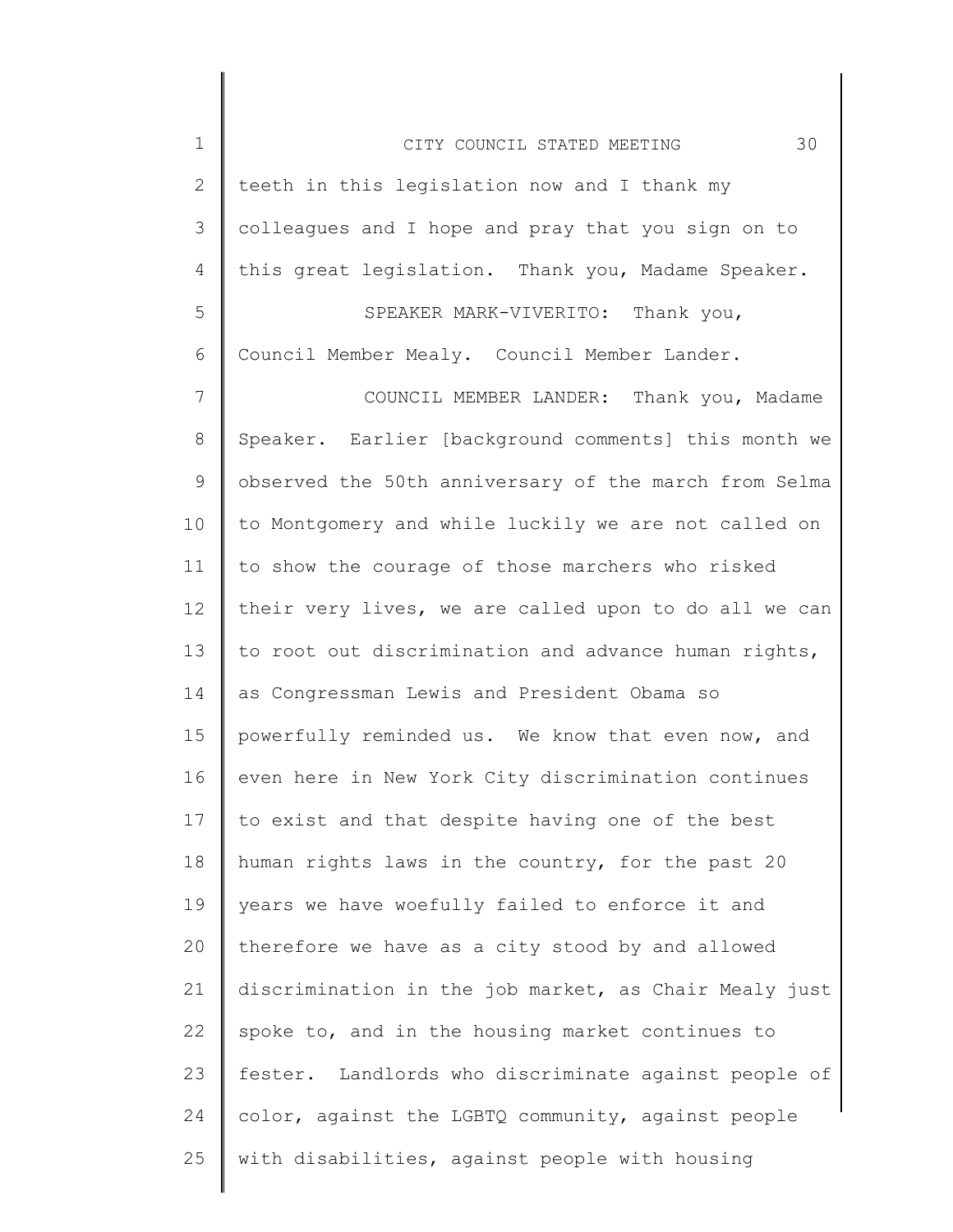| $\mathbf 1$     | 31<br>CITY COUNCIL STATED MEETING                     |
|-----------------|-------------------------------------------------------|
| $\mathbf{2}$    | vouchers, they violate our fundamental sense of right |
| 3               | and wrong, worsen our affordable housing crisis,      |
| $\overline{4}$  | segregate our city and indeed violate our laws.       |
| 5               | Along with the bills that Chair Mealy spoke about,    |
| 6               | Intro 0689 will help us do more to address            |
| $7\phantom{.0}$ | discrimination by landlords. Matched Pair Testing     |
| 8               | sends out two testers otherwise similar; one black    |
| 9               | and one white or Latino; one straight and one gay;    |
| 10              | one with a disability, one without, and/or one with a |
| 11              | housing voucher and one without a housing voucher and |
| 12              | you see what happens. You focus this proactive        |
| 13              | discrimination against the worse offenders, people    |
| 14              | who you suspect are discriminating but you haven't    |
| 15              | yet been able to prove it and with Matched Pair       |
| 16              | testing you're able to build a case, prove            |
| 17              | discrimination, get real accountability of the kind   |
| 18              | the Chair spoke to and bring about systemic change,   |
| 19              | so I'm proud to be part of the package today.         |
| 20              | I also wanna salute both Chair Mealy and              |
| 21              | especially Speaker Mark-Viverito; the leadership that |
| 22              | you've taken, that you announced in the State of the  |
| 23              | City is moving the city forward to where it needs to  |
| 24              | be and advancing human rights and upholding the human |
| 25              | rights law with the resources the Commission needs,   |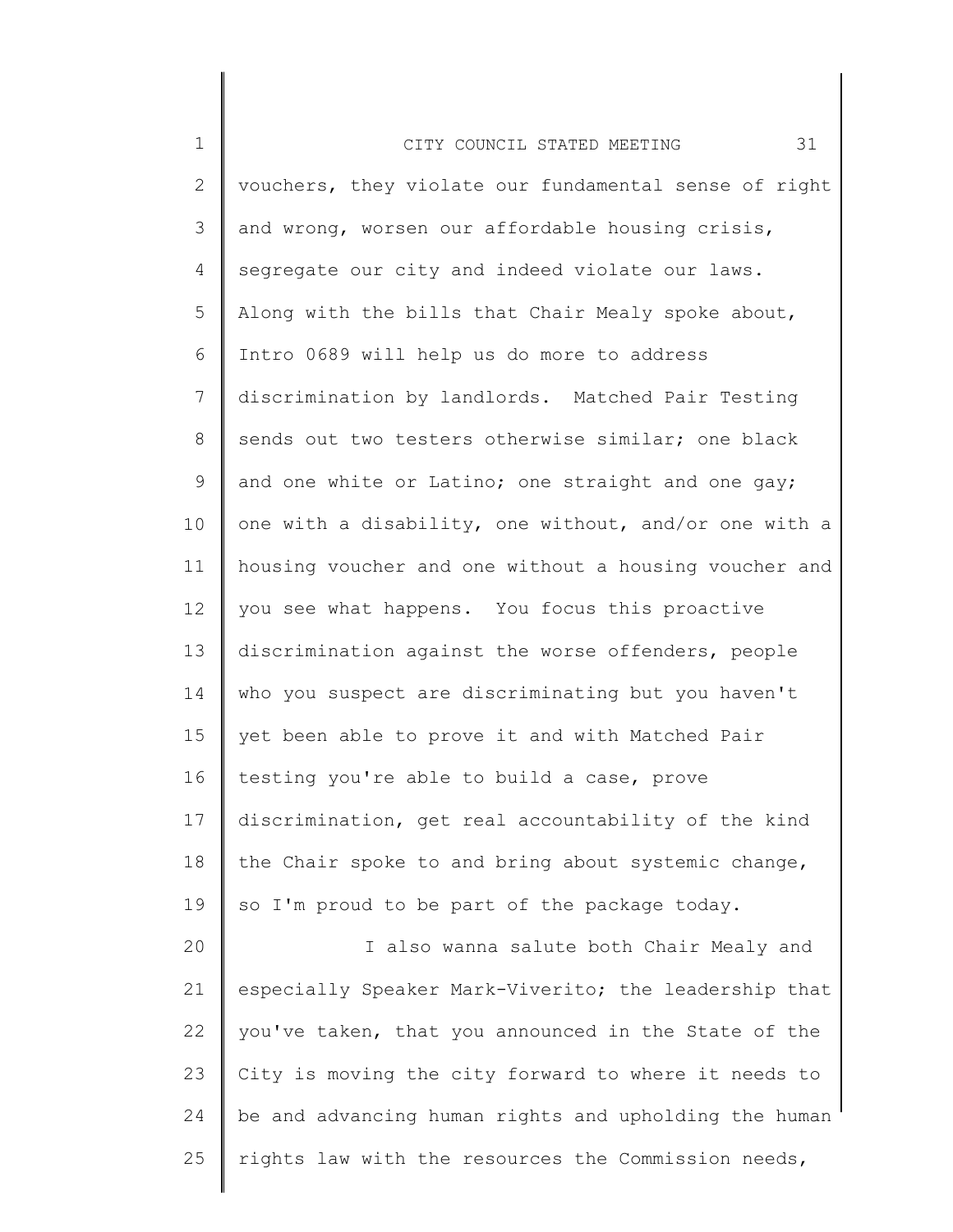| $\mathbf 1$ | 32<br>CITY COUNCIL STATED MEETING                     |
|-------------|-------------------------------------------------------|
| 2           | with real transparency, with proactive testing and    |
| 3           | with updating the human rights law with the agenda    |
| 4           | that you've outlined and now under the new leadership |
| 5           | of Carmelyn Malalis as the Chair of the Commission on |
| 6           | Human Rights, we are going to return New York City to |
| 7           | its human rights best self and truly be able to say   |
| 8           | not only do we have the best law in the country, but  |
| 9           | we're doing the most we possibly can to do the best   |
| 10          | in the country on issues of discrimination; I'm very  |
| 11          | proud to work with you and with Chair Mealy.          |
| 12          | I also wanna briefly say thank you to                 |
| 13          | Beth Golub, Muzna Ansari, Alicia Brown and also to    |
| 14          | Rachel Cordero, Matt Gewolb and Laura Popa for their  |
| 15          | work on this legislation, as well as Ben Smith from   |
| 16          | my office; I look forward to joining my colleagues    |
| 17          | and voting for these bills. Thank you.                |
| 18          | SPEAKER MARK-VIVERITO: Thank you,                     |
| 19          | Council Member Lander. And you know this City         |
| 20          | Council has stepped up to this challenge; today's     |
| 21          | bills on the Human Rights Commission is a step in the |
| 22          | right process. We don't need to look very far to see  |
| 23          | how disastrous and appalling a disregard for human    |
| 24          | rights can be. For the past week the whole country    |
| 25          | has watched at Indiana has adopted pro-discrimination |
|             |                                                       |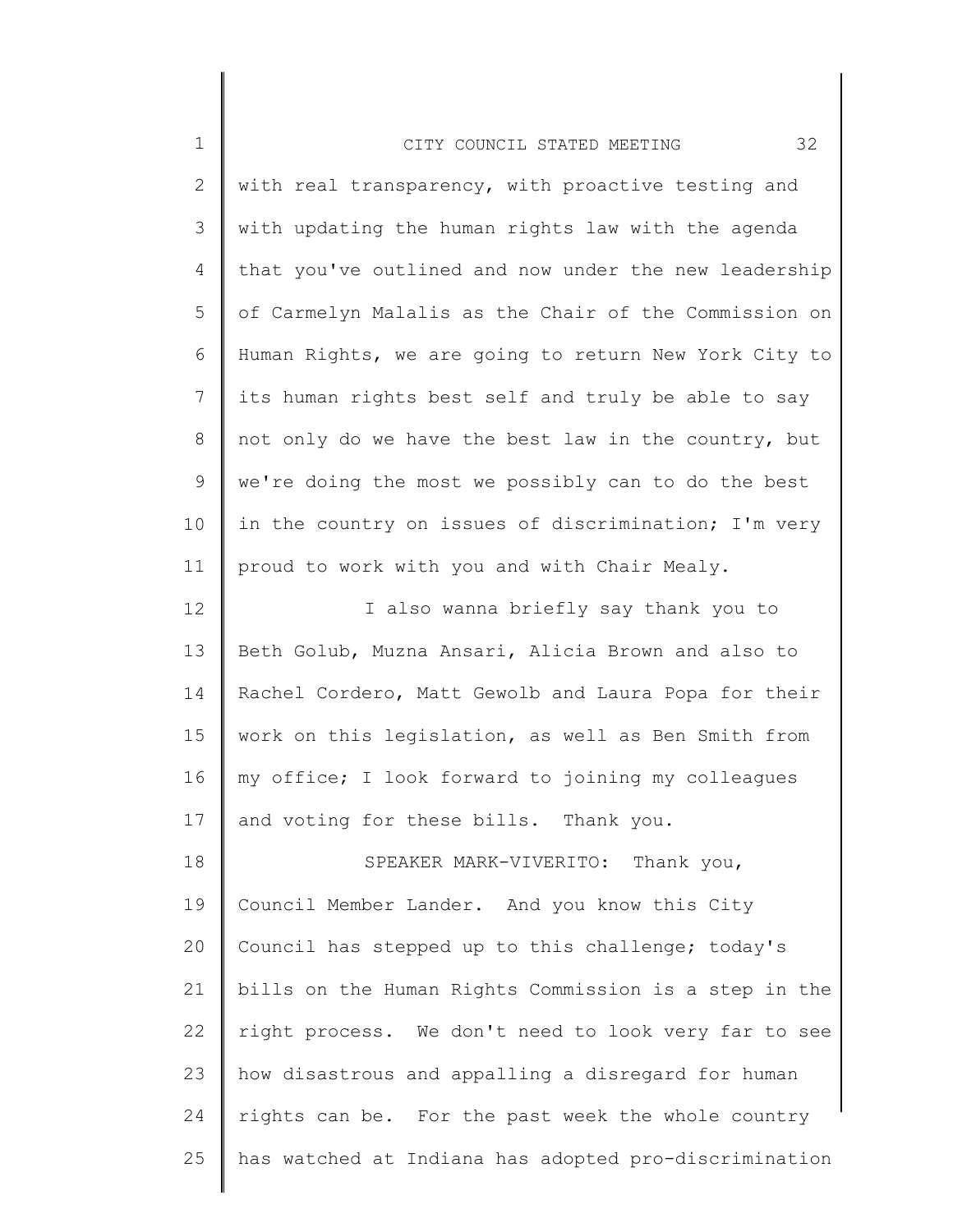| $\mathbf 1$    | 33<br>CITY COUNCIL STATED MEETING                     |
|----------------|-------------------------------------------------------|
| $\overline{2}$ | policies, policies which will negatively impact the   |
| 3              | LGBTQ community. What Indiana has done is an          |
| 4              | absolute disgrace and Governor Pence and the State    |
| 5              | Legislature should be ashamed. These laws are mean-   |
| 6              | spirited and run counter against our country's        |
| 7              | values, the values of inclusion and the values of     |
| 8              | progress, and so what we're doing here today with     |
| 9              | these bills and stepping up to fortify the Human      |
| 10             | Rights Commission is the opposite of what Indiana has |
| 11             | done; what we are doing is standing up for human      |
| 12             | dignity and standing up for basic human rights. What  |
| 13             | Indiana has done should serve as a reminder that      |
| 14             | without diligence and a constant push for progress,   |
| 15             | our basic rights are never more than a stroke of the  |
| 16             | pen away from being taken and that will never happen  |
| 17             | here in New York City.                                |
| 18             | And before we end today, we have a few                |
| 19             | people that we need to send off today. After more     |
| 20             | than 10 years with the Council, our Senior            |
| 21             | Legislative Financial Analyst, Kate Seely-Kirk, is    |
| 22             | headed to the New York City Housing Authority.        |
| 23             | [applause, cheers] It's good to know that we're       |
| 24             | gonna have a partner in NYCHA who's gonna work hand   |
| 25             | in hand with Nathan and everyone else in the Finance  |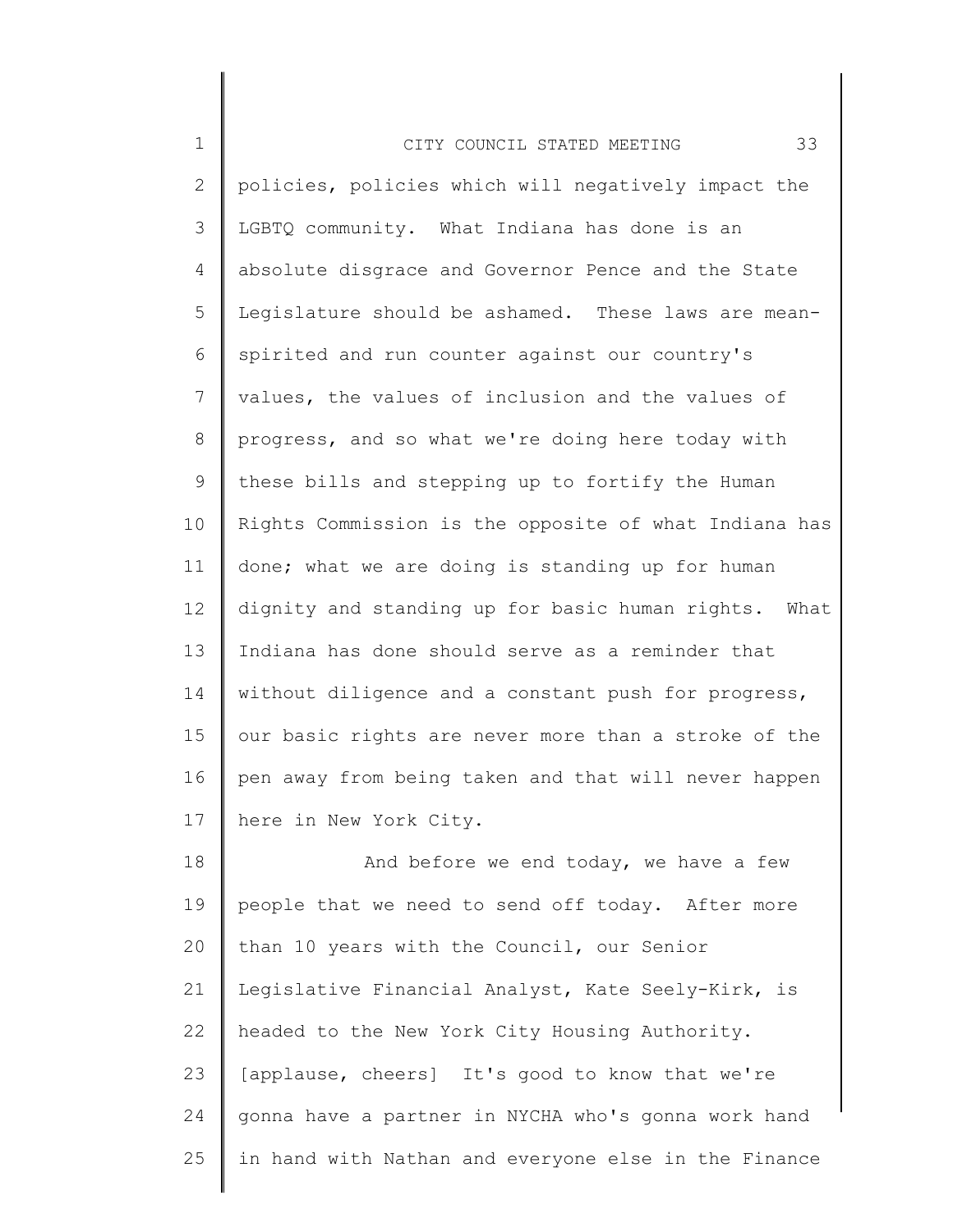| $\mathbf 1$    | 34<br>CITY COUNCIL STATED MEETING                    |
|----------------|------------------------------------------------------|
| $\mathbf{2}$   | Division; very excited about that. Everyone at the   |
| 3              | Council will miss Kate's contributions this budget   |
| $\overline{4}$ | season, but perhaps more so we'll miss her           |
| 5              | contributions on the field this softball season,     |
| 6              | sorry about that. She helped propel the Council team |
| $\overline{7}$ | to its 17-13 win against the Mayor's Office last     |
| 8              | year; do not join the Mayor's team. [laughter] No,   |
| $\mathsf 9$    | that's gonna be a term of agreement between us.      |
| 10             | Okay. [laugh]                                        |
| 11             | Additionally, John Waldman is heading to             |
| 12             | the Buildings Department to work in their Government |
| 13             | and Community Relations Division. [applause, cheers] |
| 14             | John has worked in the Speaker's Office for the last |
| 15             | 15 years; most of those assigned to the Legislative  |
| 16             | Counsel assisting all the Council Members, their     |
| 17             | staff and central staff. We wish him much success    |
| 18             | and thank him for so ably working half of his life   |
| 19             | here at the Council.                                 |
| 20             | And finally, my First Deputy Chief of                |
| 21             | Staff, Elizabeth de Leon Bhargava, is leaving the    |
| 22             | Council to serve as a Deputy Secretary for Labor in  |
| 23             | the Cuomo Administration. [background comment,       |
| 24             | cheers, applause] Elizabeth played [applause]        |
| 25             | Elizabeth played an invaluable role in my transition |
|                |                                                      |

║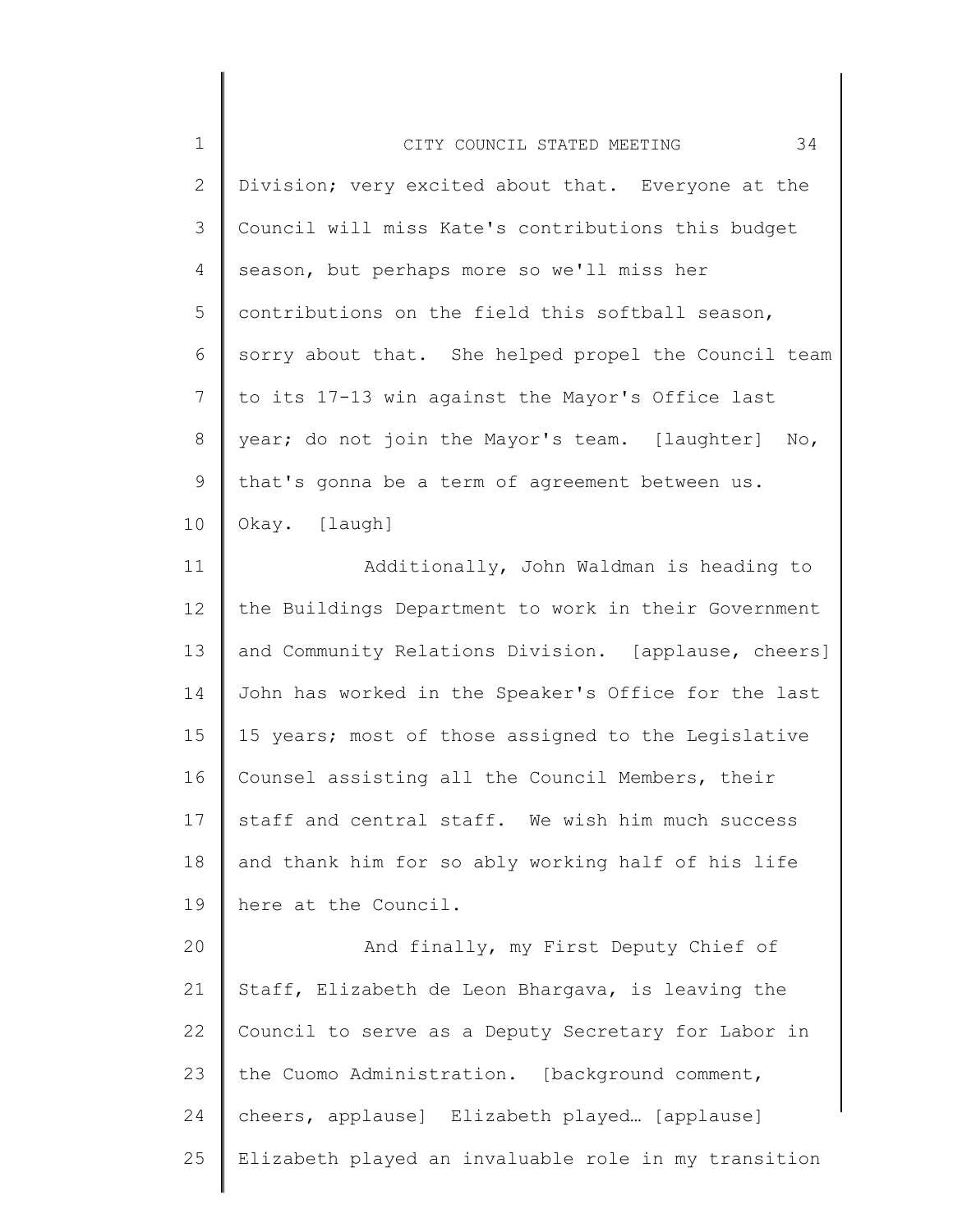| $\mathbf 1$  | 35<br>CITY COUNCIL STATED MEETING                     |
|--------------|-------------------------------------------------------|
| $\mathbf{2}$ | into the Speaker's Office and was instrumental in the |
| 3            | formulation of the Council's Unaccompanied Minors     |
| 4            | Initiative, which has already taken on 424 cases and  |
| 5            | halted 13 deportations, among other responsibilities  |
| 6            | as well. We wish her the best, thank her for all her  |
| 7            | hard work over the past year and to all of those that |
| 8            | are moving and transitioning on; we obviously wish    |
| $\mathsf 9$  | you the best. And with that I end Communications      |
| 10           | from the Speaker.                                     |
| 11           | PUBLIC ADVOCATE JAMES: Thank you, Madame              |
| 12           | Speaker and congratulations to all the staff members. |
| 13           | Discussion of General Orders. Council Member Julissa  |
| 14           | Ferreras, the blushing bride.                         |
| 15           | COUNCIL MEMBER FERRERAS: Aw. Thank you,               |
| 16           | Madame Public Advocate. I just wanted to say to you,  |
| 17           | Madame Speaker, we know tomorrow is your birthday and |
| 18           | this Council body would like to wish you a happy      |
| 19           | birthday, so we've imported a cake all the way from   |
| 20           | Corona, [background comments] a great Dominican       |
| 21           | bakery, it's diet, 00:43:30 [Spanish], diet,          |
| 22           | [background comments, applause, cheers] and it made   |
| 23           | it through the BQE, which we were really worried      |
| 24           | about; we need to get those BQE roads fixed, but we   |
| 25           |                                                       |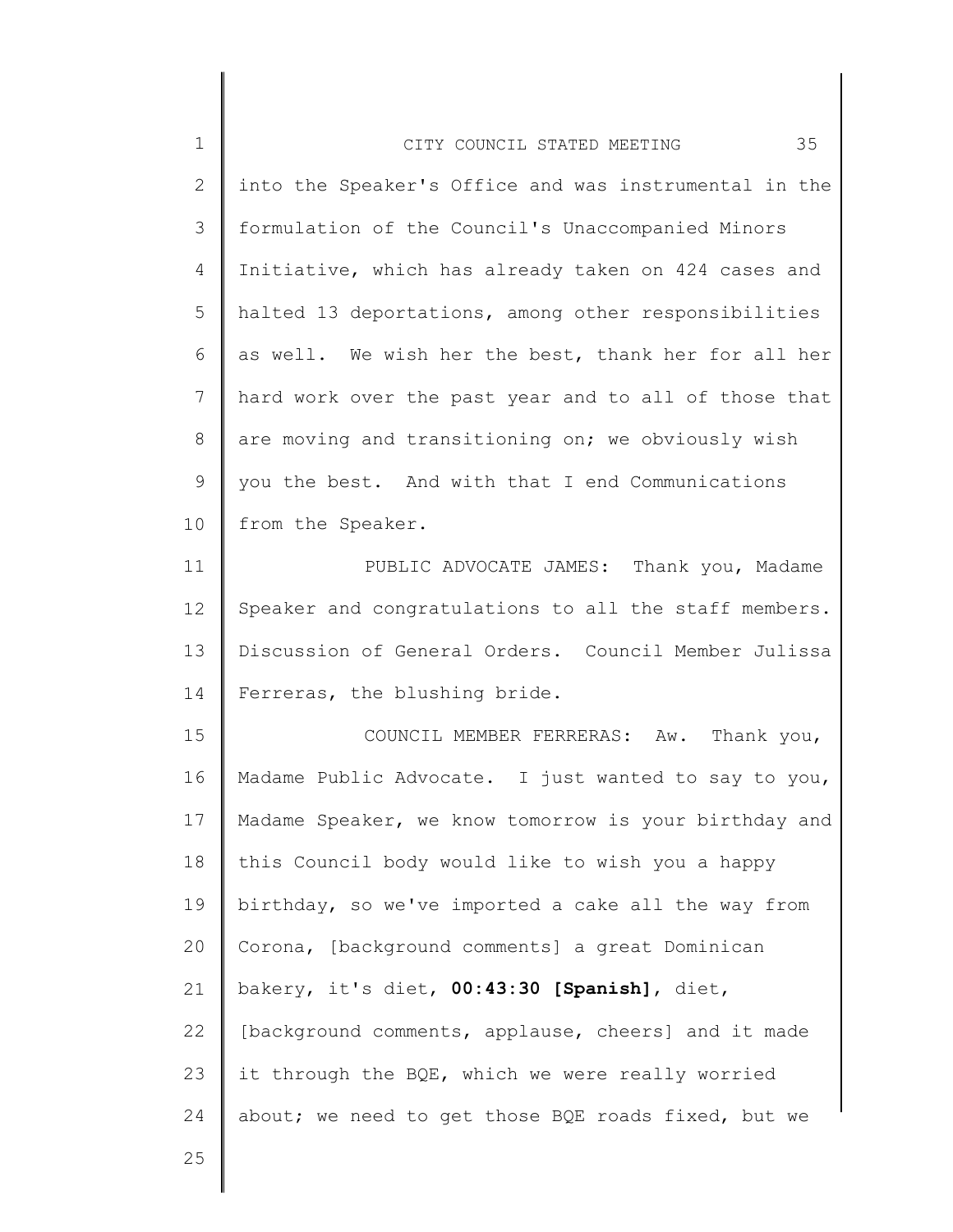1 2 3 4 5 6 7 8 9 10 11 12 13 14 15 16 17 18 19 20 21 22 23 24 25 CITY COUNCIL STATED MEETING 36 wish you a very happy birthday, so colleagues, let's sing happy birthday. [singing, clapping] PUBLIC ADVOCATE JAMES: So most people… Julissa. Julissa [laughter]. Julissa, they don't know the Stevie Wonder version. No. COUNCIL MEMBER FERRERAS: I see, I see; I'm sorry. [laugh] [singing, clapping] [pause] SPEAKER MARK-VIVERITO: I can't believe they actually put 46 candles on the cake. [laughter] My secret is out. COUNCIL MEMBER FERRERAS: So there'll be cake in the Committee Room after… [interpose] SPEAKER MARK-VIVERITO: Thank… COUNCIL MEMBER FERRERAS: the hearing for everyone. SPEAKER MARK-VIVERITO: Thank you, Julissa; that means a lot; I appreciate  $-$  to all my colleagues, thank you for your support. And the last thing [background comments] I forgot to mention, Madame Public Advocate, if I may, just an extension of my remarks, I wanna thank the Women's Caucus for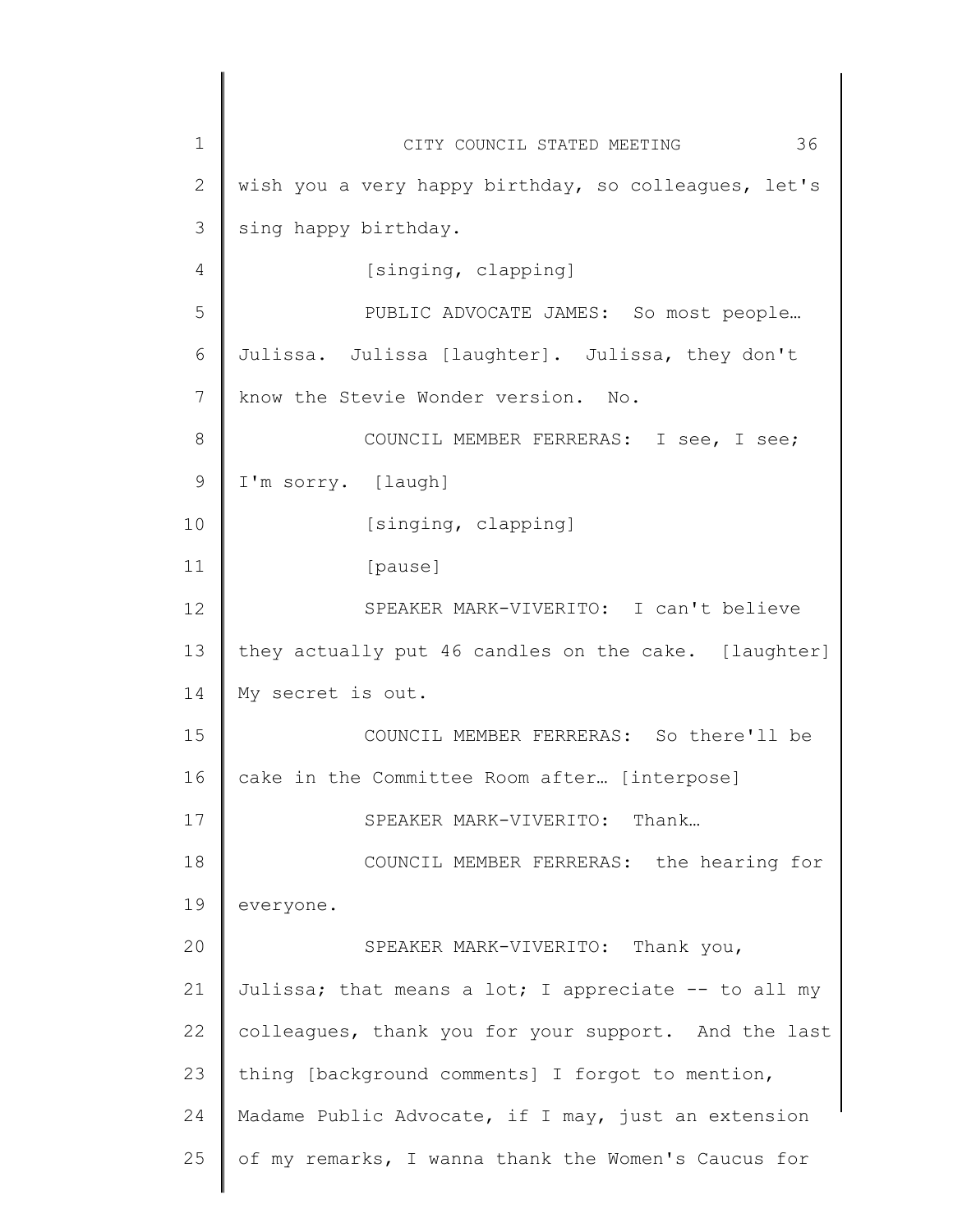| $\mathbf 1$  | 37<br>CITY COUNCIL STATED MEETING                     |
|--------------|-------------------------------------------------------|
| $\mathbf{2}$ | doing the Council Member for a Day; I think this is   |
| 3            | an incredible initiative, especially in Women's       |
| 4            | History Month, every day is Women's History Month,    |
| 5            | but this month we really highlighted and celebrated,  |
| 6            | and having these young women here with us I think can |
| 7            | serve as an inspiration for their future in terms of  |
| 8            | what they may be looking to do and I wanna thank      |
| 9            | Kadesha Benoit, who is a young woman from my district |
| 10           | that is here today and salute all the young women     |
| 11           | that have received certificates and are here as       |
| 12           | Council Members for a day. Thank you very much.       |
| 13           | [applause, cheers]                                    |
| 14           | PUBLIC ADVOCATE JAMES: Happy birth                    |
| 15           | again, Madame Speaker. Report of Special Committees.  |
| 16           | CITY CLERK: None.                                     |
| 17           | PUBLIC ADVOCATE JAMES: Reports of                     |
| 18           | Standing Committees.                                  |
| 19           | CITY CLERK: Report of the Committee on                |
| 20           | Civil Rights, Intro 0421-A, Human Rights Commission.  |
| 21           | [background comments]                                 |
| 22           | KADESHA BENOIT: Amended and Coupled on                |
| 23           | General Orders.                                       |
| 24           | CITY CLERK: Intro 0689-A, Housing                     |
| 25           | Discrimination Program.                               |
|              |                                                       |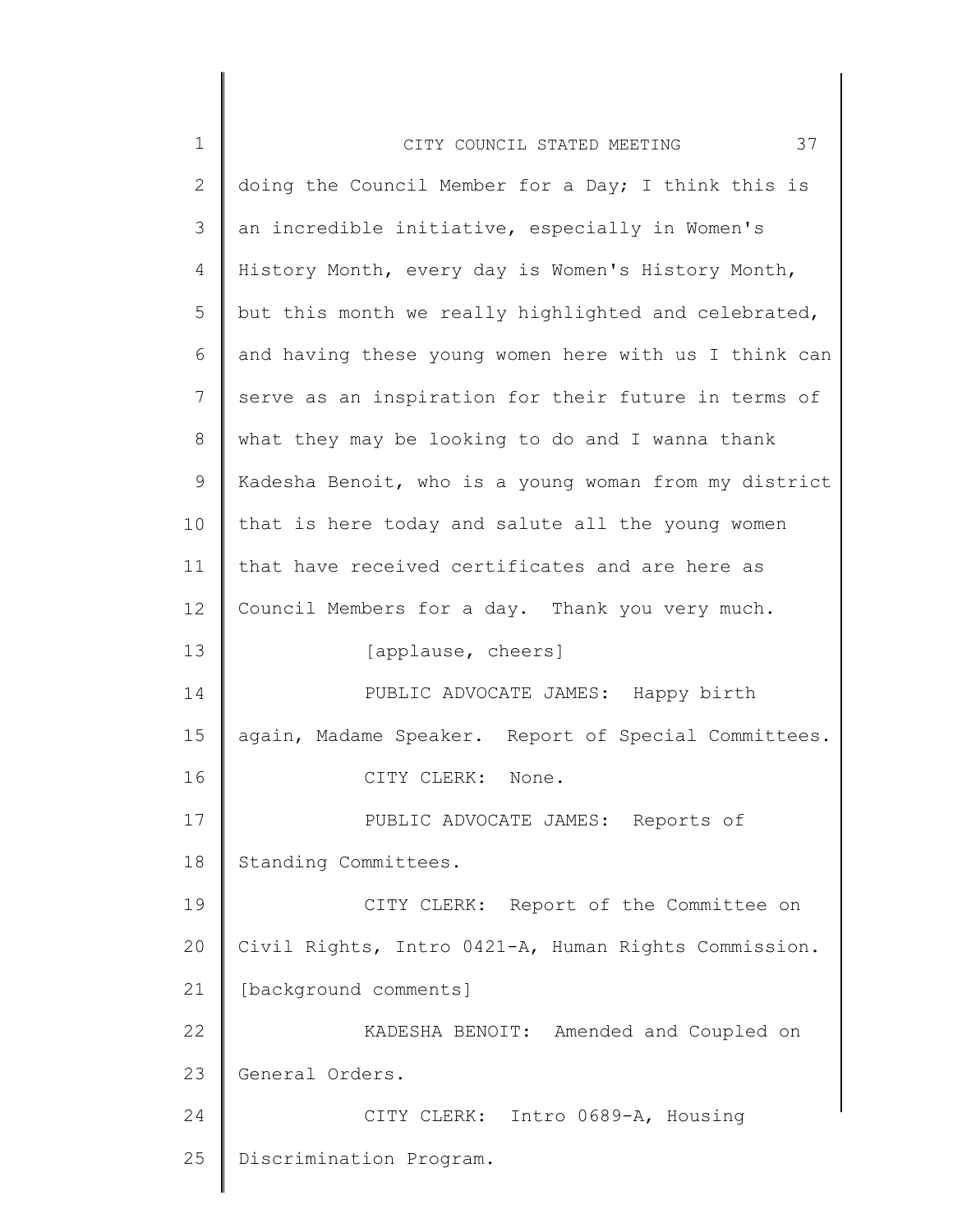| 1               | 38<br>CITY COUNCIL STATED MEETING                  |
|-----------------|----------------------------------------------------|
| $\mathbf{2}$    | KADESHA BENOIT: Amended and Coupled on             |
| 3               | General Orders.                                    |
| 4               | CITY CLERK: Intro 0690-A, Employment               |
| 5               | Discrimination Program.                            |
| 6               | KADESHA BENOIT: Amended and Coupled on             |
| 7               | General Orders.                                    |
| 8               | CITY CLERK: Report of the Committee on             |
| 9               | Finance, Intro 0497-B, Interest and Discount Rate. |
| 10              | KADESHA BENOIT: Amended and Coupled on             |
| 11              | General Orders.                                    |
| 12 <sup>°</sup> | CITY CLERK: Intro 0656, South Shore BID.           |
| 13              | KADESHA BENOIT: Coupled on General                 |
| 14              | Orders.                                            |
| 15              | CITY CLERK: Preconsidered Reso 0636,               |
| 16              | Organization Funding.                              |
| 17              | KADESHA BENOIT: Coupled on General                 |
| 18              | Orders.                                            |
| 19              | CITY CLERK: Preconsidered M 0269 and               |
| 20              | Reso 0641 and M 0270 and Reso 0642, various budget |
| 21              | items.                                             |
| 22              | KADESHA BENOIT: Coupled on General                 |
| 23              | Orders.                                            |
| 24              | CITY CLERK: Preconsidered LU 0193 and              |
| 25              | Reso 0643 and LU 0194 and Reso 0644, HDFCs.        |
|                 |                                                    |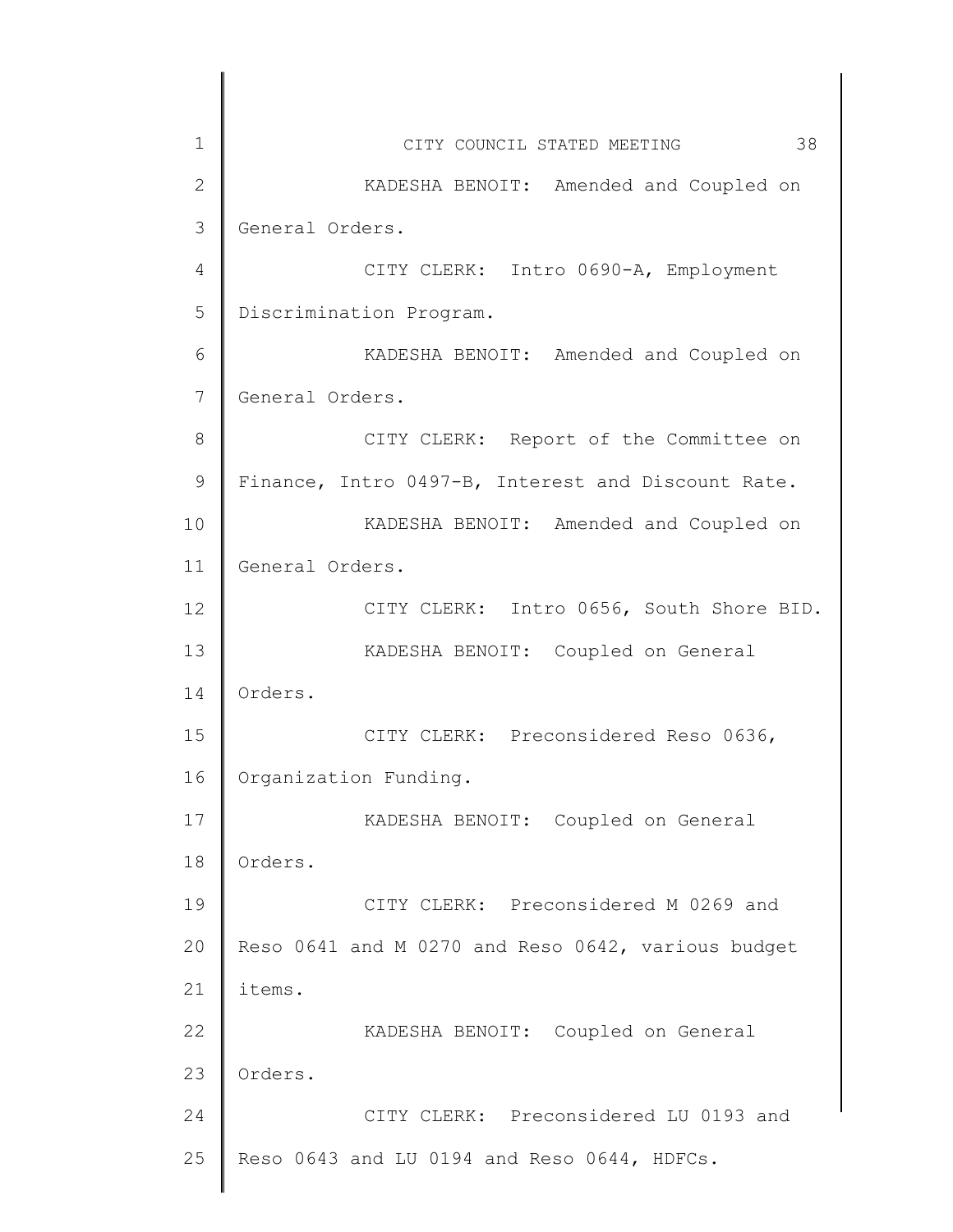| $\mathbf 1$    | 39<br>CITY COUNCIL STATED MEETING                   |
|----------------|-----------------------------------------------------|
| $\mathbf{2}$   | KADESHA BENOIT: Coupled on General                  |
| 3              | Orders.                                             |
| $\overline{4}$ | CITY CLERK: Report of the Committee on              |
| 5              | Land Use, LU 0188 and Reso 0645, Zoning Amendment.  |
| 6              | KADESHA BENOIT: Coupled on General                  |
| 7              | Orders.                                             |
| $\,8\,$        | CITY CLERK: LU 0192 and Reso 0646, Tax              |
| $\mathsf 9$    | Exemption.                                          |
| 10             | KADESHA BENOIT: Coupled on General                  |
| 11             | Orders.                                             |
| 12             | CITY CLERK: On the General Order                    |
| 13             | Calendar, LU 0174 and Reso 0647, Zoning Amendment.  |
| 14             | KADESHA BENOIT: Coupled on General                  |
| 15             | Orders.                                             |
| 16             | CITY CLERK: Resolution appointing                   |
| 17             | various persons. Commissioner of Deeds.             |
| 18             | KADESHA BENOIT: Coupled on General                  |
| 19             | Orders. [background comment] At this time I ask for |
| 20             | a Roll Call on all items on the General Order       |
| 21             | Calendar.                                           |
| 22             | PUBLIC ADVOCATE JAMES: Roll Call.                   |
| 23             | COMMITTEE CLERK: Arroyo.                            |
| 24             | COUNCIL MEMBER ARROYO: Aye.                         |
| 25             | COMMITTEE CLERK: Barron.                            |
|                |                                                     |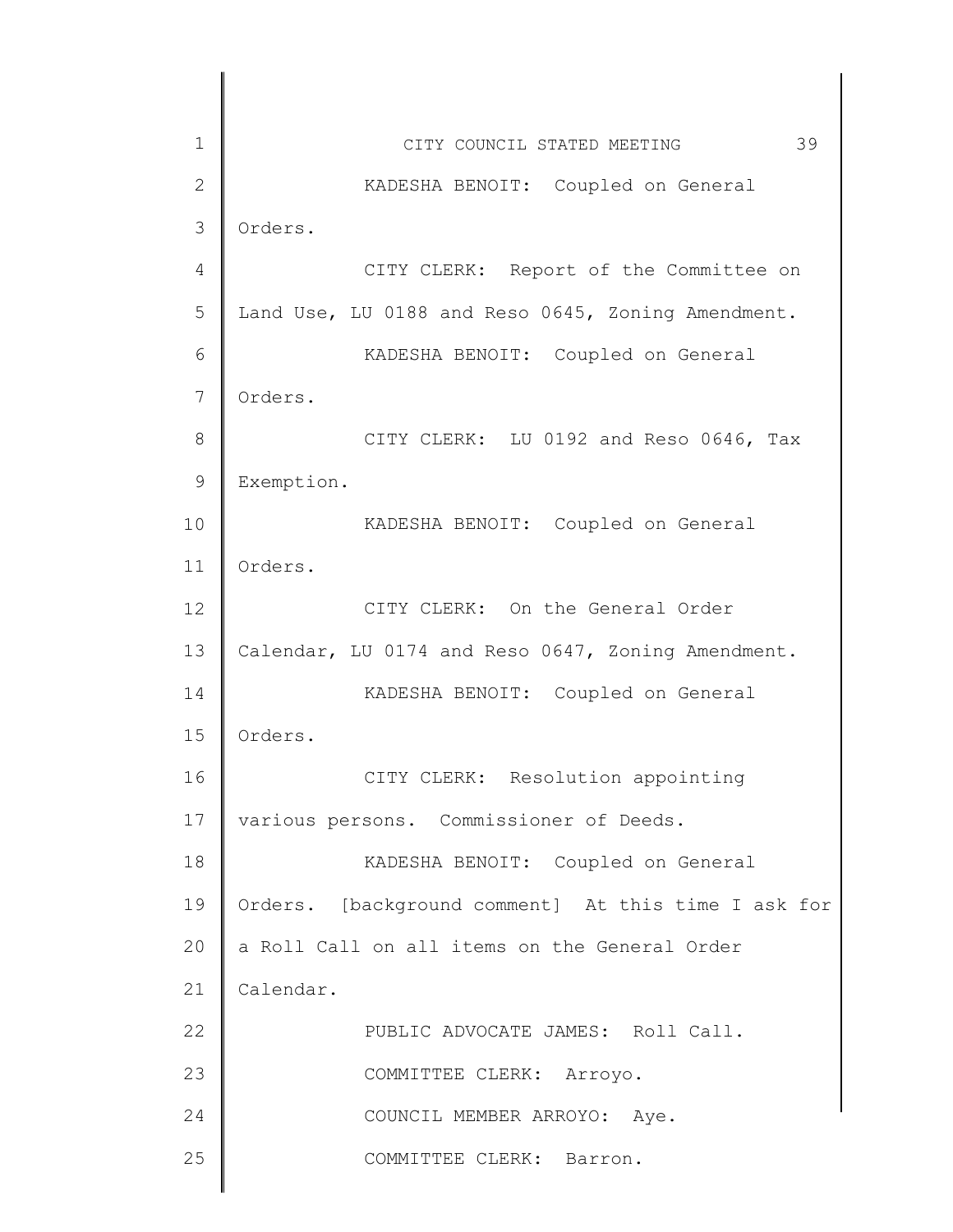| $\mathbf 1$  | 40<br>CITY COUNCIL STATED MEETING      |
|--------------|----------------------------------------|
| $\mathbf{2}$ | COUNCIL MEMBER BARRON: Aye.            |
| 3            | COMMITTEE CLERK: Cabrera.              |
| 4            | COUNCIL MEMBER CABRERA: Aye.           |
| 5            | COMMITTEE CLERK: Chin.                 |
| 6            | COUNCIL MEMBER CHIN: Aye.              |
| 7            | COMMITTEE CLERK: Cohen.                |
| 8            | COUNCIL MEMBER COHEN: Aye.             |
| 9            | COMMITTEE CLERK: Constantinides.       |
| 10           | COUNCIL MEMBER CONSTANTINIDES: Aye.    |
| 11           | COMMITTEE CLERK: Cornegy.              |
| 12           | COUNCIL MEMBER CORNEGY: Aye.           |
| 13           | COMMITTEE CLERK: Crowley.              |
| 14           | [background comment]                   |
| 15           | COUNCIL MEMBER CROWLEY: You hear that? |
| 16           | I said aye.                            |
| 17           | [laughter, background comments]        |
| 18           | COMMITTEE CLERK: Cumbo.                |
| 19           | FEMALE VOICE: On behalf of Council     |
| 20           | Cumbo, aye.                            |
| 21           | COMMITTEE CLERK: Deutsch.              |
| 22           | COUNCIL MEMBER DEUTSCH: Aye.           |
| 23           | COMMITTEE CLERK: Dromm.                |
| 24           | COUNCIL MEMBER DROMM: Aye.             |
| 25           | COMMITTEE CLERK: Espinal.              |
|              |                                        |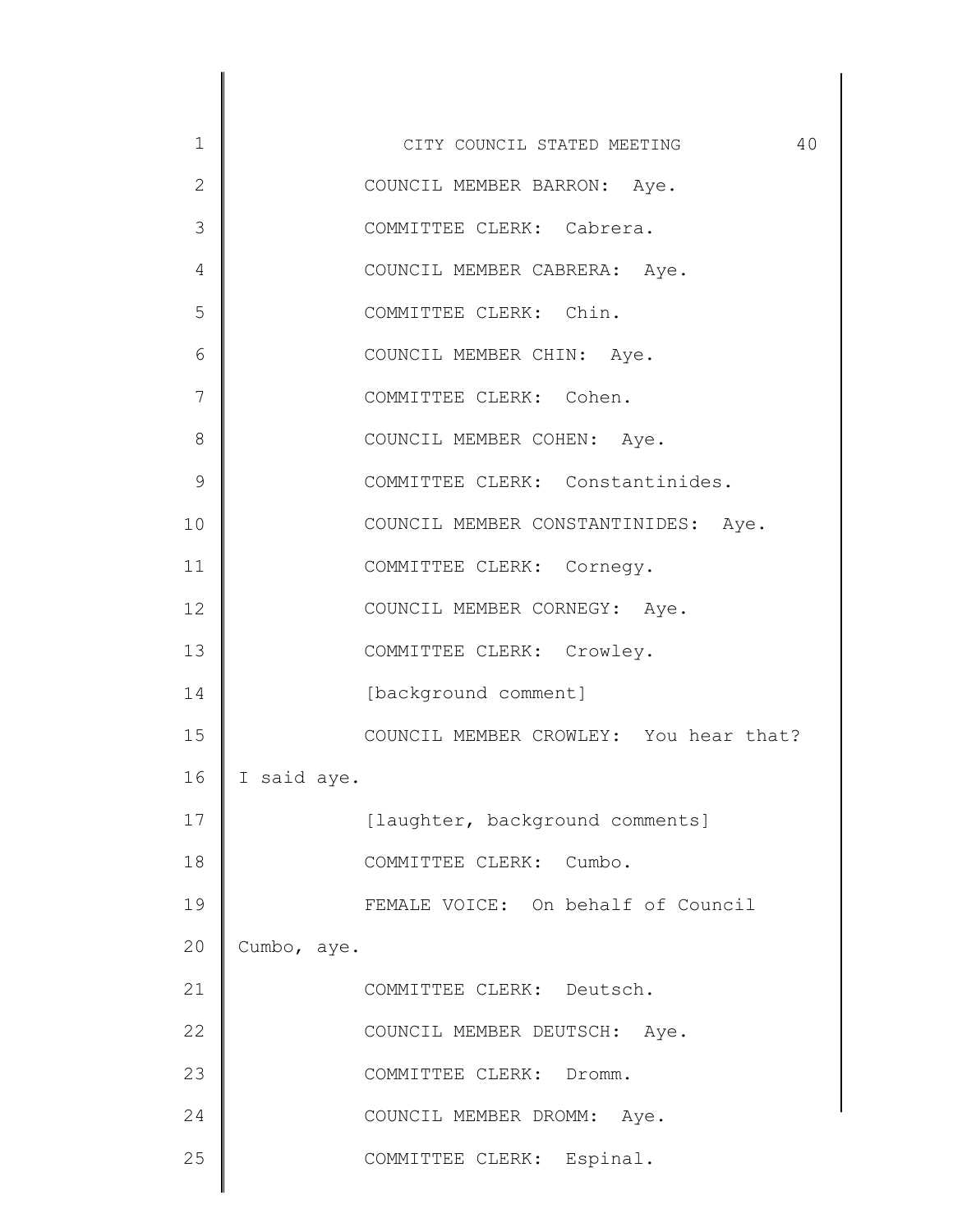| $\mathbf 1$  | 41<br>CITY COUNCIL STATED MEETING                     |
|--------------|-------------------------------------------------------|
| $\mathbf{2}$ | COUNCIL MEMBER ESPINAL: I want to                     |
| 3            | congratulate everyone on the new positions and I vote |
| 4            | aye.                                                  |
| 5            | COMMITTEE CLERK: Eugene.                              |
| 6            | COUNCIL MEMBER EUGENE: Aye.                           |
| 7            | COMMITTEE CLERK: Ferreras.                            |
| 8            | FEMALE VOICE: Aye.                                    |
| 9            | COMMITTEE CLERK: Garodnick.                           |
| 10           | COUNCIL MEMBER GARODNICK: Aye.                        |
| 11           | COMMITTEE CLERK: Gibson.                              |
| 12           | FEMALE VOICE: Aye.                                    |
| 13           | COMMITTEE CLERK: Greenfield.                          |
| 14           | COUNCIL MEMBER GREENFIELD: Pass.                      |
| 15           | COMMITTEE CLERK: Johnson.                             |
| 16           | COUNCIL MEMBER JOHNSON: Aye.                          |
| 17           | COMMITTEE CLERK: Kallos.                              |
| 18           | COUNCIL MEMBER KALLOS: Aye.                           |
| 19           | COMMITTEE CLERK: King.                                |
| 20           | COUNCIL MEMBER KING: Aye on all.                      |
| 21           | COMMITTEE CLERK: Koslowitz.                           |
| 22           | FEMALE VOICE: Aye.                                    |
| 23           | COMMITTEE CLERK: Lancman.                             |
| 24           | COUNCIL MEMBER LANCMAN: Aye.                          |
| 25           | COMMITTEE CLERK: Lander.                              |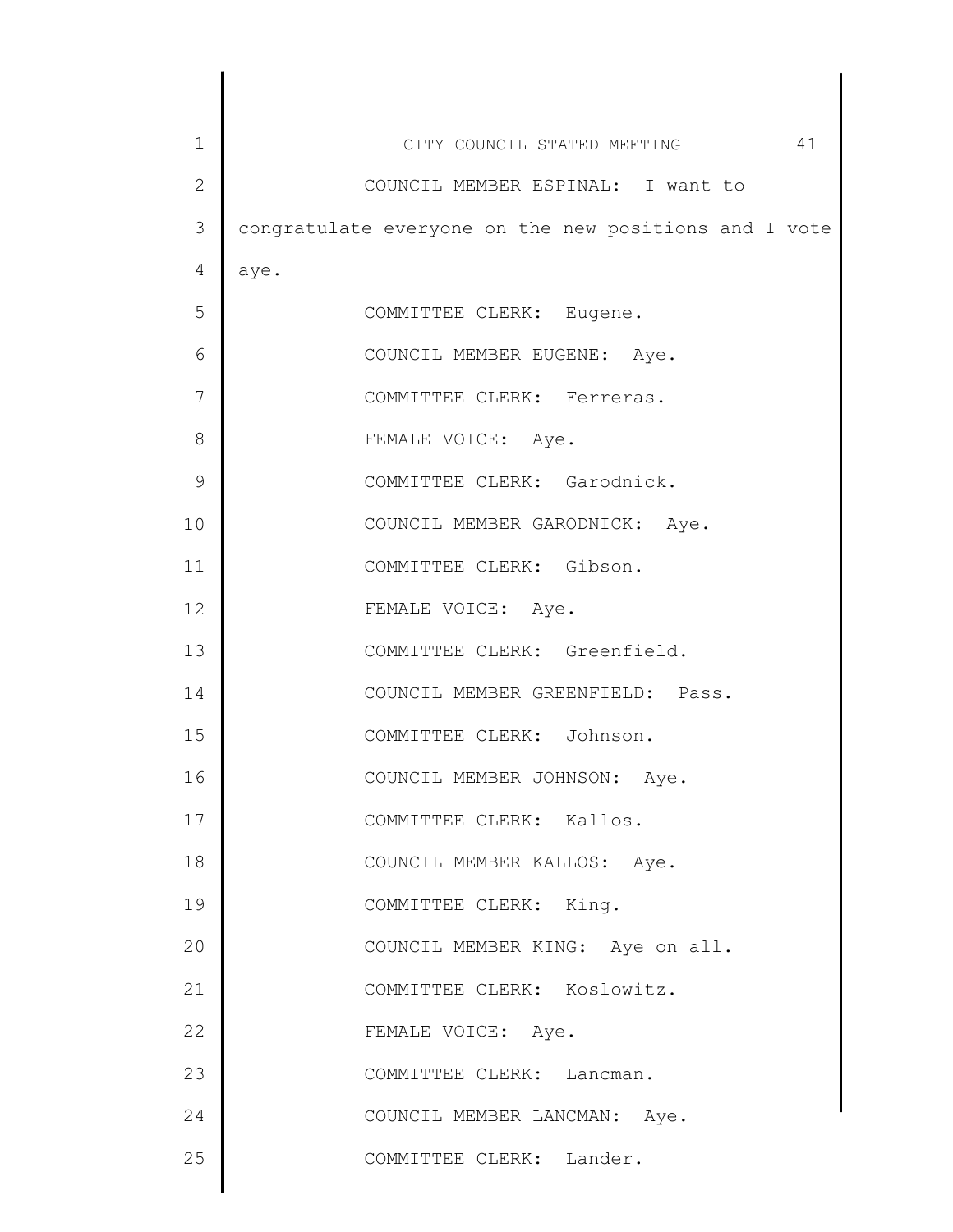| $\mathbf 1$   | 42<br>CITY COUNCIL STATED MEETING      |
|---------------|----------------------------------------|
| $\mathbf{2}$  | COUNCIL MEMBER LANDER: Aye.            |
| 3             | COMMITTEE CLERK: Levin.                |
| 4             | COUNCIL MEMBER LEVIN: Aye.             |
| 5             | COMMITTEE CLERK: Levine.               |
| 6             | COUNCIL MEMBER LEVINE: Aye.            |
| 7             | COMMITTEE CLERK: Maisel.               |
| 8             | COUNCIL MEMBER MAISEL: Aye.            |
| $\mathcal{G}$ | COMMITTEE CLERK: Matteo. Mealy.        |
| 10            | FEMALE VOICE: On behalf of Council     |
| 11            | Member Edwards and Mealy, aye.         |
| 12            | COMMITTEE CLERK: Mendez.               |
| 13            | FEMALE VOICE: Aye.                     |
| 14            | COMMITTEE CLERK: Miller.               |
| 15            | COUNCIL MEMBER MILLER: Aye.            |
| 16            | COMMITTEE CLERK: Palma.                |
| 17            | FEMALE VOICE: Aye.                     |
| 18            | COMMITTEE CLERK: Reynoso.              |
| 19            | COUNCIL MEMBER REYNOSO: Aye.           |
| 20            | COMMITTEE CLERK: Richards.             |
| 21            | COUNCIL MEMBER RICHARDS: Congrats Kate |
| 22            | Seely. I vote aye.                     |
| 23            | COMMITTEE CLERK: Rodriguez. Rose.      |
| 24            | FEMALE VOICE: Aye.                     |
| 25            | COMMITTEE CLERK: Rosenthal.            |
|               |                                        |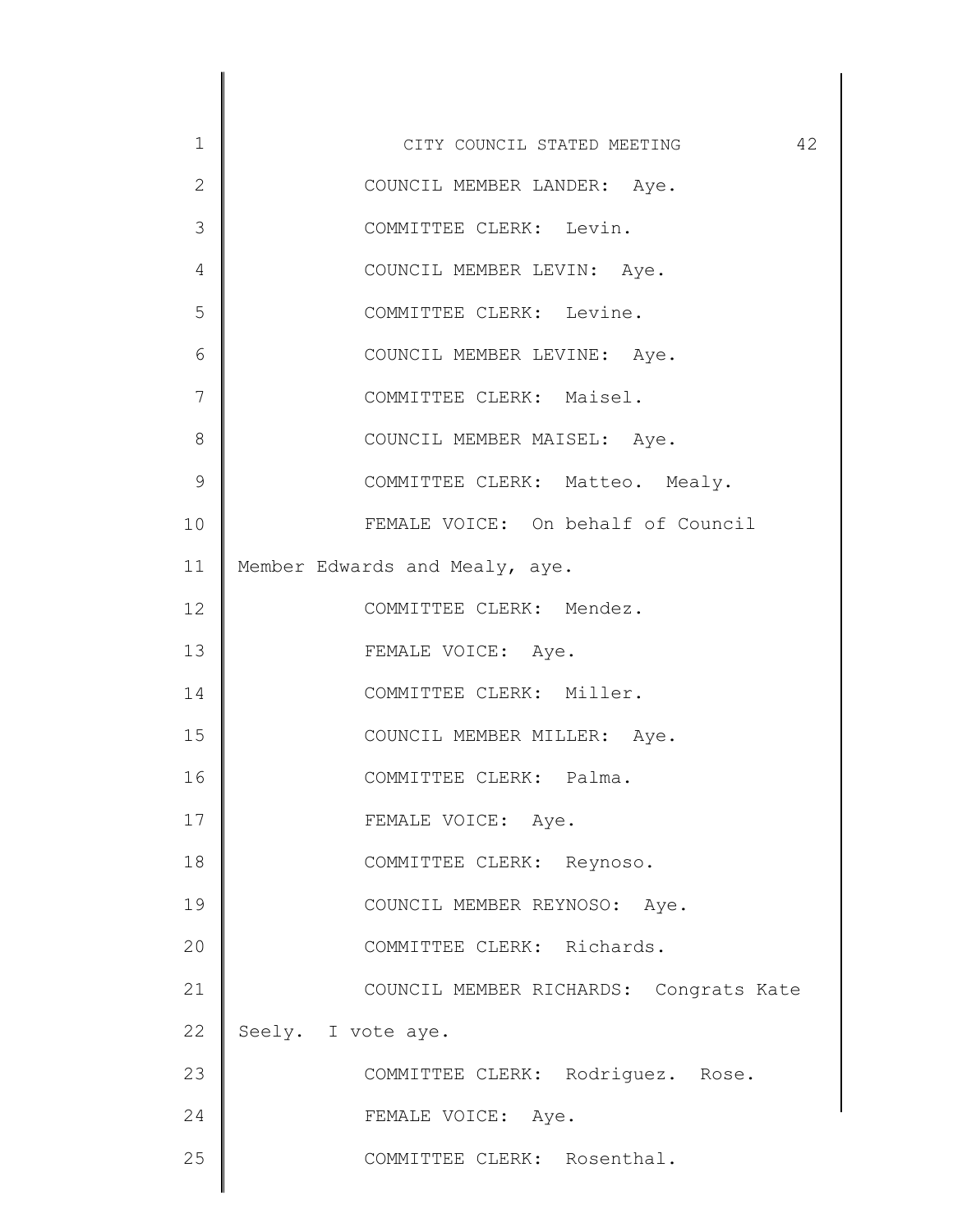| 1            | 43<br>CITY COUNCIL STATED MEETING                    |
|--------------|------------------------------------------------------|
| $\mathbf{2}$ | FEMALE VOICE: Aye.                                   |
| 3            | COMMITTEE CLERK: Matteo.                             |
| 4            | COUNCIL MEMBER MATTEO: No on 0689 and                |
| 5            | 0690 and aye on the rest, with congratulations to    |
| 6            | Council Member Ignizio on the passage of the South   |
| 7            | Shore BID.                                           |
| 8            | COMMITTEE CLERK: Torres.                             |
| 9            | COUNCIL MEMBER TORRES: Aye.                          |
| 10           | COMMITTEE CLERK: Treyger.                            |
| 11           | COUNCIL MEMBER TREYGER: Permission to                |
| 12           | briefly explain my vote.                             |
| 13           | PUBLIC ADVOCATE JAMES: Yes.                          |
| 14           | COUNCIL MEMBER TREYGER: Just wanna --                |
| 15           | it's very fitting that we're paying tribute to Kate  |
| 16           | Seely-Kirk when we've just learned that the Federal  |
| 17           | Government, FEMA, is allocating over \$3 billion to  |
| 18           | NYCHA for all the Sandy impacted buildings where the |
| 19           | people are still going through a lot, [cheers,       |
| 20           | applause] and it was this Council and this Speaker,  |
| 21           | with my great colleague, Chair of the Public Housing |
| 22           | Committee, Ritchie Torres, that had an historic      |
| 23           | hearing a year ago, and Kate and other staff were    |
| 24           | very instrumental in making that happen, so that     |
| 25           | historic hearing has produced an historic result.    |
|              |                                                      |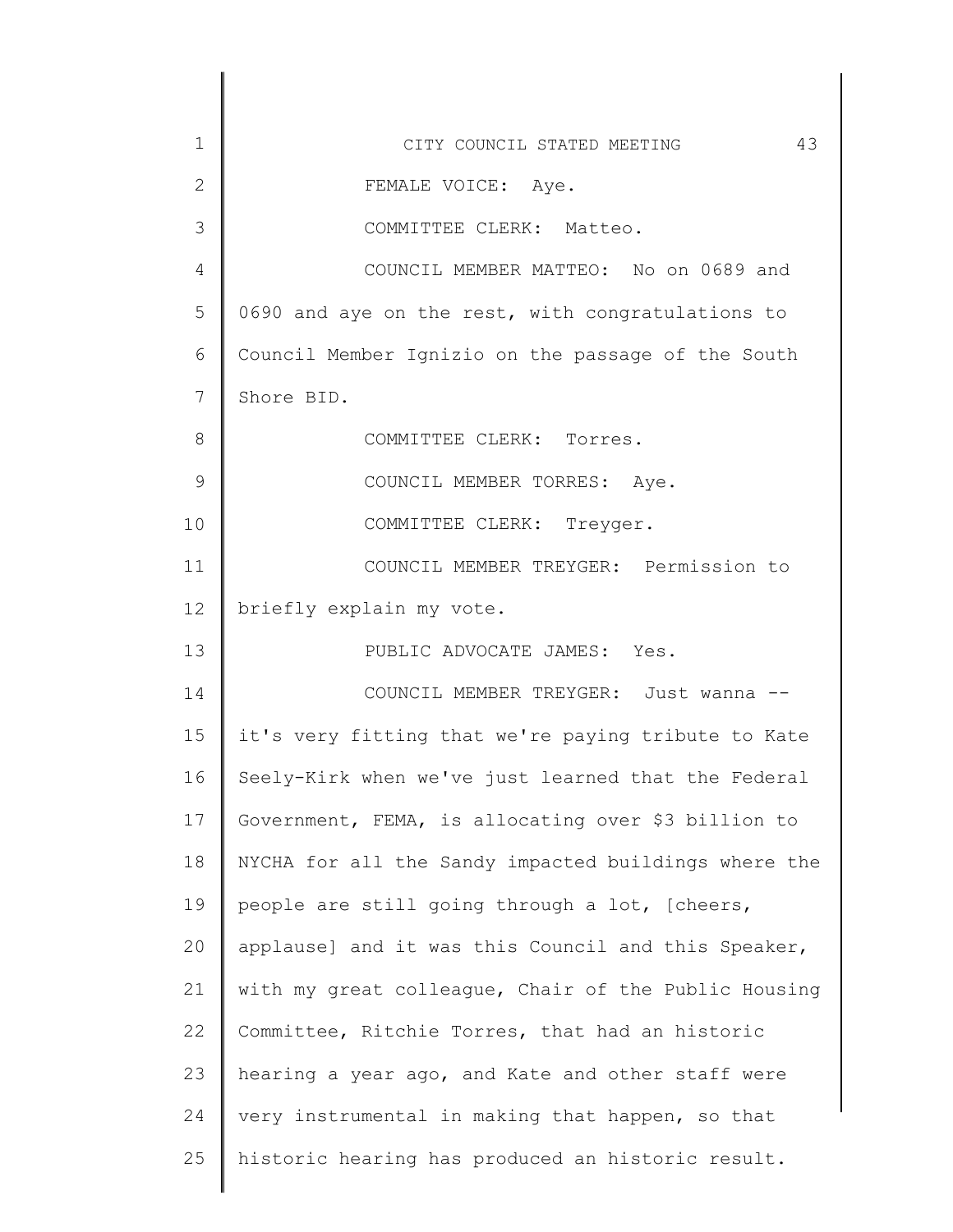| $\mathbf 1$  | 44<br>CITY COUNCIL STATED MEETING                    |
|--------------|------------------------------------------------------|
| $\mathbf{2}$ | Kate, we wish you nothing but the best; make sure    |
| 3            | NYCHA gets to work. And with that I vote aye. Thank  |
| 4            | you.                                                 |
| 5            | COMMITTEE CLERK: Rodriguez.                          |
| 6            | COUNCIL MEMBER RODRIGUEZ: Aye.                       |
| 7            | COMMITTEE CLERK: Vacca.                              |
| 8            | COUNCIL MEMBER VACCA: Aye.                           |
| $\mathsf 9$  | COMMITTEE CLERK: Vallone.                            |
| 10           | COUNCIL MEMBER VALLONE: Congratulations              |
| 11           | to all of our junior Council Members and aye on all. |
| 12           | COMMITTEE CLERK: Weprin.                             |
| 13           | COUNCIL MEMBER WEPRIN: Aye.                          |
| 14           | COMMITTEE CLERK: Williams.                           |
| 15           | COUNCIL MEMBER WILLIAMS: Aye.                        |
| 16           | COMMITTEE CLERK: Greenfield.                         |
| 17           | COUNCIL MEMBER GREENFIELD: I vote aye on             |
| 18           | all the General Land Use Call-Ups and aye on all the |
| 19           | items currently under consideration.                 |
| 20           | COMMITTEE CLERK: Ignizio.                            |
| 21           | COUNCIL MEMBER IGNIZIO: I'm sorry, my                |
| 22           | colleagues. I vote no on Intro 0689-A and 0690-A and |
| 23           | I wanted to thank my colleagues for their support of |
| 24           | the South Shore BID, Intro 0656 and I appreciate the |
| 25           | fine work of both the SBS Commissioner, who is       |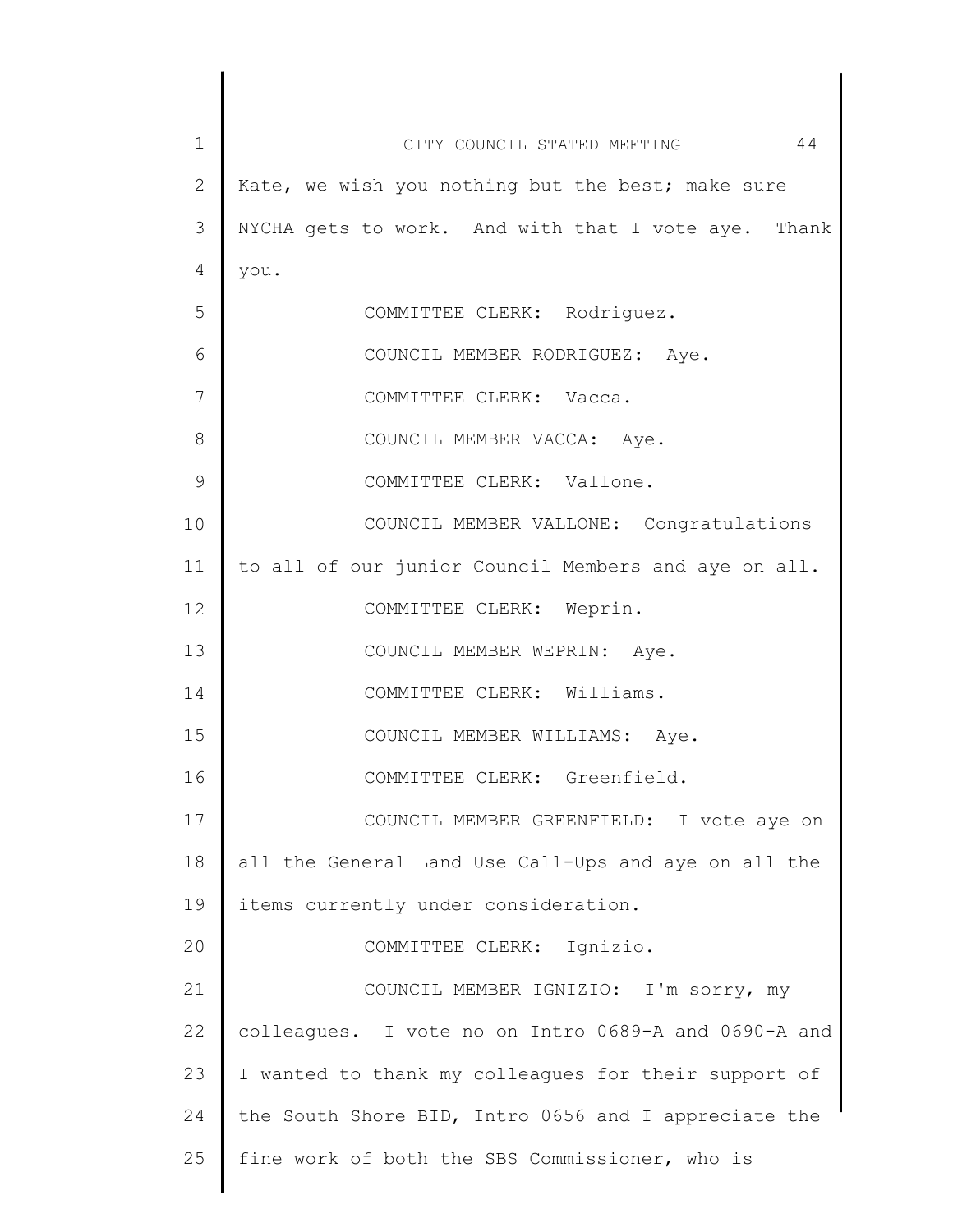1 2 3 4 5 6 7 8 9 10 11 12 13 14 15 16 17 18 19 20 21 22 23 24 25 CITY COUNCIL STATED MEETING 45 wonderful and my good friend Julissa Ferreras, who spear-headed it through the Finance Committee. Thank you all very much. I vote aye. COMMITTEE CLERK: Speaker Mark-Viverito. KADESHA BENOIT: Speaker Mark-Viverito votes aye. PUBLIC ADVOCATE JAMES: Congratulations Council Member Ignizio. All items on today's General Order Calendar were adopted by a vote of 48 in the affirmative, 0 in the negative and 0 abstentions, with the exception of Intro 0689-A, which was adopted by a vote of 46 in the affirmative, 2 in the negative and 0 abstentions and Intro 0690-A, which was adopted by a vote of 46 in the affirmative, 2 negative and 0 abstentions and Revised Land Use Call-Ups were adopted by a vote of 48 in the affirmative, 0 in the negative. Introduction and Reading of Bills. KADESHA BENOIT: All bills are referred to committees as indicated on the agenda. PUBLIC ADVOCATE JAMES: Thank you. Discussion of Resolutions, beginning with Intro 0520- A. Council Member Steve Levin. COUNCIL MEMBER LEVIN: Thank you very much, Madame Public Advocate. My colleagues, I wanna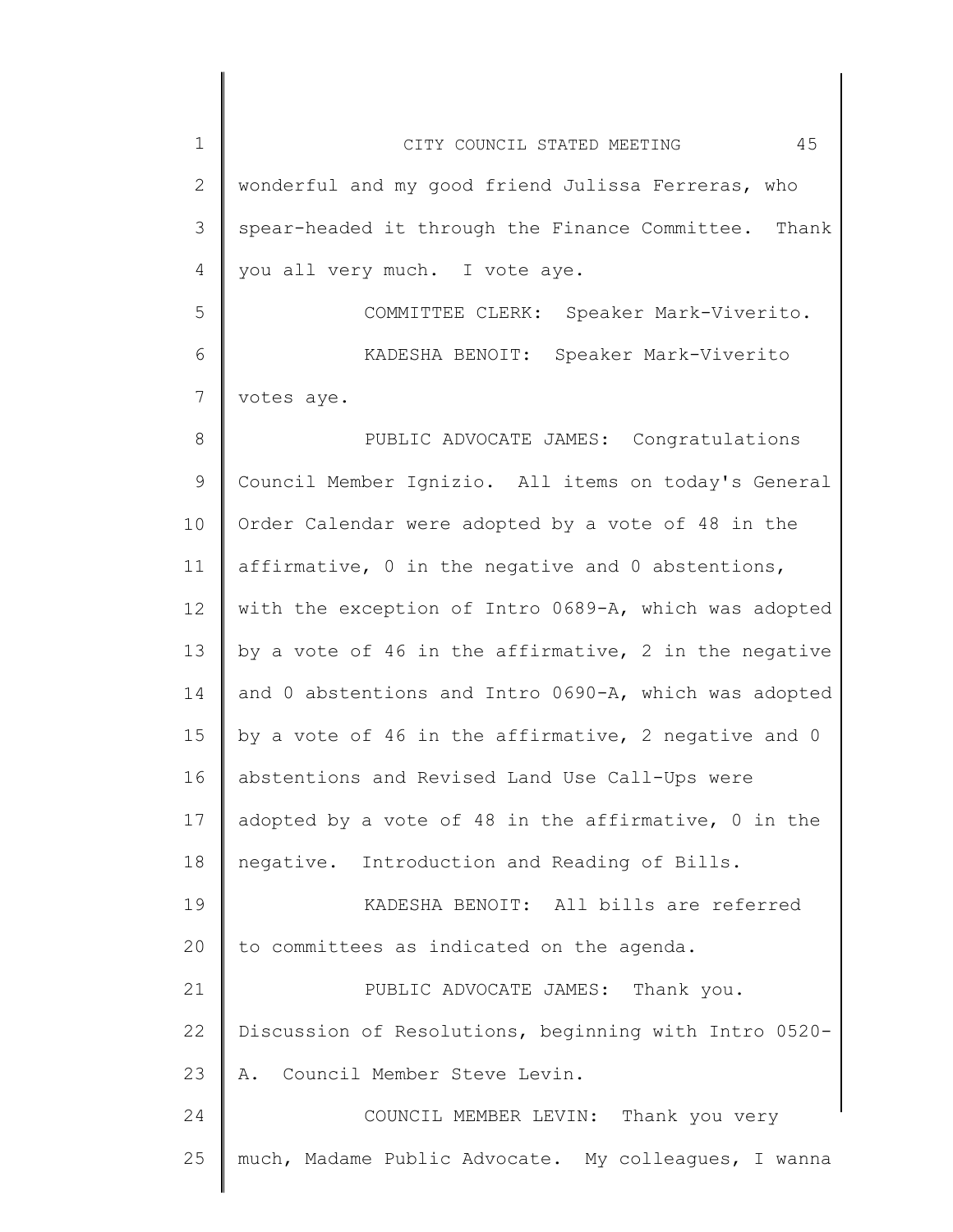1 2 3 4 5 6 7 8 9 10 11 12 13 14 15 16 17 18 19 20 21 22 23 24 25 CITY COUNCIL STATED MEETING 46 call your attention [background comment] and ask for your support on proposed… [crosstalk] PUBLIC ADVOCATE JAMES: Quiet in the chambers, please. COUNCIL MEMBER LEVIN: proposed Resolution 0520-A. I wanna thank the Speaker and Finance Chair, Julissa Ferreras and the Finance staff for their support of this Resolution calling on the State Assembly to pass Assembly Bill 6272 and the Senate to pass Bill 4490. This would call on the Assembly and Senate and the Governor to sign legislation that would provide a property tax exemption for privately-owned vacant land while such property is being used for the public benefit. As all New Yorkers know, there are many pieces of vacant land throughout our city that is privately owned; not being currently used and that land could be… [background comment] [interpose] PUBLIC ADVOCATE JAMES: Excuse me Council Member. May we have quiet in the chambers, please; we're still in session. [background comment] COUNCIL MEMBER LEVIN: that land could be effectively used for such public uses as a pop-up park or a community garden or an urban farm, allowing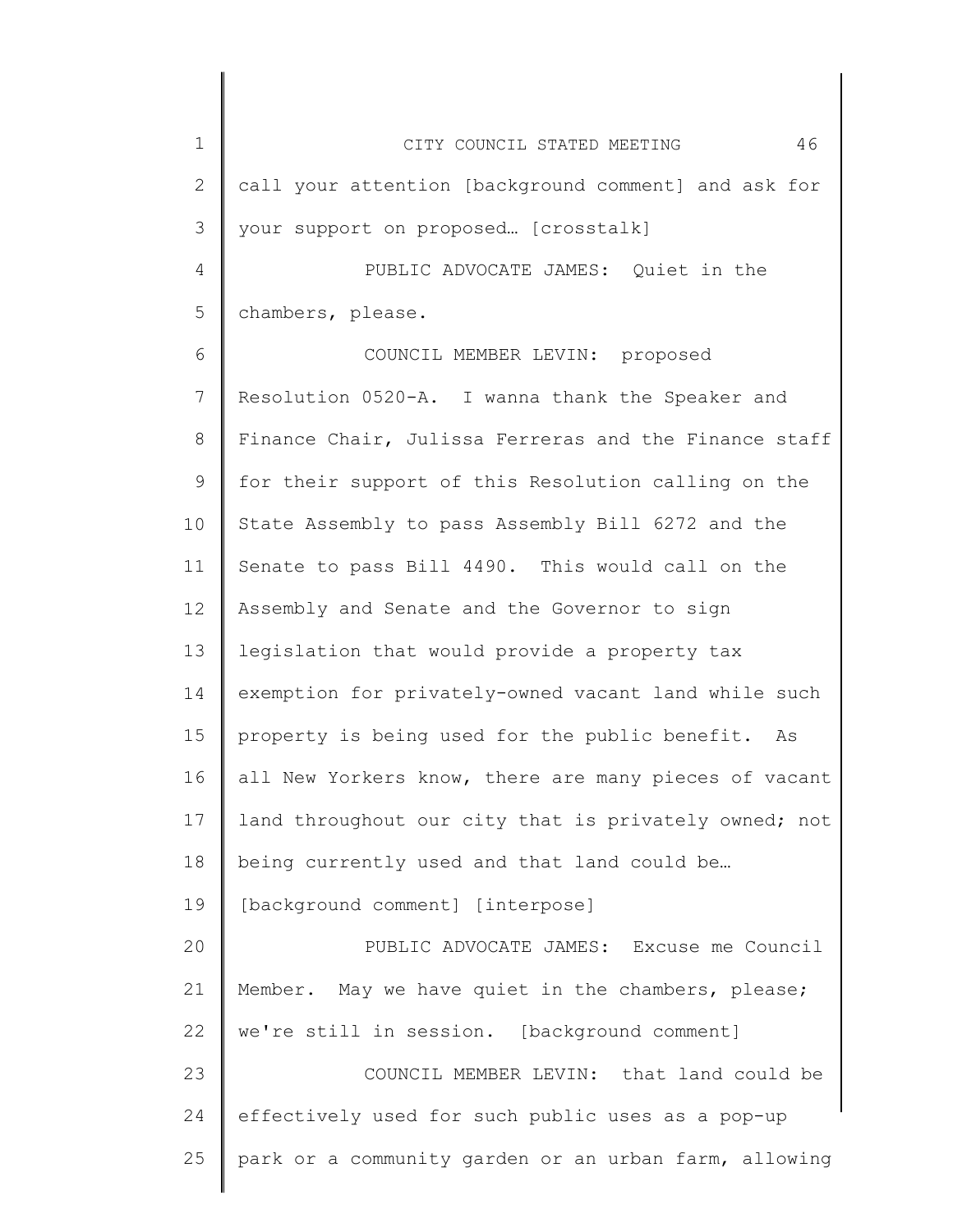| $\mathbf 1$  | 47<br>CITY COUNCIL STATED MEETING                    |
|--------------|------------------------------------------------------|
| $\mathbf{2}$ | public access to that private land that is           |
| 3            | underutilized. [bell] Often that can be              |
| 4            | incentivized with a property tax exemption; we are   |
| 5            | calling on the State Legislature and Governor to     |
| 6            | enact that legislation forthwith so that there could |
| 7            | be public access in our neighborhoods. Thank you.    |
| 8            | PUBLIC ADVOCATE JAMES: Thank you,                    |
| 9            | Council Member. Resolution 0563 and Resolution 0635. |
| 10           | Council Member Dromm.                                |
| 11           | COUNCIL MEMBER DROMM: Thank you very                 |
| 12           | much. Today the Council will be voting on a package  |
| 13           | of four Resolutions aimed at protecting and          |
| 14           | strengthening public education. I am the chief       |
| 15           | sponsor of two of these Resolutions. Recently        |
| 16           | Governor Cuomo proposed that so-called failing       |
| 17           | schools be placed into receivership. By allowing     |
| 18           | private enterprises to step in and take over, this   |
| 19           | proposal essentially gives up on our public schools  |
| 20           | [background comments] at a time when the de Blasio   |
| 21           | Administration's Renewal Schools Program has barely  |
| 22           | had a chance to take root. In addition, Governor     |
| 23           | Cuomo proposed that the cap on the number of charter |
| 24           | schools be raised. New York City has not even        |
| 25           | reached the current charter cap, so without more     |
|              |                                                      |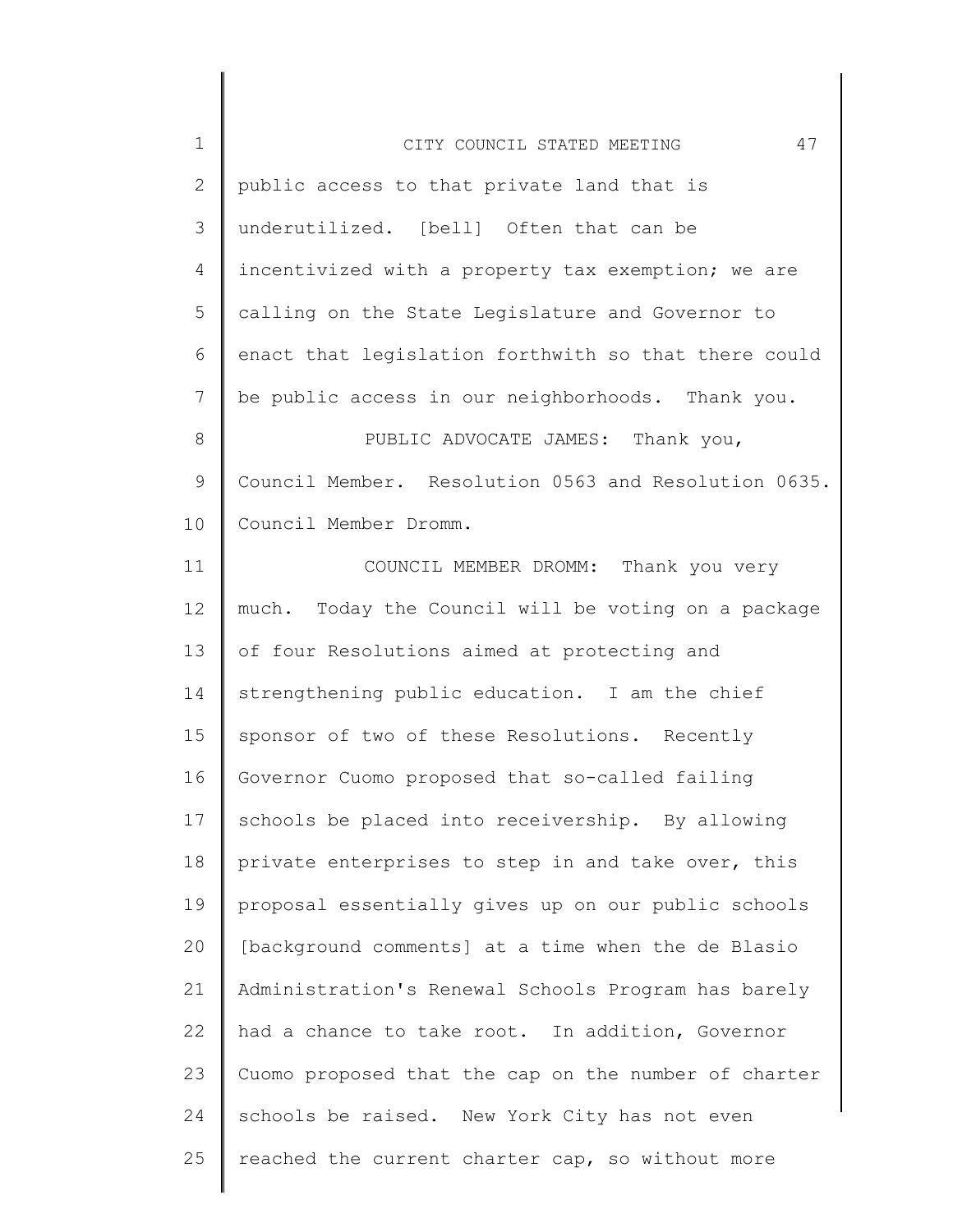| $\mathbf 1$  | 48<br>CITY COUNCIL STATED MEETING                     |
|--------------|-------------------------------------------------------|
| $\mathbf{2}$ | information as to the reason behind and the impact of |
| 3            | this proposal we cannot sanction the raising of the   |
| 4            | cap. Next, Council Member Rosenthal's Resolution      |
| 5            | calls on the Department of Education to ensure that   |
| 6            | parents are informed about their right vis-à-vis      |
| 7            | opting out of high-stakes testing. Council Member     |
| $8\,$        | Levine's Resolution addresses the biggest impediment  |
| $\mathsf 9$  | to the success of our public schools, equitable       |
| 10           | funding. New York City students are owed \$2.6        |
| 11           | billion [bell] in funding and I urge my colleagues to |
| 12           | support these Resolutions. Thank you very much.       |
| 13           | PUBLIC ADVOCATE JAMES: Thank you. On                  |
| 14           | Reso 0563, Council Member Williams.                   |
| 15           | COUNCIL MEMBER WILLIAMS: Thank you. I                 |
| 16           | actually support the rest of these resolutions; I     |
| 17           | wanted to speak on this one, 'cause I plan on         |
| 18           | abstaining because I feel -- I felt like voting for   |
| 19           | this resolution made it seem as if I was opposed to   |
| 20           | charter schools as of right, which I am not, I am     |
| 21           | opposed to the way the charter schools have been used |
| 22           | in the New York City educational system; I feel that  |
| 23           | four school locations were problematic; there is not  |
| 24           | enough transparency in the budget, particularly with  |
| 25           | the charter schools that exist now and in addition,   |
|              |                                                       |

 $\begin{array}{c} \hline \end{array}$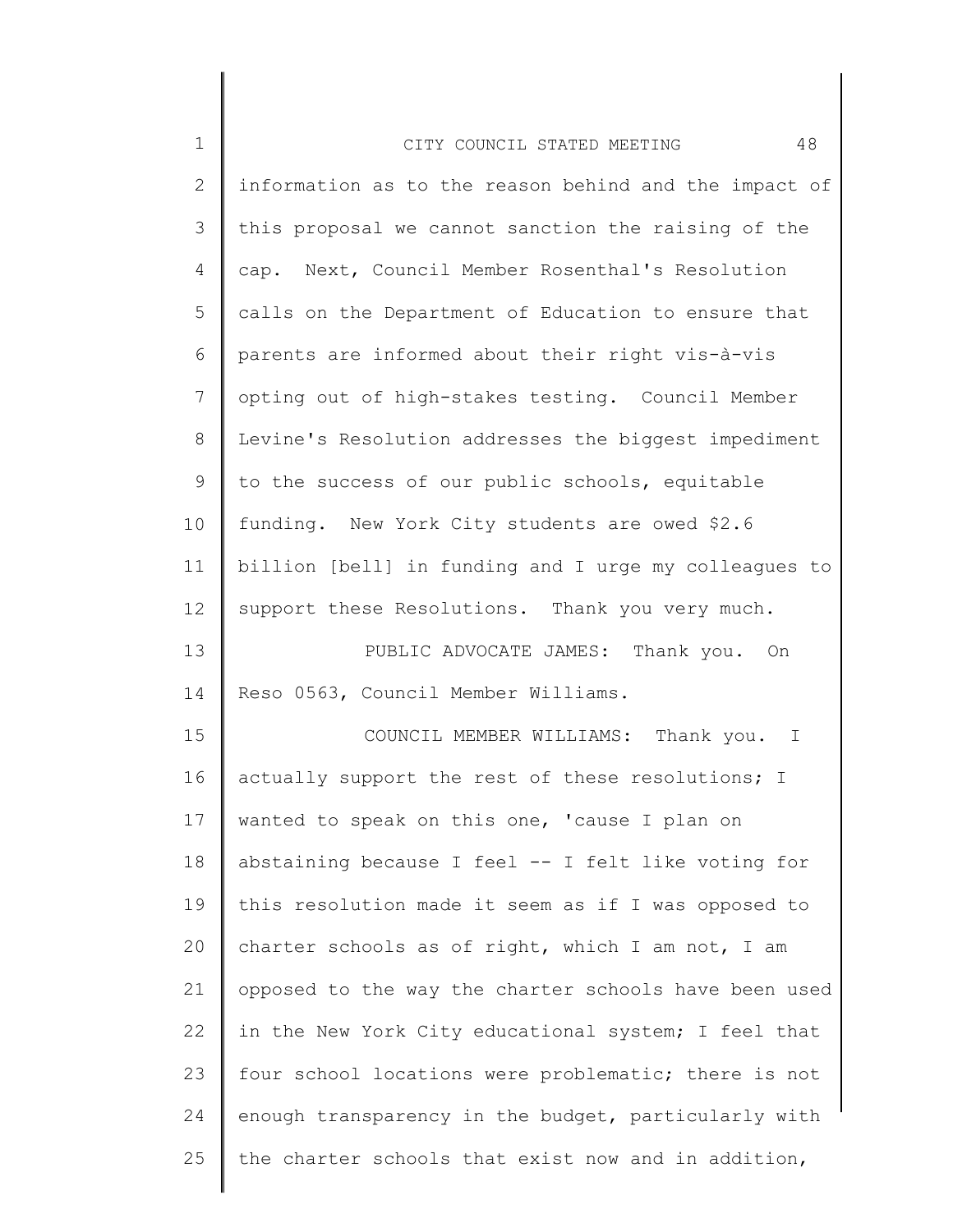| $1\,$          | 49<br>CITY COUNCIL STATED MEETING                      |
|----------------|--------------------------------------------------------|
| $\mathbf{2}$   | I've been waiting and trying to get an answer to how   |
| 3              | we're learning from the charter schools and how it's   |
| 4              | being brought back to the population in general, and   |
| 5              | I don't believe that any of those questions have been  |
| 6              | answered, but the position of voting for this right    |
| $\overline{7}$ | now was a little disconcerting for me and I'm gonna    |
| $8\,$          | abstain, but I wanted to make sure that why I'm        |
| $\mathsf 9$    | abstaining was on the record. Thank you.               |
| 10             | PUBLIC ADVOCATE JAMES: Thank you. On                   |
| 11             | Resolution 0577, Council Member Rosenthal.             |
| 12             | COUNCIL MEMBER ROSENTHAL: Thank you                    |
| 13             | Public Advocate James. As all public school parents    |
| 14             | know, the week after spring break is the week of       |
| 15             | testing and whether you like the testing or don't      |
| 16             | like the testing, you might not know and many parents  |
| 17             | don't know that there is an option now to opt out of   |
| 18             | those tests. Information about what the                |
| 19             | repercussions of opting out of the tests are buried    |
| 20             | on the Department of Education website.<br>This        |
| 21             | resolution asks the Department of Education to         |
| 22             | include in the Parents Bill of Rights and              |
| 23             | Responsibilities information about opting out.<br>This |
| 24             | coming Friday is the last day that parents have to     |
| 25             | inform their principal that their children will be     |
|                |                                                        |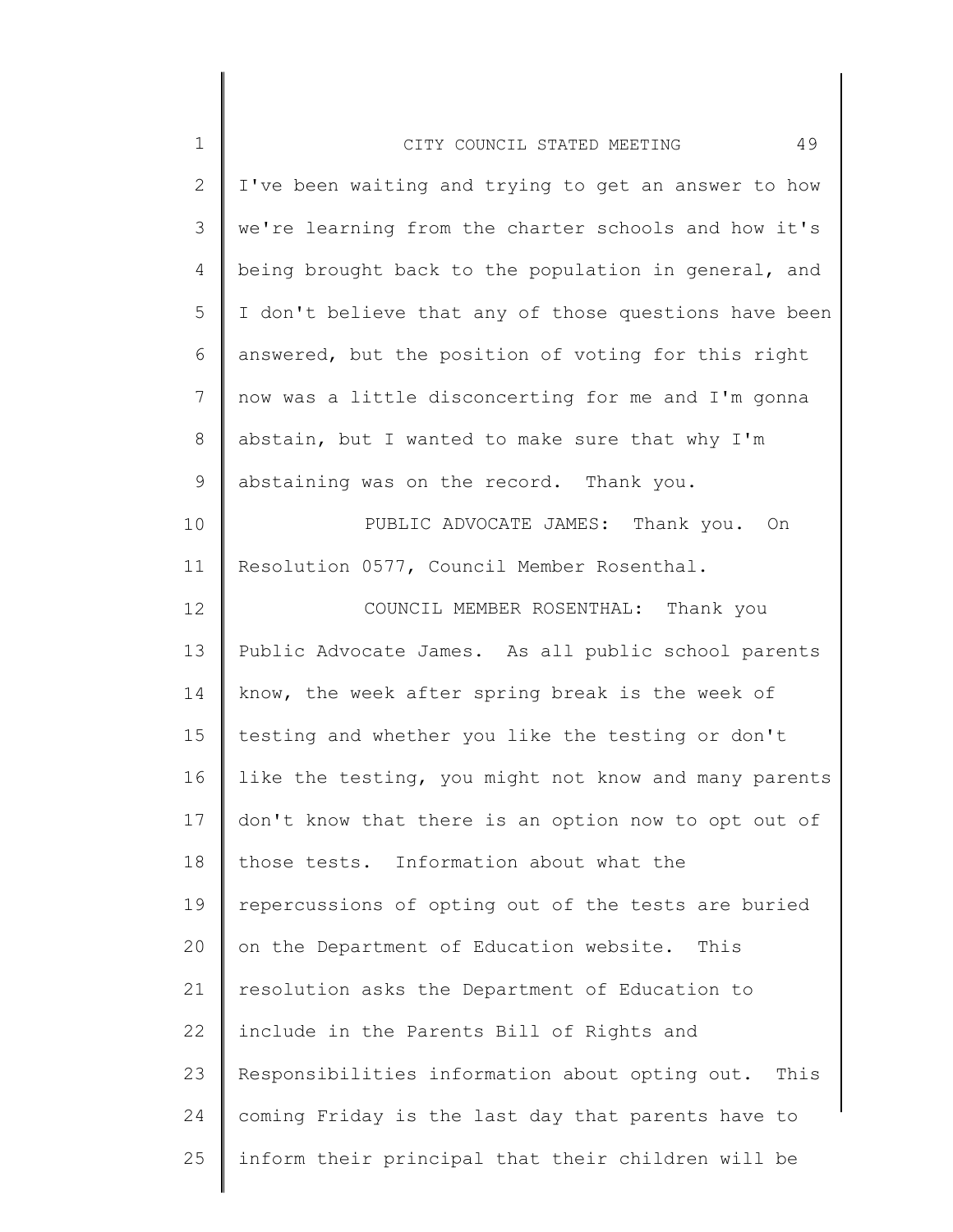| $\mathbf 1$  | 50<br>CITY COUNCIL STATED MEETING                      |
|--------------|--------------------------------------------------------|
| $\mathbf{2}$ | opting out. I would hazard to guess that very few of   |
| 3            | the, what is it, 2.5 million $--$ no, that's too high, |
| 4            | one million? [background comment] Thank you, one       |
| 5            | million public school children in New York City, that  |
| 6            | very few of them know that they have that right.       |
| 7            | [bell] So I encourage my colleagues to support this    |
| $8\,$        | resolution and I thank Council Member Dromm for        |
| 9            | bringing it to the floor.                              |
| 10           | PUBLIC ADVOCATE JAMES: Thank you.                      |
| 11           | Resolution 0592, Council Member Mark Levine.           |
| 12           | COUNCIL MEMBER LEVINE: Thank you Madame                |
| 13           | Public Advocate. Pleased to be sponsoring Reso 0592    |
| 14           | which calls on the State to implement its              |
| 15           | constitutionally mandated and court ordered            |
| 16           | obligation to fully fund our school system here in     |
| 17           | New York City and I am deeply disappointed that in a   |
| 18           | year in which our state budget was in surplus, is in   |
| 19           | surplus, in a year in which we had a \$5 billion       |
| 20           | windfall from a bank settlement, preliminary reports   |
| 21           | coming out of Albany indicate that while they found    |
| 22           | the money to give a tax exemption to people buying     |
| 23           | yachts in New York State they did not find the money   |
| 24           | to fully fund our schools to live up to the court      |
| 25           | mandated obligation which is short changing our        |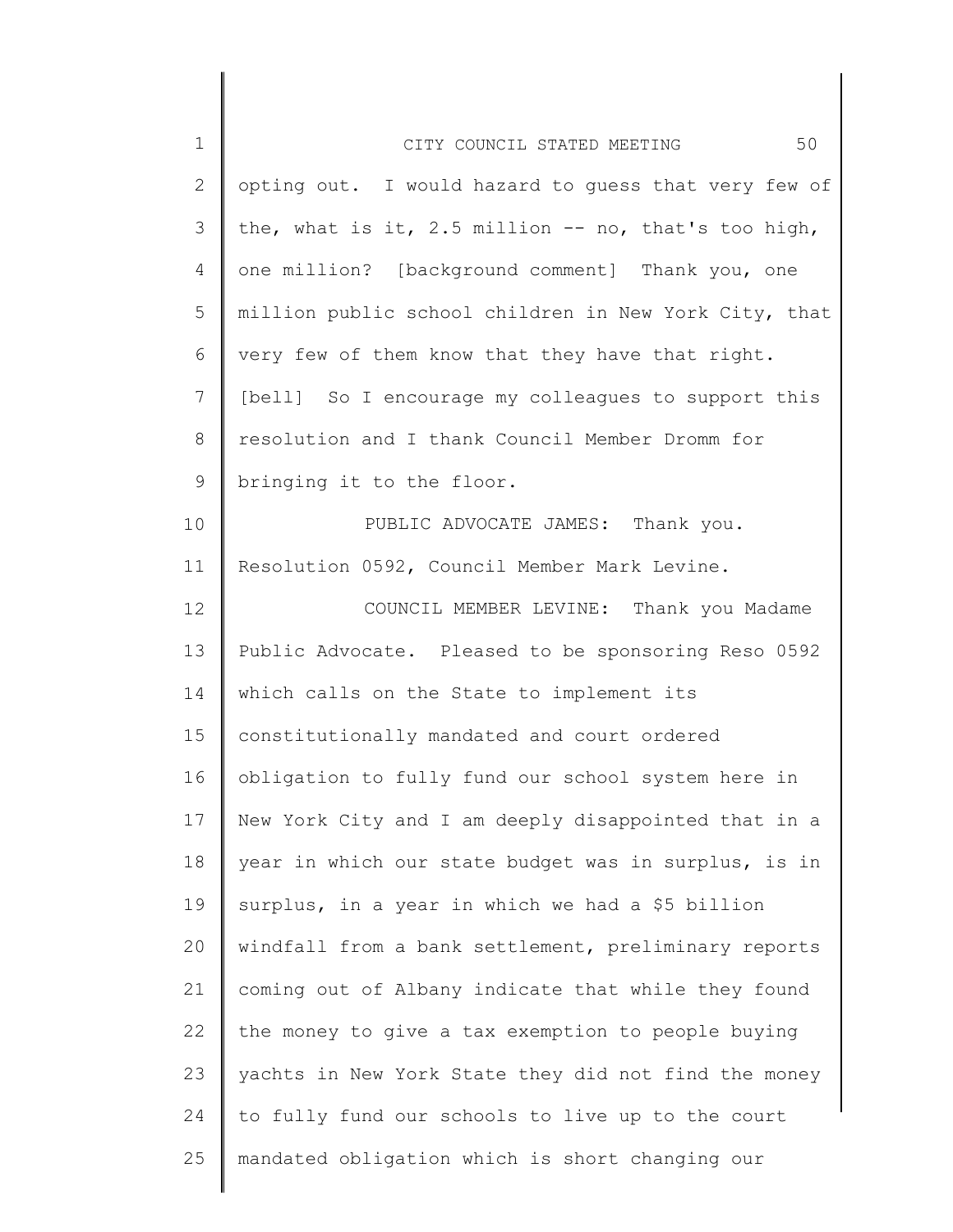| $\mathbf 1$    | 51<br>CITY COUNCIL STATED MEETING                     |
|----------------|-------------------------------------------------------|
| $\mathbf{2}$   | students \$2.6 billion a year. So I will be hoping    |
| $\mathcal{S}$  | for a last-minute miracle as the budget approaches    |
| 4              | final agreement tonight, but either way I know that   |
| 5              | colleagues will join me in continuing to fight as     |
| 6              | long it takes to win our city's fair share of         |
| $7\phantom{.}$ | resources. Thank you.                                 |
| $8\,$          | PUBLIC ADVOCATE JAMES: Speaking on                    |
| 9              | Resolution 0563, Council Member Cornegy.              |
| 10             | COUNCIL MEMBER CORNEGY: Thank you Madame              |
| 11             | Public Advocate. I've often mentioned my family here  |
| 12             | on the floor and my vote on 0563 is anchored in my    |
| 13             | experience as a father of six unique children who     |
| 14             | demonstrate the importance of giving families access  |
| 15             | to a wide range of educational options. My eldest     |
| 16             | daughter is in a gifted and talented program outside  |
| 17             | of my home district, my son who has an IEP attends K- |
| 18             | 12 public school in South Brooklyn and my three       |
| 19             | youngest children attend charter school in Bedford-   |
| 20             | Stuyvesant. Choice has been critical to us as a       |
| 21             | family and so my goal as an elected official is to    |
| 22             | increase the high quality options available to        |
| 23             | families in my district. Charters may be less         |
| 24             | necessary in Central Brooklyn if there was parody in  |
| 25             | the distribution of gifted and talented programs      |
|                |                                                       |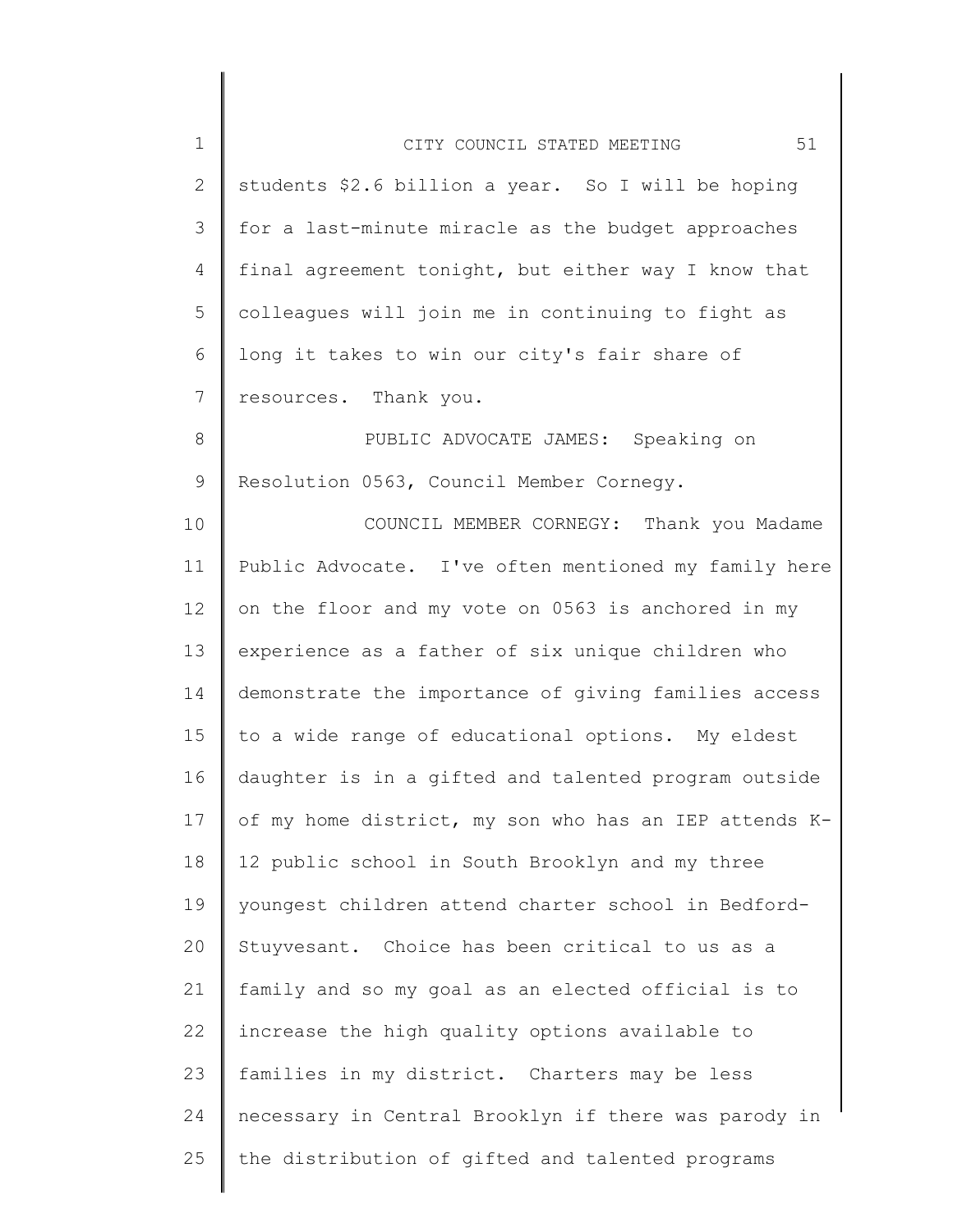| $\mathbf 1$    | 52<br>CITY COUNCIL STATED MEETING                     |
|----------------|-------------------------------------------------------|
| $\overline{2}$ | across the city; sadly this is far from the case.     |
| 3              | Today there are no gifted and talented programs in    |
| 4              | District 16 and a dozen in District 21; this lack of  |
| 5              | equity contributes to the concentration of poverty in |
| 6              | our local public schools as parents who have means    |
| 7              | and knowledge send their children to private schools  |
| 8              | or gifted and talented programs in other              |
| 9              | neighborhoods. Charters aren't perfect, they must be  |
| 10             | held to high educational standards and work to        |
| 11             | improve their services to [crosstalk]                 |
| 12             | PUBLIC ADVOCATE JAMES: Council Member,                |
| 13             | please bring your comments to a close.                |
| 14             | COUNCIL MEMBER CORNEGY: children with                 |
| 15             | limited English proficiency, they're a proven route   |
| 16             | to increasing educational opportunity and quality in  |
| 17             | my district [crosstalk]                               |
| 18             | PUBLIC ADVOCATE JAMES: Council Member,                |
| 19             | please                                                |
| 20             | COUNCIL MEMBER CORNEGY: therefore my                  |
| 21             | vote on the resolution is to maintain the charter is  |
| 22             | no.                                                   |
| 23             | PUBLIC ADVOCATE JAMES: Thank you. Any                 |
| 24             | other members seeking to speak on any other           |
| 25             | resolutions before the vote? And now to the vote.     |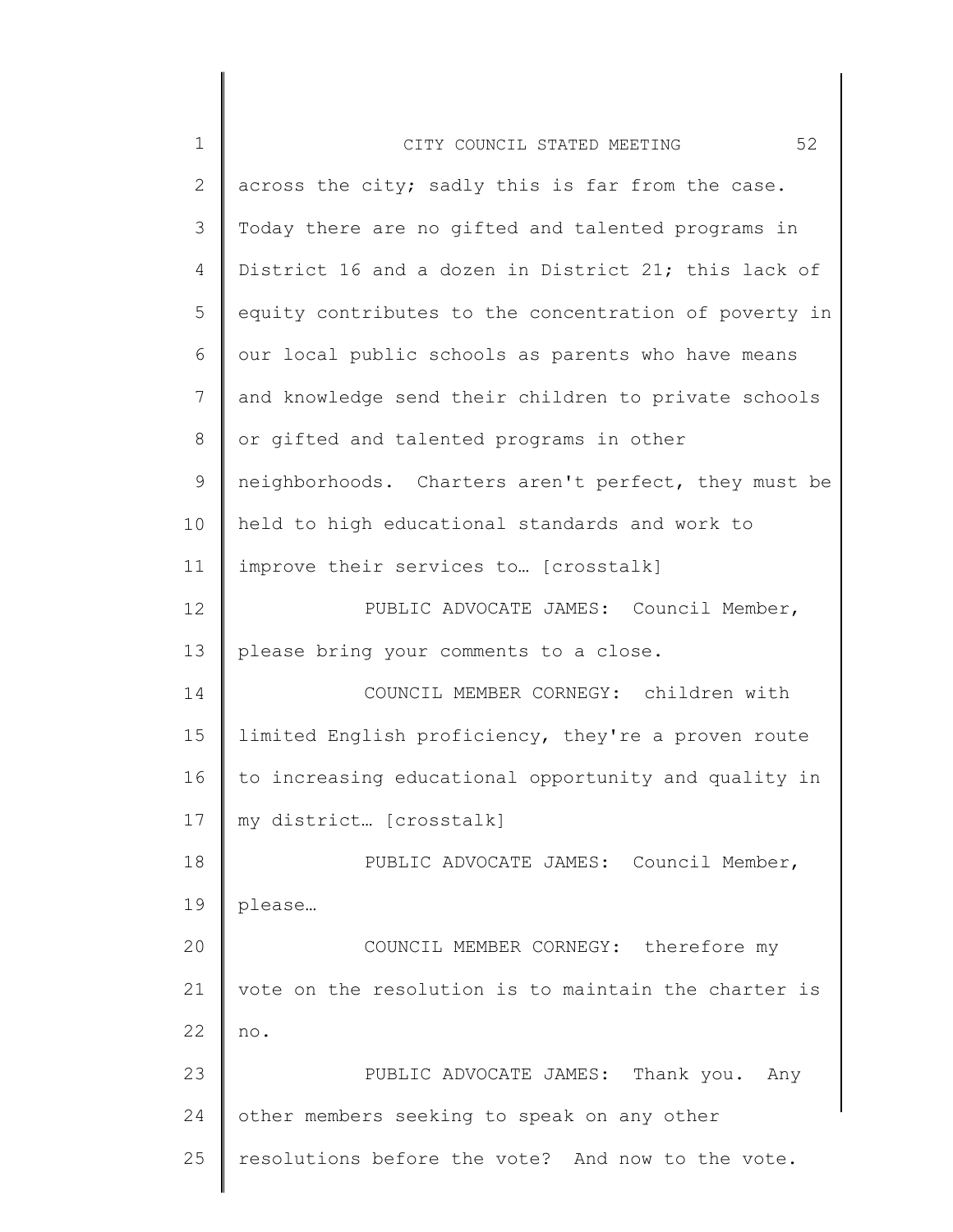| 1              | 53<br>CITY COUNCIL STATED MEETING                     |
|----------------|-------------------------------------------------------|
| $\overline{2}$ | Resolution 0521-A, an amended resolution calling on   |
| 3              | the New York State Assembly to pass Assembly 6272,    |
| 4              | the New York State Senate to pass Senate 4490 and the |
| 5              | Governor to sign such legislation which would provide |
| 6              | property tax exemption for privately-owned vacant     |
| 7              | land while such property is being used for the public |
| 8              | benefit. All of those in favor say aye.               |
| 9              | [collective aye]                                      |
| 10             | PUBLIC ADVOCATE JAMES: All of those                   |
| 11             | opposed? Any abstentions? The ayes have it.           |
| 12             | Resolution 0653, a resolution calling up              |
| 13             | on the New York State Legislature to reject any       |
| 14             | attempt to raise the cap on the number of charter     |
| 15             | schools. All those in favor say aye.                  |
| 16             | [collective aye]                                      |
| 17             | PUBLIC ADVOCATE JAMES: All of those                   |
| 18             | opposed?                                              |
| 19             | [collective no]                                       |
| 20             | PUBLIC ADVOCATE JAMES: Any abstentions?               |
| 21             | [background comment] The ayes have it.<br>Those       |
| 22             | members who wish to record their votes, please        |
| 23             | approach the desk.                                    |
| 24             | Resolution 0577, a resolution calling                 |
| 25             | upon the Department of Education to amend its Parents |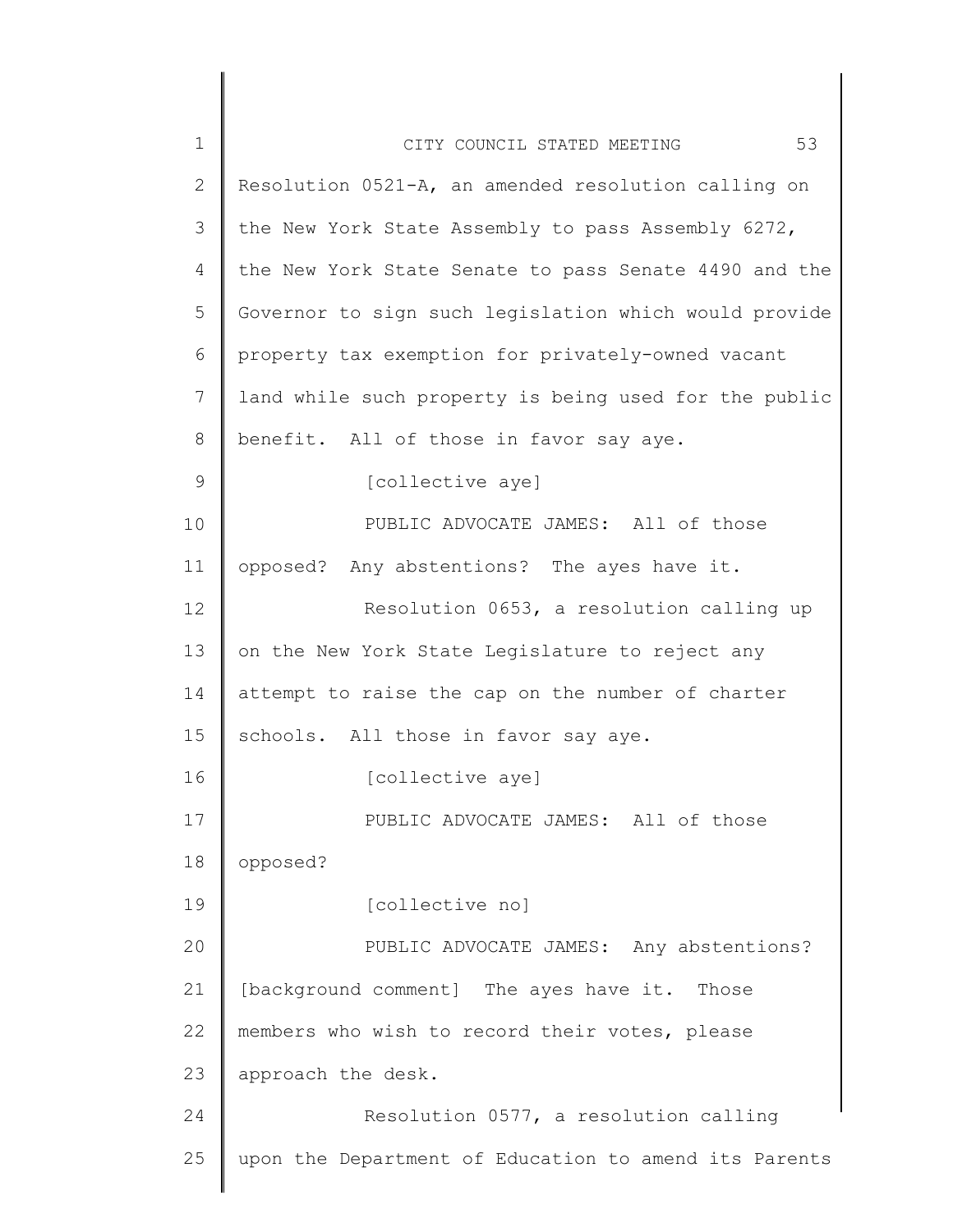| $\mathbf 1$  | 54<br>CITY COUNCIL STATED MEETING                    |
|--------------|------------------------------------------------------|
| $\mathbf{2}$ | Bill of Rights and Responsibilities to include       |
| 3            | information about opting out of high school testing  |
| 4            | and distribute this document at the beginning of     |
| 5            | every school year to every family in every grade.    |
| 6            | All of those in favor say aye.                       |
| 7            | [collective aye]                                     |
| 8            | PUBLIC ADVOCATE JAMES: All of those                  |
| $\mathsf 9$  | opposed? Any abstentions? The ayes have it.          |
| 10           | Resolution 0592, a resolution calling                |
| 11           | upon the New York State Legislature to fully         |
| 12           | implement the education funding requirements for New |
| 13           | York City resulting from the Campaign for Fiscal     |
| 14           | Equity v the State of New York case. All of those in |
| 15           | favor say aye.                                       |
| 16           | [collective aye]                                     |
| 17           | PUBLIC ADVOCATE JAMES: All of those                  |
| 18           | opposed? Any abstentions?                            |
| 19           | And Preconsidered Resolution 0635, a                 |
| 20           | resolution calling upon the New York State           |
| 21           | Legislature to eliminate the Governor's receivership |
| 22           | proposal in the Executive Budget for New York City.  |
| 23           | All of those in favor say aye.                       |
| 24           | [collective aye]                                     |
| 25           |                                                      |
|              |                                                      |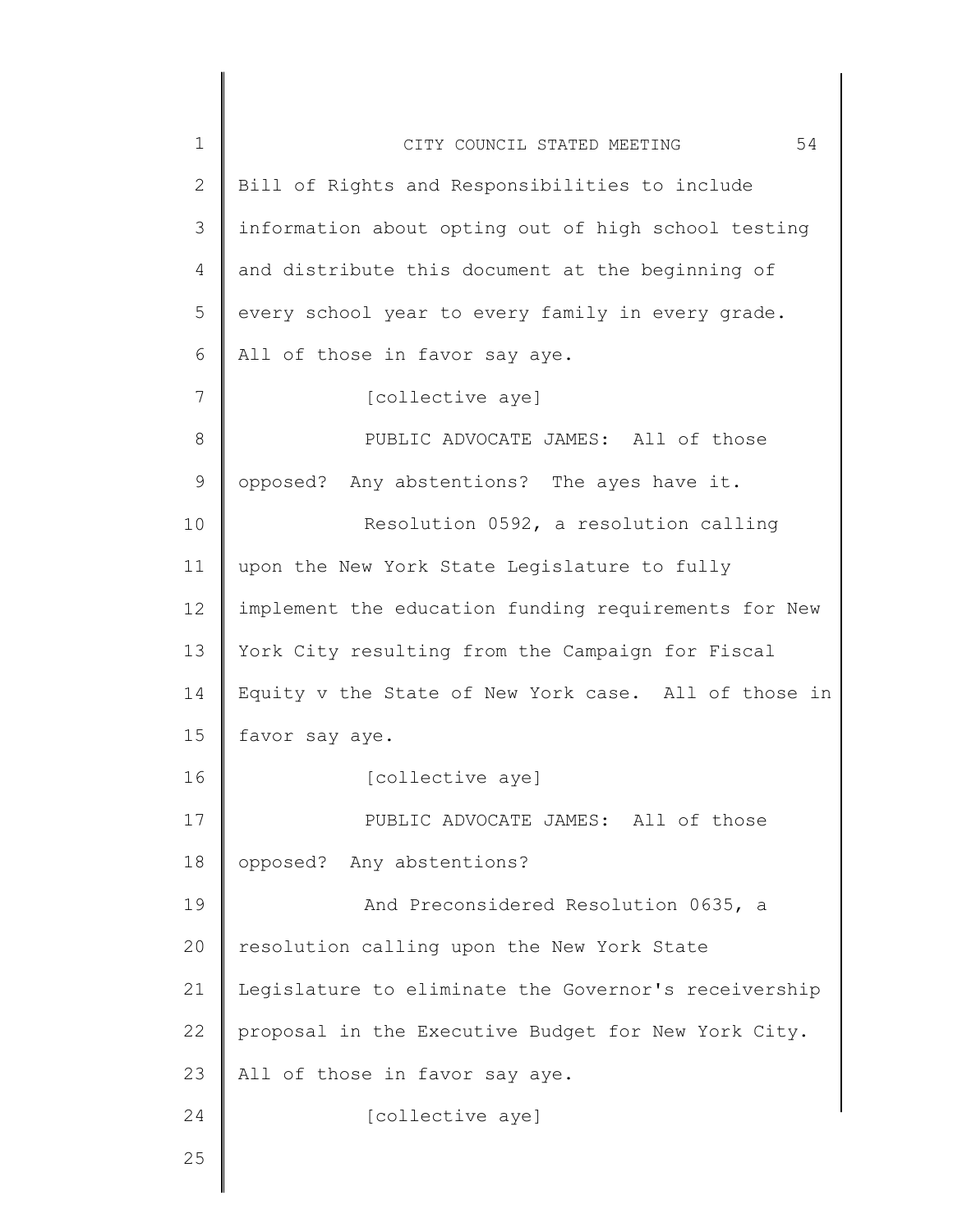| $\mathbf 1$     | 55<br>CITY COUNCIL STATED MEETING                    |
|-----------------|------------------------------------------------------|
| $\mathbf{2}$    | PUBLIC ADVOCATE JAMES: All of those                  |
| 3               | opposed? Any abstentions? The ayes have it.          |
| 4               | [background comment] Please keep it down. And now    |
| 5               | General Discussion. And members, please be mindful   |
| 6               | that the Speaker's birthday cake awaits us.          |
| $7\phantom{.0}$ | [laughter]                                           |
| 8               | PUBLIC ADVOCATE JAMES: Council Member                |
| $\mathcal{G}$   | Johnson.                                             |
| 10              | COUNCIL MEMBER JOHNSON: Thank you Madame             |
| 11              | Public Advocate. I rise today to discuss             |
| 12              | Introduction 0731. Following instances of buildings  |
| 13              | prohibiting rent stabilized tenants from accessing   |
| 14              | gyms, playrooms, pools and other building amenities, |
| 15              | today I'm introducing legislation that would require |
| 16              | developers and building managers to provide equal    |
| 17              | access to such facilities for all residents. All New |
| 18              | Yorkers should be treated with dignity and respect;  |
| 19              | discriminating against tenants because they occupy   |
| 20              | rent-stabilized units is contrary to the values of   |
| 21              | New York City. Developers cannot deny equal access   |
| 22              | to an amenity on the basis of race, gender, national |
| 23              | origin or sexual orientation and they should not be  |
| 24              | able to deny access to a person simply because he or |
| 25              | she occupies a rent-stabilized apartment. This       |
|                 |                                                      |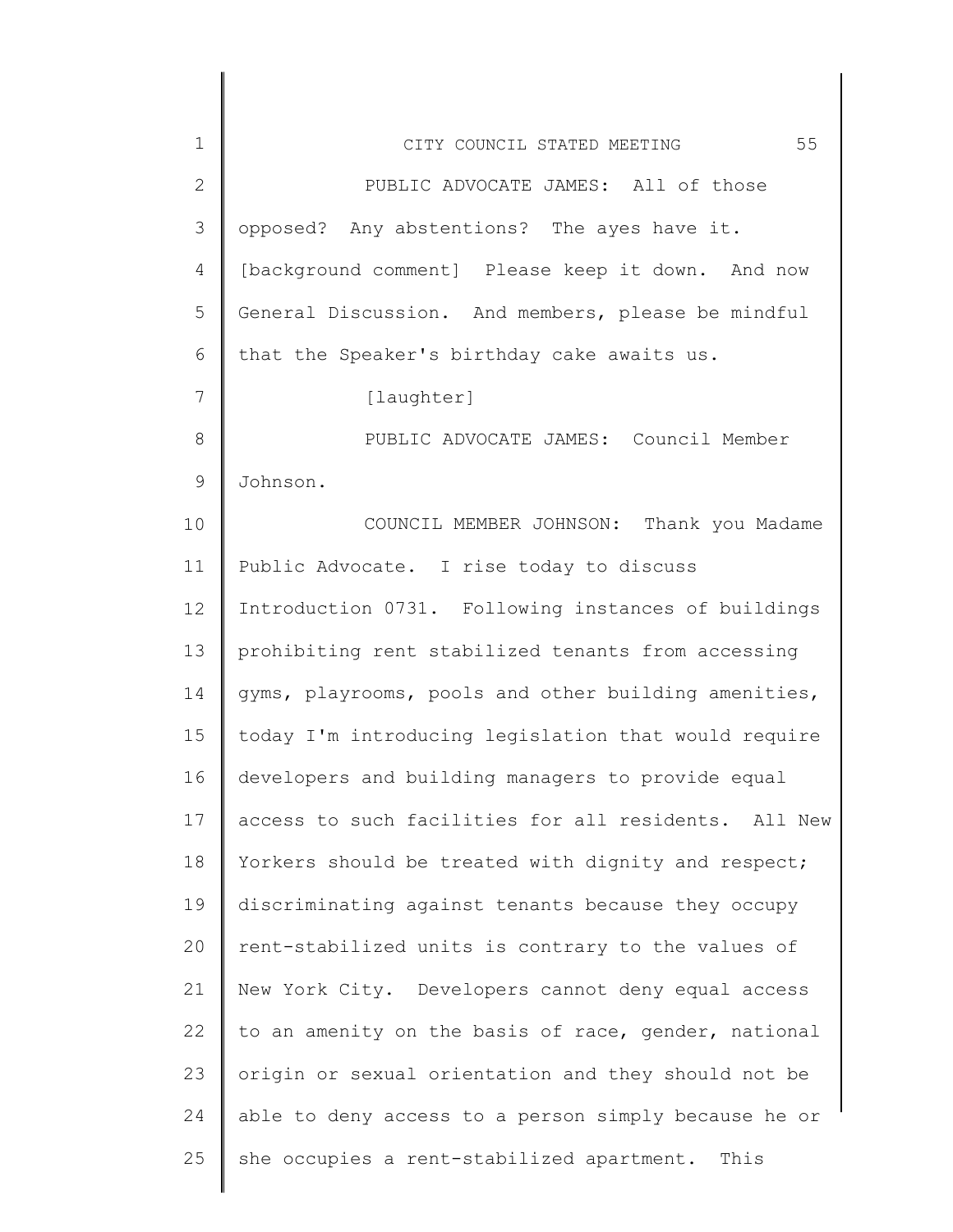| $\mathbf 1$  | 56<br>CITY COUNCIL STATED MEETING                     |
|--------------|-------------------------------------------------------|
| $\mathbf{2}$ | legislation would address this critical issue and     |
| 3            | prevent New Yorkers from being discriminated against  |
| 4            | within their own homes. I thank you, Madame Public    |
| 5            | Advocate and Council Members Mark Levine, Helen       |
| 6            | Rosenthal, Ritchie Torres and Antonio Reynoso for co- |
| 7            | sponsoring this important legislation and I urge my   |
| 8            | colleagues to support it today.                       |
| 9            | I also wanna discuss Introduction 0730.               |
| 10           | As we know, it's about school safety; as we know,     |
| 11           | African-American, Latino, LGBT and special education  |
| 12           | students are significantly more likely to face        |
| 13           | discipline than their peers, these increased out of   |
| 14           | class time and in-school arrest rates in turn         |
| 15           | severely decrease their likelihood of graduating high |
| 16           | school. Last month's announced changes to the DOE's   |
| 17           | [background comments]                                 |
| 18           | PUBLIC ADVOCATE JAMES:<br>Thank you.                  |
| 19           | COUNCIL MEMBER JOHNSON:<br>Last month's               |
| 20           | announced changes to the DOE's Disciplinary Code are  |
| 21           | a good step in the right direction, aimed at          |
| 22           | decreasing unnecessary suspensions, recognizing the   |
| 23           | adverse effects of such punishments and fairly        |
| 24           | enhancing safety at schools citywide. And I'd like    |
| 25           | to thank Chancellor Farina, the NYPD, Mayor de Blasio |

∥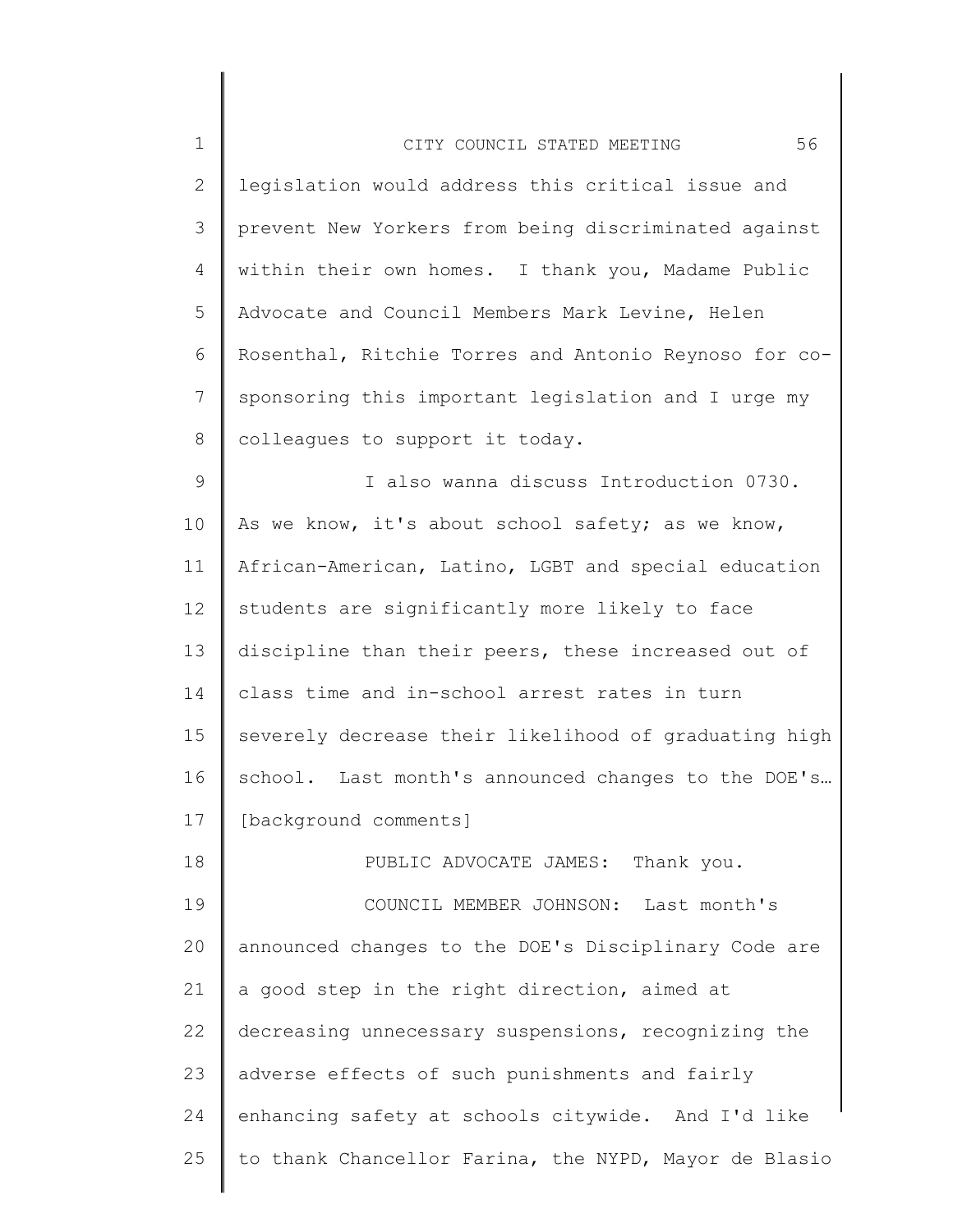| $\mathbf 1$  | 57<br>CITY COUNCIL STATED MEETING                     |
|--------------|-------------------------------------------------------|
| $\mathbf{2}$ | and his Office of Criminal Justice, as well as my     |
| 3            | colleagues on the Council, particular Danny Dromm,    |
| 4            | for their hard work and dedication to achieve these   |
| 5            | reforms, but there is more to do; we must not rest    |
| 6            | until we bring an end to suspensions for extremely    |
| 7            | minor infractions [background comment] and we should  |
| 8            | focus on positive interventions; this is why my       |
| 9            | colleague, Public Safety Committee Chair Vanessa      |
| 10           | Gibson and I [background comment] have been working   |
| 11           | closely on legislation that would address many of     |
| 12           | these issues. [background comment] This bill seeks    |
| 13           | to have multiple suspensions of same student use of   |
| 14           | restraints, introduction of metal detectors and metal |
| 15           | [bell] protectors left in place after requests to     |
| 16           | remove them                                           |
| 17           | PUBLIC ADVOCATE JAMES: Council Member,                |
| 18           | please bring your comments to a close.                |
| 19           | COUNCIL MEMBER JOHNSON: we need                       |
| 20           | statistics. I look forward to working with everyone   |
| 21           | here to ensure that all of our students have a safe,  |
| 22           | supportive environment in which to learn. Thank you   |
| 23           | Madame Public Advocated.                              |
| 24           | PUBLIC ADVOCATE JAMES: Thank you.                     |
| 25           | Council Member Eric Ulrich to vote.                   |
|              |                                                       |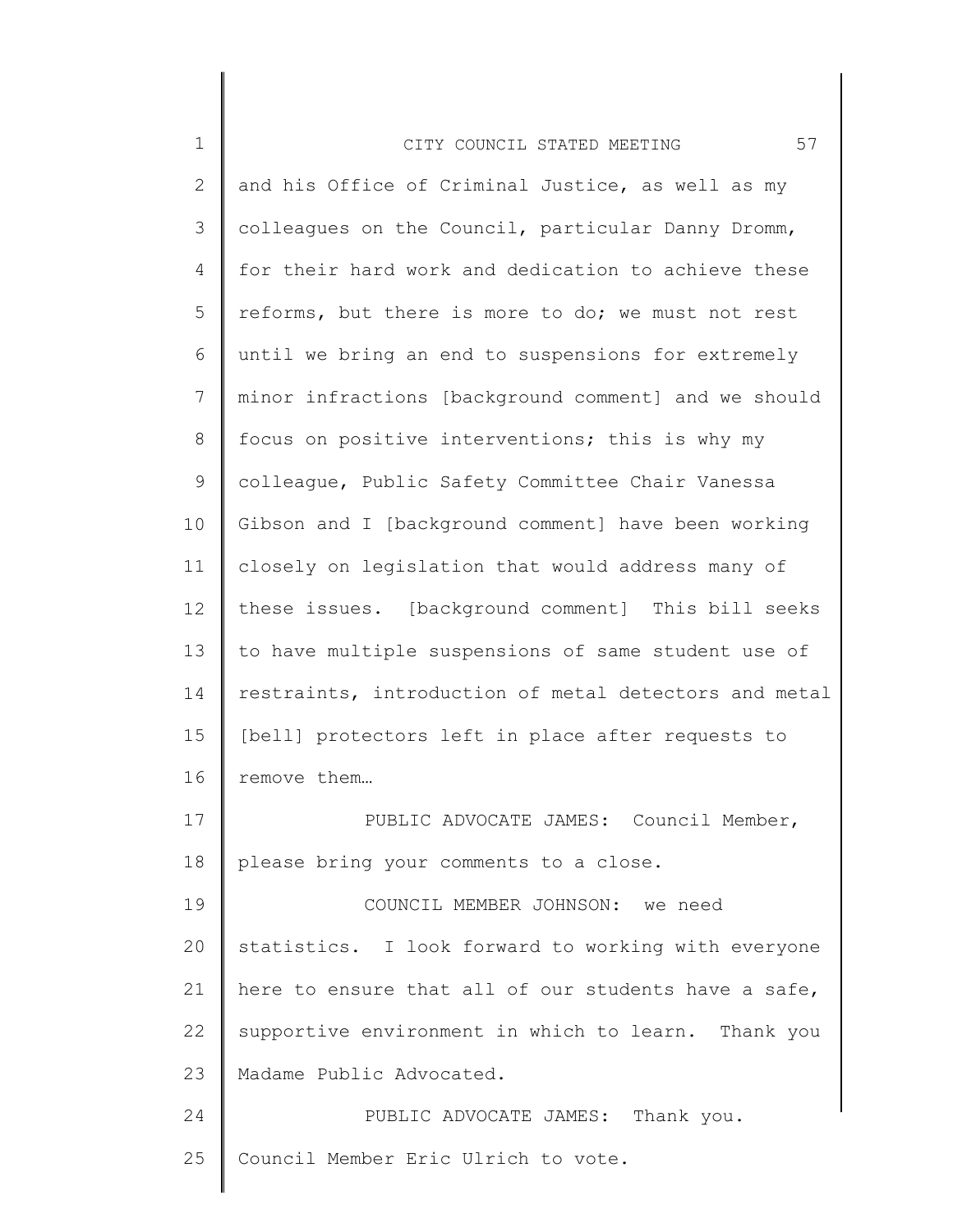| 1            | 58<br>CITY COUNCIL STATED MEETING                     |
|--------------|-------------------------------------------------------|
| $\mathbf{2}$ | COUNCIL MEMBER ULRICH: Thank you Madame               |
| 3            | Public Advocate. I ask for unanimous consent to vote  |
| 4            | on all items on the Land Use Calendar and all General |
| 5            | Orders.                                               |
| 6            | PUBLIC ADVOCATE JAMES: Yes.                           |
| 7            | COUNCIL MEMBER ULRICH: I vote aye on all              |
| 8            | with the exception of Intro 0689-A and 0690-A in      |
| 9            | which I abstain.                                      |
| 10           | PUBLIC ADVOCATE JAMES: Any resolutions                |
| 11           | [interpose]                                           |
| 12           | COUNCIL MEMBER ULRICH: I vote aye on                  |
| 13           | all, with the exception of five what is it, the       |
| 14           | [background comments] the charter school one. I       |
| 15           | wanna raise the cap, so [laughter] surprise. Anyway,  |
| 16           | so I'm voting against that, but on the rest of them I |
| 17           | vote in favor. Thank you.                             |
| 18           | PUBLIC ADVOCATE JAMES: Thank you Council              |
| 19           | Member. Council Member Deutsch.                       |
| 20           | COUNCIL MEMBER DEUTSCH: Thank you Public              |
| 21           | Advocate. Ten days ago our city suffered an           |
| 22           | unspeakable loss; seven young children, seven         |
| 23           | brothers and sisters perished in a tragic fire in my  |
| 24           | district. Two survivors, a mother and 15-year-old     |
| 25           | daughter remain hospitalized after escaping from      |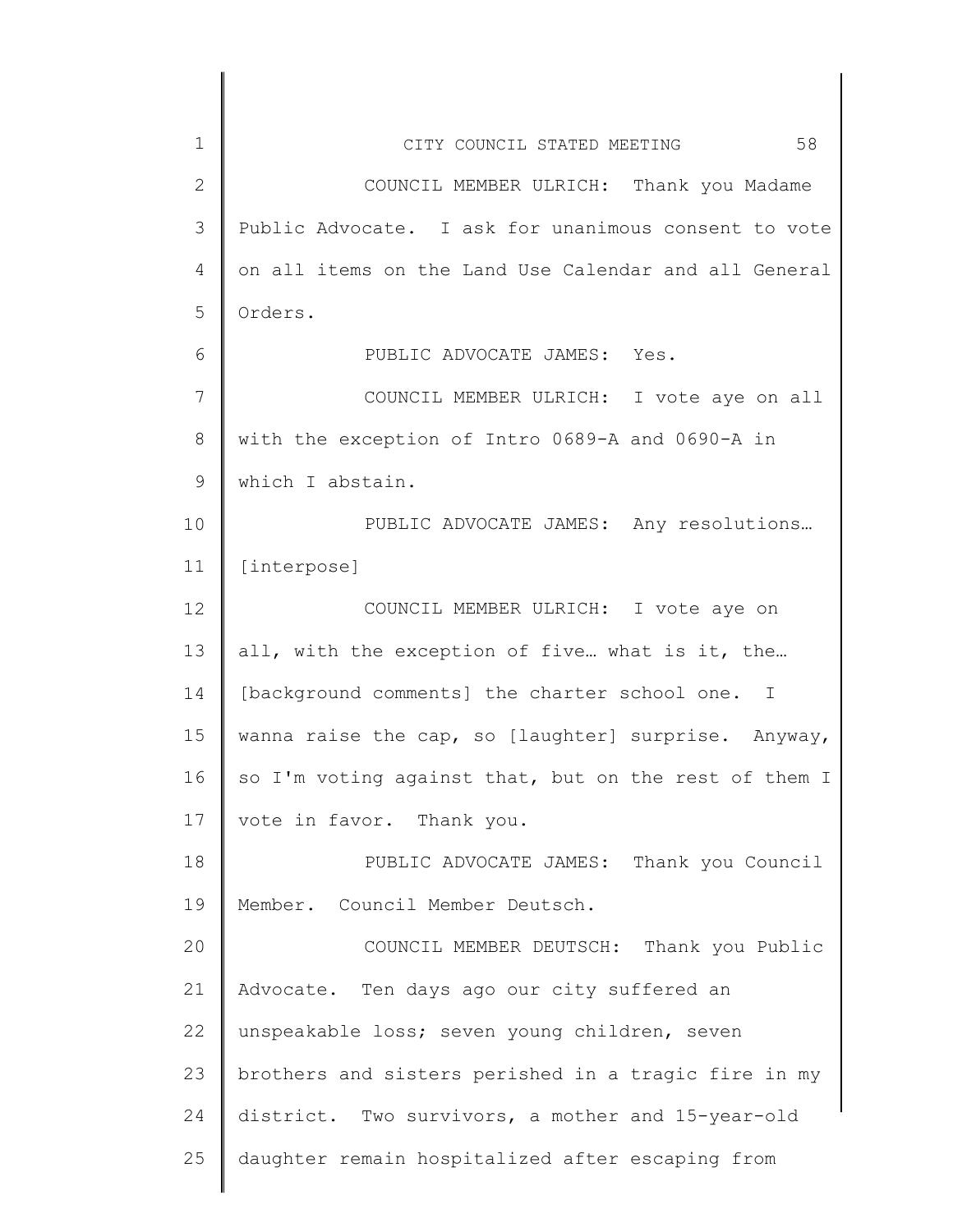| $\mathbf 1$     | 59<br>CITY COUNCIL STATED MEETING                     |
|-----------------|-------------------------------------------------------|
| $\mathbf{2}$    | their burning home. I wanna take this opportunity to  |
| 3               | express my gratitude to our Speaker, Melissa Mark-    |
| 4               | Viverito and to the Public Advocate, as well as to my |
| 5               | fellow Council Members for your unwavering support    |
| 6               | and offers of assistance. This heartbreaking tragedy  |
| $7\phantom{.0}$ | has left a community in shock and in grief as well as |
| 8               | our city. Thank you all for standing together with    |
| 9               | us as we continue to pray for the recovery of the two |
| 10              | surviving victims. As we begin to heal from this      |
| 11              | painful loss and attempting to turn our pain into     |
| 12              | purpose, I would also like to express my condolences  |
| 13              | for the two people that died in the East Village fire |
| 14              | last week in Council Member Mendez's district and     |
| 15              | thank the heroic members of the Fire Department and   |
| 16              | the NYPD for all that they do. Thank you so much.     |
| 17              | PUBLIC ADVOCATE JAMES: And we also want               |
| 18              | to thank Dr. Norman Blumenthal and the OHEL           |
| 19              | organization. Council Member Williams.                |
| 20              | COUNCIL MEMBER WILLIAMS: Thank you.                   |
| 21              | First I just want to acknowledge and congratulate     |
| 22              | Inspector General Uri for releasing his first report  |
| 23              | yesterday. Of course there is a lot that we are       |
| 24              | hoping that the IG's office will do; all of that of   |
| 25              | course is not in this initial report or in the        |
|                 |                                                       |

 $\begin{array}{c} \hline \end{array}$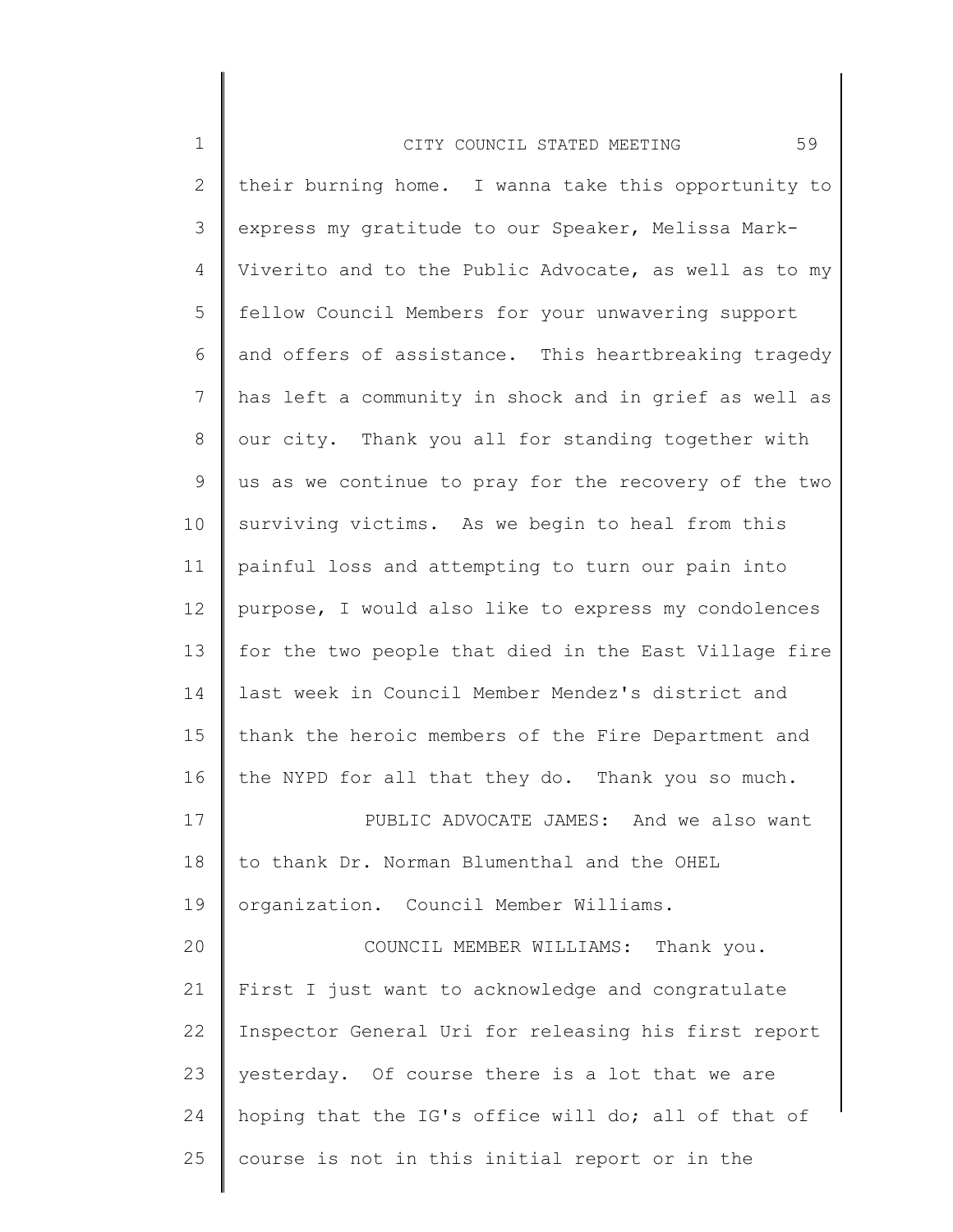| $\mathbf 1$     | 60<br>CITY COUNCIL STATED MEETING                     |
|-----------------|-------------------------------------------------------|
| 2               | initial chokehold report that he did, but it is the   |
| 3               | first year and we're looking forward to as we move    |
| 4               | forward, seeing more and more things happening with   |
| 5               | that office; I think Council Member Lander and I both |
| 6               | said that it wasn't gonna be the answer, it was gonna |
| $7\phantom{.0}$ | be a continuing conversation. I am waiting however    |
| 8               | to see what comes out of the NYPD's response, which   |
| 9               | is due on April 12th. One of the very good things     |
| 10              | that are part of that law is that although the IG     |
| 11              | does not have the power to make any changes, at least |
| 12              | in minimum the NYPD has to respond; there were four   |
| 13              | fairly good recommendations from the chokehold report |
| 14              | and I'm looking forward to seeing the NYPD's response |
| 15              | to them. I'd like to call attention to, my            |
| 16              | colleagues to two bills, a resolution honoring the    |
| 17              | late Horace Morancie, a long-time Caribbean activist  |
| 18              | who joined the ancestors Wednesday, February 4th; he  |
| 19              | was 85 years old; he was born in Trinidad and Tobago, |
| 20              | served as Director of Central Brooklyn Model Cities,  |
| 21              | a massive and multi-million dollar 1960-70's anti-    |
| 22              | poverty program; he also is very well-known in        |
| 23              | developing the city's first large steel band.         |
| 24              | I'd also like to call attention to                    |
| 25              | Resolution 0640, a resolution recognizing as Gun      |
|                 |                                                       |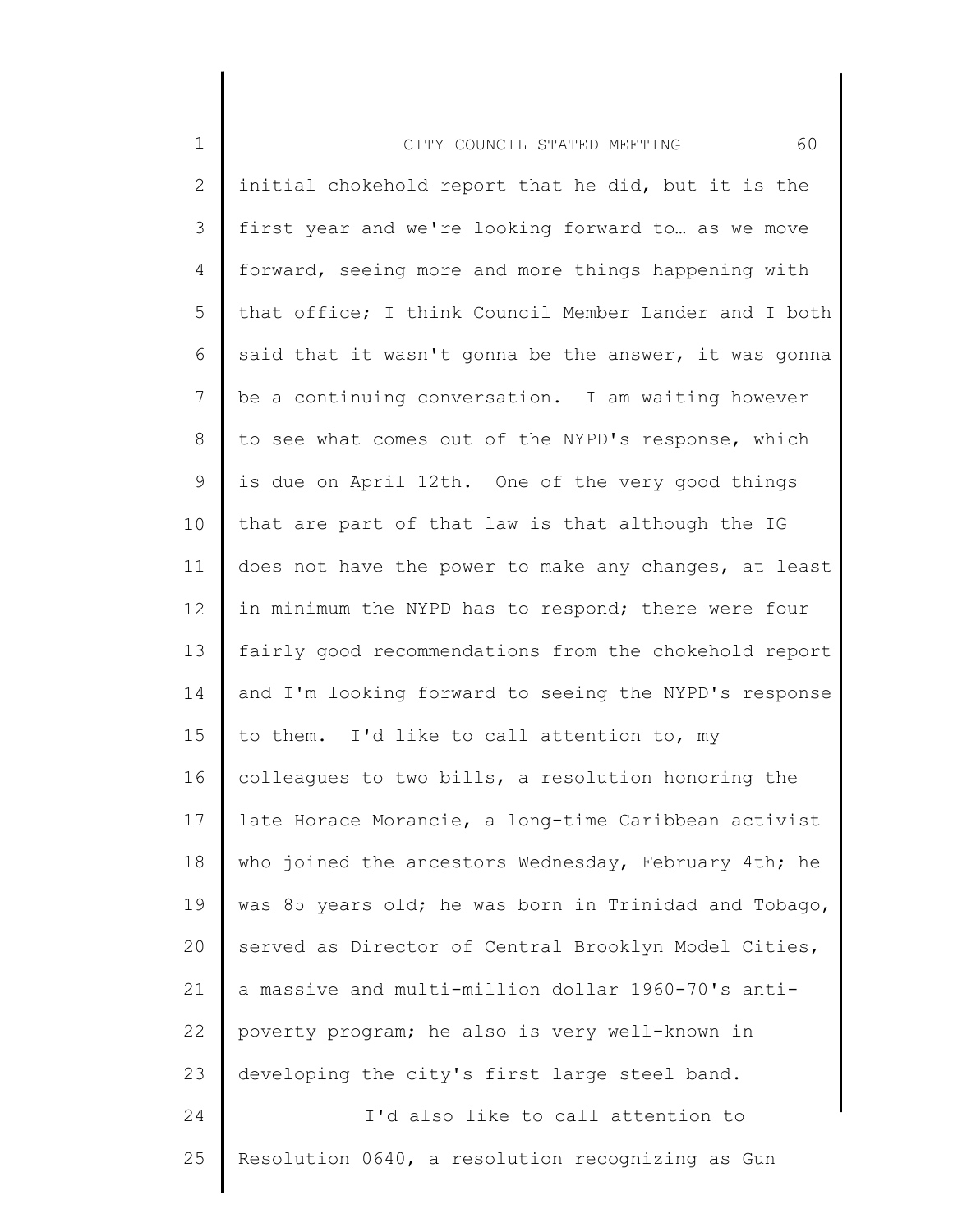| $\mathbf 1$  | 61<br>CITY COUNCIL STATED MEETING                     |
|--------------|-------------------------------------------------------|
| $\mathbf{2}$ | Violence Awareness Month in New York City. Last June  |
| 3            | we did it for the first time; we have to do it again  |
| 4            | every successive June, so I ask all my colleagues to  |
| 5            | sign up for the resolution for this June to be Gun    |
| 6            | Violence Awareness Month; we will have a whole host   |
| 7            | of activities happening throughout the city and we    |
| $8\,$        | will be providing the orange bands I'm sure again     |
| 9            | this year. Thank you.                                 |
| 10           | PUBLIC ADVOCATE JAMES: Thank you.                     |
| 11           | Council Member Kallos.                                |
| 12           | COUNCIL MEMBER KALLOS: Today I rise to                |
| 13           | introduce three pieces of legislation. Introduction   |
| 14           | 0734, the Back to Work bill, with Council Member      |
| 15           | Cumbo and Cornegy, helps New York City parents        |
| 16           | seeking to return to the workforce. Twenty-seven      |
| 17           | percent of women and 10 percent of men leave their    |
| 18           | jobs to care for their families; of these, 31 percent |
| 19           | of the mothers said it hurt their careers, compared   |
| 20           | with 18 percent of the men. Our bill expands          |
| 21           | Workforce One training and resources to help bridge   |
| 22           | this gap. I want to thank Planned Parenthood of New   |
| 23           | York City, Women's City Club, Lower East Side Girls   |
| 24           | Club, NARAL Pro-Choice, New York Communities for      |
| 25           |                                                       |
|              |                                                       |

 $\mathsf I$ ∥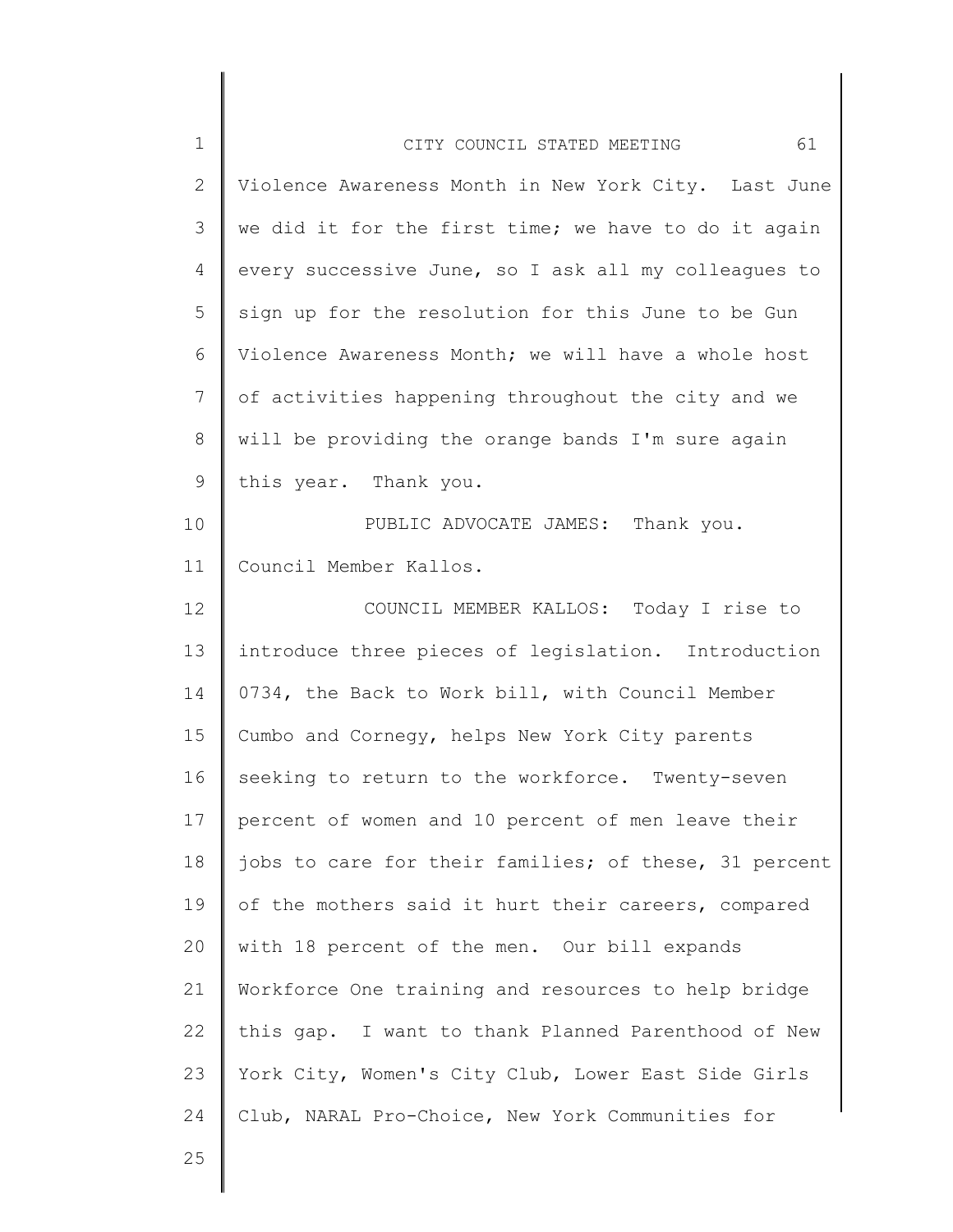| $\mathbf 1$   | 62<br>CITY COUNCIL STATED MEETING                     |
|---------------|-------------------------------------------------------|
| $\mathbf{2}$  | Change, NYLAG and A Better Balance for supporting     |
| $\mathcal{S}$ | this bill and hope you'll sign on.                    |
| 4             | Introduction 0732, the second bill, is                |
| 5             | designed to empower our communities by making         |
| 6             | available urban planning professionals to each of our |
| 7             | city's 59 Community Boards and we must do what is in  |
| 8             | our power to help boards speak for their communities, |
| 9             | especially in the age of over-development and luxury  |
| 10            | superscrapers.                                        |
| 11            | Introduction 0733, the third bill, makes              |
| 12            | New York City construction greener by requiring a     |
| 13            | percentage of concrete to consist of recycled         |
| 14            | materials. Each year in New York City miles of        |
| 15            | concrete sidewalks and roadways are built or replaced |
| 16            | using thousands of tons of concrete; we have the      |
| 17            | capability to divert much of the material from our    |
| 18            | landfills by reusing it for new construction. Thank   |
| 19            | you and please sign on.                               |
| 20            | PUBLIC ADVOCATE JAMES: Thank you.                     |
| 21            | Council Member Crowley.                               |
| 22            | COUNCIL MEMBER CROWLEY: Thank you Madame              |
| 23            | Public Advocate. Just over one year ago I stood in    |
| 24            | these very chambers and I voted for a package of rule |
| 25            | reforms. As a Council Member it was one of the        |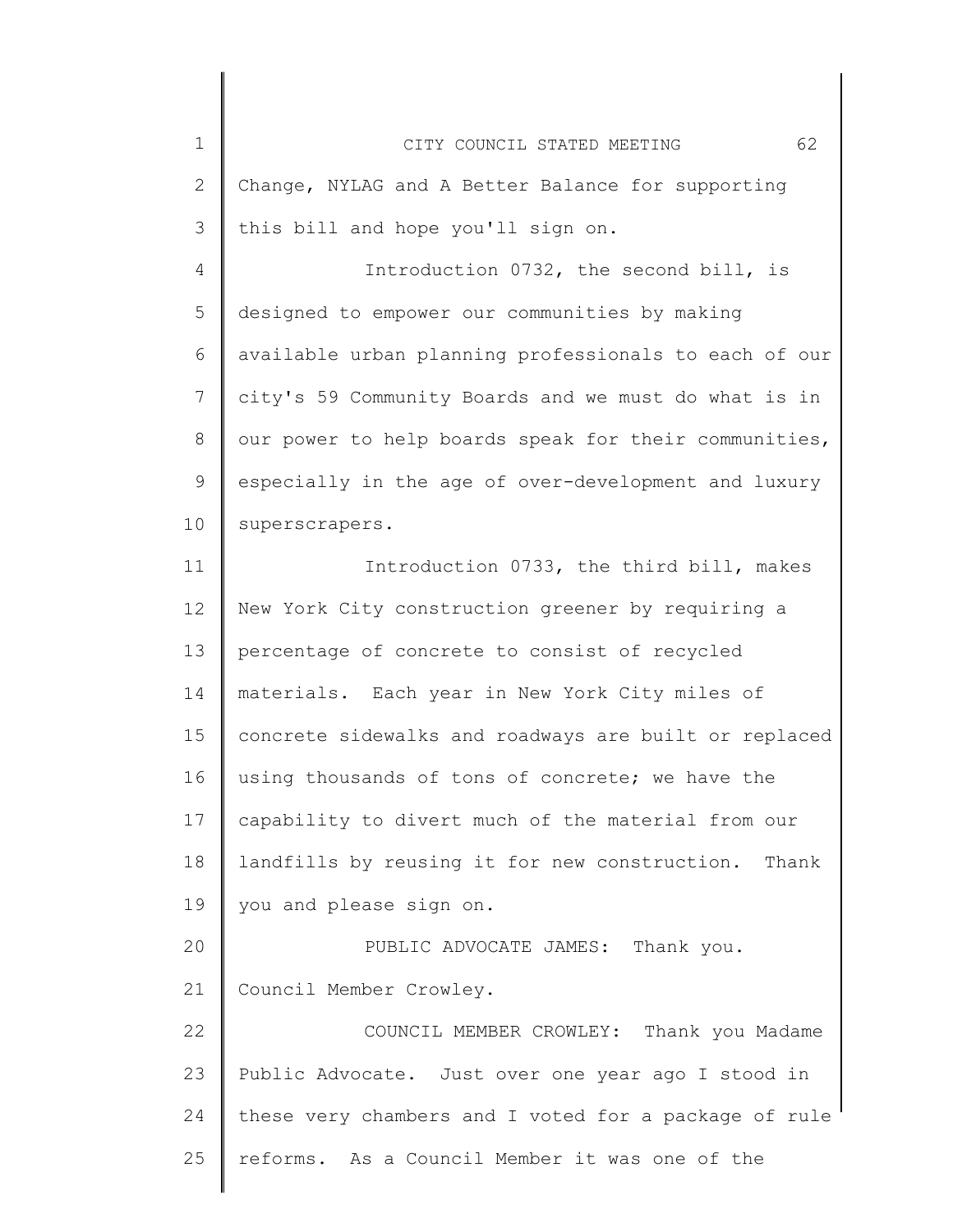| $\mathbf 1$    | 63<br>CITY COUNCIL STATED MEETING                     |
|----------------|-------------------------------------------------------|
| $\overline{2}$ | proudest days that I could remember. We voted for     |
| 3              | reforms that would ensure this body would be a        |
| 4              | member-driven body and that not one person could      |
| 5              | stand in the way of democracy. This past November I   |
| 6              | introduced Resolution 0474, which calls for parody in |
| $\overline{7}$ | pension disability benefits for all New York City     |
| 8              | police officers and firefighters. Presently there     |
| $\mathsf 9$    | are 36 co-sponsors who joined me in supporting this   |
| 10             | resolution for a total number of 37 Council Members.  |
| 11             | This resolution has sustained a super majority for    |
| 12             | more than 60 days, yet no hearing has been scheduled; |
| 13             | there's not reasonable explanation as to why a        |
| 14             | hearing has not been scheduled. Far too many days     |
| 15             | have passed during this time; the Council has been    |
| 16             | failing the democratic process. The complete          |
| 17             | disregard for the Council's rules impedes the         |
| 18             | progress of important legislation. Pursuant to        |
| 19             | Council Super Majority Rule 7110, I call for a public |
| 20             | hearing to be scheduled immediately.                  |
| 21             | On a different note, I'd like to thank                |
| 22             | Council Member, the Co-Chair of the Women's Caucus    |
| 23             | and all the 15 members who make up the Women's Caucus |
| 24             | in inviting a new generation of women leaders to the  |
| 25             | chambers, [interpose, cheers] I'd like recognize my   |
|                |                                                       |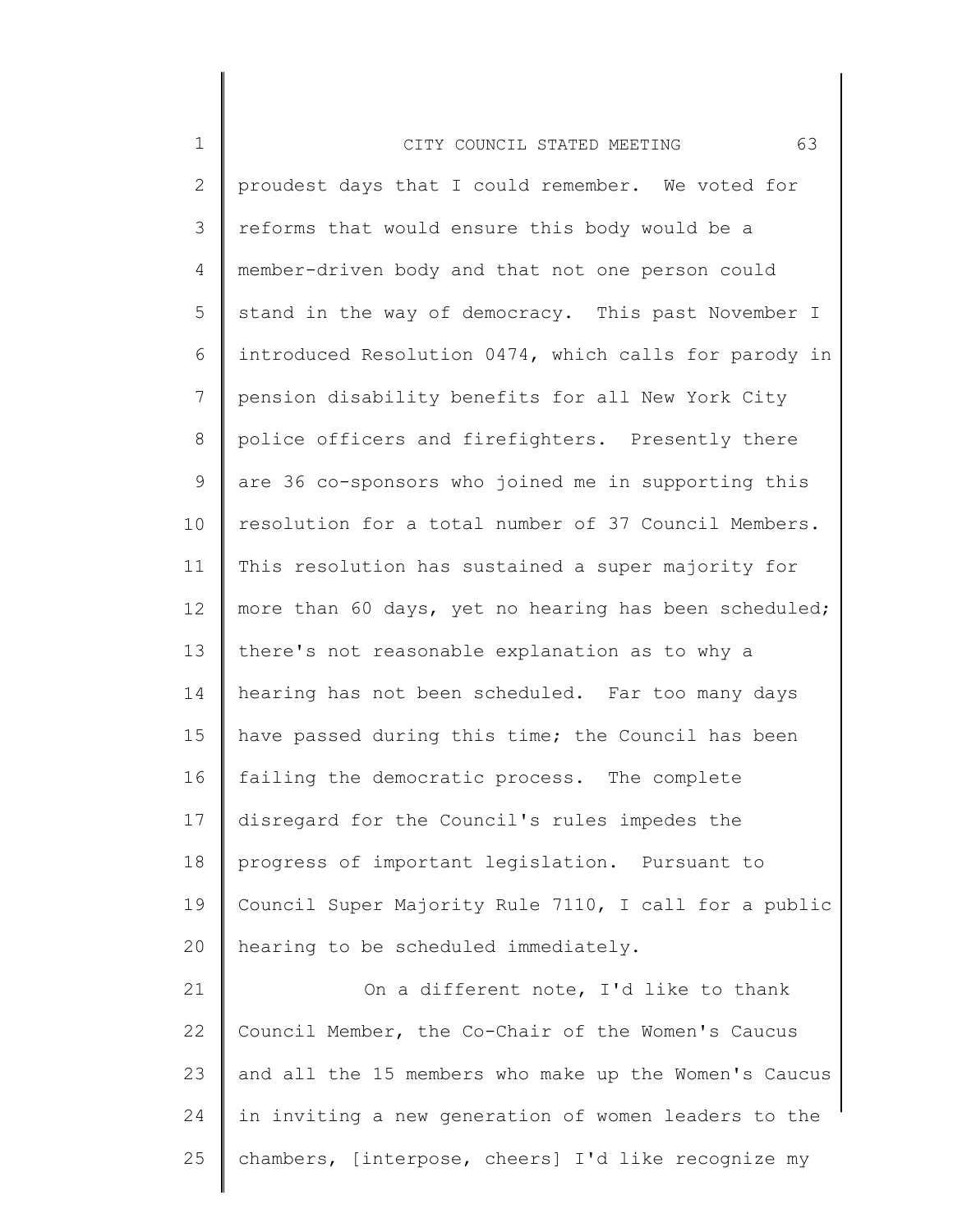| $\mathbf{1}$    | 64<br>CITY COUNCIL STATED MEETING                     |
|-----------------|-------------------------------------------------------|
| $\overline{2}$  | two Council Members, [applause] Noor Ismail, who's a  |
| 3               | 12th grader from the Young Women's Leadership School  |
| 4               | of Astoria and Tiffany Arizaga, who is a 12th grader  |
| 5               | from Grover Cleveland High School, both live in my    |
| 6               | districts and both are leaders in their respective    |
| $7\phantom{.0}$ | schools. Thank you.                                   |
| 8               | PUBLIC ADVOCATE JAMES: Thank you Council              |
| 9               | Member; congratulations to your leaders. Council      |
| 10              | Member Espinal.                                       |
| 11              | COUNCIL MEMBER ESPINAL: Thank you Madame              |
| 12              | Public Advocate. Today I'll be introducing a pro-     |
| 13              | business bill with Council Member Cornegy and the     |
| 14              | birthday girl, Speaker Melissa Mark-Viverito, that    |
| 15              | would require DCA and the Department of Small         |
| 16              | Business Services to hold biannual business education |
| 17              | events in two different venues throughout the five    |
| 18              | boroughs. For many years business owners in our city  |
| 19              | have complained that some of the rules and            |
| 20              | regulations pertaining to them are confusing and      |
| 21              | unfair. The business education events require, under  |
| 22              | Intro 0726, will help clarify some of this confusion  |
| 23              | by providing businesses with relevant and up-to-date  |
| 24              | information regarding the laws, rules and regulations |
| 25              | enforced by DCA and cover such topics as consumer     |
|                 |                                                       |

∥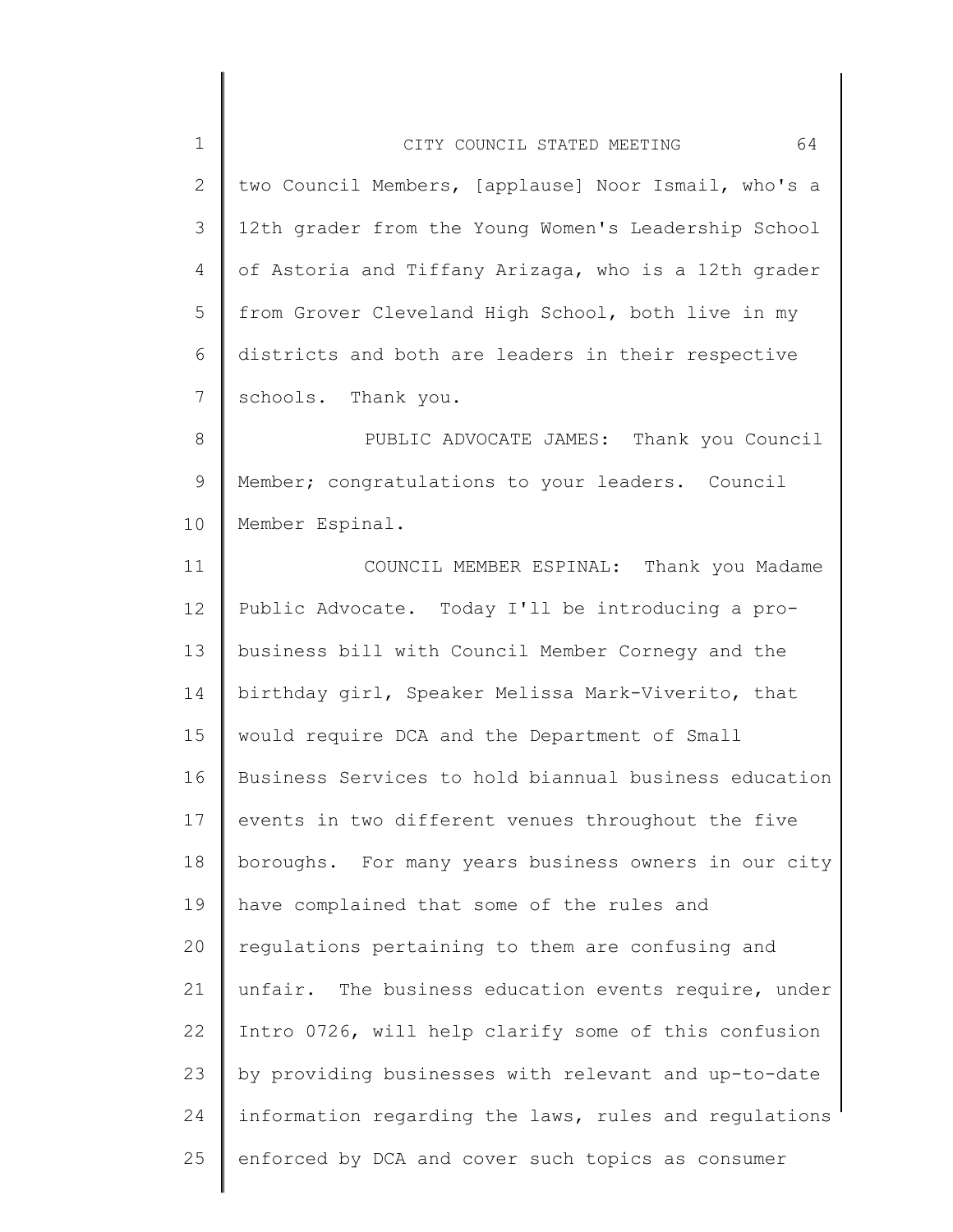| 1            | 65<br>CITY COUNCIL STATED MEETING                     |
|--------------|-------------------------------------------------------|
| $\mathbf{2}$ | protections, truth in pricing and licensing schemes.  |
| 3            | I ask my colleagues to please support us in this      |
| 4            | effort by co-sponsoring the bill. And in spirit of    |
| 5            | biannual reports, it's six months since Ovarian       |
| 6            | Cancer Awareness Month; [background comments] just    |
| 7            | wanna remind everyone to please tell every amazing    |
| 8            | lady in your life about the signs and symptoms; I'm   |
| 9            | working closely with this group named Teal and helped |
| 10           | on the PSA to do just that. So thank you everyone.    |
| 11           | Thank you, Public Advocate.                           |
| 12           | PUBLIC ADVOCATE JAMES: Thank you Council              |
| 13           | Member. Quiet in the chambers please. Quiet in the    |
| 14           | chambers. Council Member Gibson.                      |
| 15           | COUNCIL MEMBER GIBSON: Thank you very                 |
| 16           | much Madame Public Advocate. I'd like to rise today   |
| 17           | and call attention to Intro 0730, along with Council  |
| 18           | Member Johnson, that we are introducing today, which  |
| 19           | focuses on making the necessary and needed amendments |
| 20           | to the Student Safety Act which was passed by this    |
| 21           | Council in 2011 and truly, this bill would required   |
| 22           | additional transparency and accountability on the use |
| 23           | of metal detectors and restraints in our schools, EMS |
| 24           | calls and multiple suspensions of the same students   |
| 25           | and also requires the number of complaints that are   |
|              |                                                       |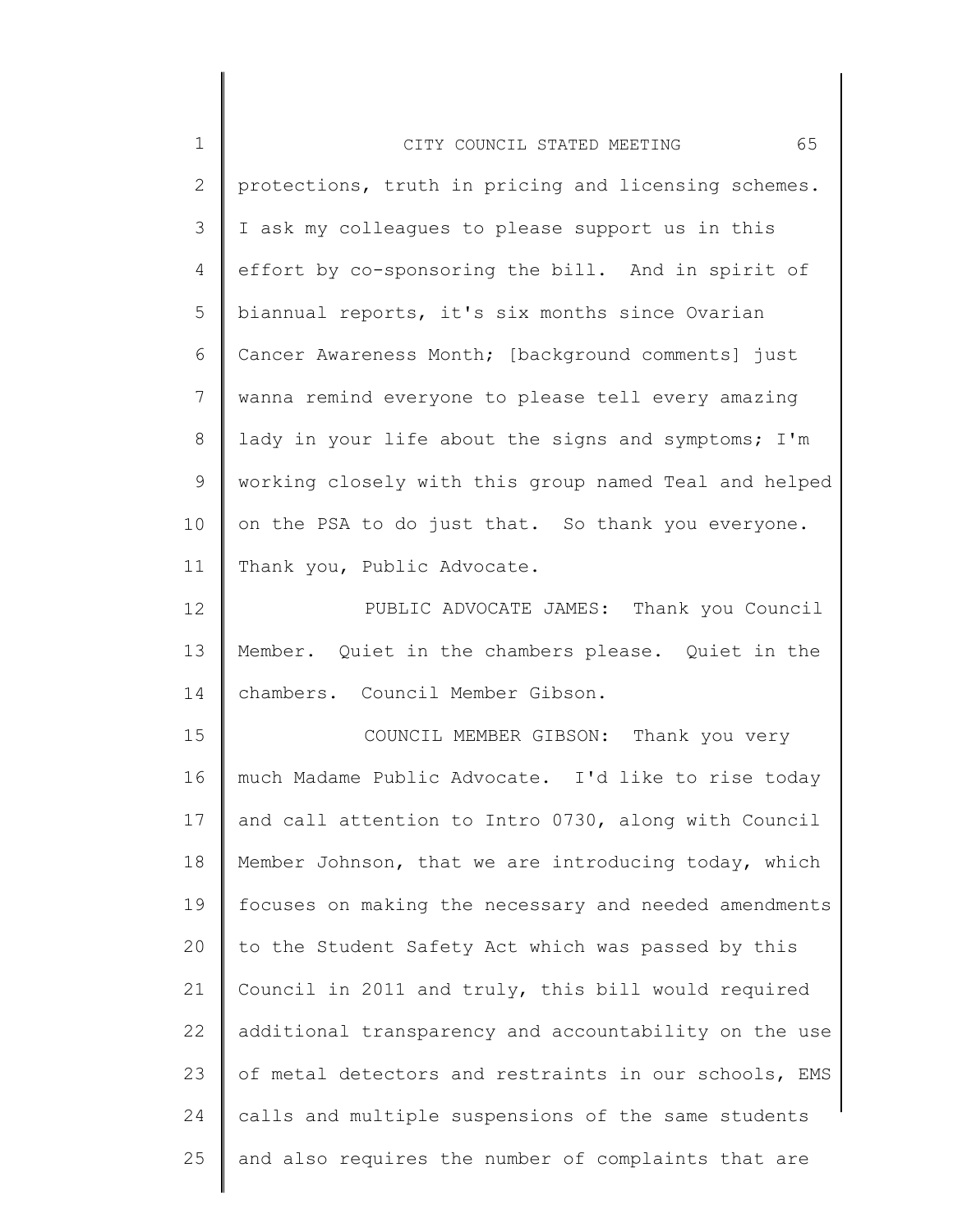| $\mathbf 1$     | 66<br>CITY COUNCIL STATED MEETING                     |
|-----------------|-------------------------------------------------------|
| $\overline{2}$  | made against school safety agents. Truly this         |
| 3               | legislation is a step in the right direction, along   |
| 4               | with a number of other initiatives that have been     |
| 5               | announced by the DOE and the NYPD school safety. The  |
| 6               | conversations must be truly creative and innovative   |
| $7\phantom{.0}$ | in our approach to focus less on detention and more   |
| 8               | on prevention. Children as young as 5 years old are   |
| 9               | handcuffed in our school system and it is             |
| 10              | unacceptable; we wanna create a safe environment for  |
| 11              | our children where they do not feel like they're in   |
| 12              | prison while they're in school, so I ask all of my    |
| 13              | colleagues to please consider joining us in Intro     |
| 14              | 0730. I wanna thank Council Member Johnson and Chair  |
| 15              | of Education, Council Member Dromm for their          |
| 16              | leadership and also today I wanna join with my        |
| 17              | distinctive women in the Women's Caucus, including    |
| 18              | our Speaker and introducing my junior Council Members |
| 19              | for this afternoon, Miss Vanessa Ochampong [sp?], who |
| 20              | is a sophomore at the Beacon School in Manhattan, as  |
| 21              | well as Alondra Perez, who is a freshman at Bronx     |
| 22              | Community College; truly proud of these young ladies, |
| 23              | they serve as interns right now in my district office |
| 24              | in the Bronx and I'm so proud that god has brought    |
| 25              | them to me because it is my responsibility to open    |
|                 |                                                       |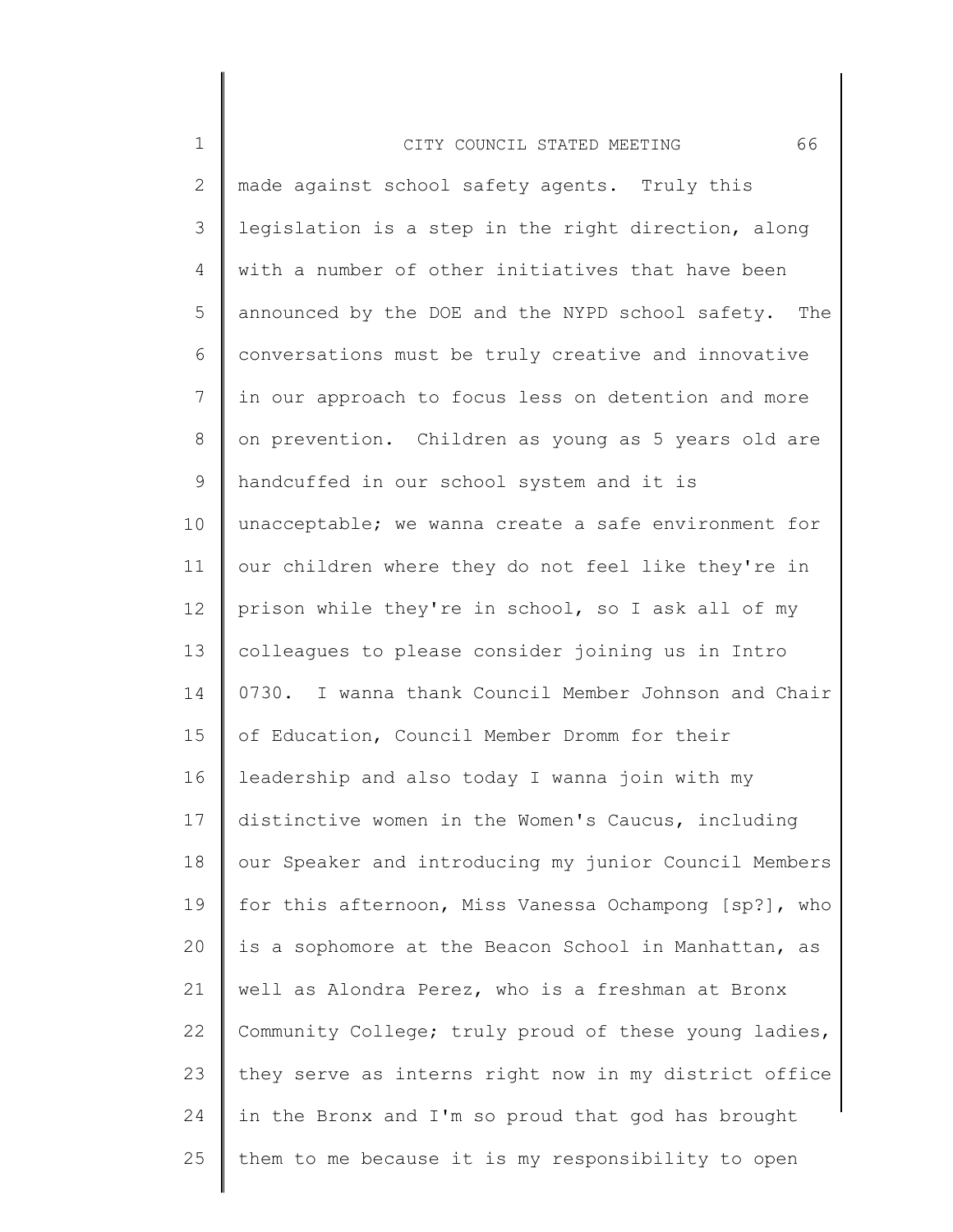| $\mathbf 1$ | 67<br>CITY COUNCIL STATED MEETING                            |
|-------------|--------------------------------------------------------------|
| 2           | doors for other young women as someone has opened a          |
| 3           | door for me. So I thank them for being here, they            |
| 4           | will continue to be with me and working in my office         |
| 5           | because I wanna continue to create opportunities for         |
| 6           | all of our sisters. Thank you Madame Public                  |
| 7           | Advocate.                                                    |
| 8           | PUBLIC ADVOCATE JAMES: Thank you and we                      |
| 9           | welcome the young ladies. Council Member Mark                |
| 10          | Levine.                                                      |
| 11          | COUNCIL MEMBER LEVINE: Thank you Madame                      |
| 12          | Public Advocate. I am pleased to call my colleagues'         |
| 13          | attention to Intro No. -- I wanna get this right --          |
| 14          | 0736, which I'm co-sponsoring with our Council               |
| 15          | Speaker, which will create our city's first ever             |
| 16          | Office of the Civil Justice Advocate. For years              |
| 17          | we've had an Office of a Criminal Justice Advocate           |
| 18          | and of course in criminal court you have the right to        |
| 19          | an attorney no matter how rich or poor you are.<br>The       |
| 20          | same can't be said, sadly, about civil court, where          |
| 21          | people facing life-altering judgments are forced to          |
| 22          | fend for themselves if they don't have the money to          |
| 23          | pay for an attorney; this could be a tenant facing           |
| 24          | eviction, an immigrant facing deportation, a parent          |
| 25          | facing the loss of custody of their children.<br>$\mathbf I$ |
|             |                                                              |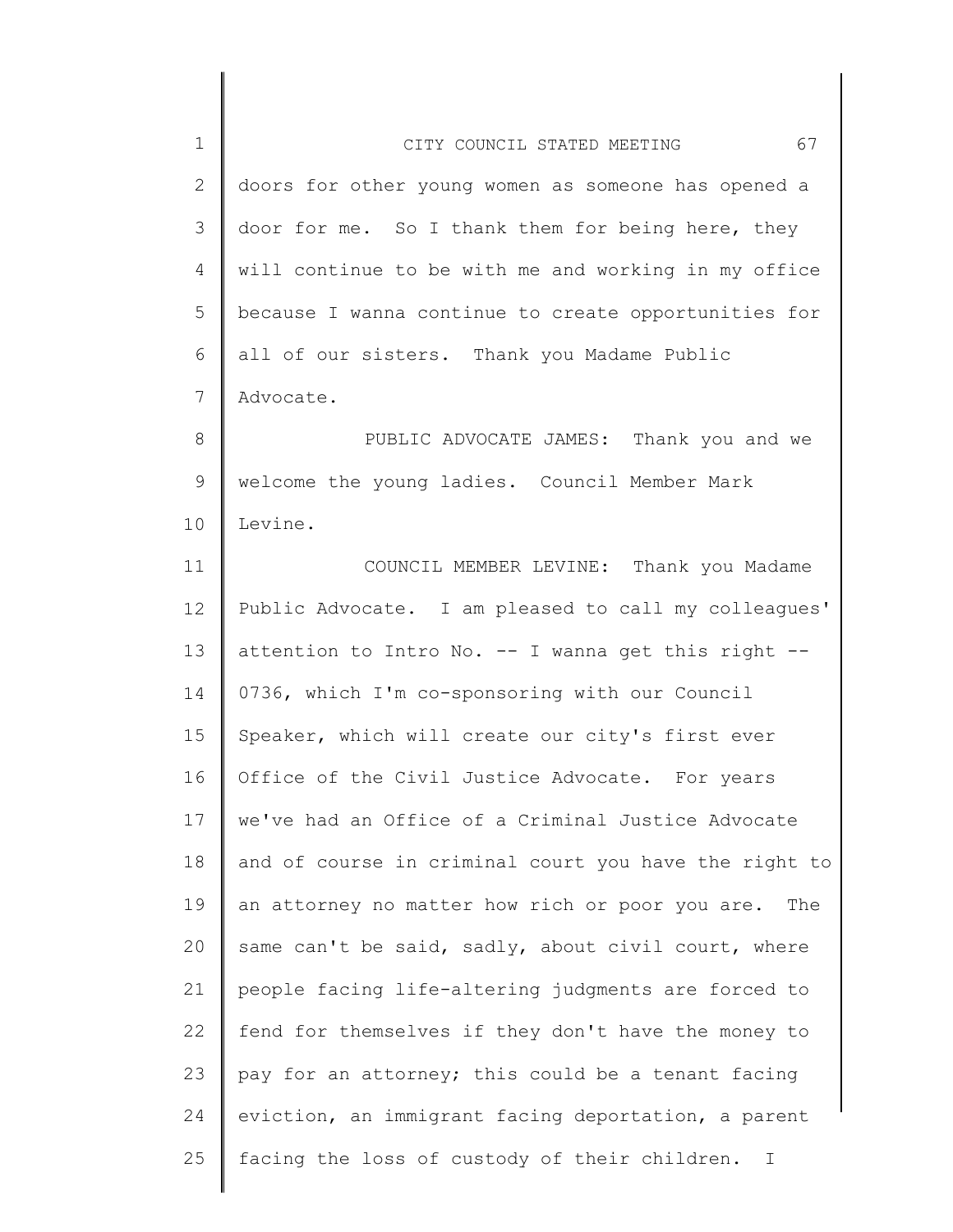| $\mathbf 1$  | 68<br>CITY COUNCIL STATED MEETING                     |
|--------------|-------------------------------------------------------|
| $\mathbf{2}$ | believe it is profoundly unfair for anyone to have to |
| 3            | enter through a judicial proceeding of this magnitude |
| 4            | without the benefit of an attorney and this Council   |
| 5            | has been at the forefront of changing that,           |
| 6            | allocating money for attorneys for unaccompanied      |
| 7            | minors facing deportation hearings and more than      |
| 8            | doubling the resources we're allocating towards       |
| 9            | providing attorneys for tenants in housing court.     |
| 10           | The creation of this office will help build the       |
| 11           | infrastructure to take this even further by providing |
| 12           | a permanent source of advice for the Mayor,           |
| 13           | coordinating with the agencies, reporting annually to |
| 14           | this body on our progress made towards full           |
| 15           | representation in housing court and most importantly, |
| 16           | creating a five-year plan to serving the full civil   |
| 17           | justice needs of low-income New Yorkers.              |
| 18           | I also wanna call your attention to Reso              |
| 19           | -- excuse me -- 0730 forgive me, forgive me, my time  |
| 20           | is running -- 0738, which would be believe            |
| 21           | dramatically improve the safety of those working on   |
| 22           | gas pipelines. This has been in the works for a       |
| 23           | year; sadly relevant again after last week's tragedy; |
| 24           | I'm pleased to be co-sponsoring this reso with my     |
| 25           | colleague, Council Member Crowley, which will require |
|              |                                                       |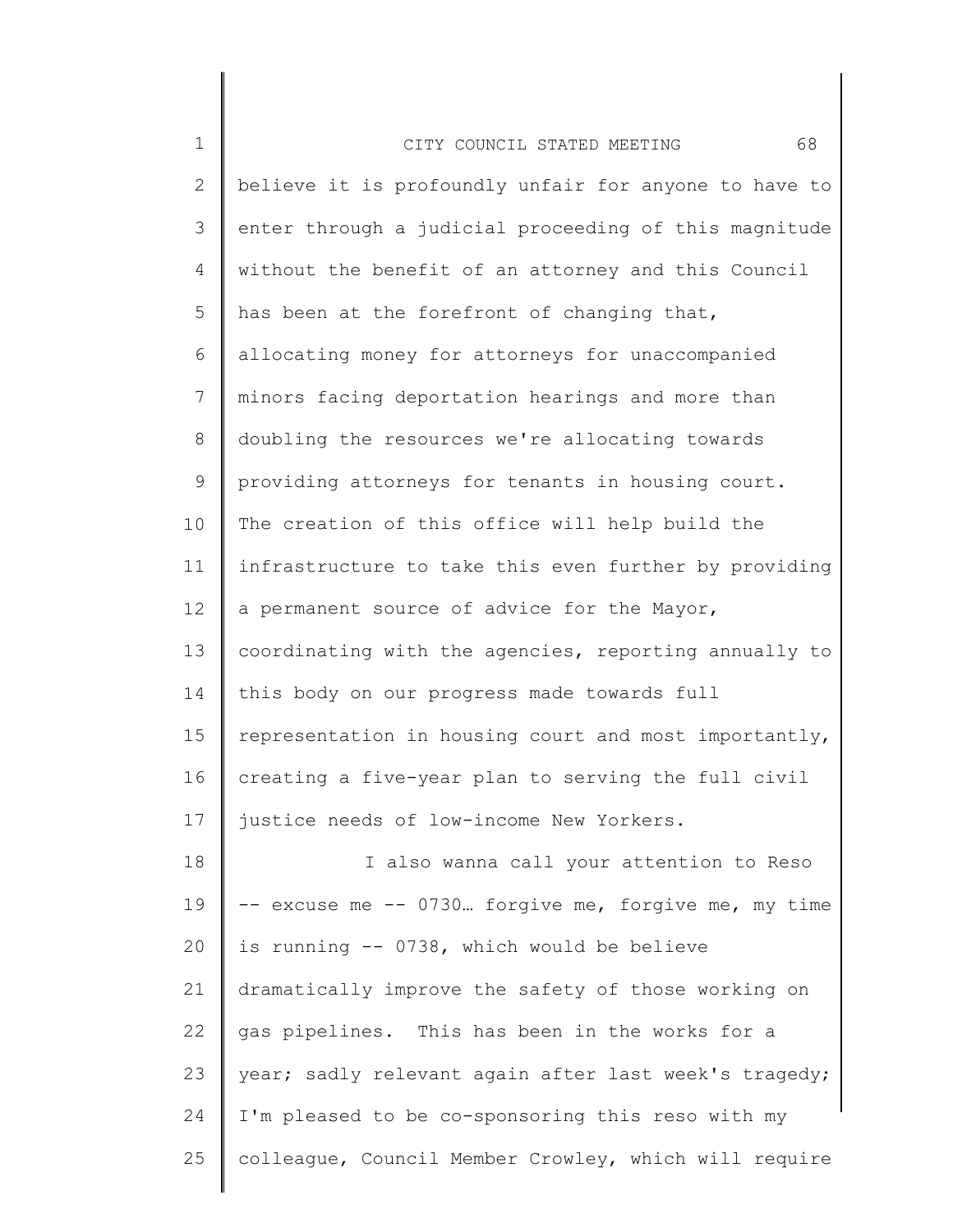| $\mathbf 1$    | 69<br>CITY COUNCIL STATED MEETING                     |
|----------------|-------------------------------------------------------|
| $\mathbf{2}$   | more robust certification for [bell] plumbers working |
| 3              | on gas pipelines. Thank you.                          |
| 4              | PUBLIC ADVOCATE JAMES: Thank you. Quiet               |
| 5              | in the chambers. Council Member Garodnick.            |
| 6              | COUNCIL MEMBER GARODNICK: Thank you. I                |
| $\overline{7}$ | rise today to speak about the hateful law that we saw |
| 8              | passed in Indiana this past week; the law which       |
| 9              | allows corporations and businesses to discriminate    |
| 10             | against members of the LGBTQ community under the      |
| 11             | quise of religious freedom aims to turn back the      |
| 12             | clock on what we have accomplished in the fight for   |
| 13             | equality. We have sadly grown used to political       |
| 14             | leaders fighting against and voting against basic     |
| 15             | equal rights for gay people, but the aim to do it     |
| 16             | under the auspices of religious freedom is a new and  |
| 17             | particularly offensive tactic. We should all be free  |
| 18             | to worship however we choose and that is a right that |
| 19             | we hold dear, but those in Indiana who proposed this  |
| 20             | bill are not facing persecution. The goal of this     |
| 21             | bill has been clear from the start, to create a       |
| 22             | pathway for legal discrimination against the LGBTQ    |
| 23             | community, and since this law was passed we have seen |
| 24             | a number of artists, companies and even other state   |
| 25             | and local governments speak out and boycott Indiana;  |
|                |                                                       |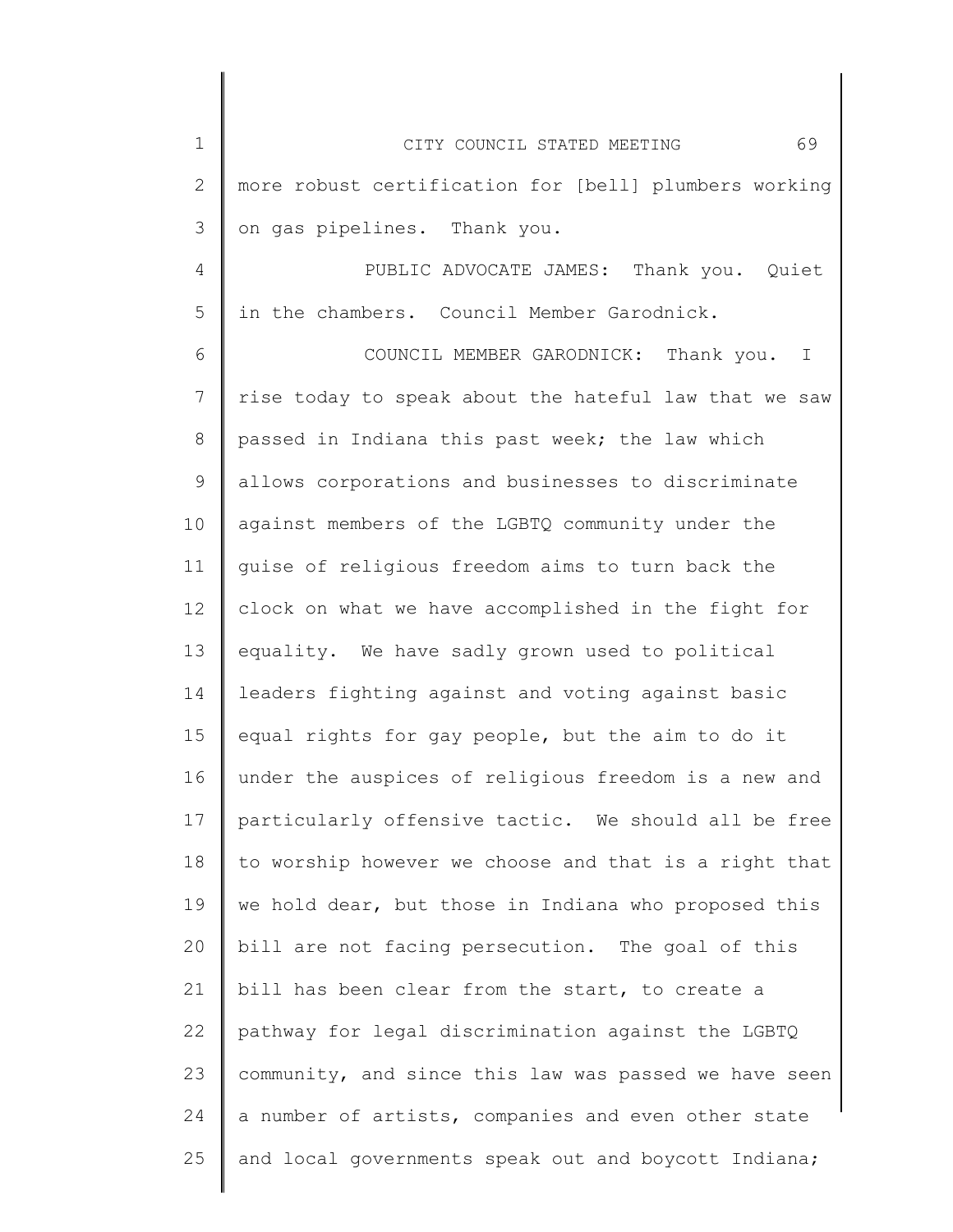| $\mathbf 1$     | 70<br>CITY COUNCIL STATED MEETING                     |
|-----------------|-------------------------------------------------------|
| $\mathbf{2}$    | we have seen the leaders of Connecticut, Portland,    |
| 3               | San Francisco, Seattle and the State of Washington    |
| 4               | all ban state- or city-funded travel to Indiana; that |
| 5               | is a small, but important step to show where they     |
| 6               | stand and I am pleased that moments ago New York      |
| $7\phantom{.0}$ | Governor Cuomo signed an Executive Order doing the    |
| 8               | same here in New York. We should take stock and use   |
| 9               | New York City's additional leverage to join New York  |
| 10              | State and so many others in taking a stand against    |
| 11              | invidious discrimination in Indiana and wherever we   |
| 12              | find it. New York has long been a leader in the       |
| 13              | fight for LGBTQ civil rights; we are the place of     |
| 14              | stonewall. In 2011, our state was the first in which  |
| 15 <sub>1</sub> | a republican-held legislature passed a marriage       |
| 16              | equality bill; at the same time more than doubling    |
| 17              | the number of people who lived in a state where the   |
| 18              | freedom to marry was granted to all, when the kind of |
| 19              | outright discrimination we see in Indiana is          |
| 20              | happening [bell] -- my last line, Madame Public       |
| 21              | Advocate, and we'll see if it's a good one -- New     |
| 22              | York is right to join so many other cities and states |
| 23              | in the country and remain out front in the fight.     |
| 24              | Thank you [crosstalk]                                 |
|                 |                                                       |

Ι

 $\mathsf I$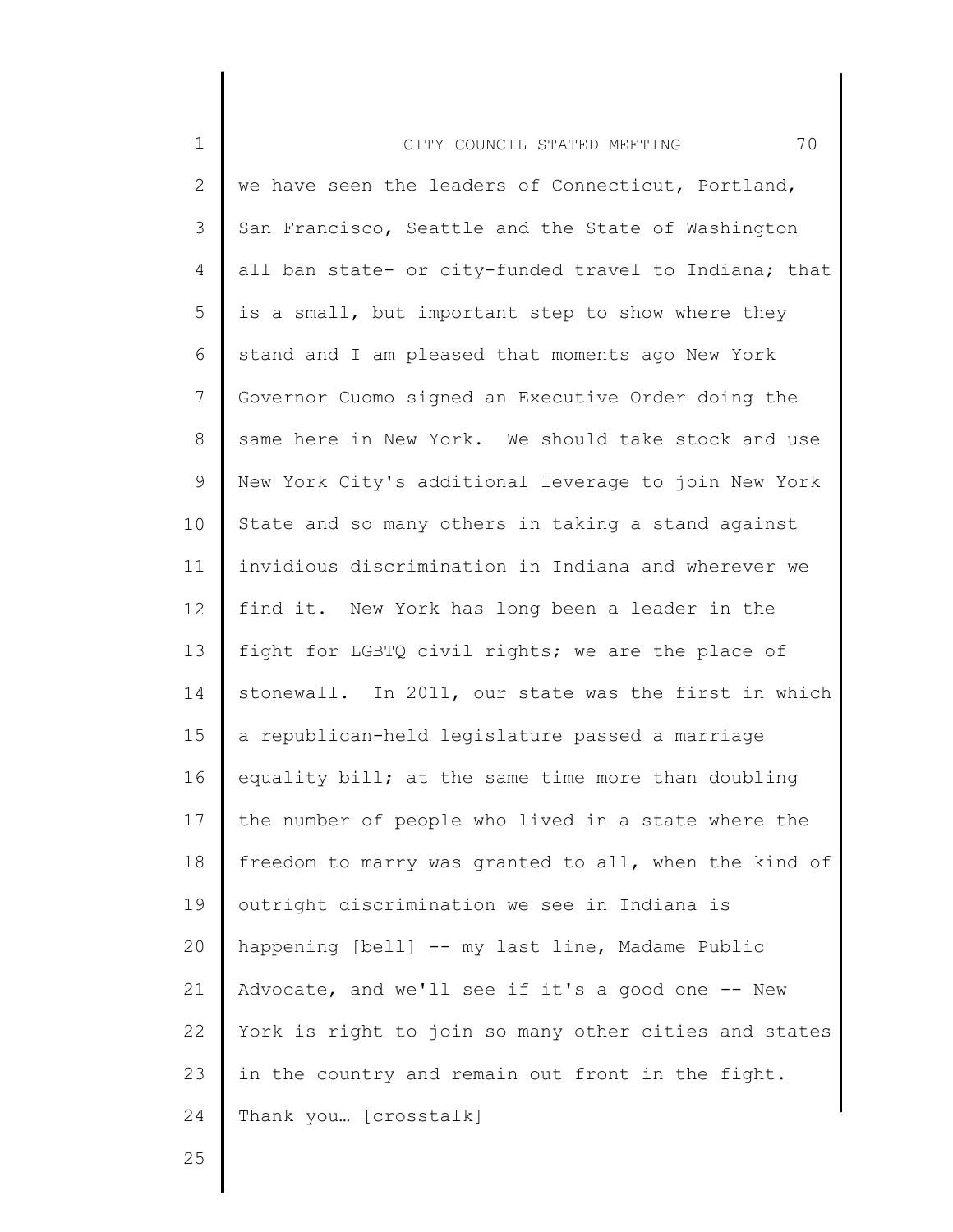| $\mathbf 1$  | 71<br>CITY COUNCIL STATED MEETING                     |
|--------------|-------------------------------------------------------|
| $\mathbf{2}$ | PUBLIC ADVOCATE JAMES: Thank you.                     |
| 3            | Council Member Barron.                                |
| 4            | COUNCIL MEMBER BARRON: Thank you Madame               |
| 5            | Public Advocate. I rise to call attention to the      |
| 6            | recent passing of one of the greats, in terms of      |
| 7            | studying African-American history and Dr. Ben-        |
| $8\,$        | Jochannan, who passed recently.                       |
| 9            | And in recognition of Women's History                 |
| 10           | Month, just wanna give a brief bio of another one of  |
| 11           | my heroes, Fannie Lou Hamer, born in 1917 in          |
| 12           | Louisville, Mississippi in an all-black town, the     |
| 13           | 20th of 20 children, was limited to an elementary     |
| 14           | school education, but left sharecropping, had her own |
| 15           | farm, but those who were jealous of her and those who |
| 16           | did not want to see her succeed, those other whites   |
| 17           | in that community poisoned the feed and killed the    |
| 18           | stock, so she had to return to sharecropping. During  |
| 19           | the freedom summer she became an outspoken traveler   |
| 20           | with SNCC, she fought for the right to register to    |
| 21           | vote and said that she was traveling to unbrainwash   |
| 22           | people as to the limitations of what was happening.   |
| 23           | She challenged the seating of the Mississippi         |
| 24           | delegation on the basis that they did not have a      |
| 25           | representative democratic body. Her words were so     |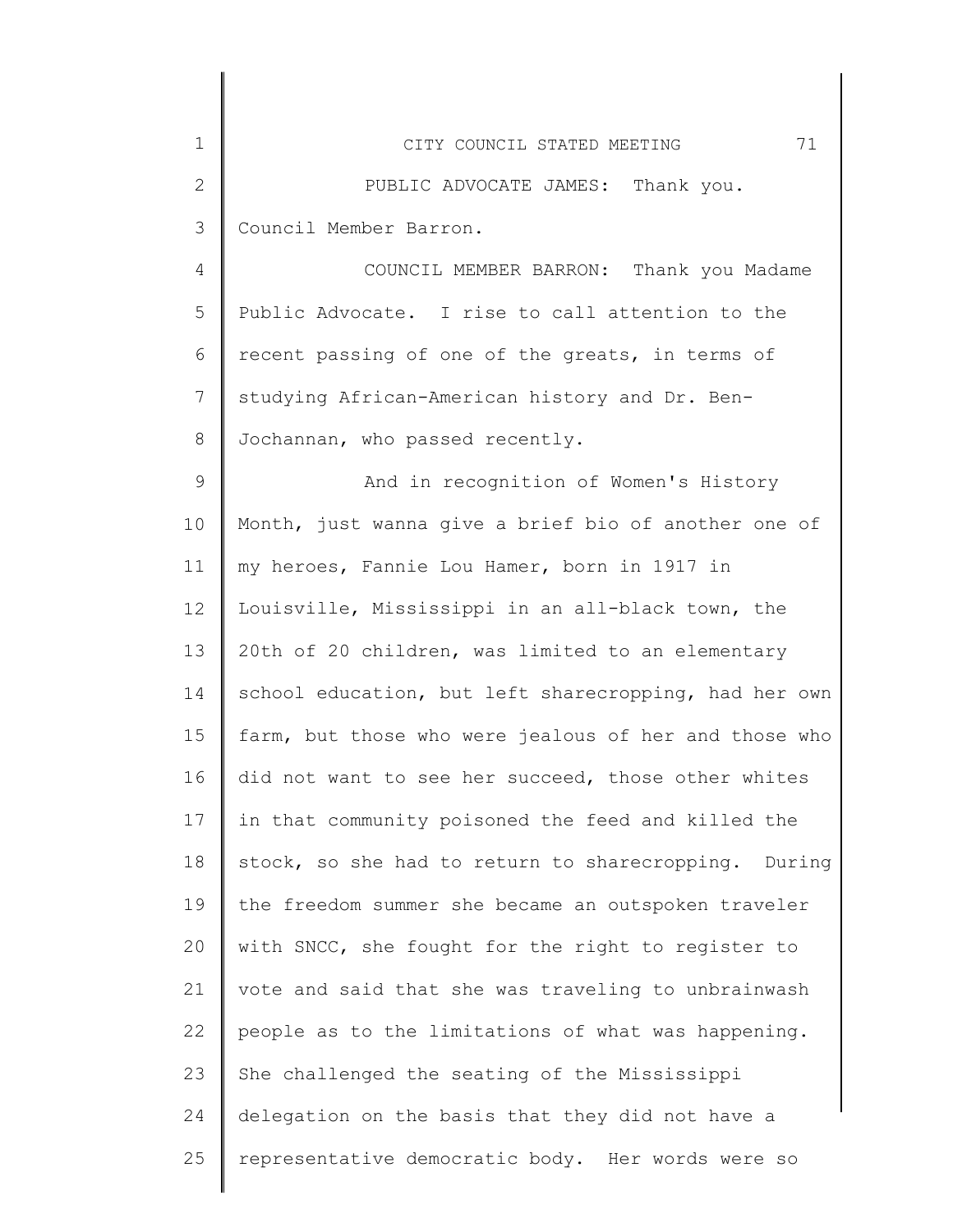| $\mathbf 1$     | 72<br>CITY COUNCIL STATED MEETING                     |
|-----------------|-------------------------------------------------------|
| 2               | powerful and so impactful that LBJ, in an attempt to  |
| 3               | undermine her, called an impromptu conference and all |
| $\overline{4}$  | the media rushed to cover what it was that he was     |
| 5               | saying. He did offer a compromise and said that they  |
| 6               | could have two seats that would be at large seats     |
| 7               | with no voting power; that compromise was accepted by |
| 8               | many, including Martin Luther King, but Fannie Lou    |
| 9               | Hamer said, "You mean to tell me" and Vice President  |
| 10              | Nominee Humphrey was being nominated and said it was  |
| 11              | important for him to have that position, that she     |
| 12              | accept that compromise -- "You mean to tell me that   |
| 13              | your position is more important than 400 black lives? |
| 14              | Senator Humphrey, I know lots of people in            |
| 15 <sub>1</sub> | Mississippi who lost their jobs trying to register to |
| 16              | vote; I had to leave the plantation, so if you lose   |
| 17              | this job" [bell] "of Vice President because you do    |
| 18              | what's right, because you help the Mississippi        |
| 19              | Freedom Democratic Party, then everything will be     |
| 20              | alright 'cause god will take care of you"             |
| 21              | [crosstalk]                                           |
| 22              | PUBLIC ADVOCATE JAMES: Council Member,                |
| 23              | could you bring your comments to a close?             |
| 24              | COUNCIL MEMBER BARRON: Yes. "But if you               |
| 25              | take this nomination this way, then you will never be |
|                 |                                                       |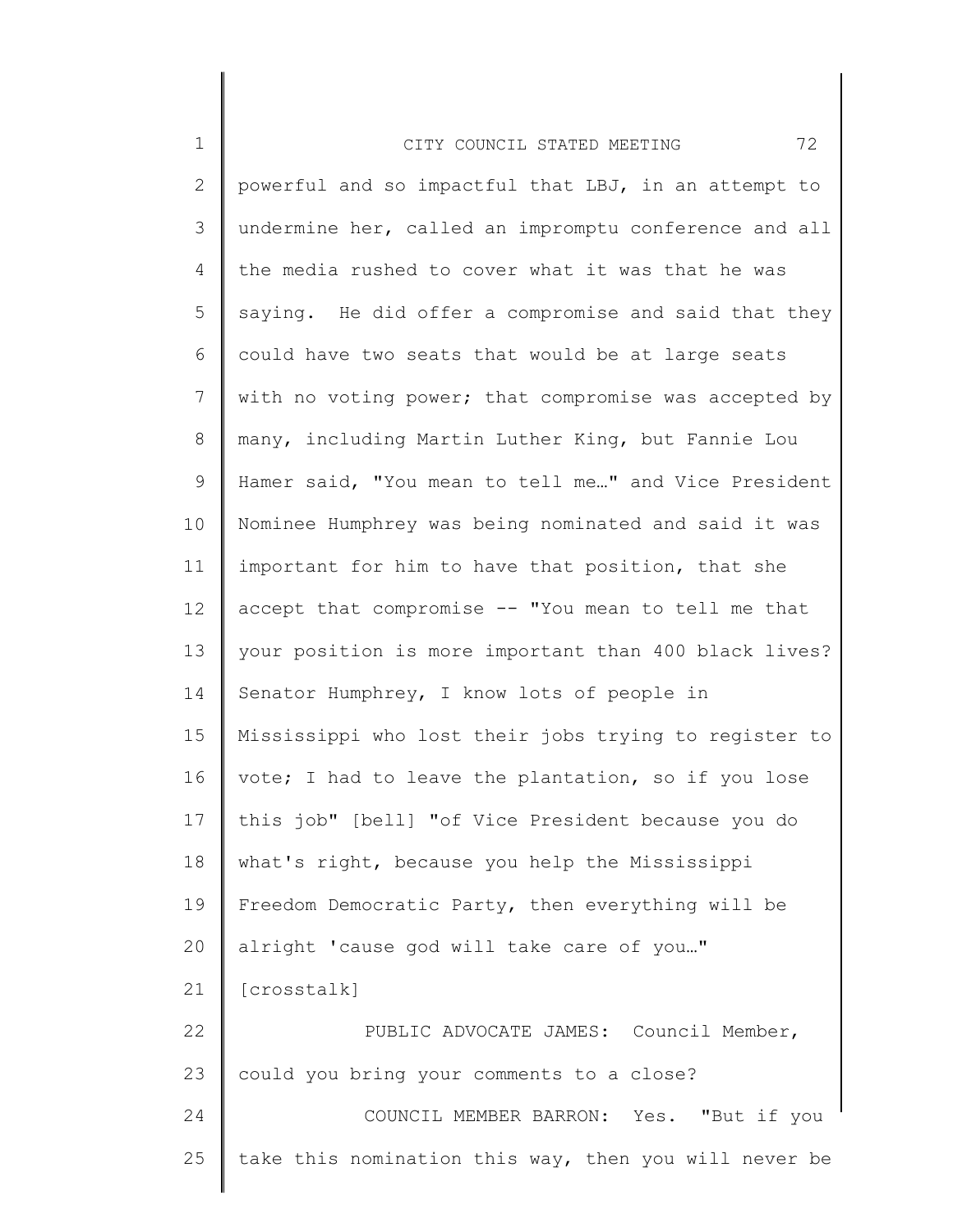| $\mathbf 1$    | 73<br>CITY COUNCIL STATED MEETING                     |
|----------------|-------------------------------------------------------|
| $\overline{2}$ | able to do any good for civil rights, for poor        |
| 3              | people, for peace or any of those things you talk     |
| 4              | about. We didn't come all this way for just two       |
| 5              | seats." Thank you.                                    |
| 6              | PUBLIC ADVOCATE JAMES: Council Member                 |
| 7              | Cumbo.                                                |
| 8              | COUNCIL MEMBER CUMBO: Thank you. I just               |
| 9              | wanna say I am very pleased on this last day of       |
| 10             | Women's History Month and the new beginning that it   |
| 11             | will create; I'm just so very pleased of Council      |
| 12             | Members Mealy and Council Member Crowley, the         |
| 13             | opportunity to celebrate Women's History Month        |
| 14             | yesterday was incredible and the women energy that    |
| 15             | was brought here in the City Council was amazing and  |
| 16             | I'm so pleased that all of my colleagues, both male   |
| 17             | and female, were here to celebrate that great day and |
| 18             | also we just recently came off of a luncheon today    |
| 19             | for many of the, as I say, Council Members in         |
| 20             | training. We had a lovely lunch and I hope that so    |
| 21             | many of the young women here were inspired because I  |
| 22             | certainly was by the story of each of my colleagues   |
| 23             | and how they came to the position to sit in the seats |
| 24             | they are in today. So today's been a wonderful day,   |
| 25             | it's been an incredible month and I'm so pleased that |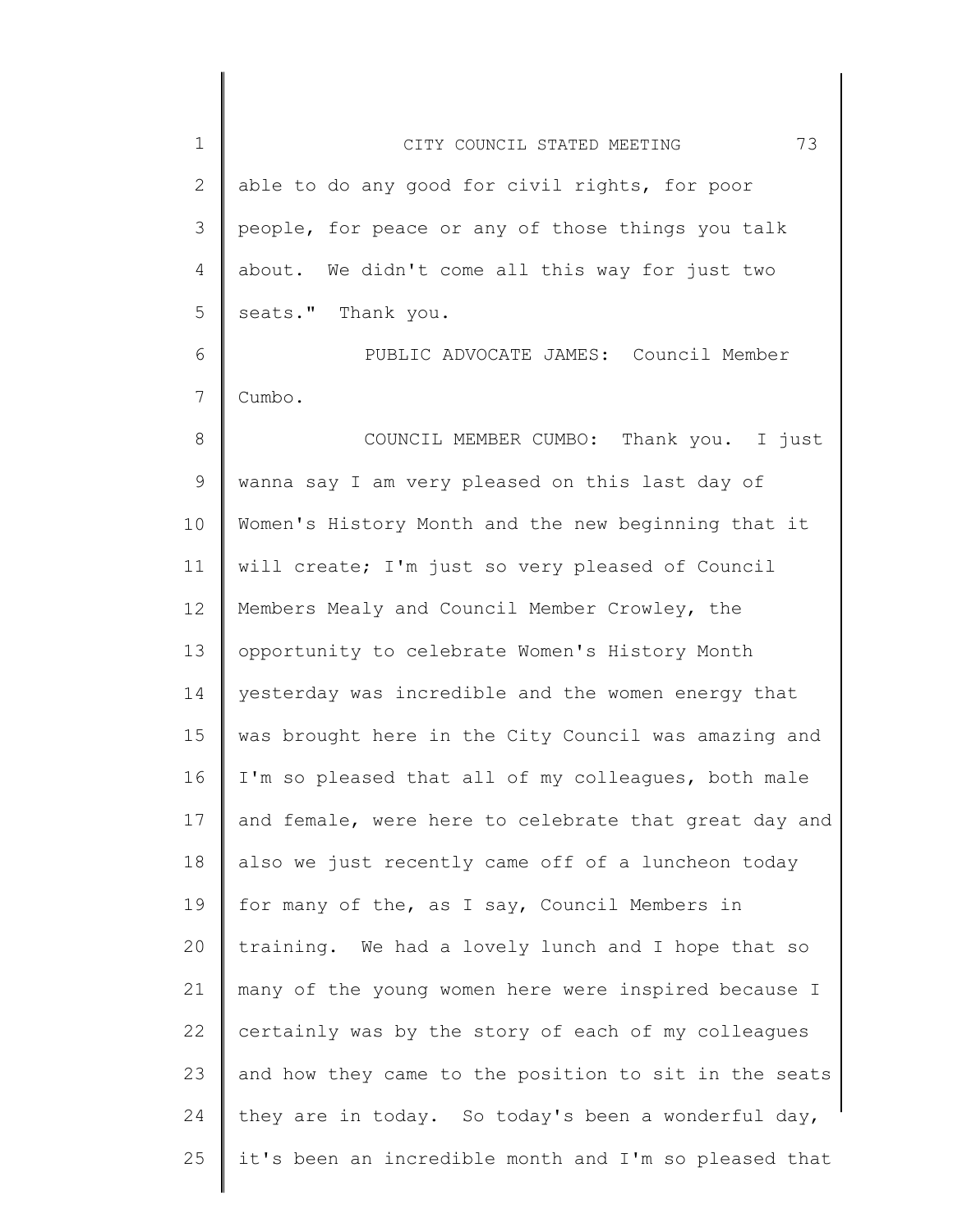| $1\,$        | 74<br>CITY COUNCIL STATED MEETING                     |
|--------------|-------------------------------------------------------|
| $\mathbf{2}$ | so many of my colleagues were here for this. And I'm  |
| 3            | very pleased today that my Council Member in training |
| 4            | who's so dynamic, her name is Shanelle [sp?] Daley    |
| 5            | [sp?]; she is a senior and she's actually finished    |
| 6            | because she's so brilliant, but she's taking the next |
| 7            | six months to actually work; she is a student at WEB  |
| $8\,$        | Dubois; she wants to go to college and major in hotel |
| $\mathsf 9$  | management and she's quite personable, quite          |
| 10           | fantastic and I know that she will be successful in   |
| 11           | all of her endeavors. I am very excited to bring      |
| 12           | attention to Intro 0734 with Council Member Ben       |
| 13           | Kallos and Council Member Robert Cornegy, the Back to |
| 14           | Work Bill; this is going to be incredible; with women |
| 15           | representing more than half of our city's population, |
| 16           | they often find themselves at a greater disadvantage  |
| 17           | when returning to the workforce after an extended     |
| 18           | period of absence; we can't just continue to think    |
| 19           | that women taking a leave of absence that they are    |
| 20           | automatically welcomed back into the workplace with   |
| 21           | all the skills that they need and this is an          |
| 22           | incredible opportunity for us as colleagues to give   |
| 23           | women and men who have taken family leave an          |
| 24           | opportunity to get back into the workplace. I'm also  |
| 25           | very proud to bring to your attention Resolution 0634 |
|              |                                                       |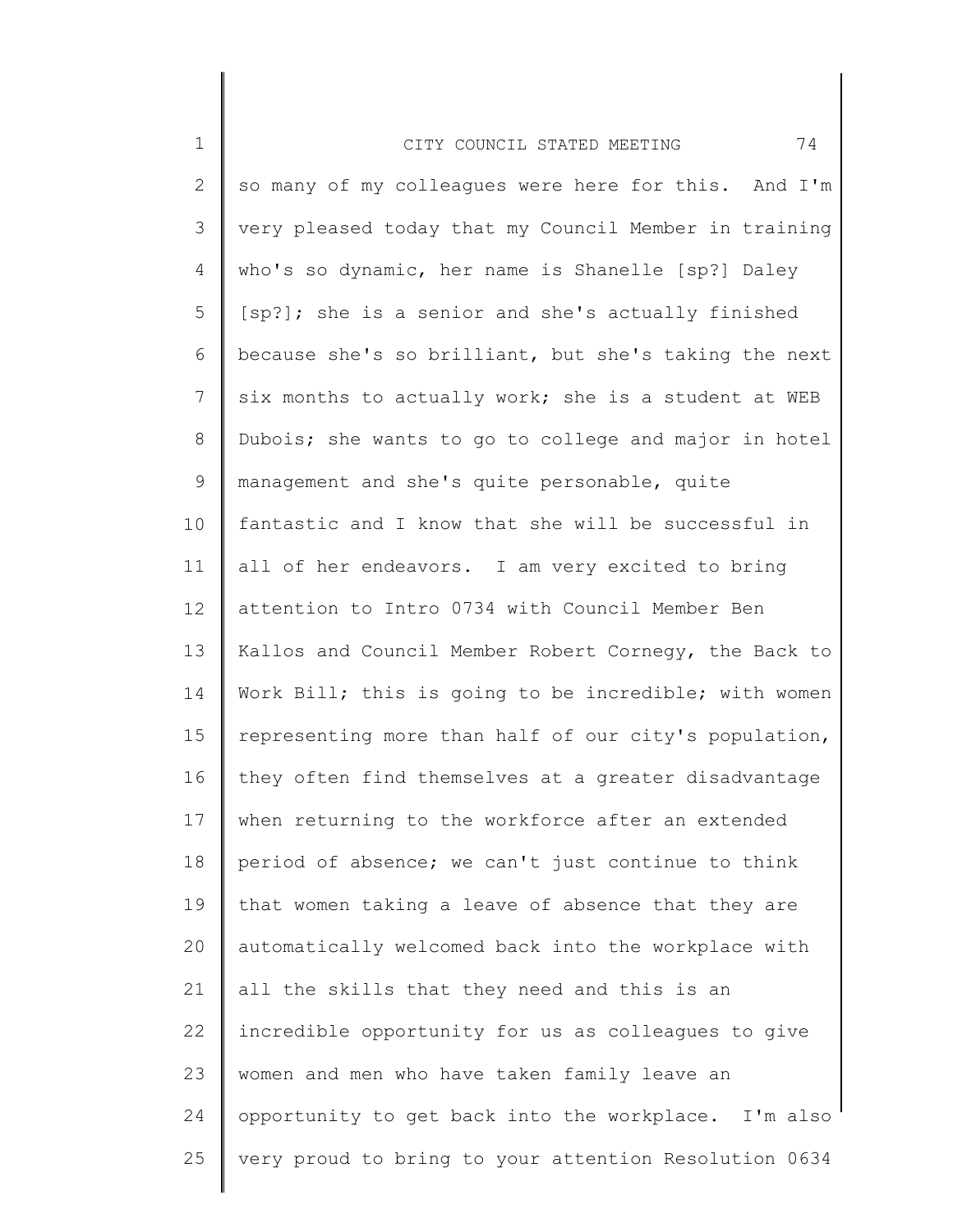| $\mathbf 1$  | 75<br>CITY COUNCIL STATED MEETING                     |
|--------------|-------------------------------------------------------|
| $\mathbf{2}$ | about Jazz Appreciation Month, from Louis Armstrong   |
| 3            | and Miles Davis to Duke Ellington, [bell] Max Roach   |
| 4            | and Randy Weston, I am proud to bring to [crosstalk]  |
| 5            | PUBLIC ADVOCATE JAMES: Council Member,                |
| 6            | bring your comments to a close.                       |
| 7            | COUNCIL MEMBER CUMBO: the City Council                |
| 8            | I most certainly will                                 |
| $\mathsf 9$  | PUBLIC ADVOCATE JAMES: Thank you.                     |
| 10           | COUNCIL MEMBER CUMBO: to make April Jazz              |
| 11           | Appreciation Month in homage to all of these artists  |
| 12           | who deserve recognition for their invaluable          |
| 13           | contributions to our cultural identity [crosstalk]    |
| 14           | PUBLIC ADVOCATE JAMES: Thank you.                     |
| 15           | Thank you so very<br>COUNCIL MEMBER CUMBO:            |
| 16           | much.                                                 |
| 17           | PUBLIC ADVOCATE JAMES: Thank you Council              |
| 18           | Member. Council Member Chin.                          |
| 19           | COUNCIL MEMBER CHIN: Thank you Madame                 |
| 20           | Public Advocate. I would like to introduce my         |
| 21           | Council Member for the day, Miss Ashley Stewart;      |
| 22           | she's an 8th grader at the Castle Middle School where |
| 23           | she is a peer leader with the middle school success   |
| 24           | center and she is gonna be talking about Intro 0724.  |
| 25           |                                                       |
|              |                                                       |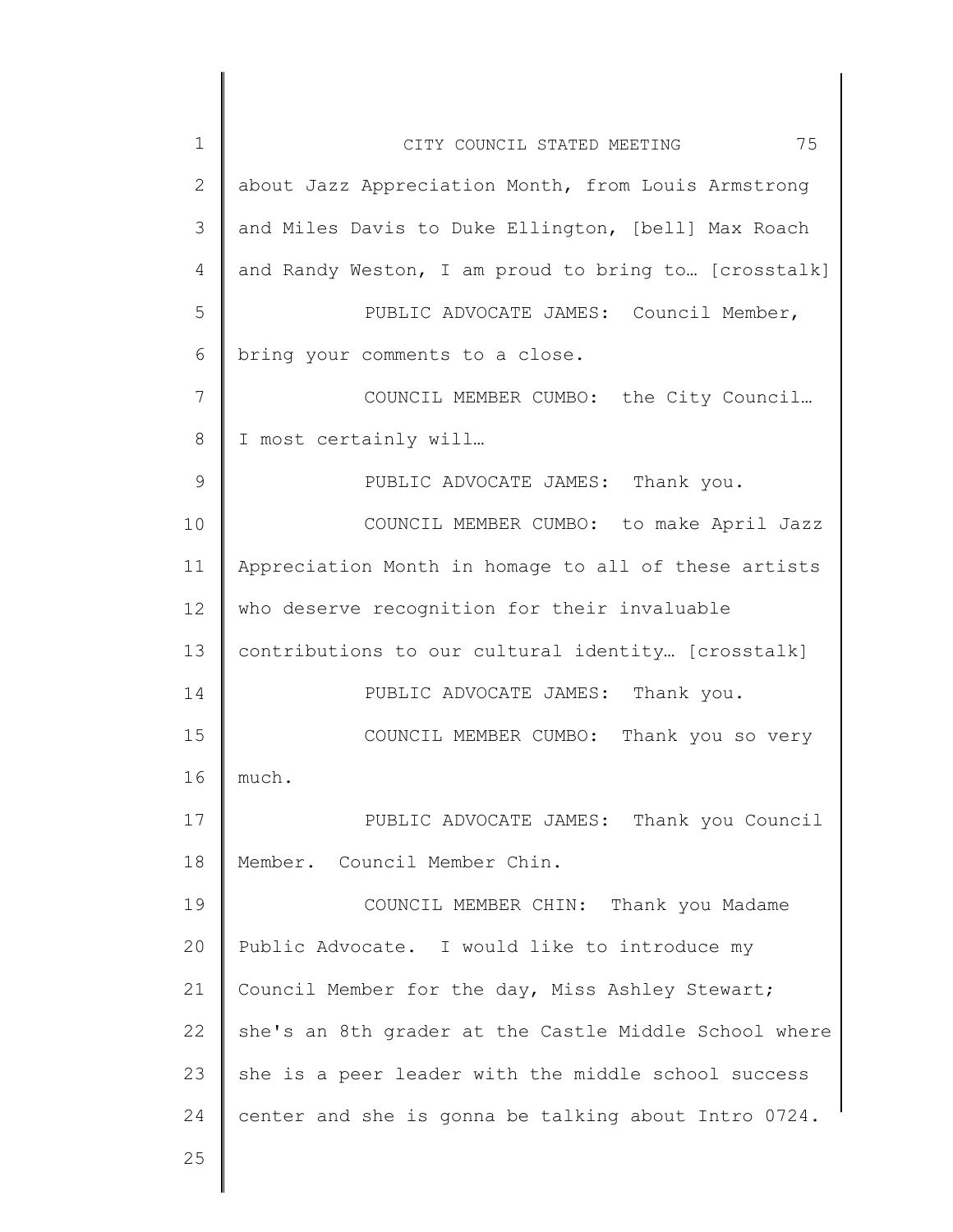| $\mathbf 1$  | 76<br>CITY COUNCIL STATED MEETING                     |
|--------------|-------------------------------------------------------|
| $\mathbf{2}$ | ASHLEY STEWART: Good afternoon. I would               |
| 3            | like to draw my colleagues' attention to Intro 0724,  |
| 4            | which I am introducing with Council Member Cornegy    |
| 5            | and our Speaker. Intro 0724 would create an office    |
| 6            | within Small Business Services that would be able to  |
| 7            | take complaints from small businesses about agency    |
| 8            | inspections, language access and customer service.    |
| $\mathsf 9$  | This office would also be able to advocate on behalf  |
| 10           | of small businesses to make recommendations regarding |
| 11           | policies that effect small businesses. In my office   |
| 12           | we often work with small businesses to get their      |
| 13           | cases addressed in a fair manner at hearings; many of |
| 14           | them have complained to us about inspections that are |
| 15           | unfair and we have been able to get fines dismissed.  |
| 16           | This office would help small businesses by giving     |
| 17           | them an office within city government that can speak  |
| 18           | for them and look into matters on their behalf. I     |
| 19           | hope my colleagues will join us in supporting this    |
| 20           | legislation which is just one step to making our city |
| 21           | more small business friendly.                         |
| 22           | PUBLIC ADVOCATE JAMES: Thank you; you                 |
| 23           | were great. Council Member Mealy.                     |
| 24           | COUNCIL MEMBER MEALY: I rise -- I just                |
| 25           | wanna concur with my colleague, Laurie Cumbo and my   |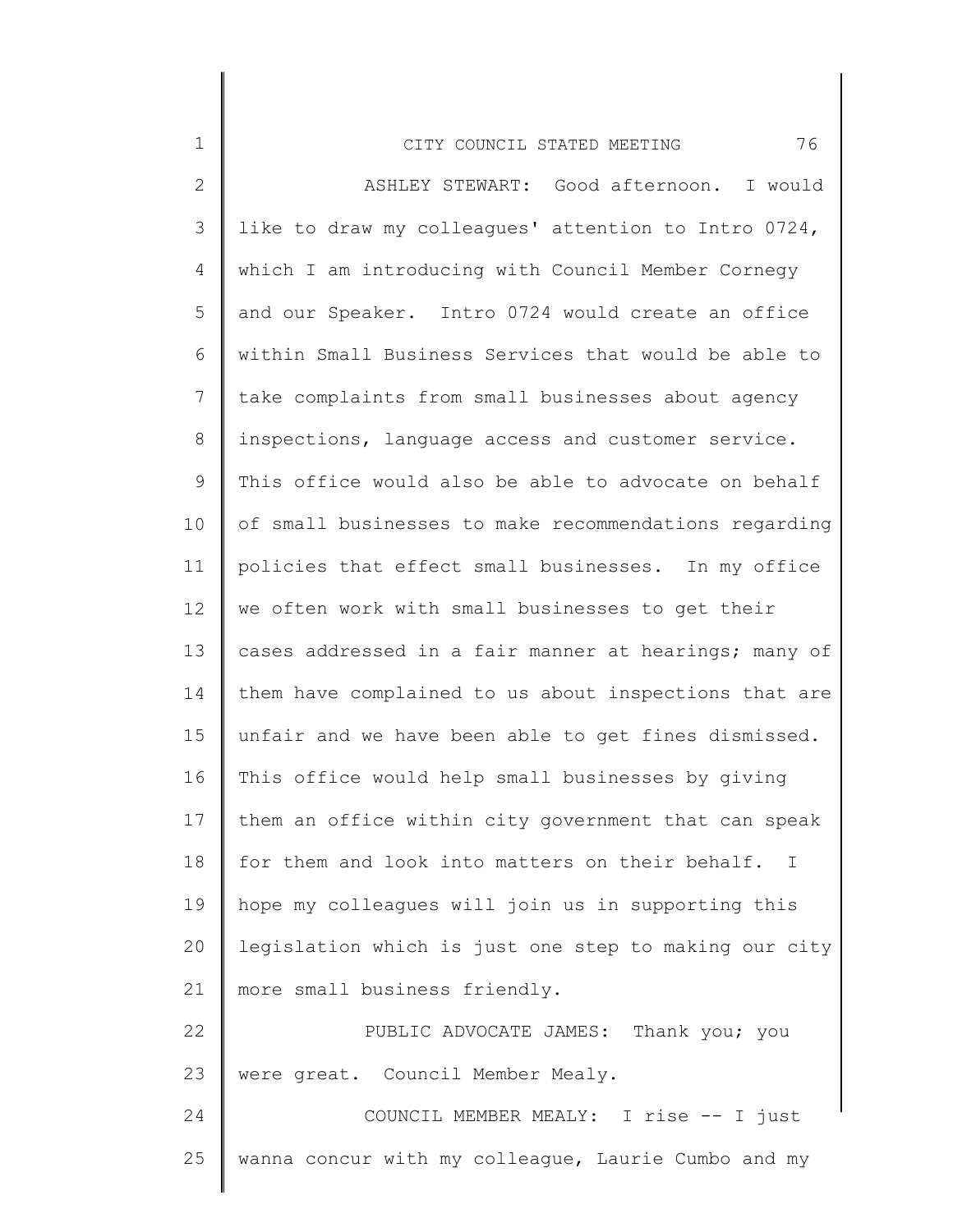| $\mathbf 1$    | 77<br>CITY COUNCIL STATED MEETING                     |
|----------------|-------------------------------------------------------|
| $\overline{2}$ | co-leader, Elizabeth Crowley for a wonderful day      |
| 3              | yesterday with the Her Story event and remember women |
| 4              | every day as our Her Story and every second we make   |
| 5              | history also for doing so many things at one time.    |
| 6              | And I just wanna let our Council Member and our       |
| $7\phantom{.}$ | Speaker, say happy and blessed birthday, wish you     |
| 8              | many, many more and I just wanna introduce my Council |
| 9              | Member, Kim Edwards from Brooklyn School of           |
| 10             | Technology High School and she wants to be the first  |
| 11             | African-American Supreme Court Justice and I would    |
| 12             | like to yield my remaining time to her. Thank you.    |
| 13             | KIM EDWARDS: Good evening; I am Kim                   |
| 14             | Edwards, the Junior Member [background comments] of   |
| 15             | Council Member Mealy and I would also like to thank   |
| 16             | all of the Council and Committee Members of part of   |
| 17             | the Women's Caucus for providing me with this         |
| 18             | opportunity to be here and I would also like to       |
| 19             | comment on the testing of students. I agree with the  |
| 20             | resolution to give parents the opportunity to speak   |
| 21             | with their children on opting out of testing, because |
| 22             | not many families are aware of this and as a high     |
| 23             | school student, and I might be speaking on behalf of  |
| 24             | the other junior committee members as well, that      |
| 25             | testing is extremely stressful and difficult and as a |
|                |                                                       |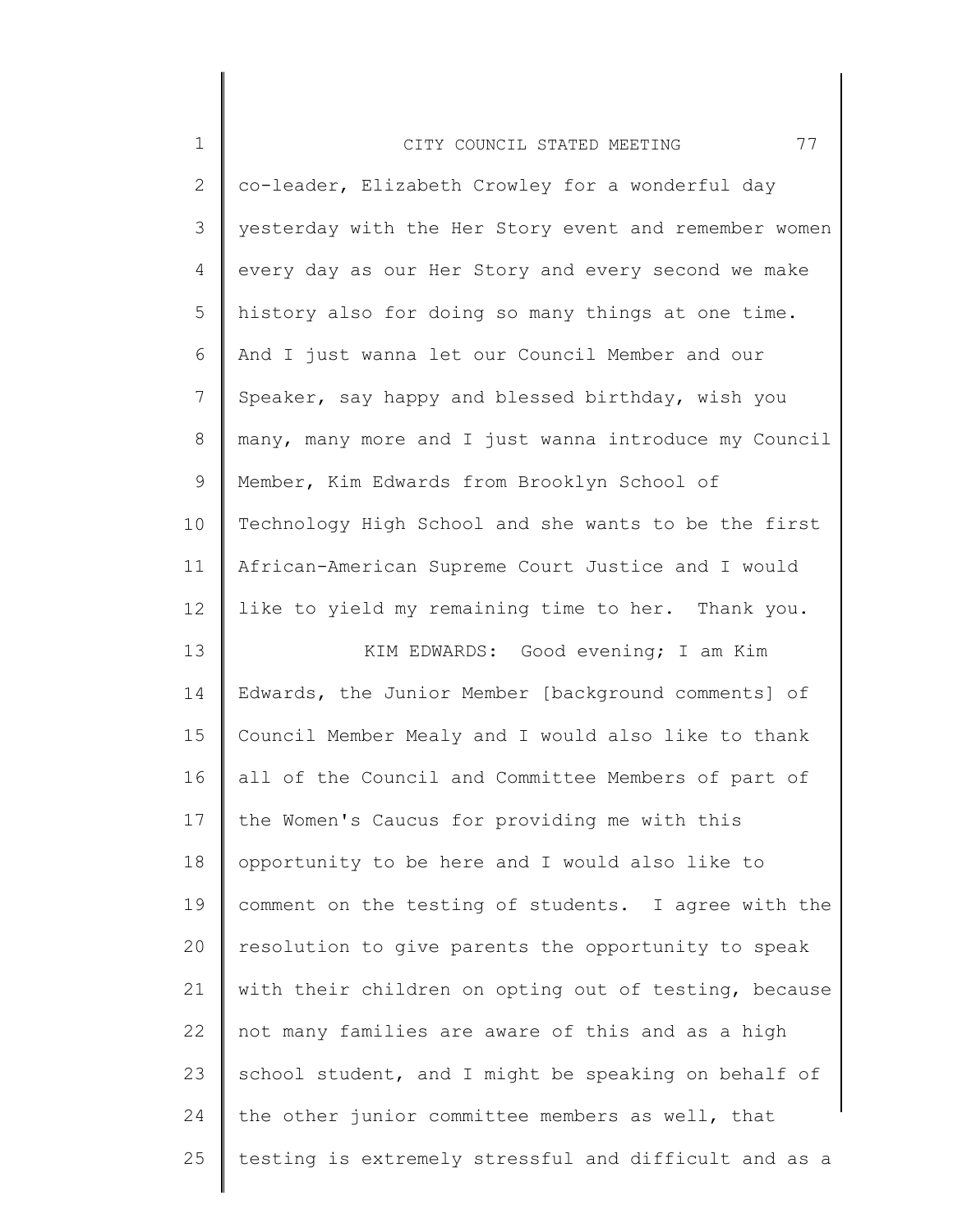| $\mathbf 1$    | 78<br>CITY COUNCIL STATED MEETING                     |
|----------------|-------------------------------------------------------|
| 2              | student it shouldn't hold as my representation or any |
| 3              | other student's representation in looking for higher  |
| $\overline{4}$ | learning. Thank you.                                  |
| 5              | [background comments]                                 |
| 6              | PUBLIC ADVOCATE JAMES: Thank you, judge,              |
| 7              | and when you become a judge you can declare it        |
| $8\,$          | unconstitutional. [cheers, applause] Council Member   |
| 9              | Mendez.                                               |
| 10             | COUNCIL MEMBER MENDEZ: Thank you Madame               |
| 11             | Public Advocate. I wanted to thank you and the        |
| 12             | Speaker for being in my district last week and Madame |
| 13             | Speaker, thank you for spending a couple of days with |
| 14             | me, giving me advice, particularly since you went     |
| 15             | through this a year ago. I can't speak highly enough  |
| 16             | of your staff and in particular, Walter Algarin, who  |
| 17             | was incredible [background comments] throughout this  |
| 18             | whole ordeal and this weekend and still is there in   |
| 19             | my district doing work.                               |
| 20             | I want to bring to light what has                     |
| 21             | happened because this explosion, which appears,       |
| 22             | apparently may be the reckless work of a few          |
| 23             | individuals, has led to 66 families being homeless,   |
| 24             | 18 of which do not have a building to return to and   |
| 25             | caused the loss of life of two innocent young men who |
|                |                                                       |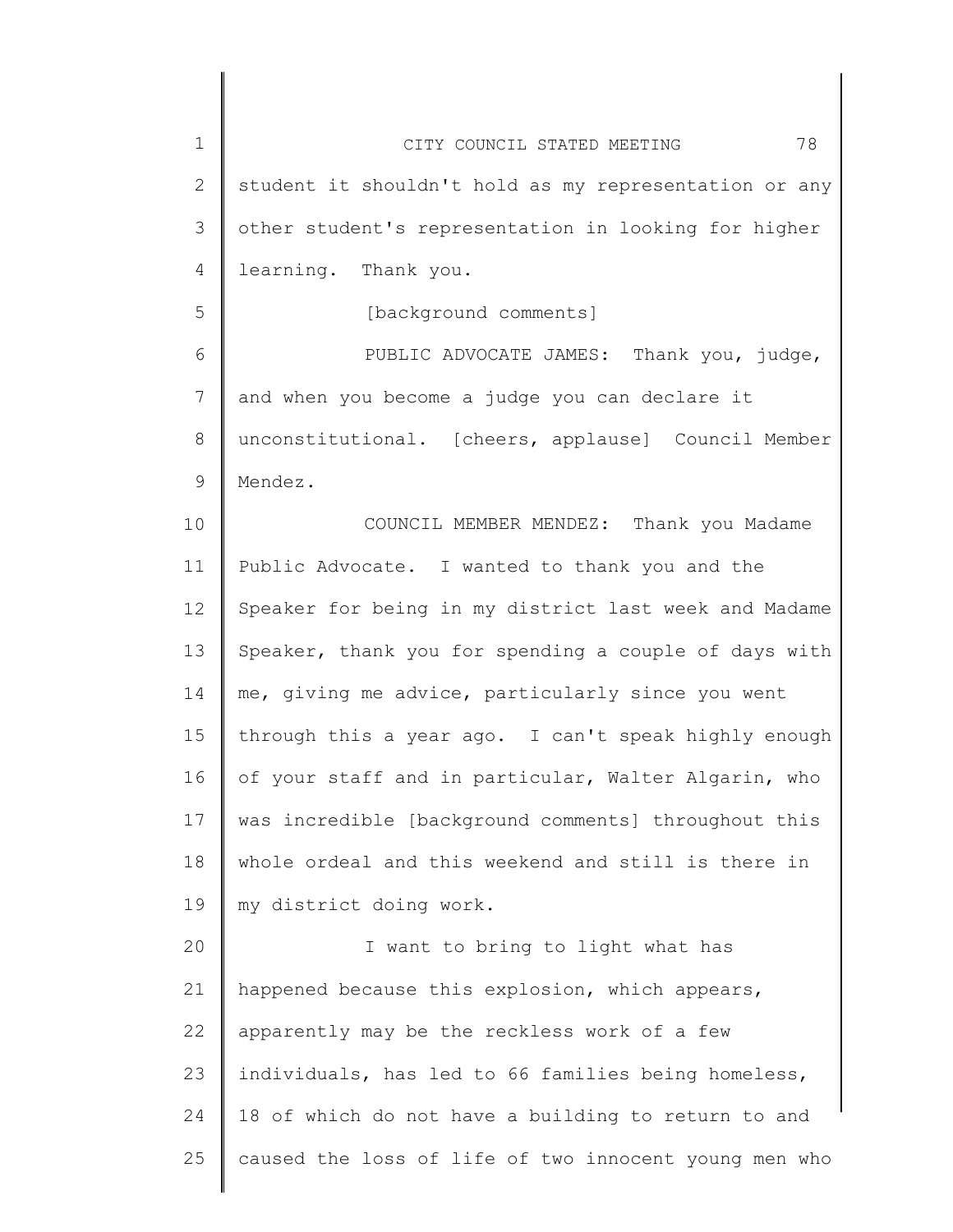| $\mathbf 1$ | 79<br>CITY COUNCIL STATED MEETING                     |
|-------------|-------------------------------------------------------|
| 2           | were just doing what young men do; one was working    |
| 3           | and the other one was on a lunch date on his way back |
| 4           | to work. It is a real tragedy and I have been very    |
| 5           | supported by my colleagues, you all have called me,   |
| 6           | texted me, and even when I didn't ask for help, my    |
| 7           | colleagues sent some anyway; I showed up to the       |
| 8           | emergency center to see some of Margaret's staff      |
| 9           | there in case translation was needed, so Margaret,    |
| 10          | thank you, and Corey Johnson sent his chief of staff  |
| 11          | to my district office to help out for a while. So to  |
| 12          | all of my colleagues, from the bottom of my heart,    |
| 13          | thank you and we still have a way to go in this       |
| 14          | recovery and I want you all, when we reopen, to come  |
| 15          | and join me and my district, 'cause there are about   |
| 16          | 60 businesses that have not been able to do business  |
| 17          | because of this tragedy. Thank you very much.         |
| 18          | PUBLIC ADVOCATE JAMES: Thank you Council              |
| 19          | Member. Council Member Lander.                        |
| 20          | COUNCIL MEMBER LANDER: Thank you Madame               |
| 21          | Public Advocate and thank you Council Member Mendez   |
| 22          | for those words.                                      |
| 23          | First I just wanna echo what Council                  |
| 24          | Member Williams said about the first annual report    |
| 25          | being released today by the Office of the Inspector   |
|             |                                                       |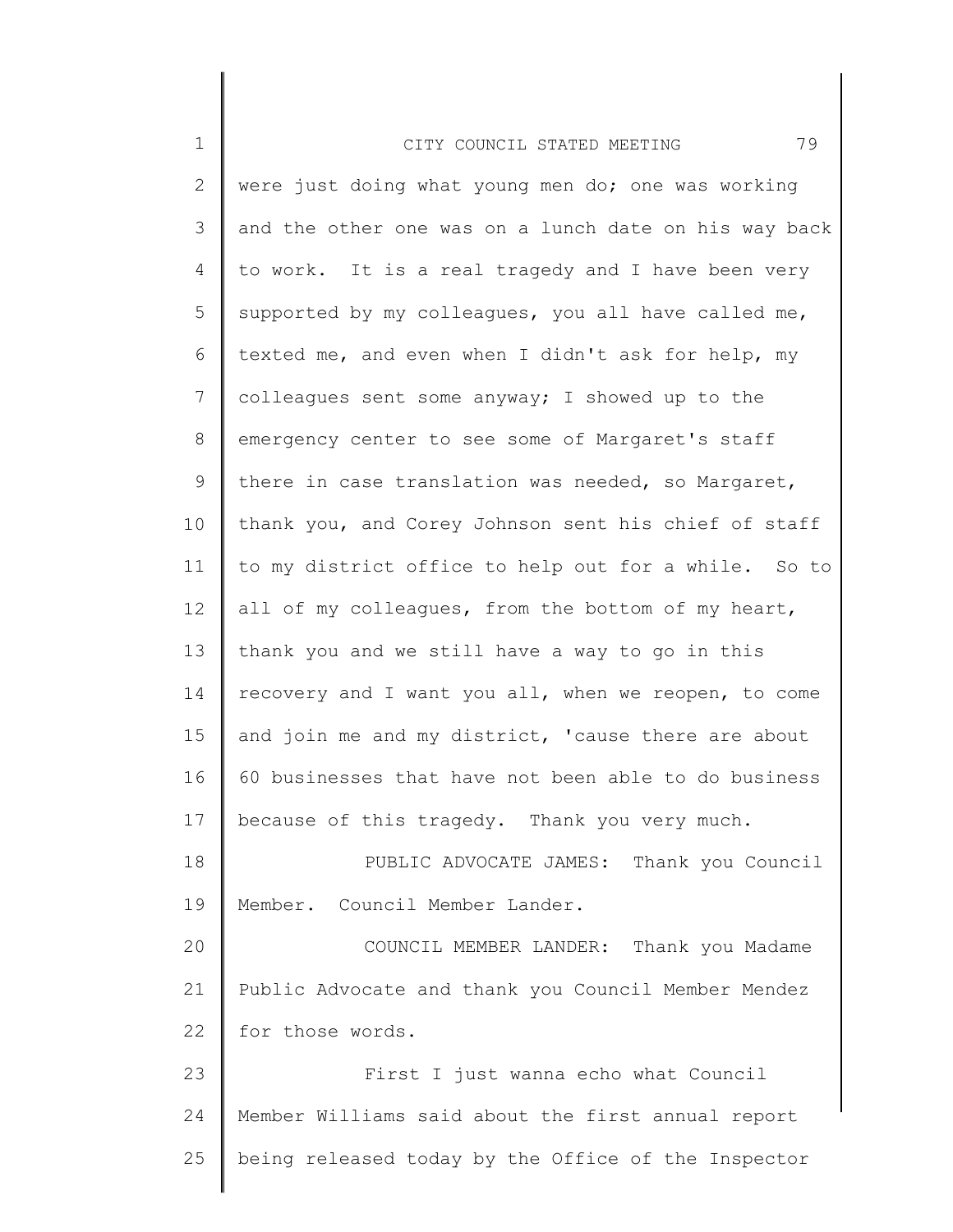| $\mathbf{1}$   | 80<br>CITY COUNCIL STATED MEETING                     |
|----------------|-------------------------------------------------------|
| 2              | General and urge people to keep your eye out on April |
| 3              | 12th for when the NYPD's response to the chokehold    |
| $\overline{4}$ | report is due. As you may recall, that report         |
| 5              | identified the fact that even those relatively small  |
| 6              | number of complaints from CCRB of excessive use of    |
| $7\phantom{.}$ | force, which CCRB substantiates, when they were       |
| 8              | referred in the prior administration of the           |
| 9              | Commissioner in the vast majority of cases were       |
| 10             | either dismissed or given some lesser sentence and a  |
| 11             | set of recommendations were made to the NYPD and it   |
| 12             | will be important to watch how the NYPD Commissioner  |
| 13             | responds to the Inspector General's report, I'm       |
| 14             | hopeful that in large part if not in total they will  |
| 15             | adopt those recommendations, but it's important this  |
| 16             | Council pass that law; it'll be important for us to   |
| 17             | watch it.                                             |
|                |                                                       |

18 19 20 21 22 23 24 25 Second, I wanna thank Council Members Gibson and Johnson for the introduction of the School Safety Act; we had a very troubling incident around school safety in my district at Park Slope Collegiate at John Jay High School last Thursday, which some of you may have seen where a young entering the school with simply a paperclip, a safety pin to hold his glasses together set off the metal detector and a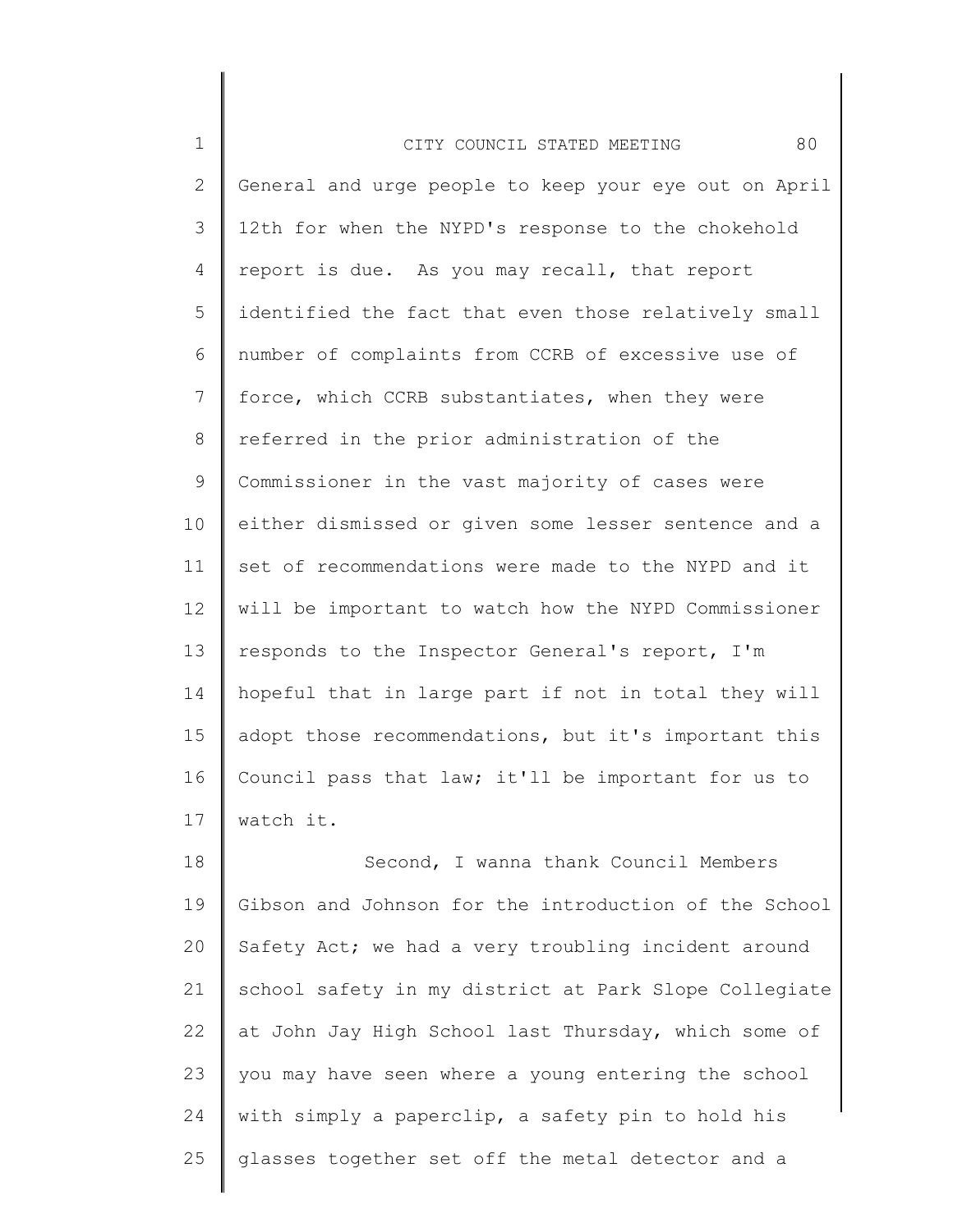| $\mathbf 1$ | 81<br>CITY COUNCIL STATED MEETING                     |
|-------------|-------------------------------------------------------|
| 2           | really deeply troubling incident ensued; I have       |
| 3           | reached out to the Commissioner's office and been     |
| 4           | assured that that incident has been referred for      |
| 5           | investigation to the CCRB, to the Internal Affairs    |
| 6           | Bureau and to the Investigative Division of the       |
| 7           | School Safety Division and will be following up to    |
| 8           | make sure that there's a real thorough investigation. |
| $\mathsf 9$ | But it shows why we need to get the metal detectors   |
| 10          | out of John Jay High School; treating our young       |
| 11          | people, our high school students as though they're    |
| 12          | headed for prison and not for college too often       |
| 13          | becomes a self-fulfilling prophecy; that's not        |
| 14          | something we can do by Local Law, sadly, but I will   |
| 15          | be advocating at John Jay High School, but I do       |
| 16          | appreciate what Council Members Gibson and Johnson    |
| 17          | are doing to help make sure we have more              |
| 18          | transparency.                                         |
| 19          | And finally, I'm modeling the PBNYC tote              |
| 20          | bag and I just wanna make sure everybody knows that   |
| 21          | Participatory Budgeting Vote Week in New York City    |
| 22          | begins prior to our next Stated, April 12-19 in 24    |
| 23          | districts across the city [crosstalk]                 |
| 24          | PUBLIC ADVOCATE JAMES: Thank you Council              |
| 25          | Member.                                               |
|             |                                                       |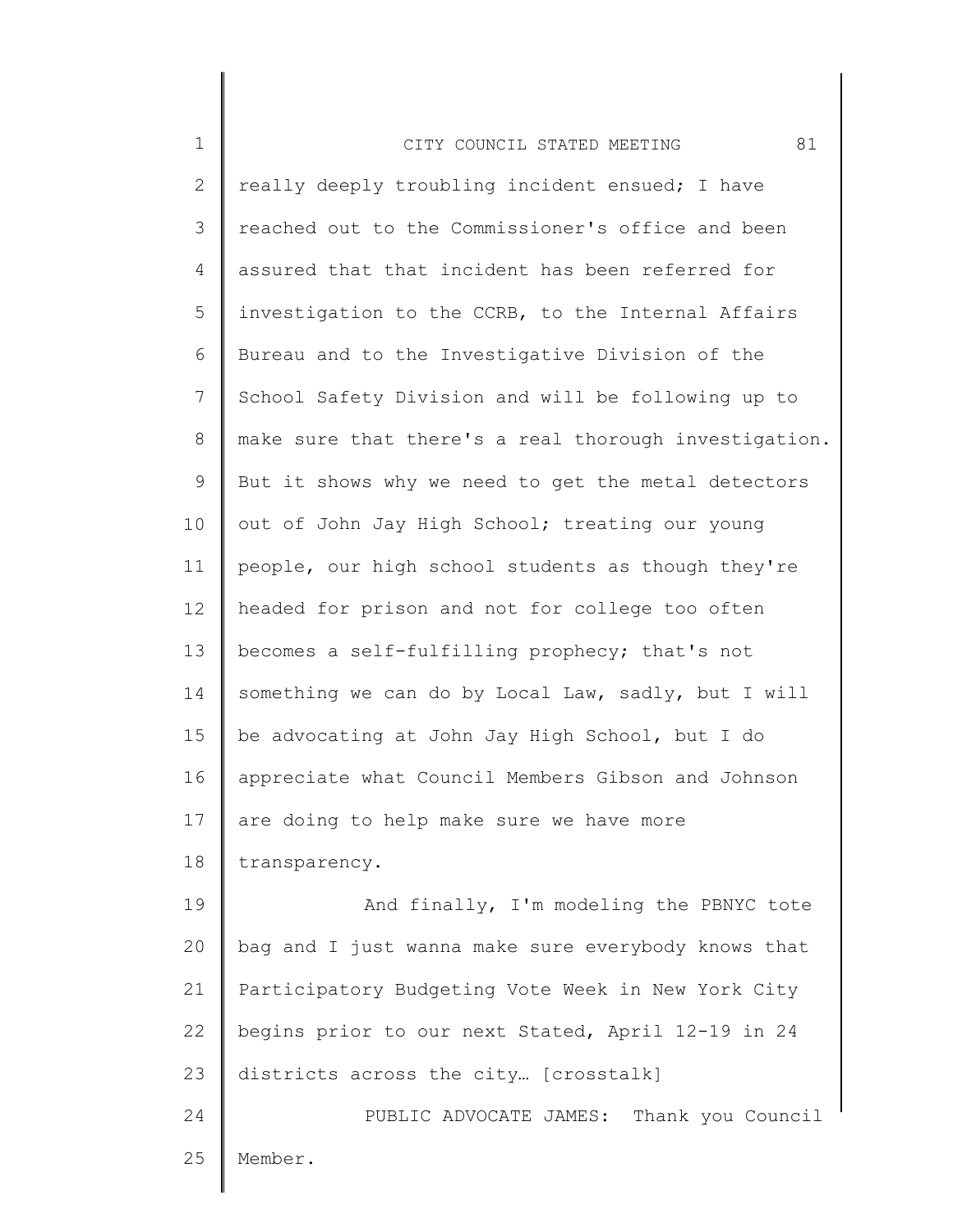| $\mathbf 1$     | 82<br>CITY COUNCIL STATED MEETING                     |
|-----------------|-------------------------------------------------------|
| $\mathbf{2}$    | COUNCIL MEMBER LANDER: something like                 |
| 3               | 25,000 [crosstalk]                                    |
| 4               | PUBLIC ADVOCATE JAMES: Can you bring                  |
| 5               | your comments to a close?                             |
| 6               | COUNCIL MEMBER LANDER: people are gonna               |
| $7\phantom{.}$  | come out to vote. If you haven't already              |
| 8               | [background comments] exactly, it's also a renewable  |
| $\mathcal{G}$   | bag, if you haven't already gone online to the        |
| 10              | Council's website to figure out whether you're voting |
| 11              | in your district and pledge to vote, please do.       |
| 12 <sup>°</sup> | Thank you very much [crosstalk]                       |
| 13              | PUBLIC ADVOCATE JAMES: Council Member,                |
| 14              | bring your comments to a close. Thank you so much.    |
| 15              | Council Member Cornegy.                               |
| 16              | COUNCIL MEMBER CORNEGY: Thank you Madame              |
| 17              | Public Advocate. City Council is often described as   |
| 18              | a collegial body and it's true; we tend to get along  |
| 19              | very well because we all share a commitment to public |
| 20              | service and a passionate love for the specific        |
| 21              | neighborhoods we represent, we're in close contact    |
| 22              | with our constituents; sometimes unbelievable close,  |
| 23              | as they catch us on the block in shops, or for me,    |
| 24              | when I drop my children off at school. We hear from   |
| 25              | individuals and also from our local nonprofits,       |
|                 |                                                       |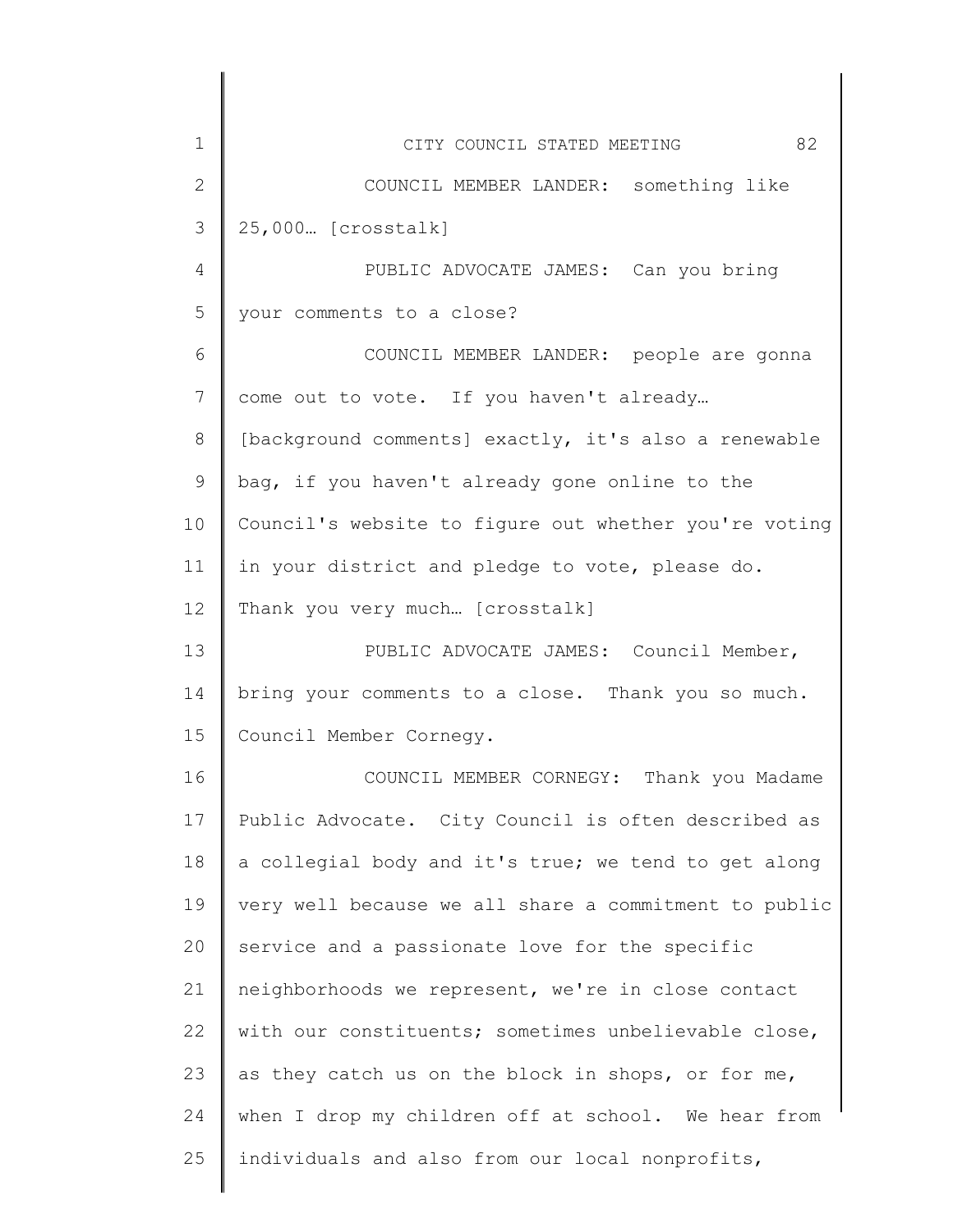| $\mathbf 1$    | 83<br>CITY COUNCIL STATED MEETING                     |
|----------------|-------------------------------------------------------|
| $\overline{2}$ | public institutions and of course our small           |
| 3              | businesses. Like all New Yorkers, we frequent small   |
| $\overline{4}$ | businesses in our communities and they play a major   |
| 5              | role in our daily lives. We also deal with them as    |
| 6              | constituents who approach our offices for help, so it |
| 7              | was no surprise that many of my colleagues have ideas |
| 8              | for how to assist small businesses that are grounded  |
| 9              | in their experiences in government and small business |
| 10             | supporters. It's a pleasure to chair the Small        |
| 11             | Business Committee in the Council with this much      |
| 12             | creativity and dedication. My partners in a           |
| 13             | legislative package being introduced today include of |
| 14             | course my Speaker and birthday girl, Speaker Mark-    |
| 15             | Viverito, who highlighted several of these ideas in   |
| 16             | her State of the City Address and also Council        |
| 17             | Members Margaret Chin, Rafael Espinal and Vincent     |
| 18             | Gentile. The proposal and summary relate to the       |
| 19             | creation of a small business advocate within SBS, an  |
| 20             | analysis of business citations dismissed by the       |
| 21             | Department of Consumer Affairs Tribunal, an expansion |
| 22             | of the Department of Consumer Affairs Business        |
| 23             | Education events to locations across the five         |
| 24             | boroughs and finally, a bill I sponsored to ensure    |
| 25             | that the City customer service training [background   |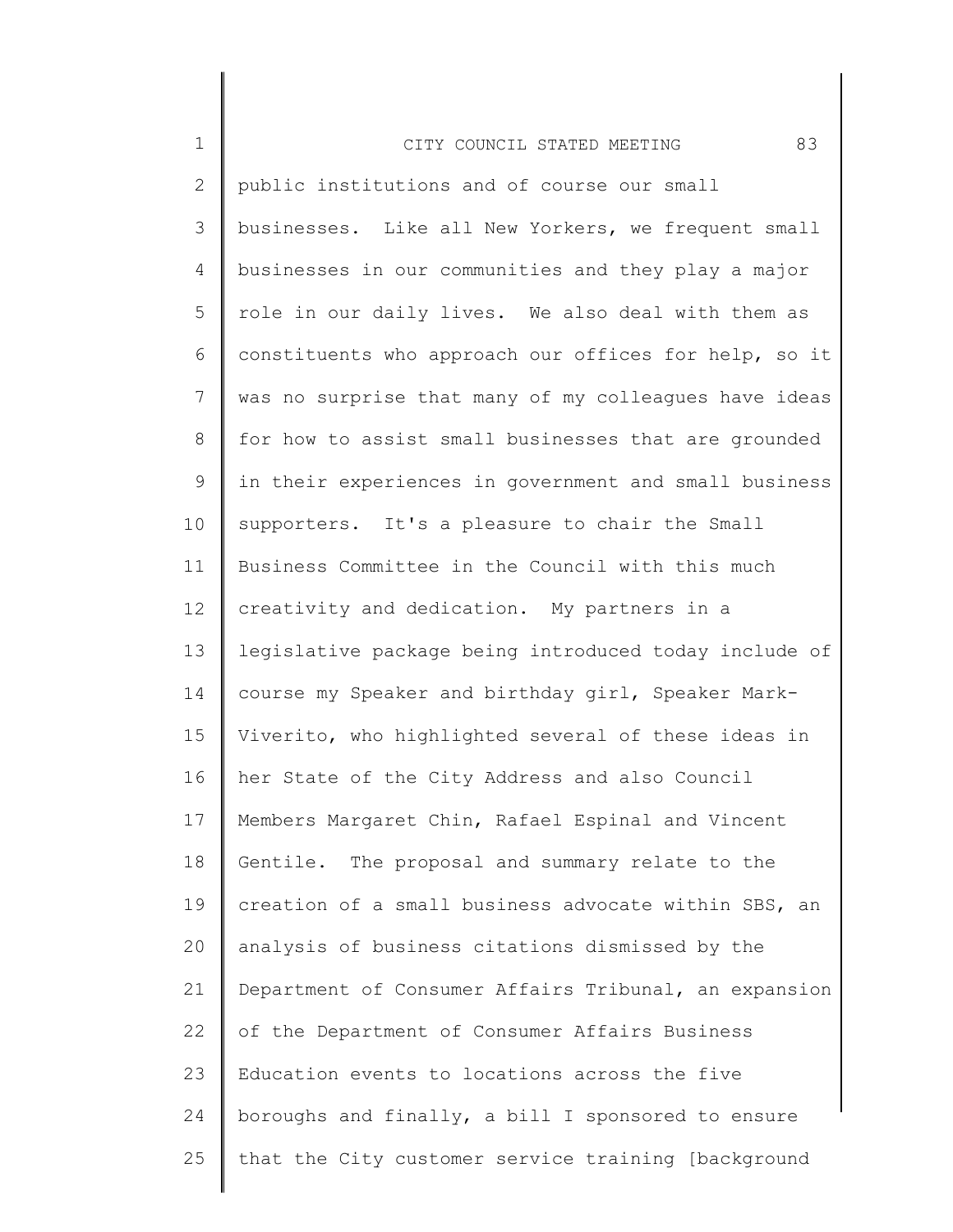| $\mathbf 1$ | 84<br>CITY COUNCIL STATED MEETING                     |
|-------------|-------------------------------------------------------|
| 2           | comments] for inspectors is informed by feedback by   |
| 3           | businesses who of course have the closest and most    |
| 4           | relevant perspective. I look forward to a robust      |
| 5           | conversation with the administration about these      |
| 6           | proposals and to working with all of my colleagues to |
| 7           | advance them and future proposals to support the      |
| $8\,$       | small businesses that make New York City great. I     |
| $\mathsf 9$ | invite small businesses to continue tweeting at       |
| 10          | #nyccsmallbus and emailing their struggles with       |
| 11          | landlord tenant issues to Cornegysmallbus@qmail.com   |
| 12          | and I hope that many of you will join us by signing   |
| 13          | on a co-sponsors today and/or in the days to come.    |
| 14          | Thank you.                                            |
| 15          | PUBLIC ADVOCATE JAMES: Thank you.                     |
| 16          | Council Member Richards.                              |
| 17          | COUNCIL MEMBER RICHARDS: Good afternoon               |
| 18          | colleagues. Today I rise to ask you to support Intro  |
| 19          | No. 0739, being introduced by Council Member Lancman  |
| 20          | and I. This bill creates the position of a solar      |
| 21          | ombudsperson within the New York City Department of   |
| 22          | Buildings to respond to comments, questions and       |
| 23          | complaints about solar power systems. As New York     |
| 24          | City fulfills its commitment to ensuring that our     |
| 25          | buildings operate more efficiently and move into the  |
|             |                                                       |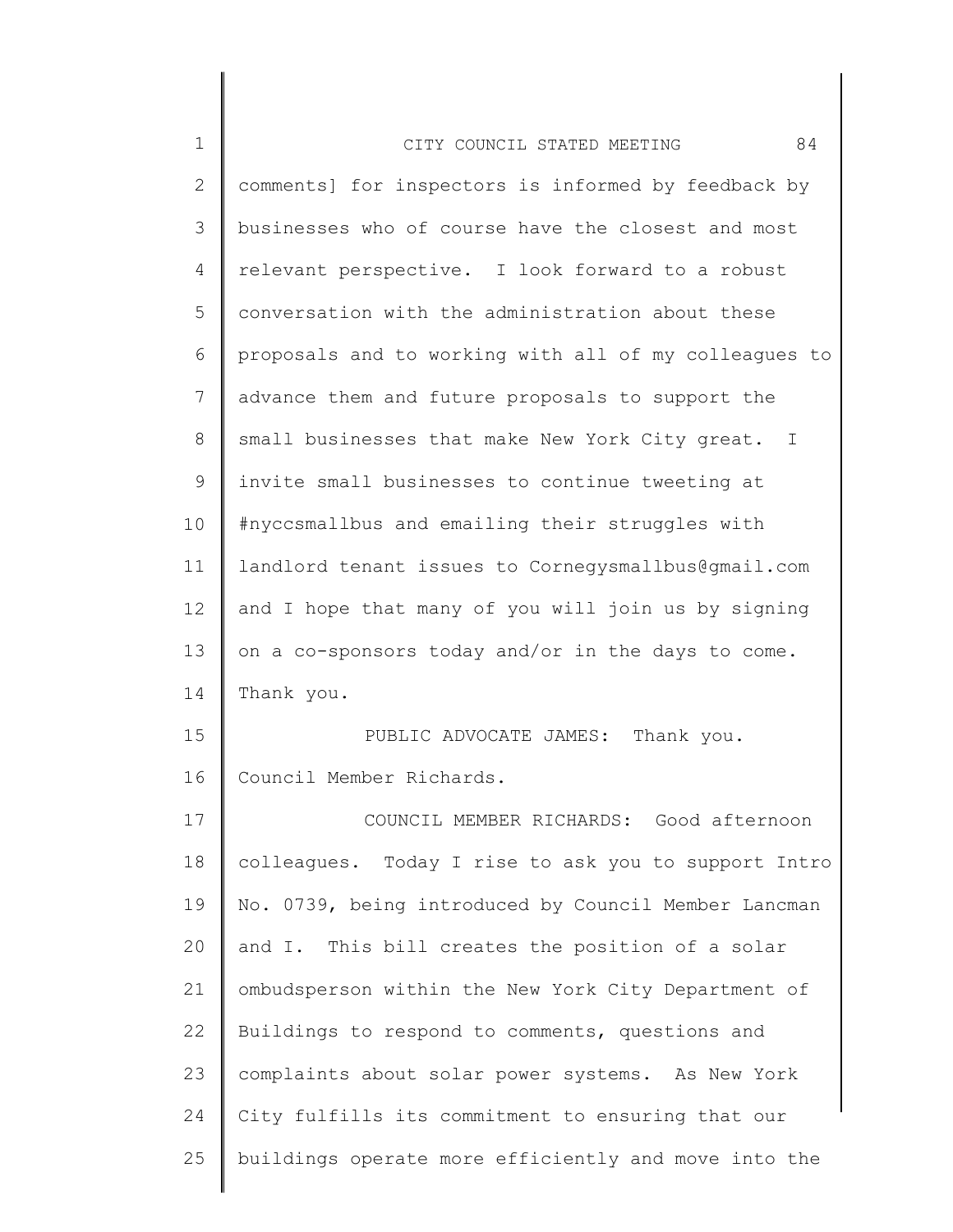| $\mathbf 1$    | 85<br>CITY COUNCIL STATED MEETING                     |
|----------------|-------------------------------------------------------|
| $\mathbf{2}$   | use of renewable emergency sources, such as solar     |
| 3              | power, it is critical that our agencies be equipped   |
| 4              | with the right administrative infrastructure to       |
| 5              | address the challenges that the building owners and   |
| 6              | operators of today are faced with. I look forward to  |
| $7\phantom{.}$ | your support as we transition into an even greener    |
| 8              | city powered by renewable energies. Thank you.        |
| $\mathsf 9$    | PUBLIC ADVOCATE JAMES: Thank you.                     |
| 10             | Council Member Rose.                                  |
| 11             | COUNCIL MEMBER ROSE: Thank you Madame                 |
| 12             | Public Advocate. My colleagues, I rise today not to   |
| 13             | discuss an intro or legislation, but to acknowledge   |
| 14             | the fantastic and phenomenal young women that we had  |
| 15             | the pleasure of meeting here today and I would be     |
| 16             | remiss if I did not discuss my particular and         |
| 17             | introduce my Council Member for the day, who is       |
| 18             | Destiny Moe [sp?], who is a young, courageous woman   |
| 19             | when last year there was a fire, an all-hands fire    |
| 20             | across the street from her home and the father of a   |
| 21             | young infant had to throw his children out of the     |
| 22             | burning building, Destiny and her family went to      |
| 23             | their aid, provided comfort and warmth and everything |
| 24             | for not only the victims of the fire, but the         |
| 25             | firemen, the police officers and the Council Member   |
|                |                                                       |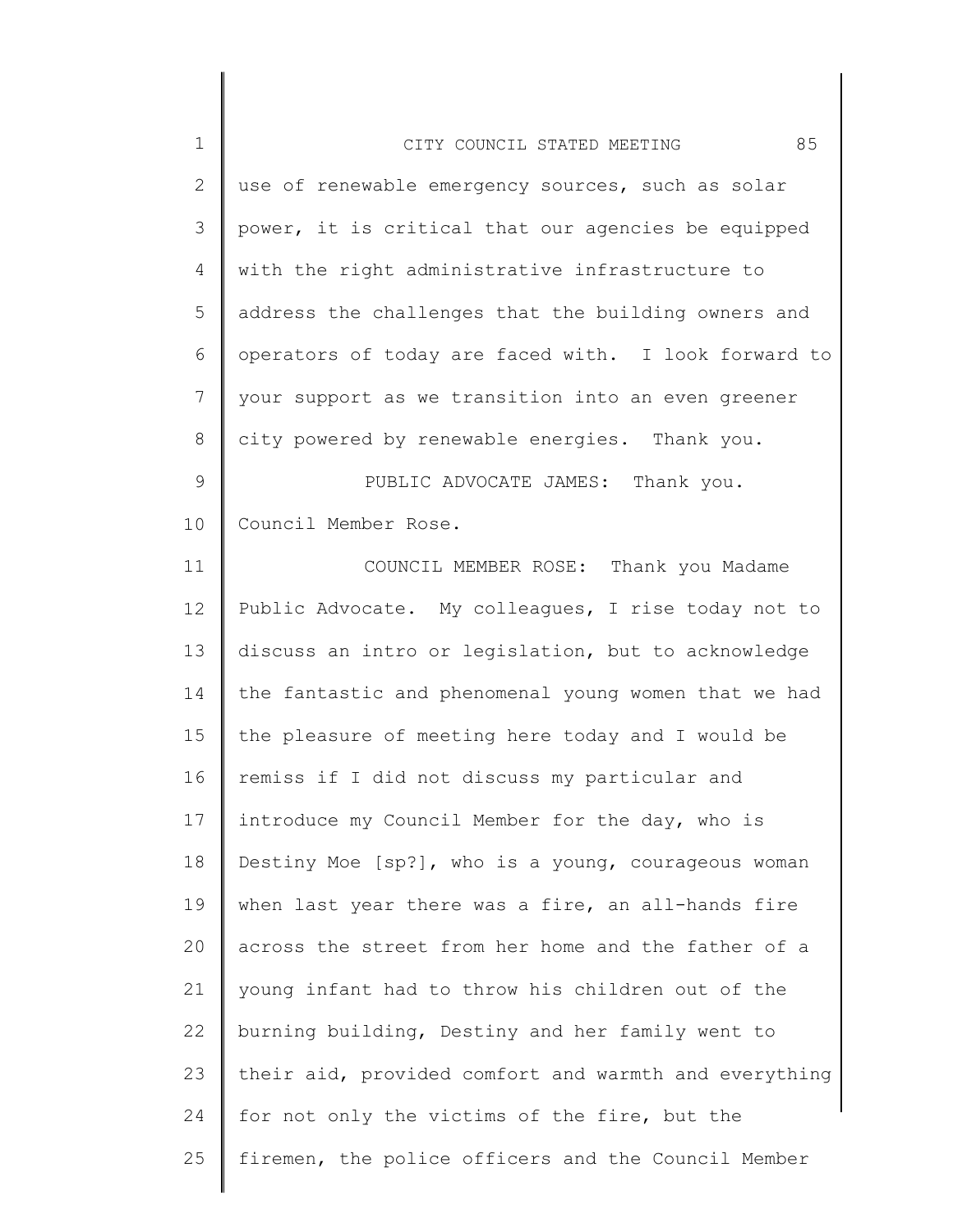| $\mathbf 1$ | 86<br>CITY COUNCIL STATED MEETING                     |
|-------------|-------------------------------------------------------|
| 2           | who came to the area. Destiny is a junior at          |
| 3           | Tottenville High School and much like her name, she   |
| 4           | is destined for success and I just wanna say to       |
| 5           | Destiny and all of the young ladies here that girls   |
| 6           | rock and that there really is a lot of power in their |
| 7           | futures and so I just wanted this Council to meet     |
| 8           | Destiny Moe.                                          |
| 9           | PUBLIC ADVOCATE JAMES: Thank you. Thank               |
| 10          | you Destiny for all you have done. And now Council    |
| 11          | Member Crowley for an introduction.                   |
| 12          | COUNCIL MEMBER CROWLEY: Thank you Madame              |
| 13          | Public Advocate. Noor Ismail will say hello first;    |
| 14          | she is a young Council Member from Young Women's      |
| 15          | Leadership School in Astoria.                         |
| 16          | NOOR ISMAIL: Hello, I would like to                   |
| 17          | thank the Women's Caucus and City Council for this    |
| 18          | inspiring opportunity. I would like to take this      |
| 19          | time to talk about Resolution 0577, about amending    |
| 20          | the parents' bill, resolution for opting out high     |
| 21          | stakes testing. I know that my younger siblings are   |
| 22          | both in elementary school at Queens and they would    |
| 23          | really benefit by the passing of this bill because    |
| 24          | having testing after spring break is just kind of     |
| 25          | difficult. Again, as the student body president at    |
|             |                                                       |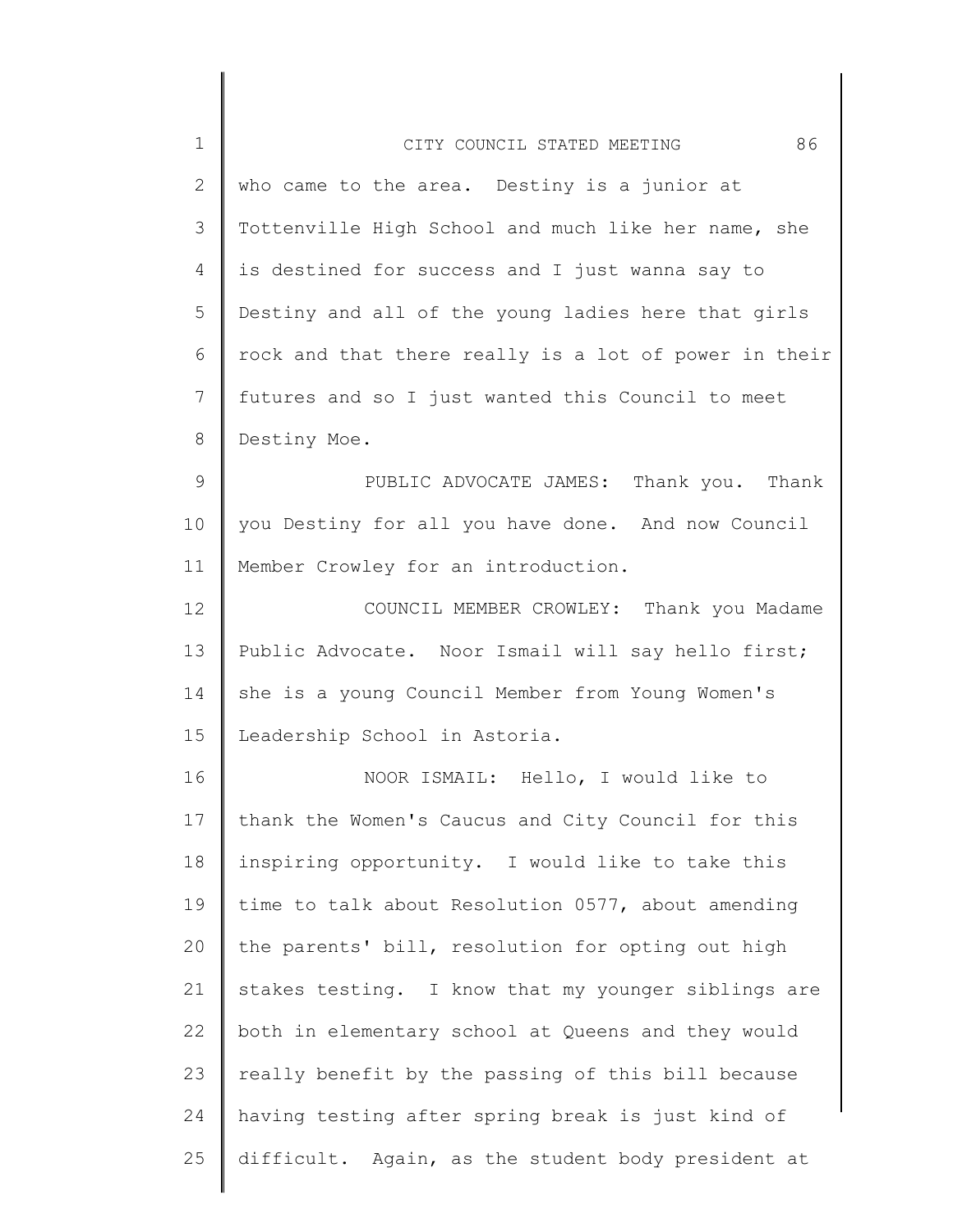| $\mathbf 1$    | 87<br>CITY COUNCIL STATED MEETING                     |
|----------------|-------------------------------------------------------|
| $\overline{2}$ | the Young Woman's Leadership School of Astoria, I     |
| 3              | would like to thank you and I hope that I could       |
| 4              | continue leading at whichever university I attend, as |
| 5              | well as the City Council one day. Thank you.          |
| 6              | COUNCIL MEMBER CROWLEY: And then Tiffany              |
| 7              | Arizaga, who is from Grover Cleveland High School,    |
| 8              | young Council Member for a day.                       |
| 9              | TIFFANY ARIZAGA: Hello. I would like to               |
| 10             | thank the Women's Caucus for having us today and      |
| 11             | sharing their truly inspiring stories with us. They   |
| 12             | have helped us learn so much more about government    |
| 13             | and becoming powerful women, so thank you very much   |
| 14             | for that. I would love to come back and visit.        |
| 15             | Thank you.                                            |
| 16             | [applause]                                            |
| 17             | PUBLIC ADVOCATE JAMES: Council Member                 |
| 18             | Mendez for introduction.                              |
| 19             | COUNCIL MEMBER MENDEZ: Thank you. I                   |
| 20             | wanna introduce my Council Member for the day, Jenna  |
| 21             | Rotero [sp?]; she attends a school in my district and |
| 22             | coincidentally happened to live in Margaret's         |
| 23             | district and Margaret chose a Council Member for a    |
| 24             | day who lives in my district but goes to a school in  |
| 25             | her district, so we kind of did a swap of a sort, but |
|                |                                                       |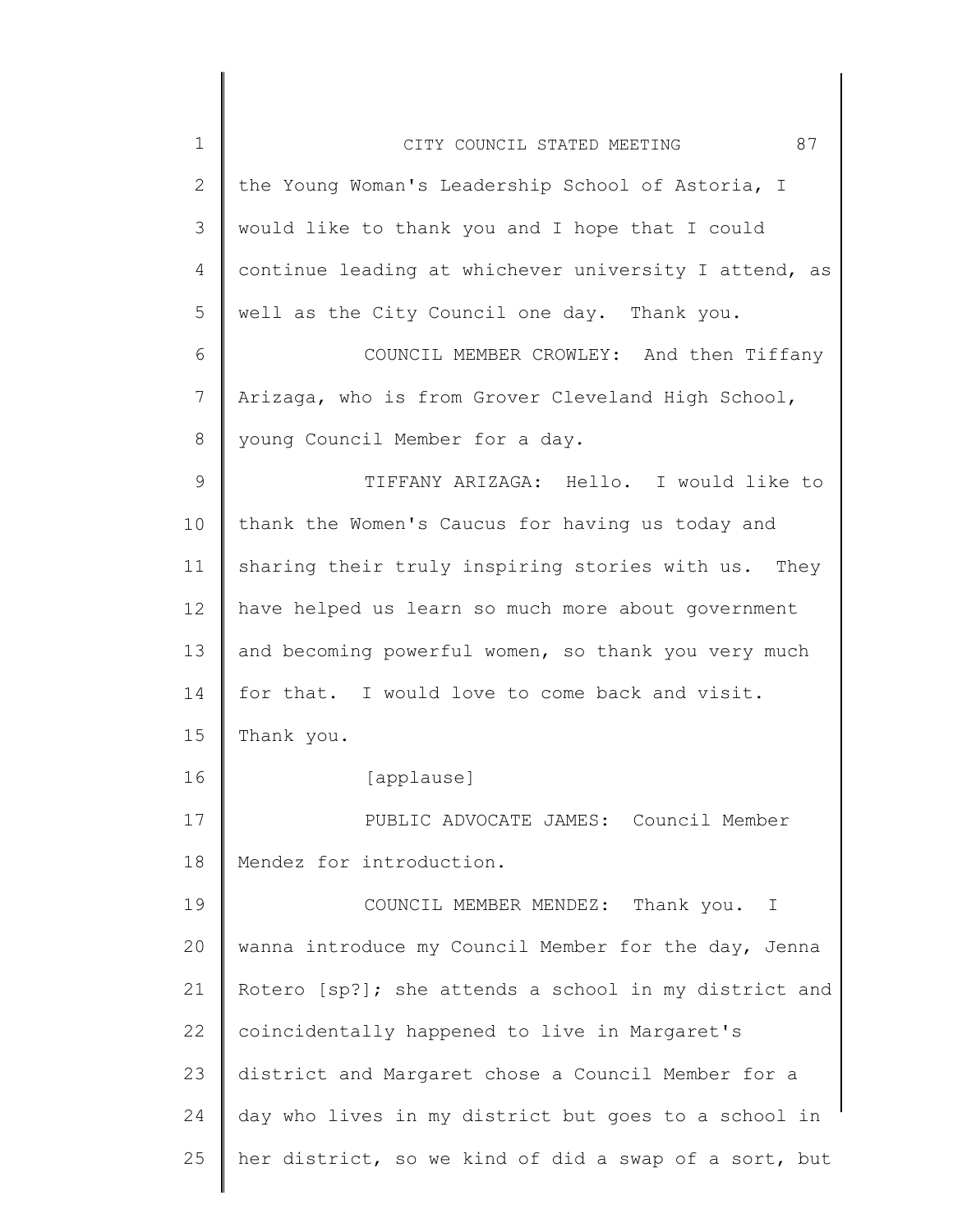1 2 3 4 5 6 7 8 9 10 11 12 13 14 15 16 17 18 19 20 21 22 23 24 25 CITY COUNCIL STATED MEETING 88 we're both very proud of our junior Council Members and without further delay, Jenna, if you'd like to say a few words. JENNA ROTERO: Yes, I would just like to thank everyone for this opportunity. I would also like to comment on Resolution 0577. In my school I have the opportunity to take exhibitions, which would be around a 15-page paper rather than take standardized testing and while I also have taken standardized testing and I have to say that taking a project or doing a test is actually a better reflection of a student than a test that you're going to take in four hours rather than a reflection of the entire year. I guess that's it. Thank you. PUBLIC ADVOCATE JAMES: Thank you. Thank you. Council Member Greenfield. COUNCIL MEMBER GREENFIELD: Thank you Madame Public Advocate, a very happy birthday to our Speaker; that cake looked rather delicious, I'm happy I'm on a diet. I just want to also wish everyone a very Happy Easter and upcoming Happy Passover holidays and enjoy those holidays. I would also like to yield my time to Shanelle Daley, who is in fact a junior Council Member for the day for Council Member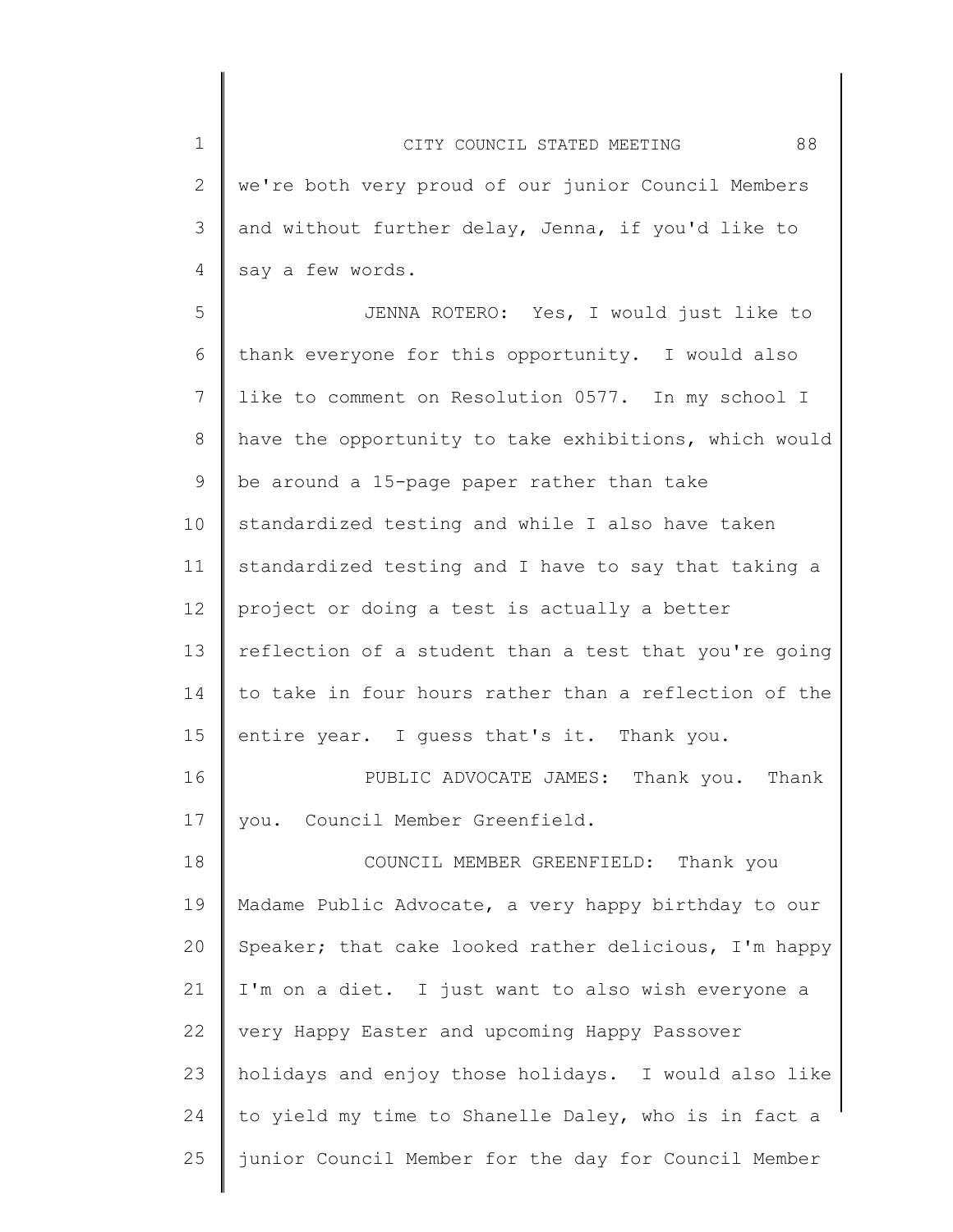| $\mathbf 1$  | 89<br>CITY COUNCIL STATED MEETING                      |
|--------------|--------------------------------------------------------|
| $\mathbf{2}$ | Cumbo; in the spirit of friendship I am going to give  |
| 3            | her the opportunity to say something here on the       |
| 4            | floor of the City Council, a very bright young woman   |
| 5            | who, I don't know how she did it, but somehow she      |
| 6            | actually graduated from high school a few months       |
| 7            | early, which is certainly incredibly impressive.<br>So |
| 8            | Shanelle, take it away.                                |
| $\mathsf 9$  | COUNCIL MEMBER CUMBO: What gentleman                   |
| 10           | during Women's History Month; I hope that I can count  |
| 11           | on this level of chivalry throughout the entire year.  |
| 12           | COUNCIL MEMBER GREENFIELD: For you,                    |
| 13           | Laurie, you know that's always there.                  |
| 14           | PUBLIC ADVOCATE JAMES: The clock is                    |
| 15           | running.                                               |
| 16           | COUNCIL MEMBER CUMBO: Chivalry is not                  |
| 17           | dead. We wanna bring your attention to Intro 0742.     |
| 18           | Today is a momentous day that marks the first          |
| 19           | legislation introduction to amend New York City        |
| 20           | Percent for Art Local Law. Since 1982 the Percent      |
| 21           | for Art has remained unchanged as a city, we have      |
| 22           | grown and matured around it, in three decades much     |
| 23           | has changed and now our Percent for Art Program must   |
| 24           | change too. Hit it.                                    |
|              |                                                        |

25

 $\parallel$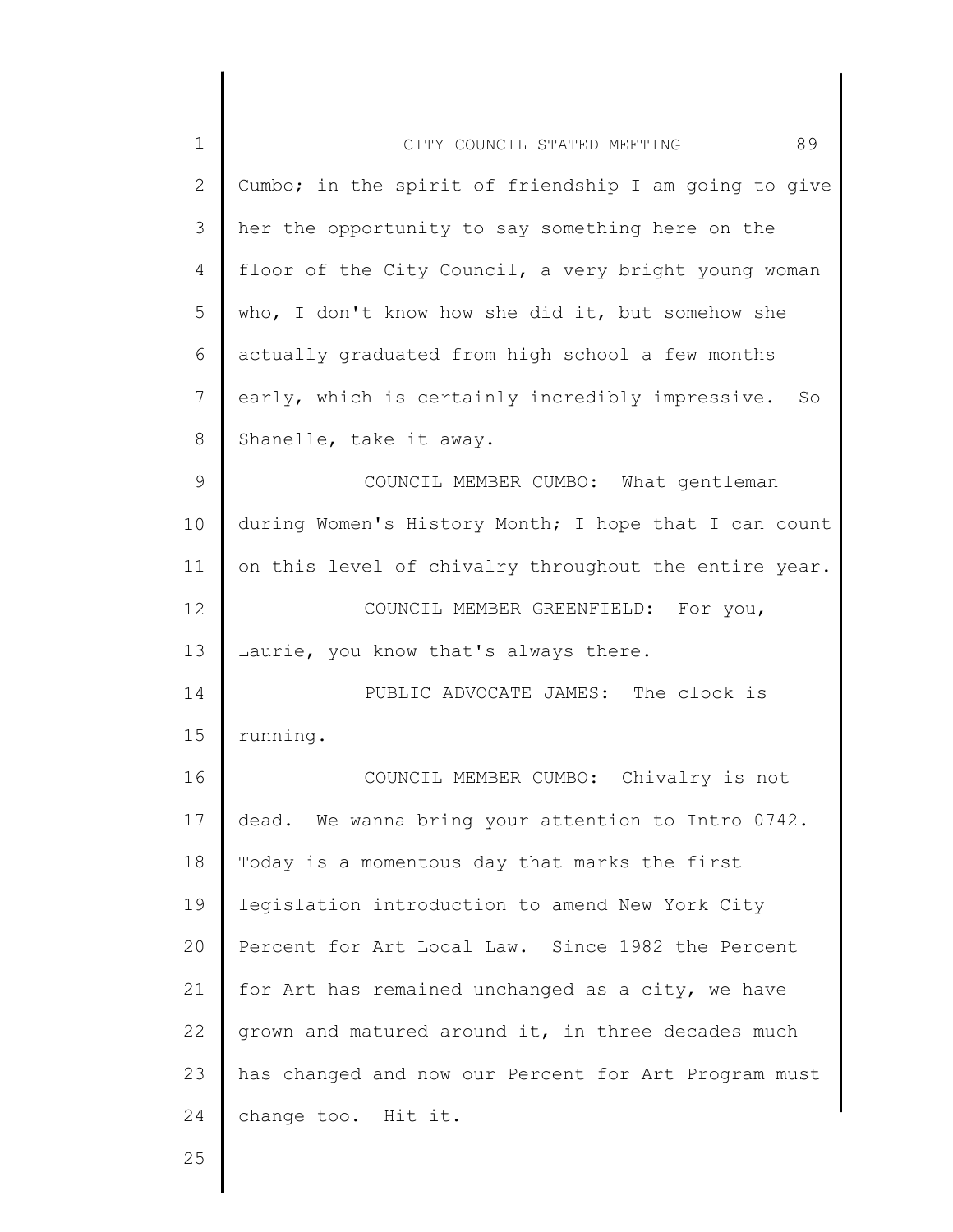| $\mathbf 1$  | 90<br>CITY COUNCIL STATED MEETING                     |
|--------------|-------------------------------------------------------|
| $\mathbf{2}$ | SHANELLE DALEY: The amendment reads that              |
| 3            | reasonable advance notification to the community will |
| 4            | be given and the project shall be also posted on the  |
| 5            | website of the Department of Culture Affairs          |
| 6            | following notification of the intention to include    |
| 7            | works of art in any project. The Department of        |
| $8\,$        | Cultural Affairs shall hold one or more public        |
| $\mathsf 9$  | hearings on such works of art prior to such inclusion |
| 10           | and notice of such public hearing shall be published  |
| 11           | in City Record at least 14 days prior to any such     |
| 12           | hearings.                                             |
| 13           | COUNCIL MEMBER CUMBO: Alright. Thank                  |
| 14           | you very much. Thank you very much, Council Member    |
| 15           | David Greenfield; this was much appreciated. Thank    |
| 16           | you [crosstalk]                                       |
| 17           | COUNCIL MEMBER GREENFIELD: That was                   |
| 18           | outstanding. Thank you [crosstalk]                    |
| 19           | PUBLIC ADVOCATE JAMES: Thank you. Thank               |
| 20           | you. And congratulations to all of the ladies who     |
| 21           | have served as members of the day for their           |
| 22           | leadership and for their commitment to civic          |
| 23           | engagement. I also would like to invite my            |
| 24           | colleagues to sign onto Intro No. 0731, a bill that   |
| 25           | would eliminate discrimination against rent-regulated |
|              |                                                       |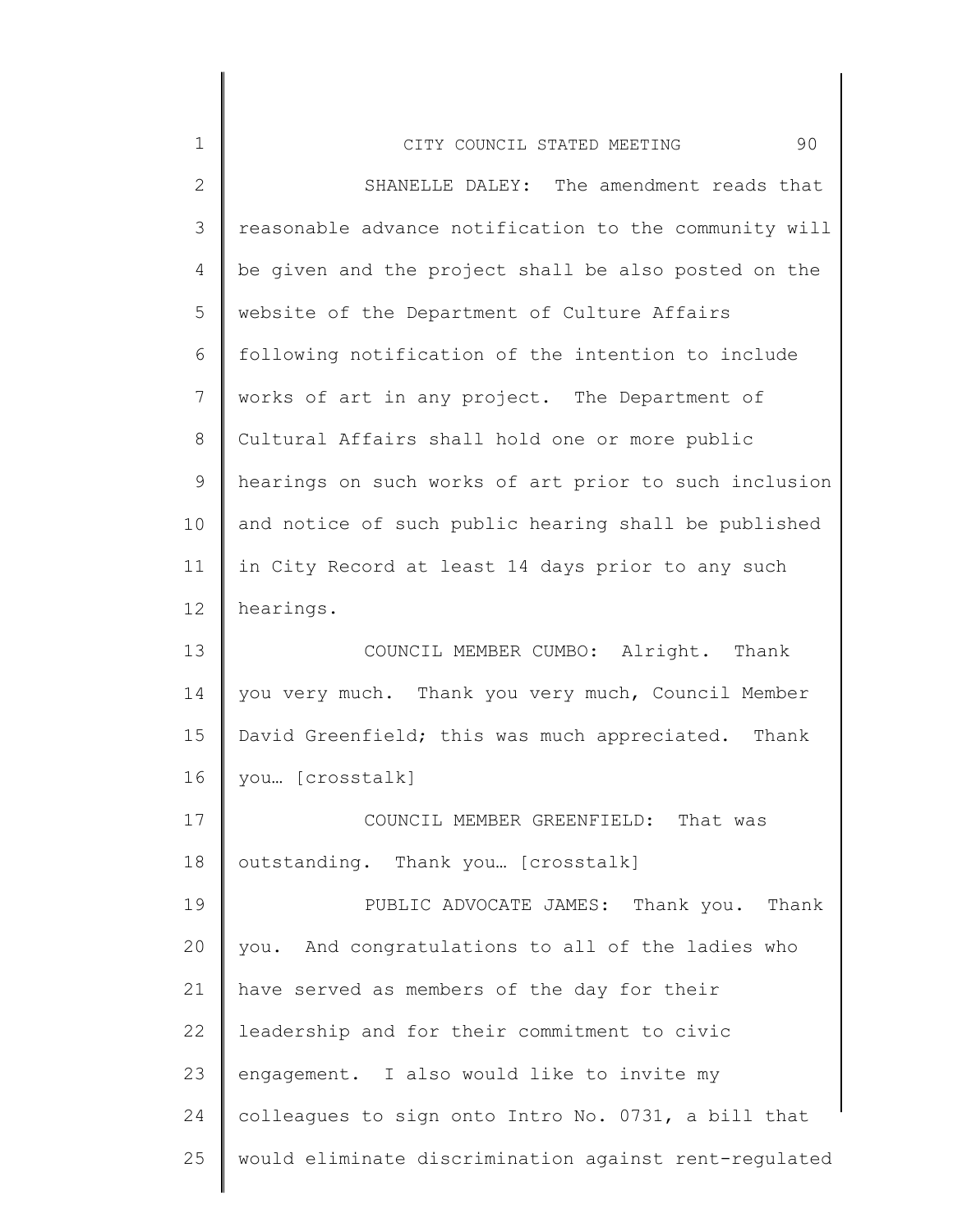| $\mathbf 1$     | 91<br>CITY COUNCIL STATED MEETING                     |
|-----------------|-------------------------------------------------------|
| $\mathbf{2}$    | tenants. I'd like to thank the primary sponsor,       |
| 3               | Corey Johnson for allowing me to co-sponsor this bill |
| 4               | with him. As many of you know in this chamber, last   |
| 5               | year it came to light the actions of several          |
| 6               | developers and management companies who were          |
| $7\phantom{.0}$ | discriminating against rent-regulated tenants in      |
| 8               | their buildings by now allowing them to use building  |
| 9               | amenities such as gyms, playrooms and storage areas.  |
| 10              | My office was involved in litigation on this very     |
| 11              | issue and I've heard from many of my colleagues,      |
| 12              | including Council Members Johnson, Rosenthal, Torres  |
| 13              | and Reynoso, all of whom have been outspoken about    |
| 14              | this issue and I know will be strong supporters as we |
| 15              | move this bill forward; this legislation will ensure  |
| 16              | that all New Yorkers are able to fairly access their  |
| 17              | building amenities without discrimination.            |
| 18              | All items on today's General Order                    |
| 19              | Calendar were adopted by a vote of 49 in the          |
| 20              | affirmative, 0 in the negative and 0 abstentions,     |
| 21              | with the exception of Intro 0689-A, which was adopted |
| 22              | by a vote of 46 in the affirmative, 2 in the negative |
| 23              | and 1 abstention, and Intro 0690-A, which was adopted |
| 24              | by a vote of 46 in the affirmative, 2 in the negative |
| 25              | and 1 abstention and the revised Land Use Call-Ups    |
|                 |                                                       |

∥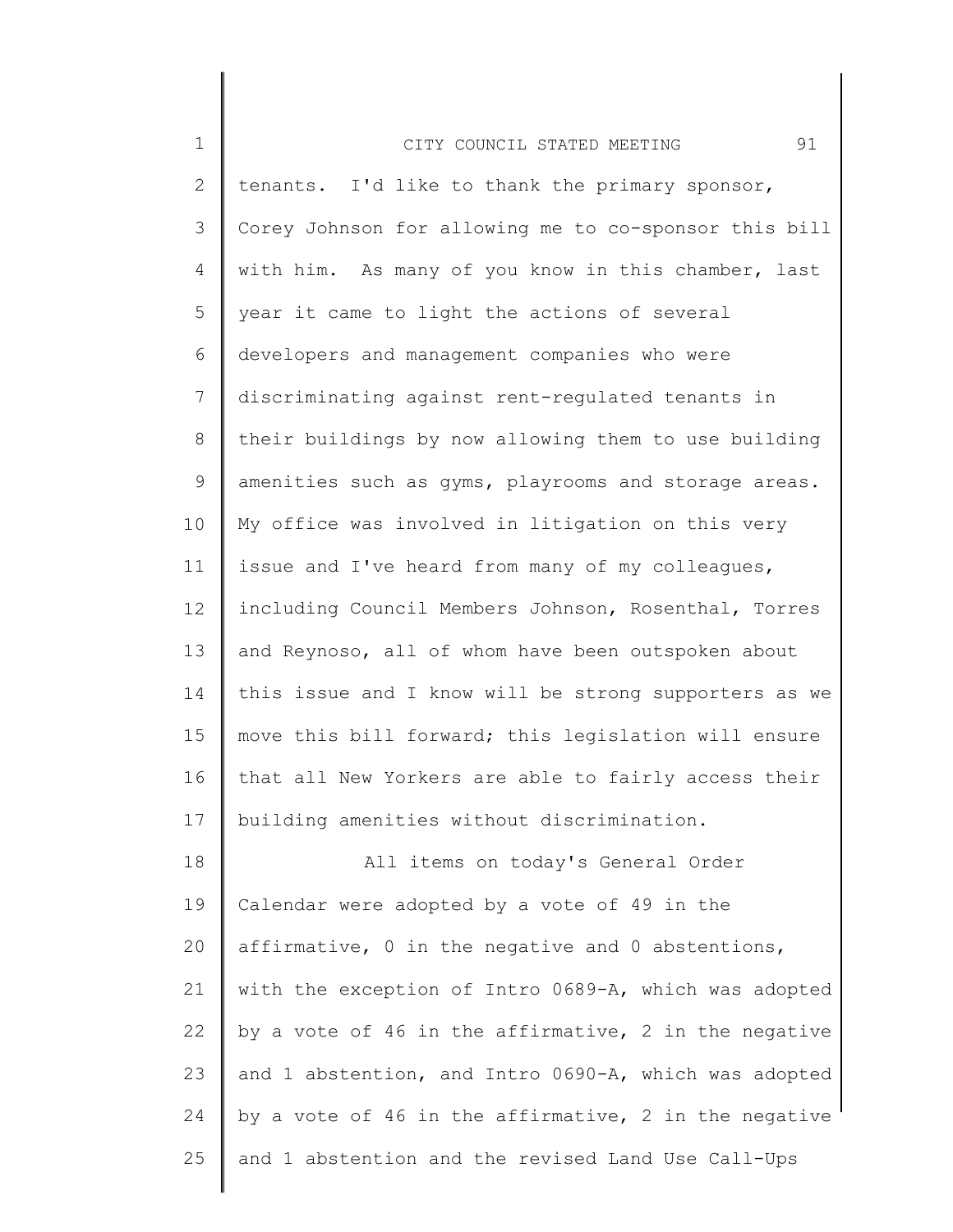| $1\,$        | 92<br>CITY COUNCIL STATED MEETING                     |
|--------------|-------------------------------------------------------|
| $\mathbf{2}$ | were adopted by a vote of 49 in the affirmative, 0    |
| 3            | negative. And there is a meeting of the Black,        |
| 4            | Latino and Asian Caucus in the meeting room next door |
| 5            | and to close, the Speaker, Melissa Mark-Viverito.     |
| 6            | SPEAKER MARK-VIVERITO: Thank you Madame               |
| 7            | Public Advocate. And again, to all the young women,   |
| 8            | I wish you the best and to Kadesha, it's been a real  |
| $\mathsf 9$  | pleasure spending some time with you and getting to   |
| 10           | know you and thank you for helping me with the        |
| 11           | meeting today. So with that, at 3:20, hope everyone   |
| 12           | has a great afternoon.                                |
| 13           | And please have cake everybody; it was a              |
| 14           | big cake.                                             |
| 15           |                                                       |
| 16           |                                                       |
| 17           |                                                       |
| 18           |                                                       |
| 19           |                                                       |
| 20           |                                                       |
| 21           |                                                       |
| 22           |                                                       |
| 23           |                                                       |
| 24           |                                                       |
| 25           |                                                       |
|              |                                                       |